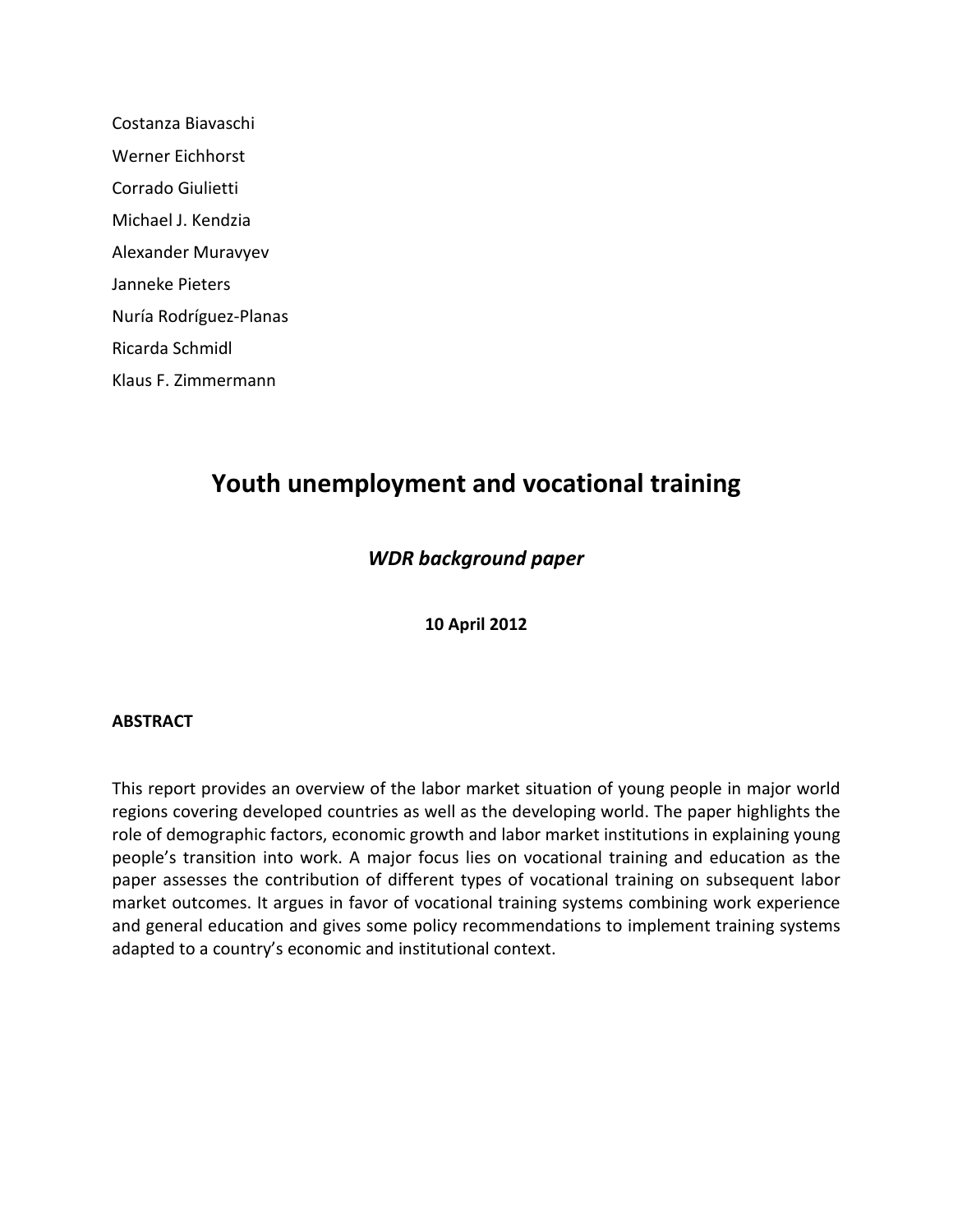### **EXECUTIVE SUMMARY**

Explaining differences in youths' transition into employment needs to take into account, first, demographic developments and economic growth, and second, the interplay between these dynamics and long-standing institutional patterns, in particular regulatory provisions influencing the supply of flexible or permanent jobs as well as education and training policies. Both general education at schools as well as different forms of vocational training, either at schools or on the job or combining both elements in a 'dual apprenticeship' are necessary preconditions for the employability and productivity of young people. Vocational training is a crucial element as it can link young people's competences with employers' needs. Bringing vocational training closer to the needs of dynamically changing and evolving labor markets and economies can help young people move into more productive and sustainable jobs. Taking the perspective of young people, a 'good job' is a job that initiates a long-term investment in and attachment to the labor market. A job combined with formal training is by definition a good job. This paper is about the creation of good jobs for the young.

The study argues in favor of promoting vocational education and training tailored to labor market needs, but taking into account peculiar starting conditions found in a given national or local context. While good education and training can contribute to economic productivity and social cohesion, vocational education and on-the-job-training with young workers and companies also need to involve governments, social partners or other societal actors to be stable and effective. Given major differences in the institutional setup in different parts of the world the paper discusses feasible options for implementing vocational training under largely differing economic and institutional conditions. In the developmental context it is also crucial to find solutions how society can partner on vocational training with the informal sector.

Challenges, but also capacities to act vary across countries and world region, depending on economic, institutional and societal context. Yet, there are some general points to be made which are relevant for most medium- and low-income countries.

#### *Promoting general education*

In many low- and medium income countries, policies to ensure primary and secondary school attendance, avoid early school drop-outs and leaving school at low levels of qualification are needed. Policy makers should aim at providing basic skills to every young person by compulsory participation in support classes and intensified personal support. This implies stronger emphasis on individualized, tailored support to young people at risk, educational guidance, job search assistance (also considering incentives to parents such as conditional cash transfers). In some countries this could also mean longer statutory schooling to achieve upper secondary educational level, in particular by involving girls.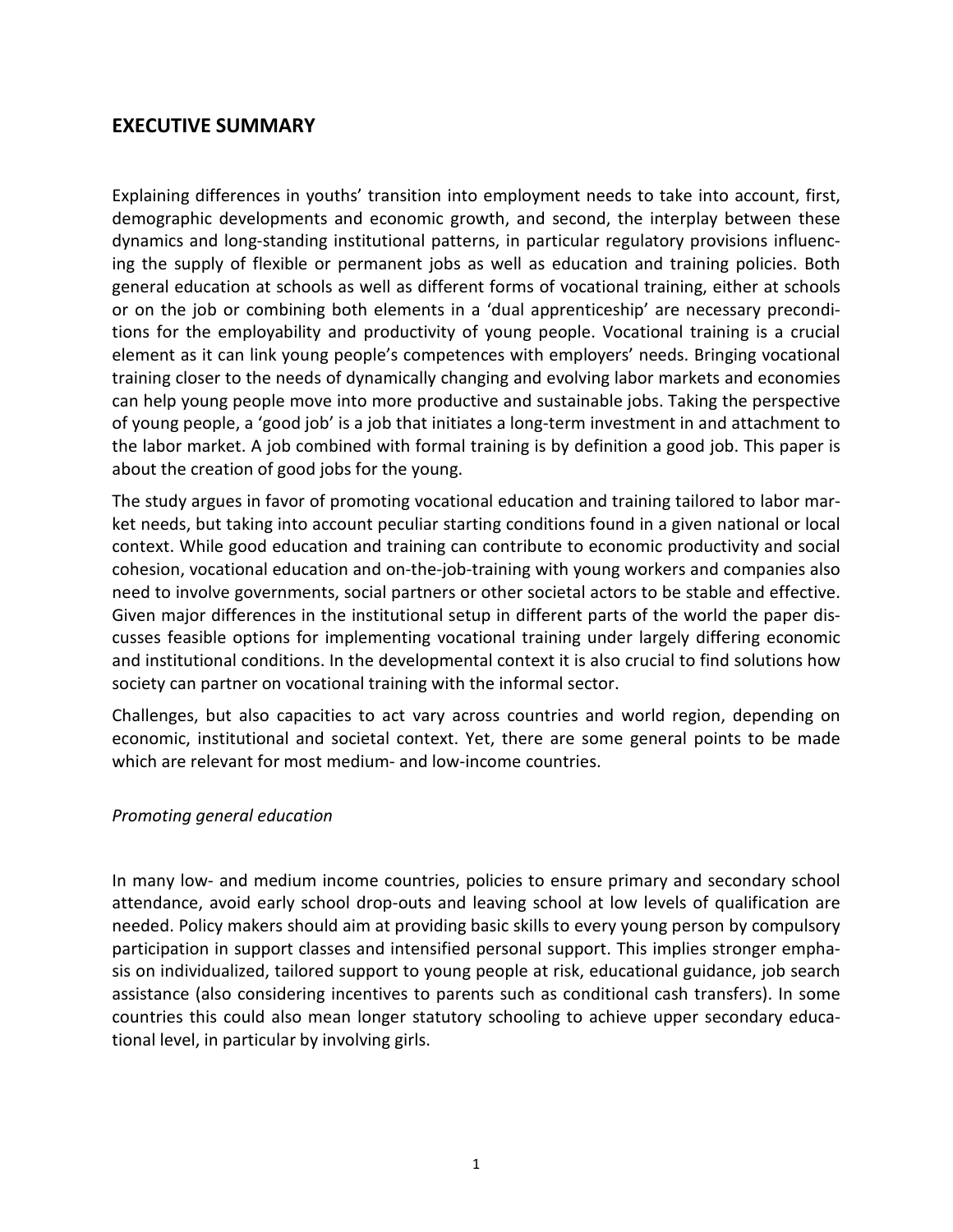#### *Stimulate the creation of formal and sustainable jobs*

In countries where high shares of informal employment form a major barrier to upward mobility and economic progress policies should be designed to create more enterprises in the formal sector which offer formal jobs. This can be addressed by economic policy reforms such as the abolition of bureaucratic business registration procedures, tax reforms, stimulating investment in the private sector and creation of formal companies start-up support. In countries with a large segment of fixed-term contracts with limited access to training and promotion to more stable jobs, overcoming the regulatory divide between permanent and temporary jobs is the major priority. This can best be achieved by creating a flexible system of employment protection easing the barriers between fixed-term and permanent jobs.

#### *Modernize vocational schooling*

Many countries should strengthen the vocational part of their educational or schooling system and bring existing vocational education and training systems closer to the current needs of the labor market so that young people can experience a smoother transition to jobs. In particular, vocational education provided in the framework of secondary schooling (vocational schools or vocational tracks) should be modernized and complemented with phases of practical work experience, e.g. via internships or passing the final year with an employer. Employers should also be consulted regarding the design of vocational schooling curricula. This requires a systematic coordination with networks or associations of employers. Furthermore, in order to avoid a negative perception of vocational education as a dead-end option, transition to further education, including tertiary education, should be facilitated. Finally, in some countries reducing vocational education fees can help raise enrollment.

#### *Bring academic education closer to the private sector*

In countries with high shares of university graduates with major difficulties in finding adequate jobs a major option is to make academic training more labor market-oriented, incorporating internships with employers into academic curricula so that some experience with current work practices in the private sector can be acquired. Governments responsible for funding academic education can require public universities to modify academic curricula accordingly.

#### *Starting from regional or sectoral clusters*

As can be seen from many examples in the developing world even under adverse conditions, some elements of (dual) vocational training can be implemented – and with sufficient support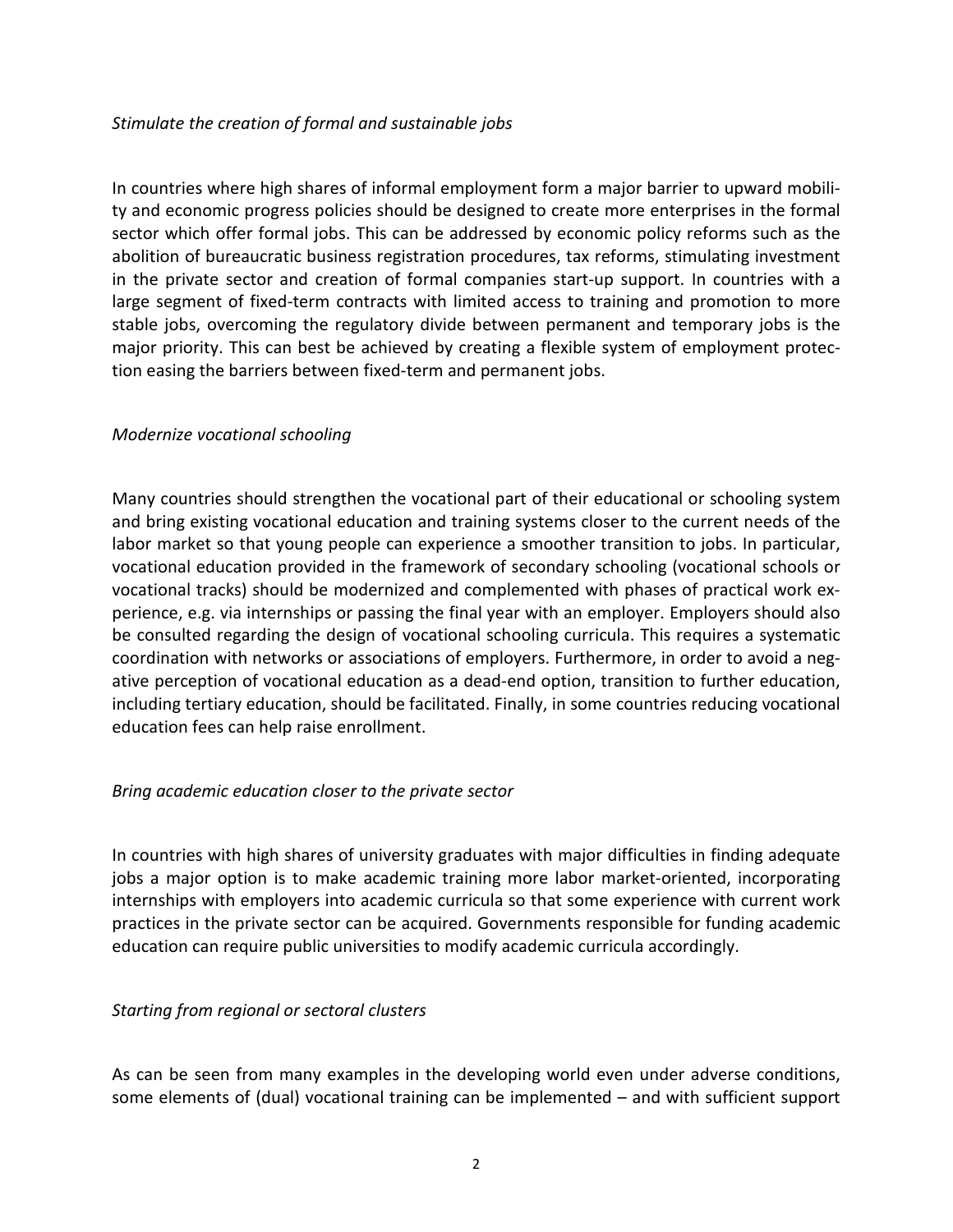and interest from governments and employers regional or sectoral training clusters can be established. Most countries could therefore implement feasible or 'lighter' forms of dual vocational training with limited institutional requirements. Starting points could be existing sectoral or regional clusters of firms with a shared interest in a specifically skilled labor force in particularly relevant occupations, larger (also foreign-owned) firms in modern sectors or sectoral training schemes run by employer associations. Where there is a basic agreement on training curricula and training provision this can lead to mutually recognized certificates; public support would be helpful such as support for schooling phases and some non-bureaucratic regulation of training elements and standards so that acquired skills can be recognized.

#### *Upgrading vocational training in the informal sector*

Providing better training for the informal sector is a core issue for many developing countries (ILO 2012). In countries where traditional or informal apprenticeships are dominant, but mainly confined to traditional crafts, these apprenticeships should be articulated better with the schooling system and the formal sector. They should also be opened up to new technologies and occupational change. This, of course, requires some recognition of informal employment as part of the economic and social reality in many countries.

A first option is to bring societal initiatives aimed at better training closer to the informal sector, family business and local networks. A concrete step could be to encourage informal workers and employers to participate in training activities, e.g. by providing informal apprentices with some vocational schooling focusing on more general skills and theoretical aspects. Participation in vocational courses for young people working in the informal sector could be increased by setting some incentives to participants and employers, in particular compensating for hours not worked because of training courses. To avoid deterrence, these courses should not be delivered by governments directly but rather by NGOs, churches or non-profit associations with sufficient acceptance and in-depth knowledge of the economic situation in local communities. Involving larger employers or (formal) training centers is another option. Funding may come from governments and international donors. NGOs, churches or other non-profit associations can also facilitate the creation of (informal) associations or networks of informal employers.

Given the fact that traditional or informal apprenticeships tend to be restricted to a number of traditional craft, raising productivity and potentials for innovation is crucial. Experiences from the African continent show that master craftsmen benefit from skill upgrading courses so that they can better develop their businesses and become more innovative and productive. They also benefit from better access to technical equipment and capital, which should be made more easily accessible to informal firms.

Furthermore, some experiences from Sub-Saharan Africa show that ensuring skill recognition outside the local community by some sort of official skill testing open to informal apprenticeship graduates raises the attractiveness of these training courses and enhances mobility on the job market.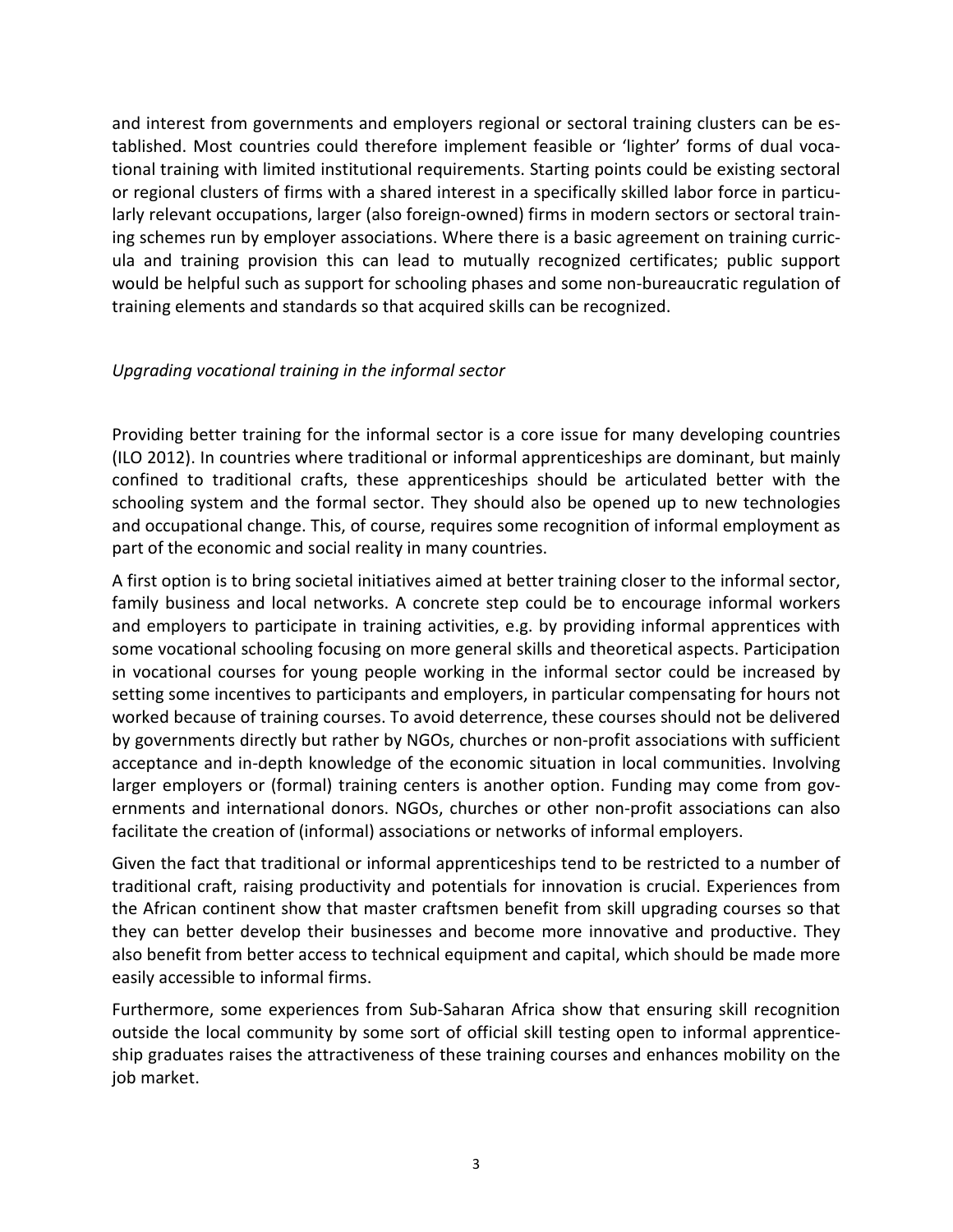#### *Data and evaluation*

Finally, research into the effects of vocational training and related ALMPs would benefit enormously from the availability of better data and a suitable program design allowing for the proper evaluation of policy initiatives. Regarding data, the generation of representative survey data, in particular longitudinal data with a full set of individual characteristics, is essential. Training and ALMP programs should be accompanied by a systematic collection of evaluation data.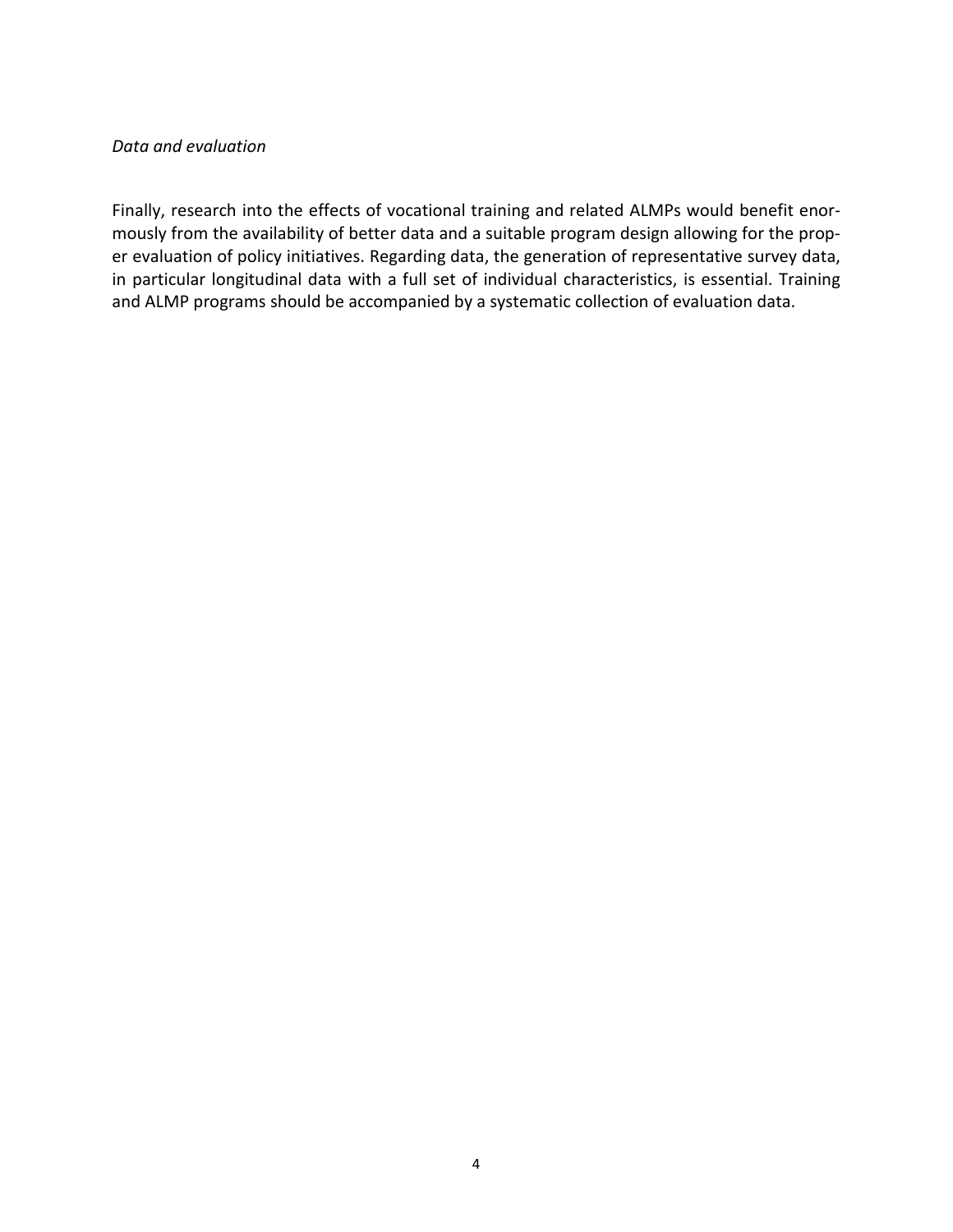# **Table of Contents**

| 2.6 Youth unemployment and the role of training: a summary of the findings  25 |  |
|--------------------------------------------------------------------------------|--|
|                                                                                |  |
|                                                                                |  |
|                                                                                |  |
|                                                                                |  |
|                                                                                |  |
|                                                                                |  |
|                                                                                |  |
|                                                                                |  |
|                                                                                |  |
|                                                                                |  |
|                                                                                |  |
|                                                                                |  |
|                                                                                |  |
|                                                                                |  |
|                                                                                |  |
|                                                                                |  |
|                                                                                |  |
|                                                                                |  |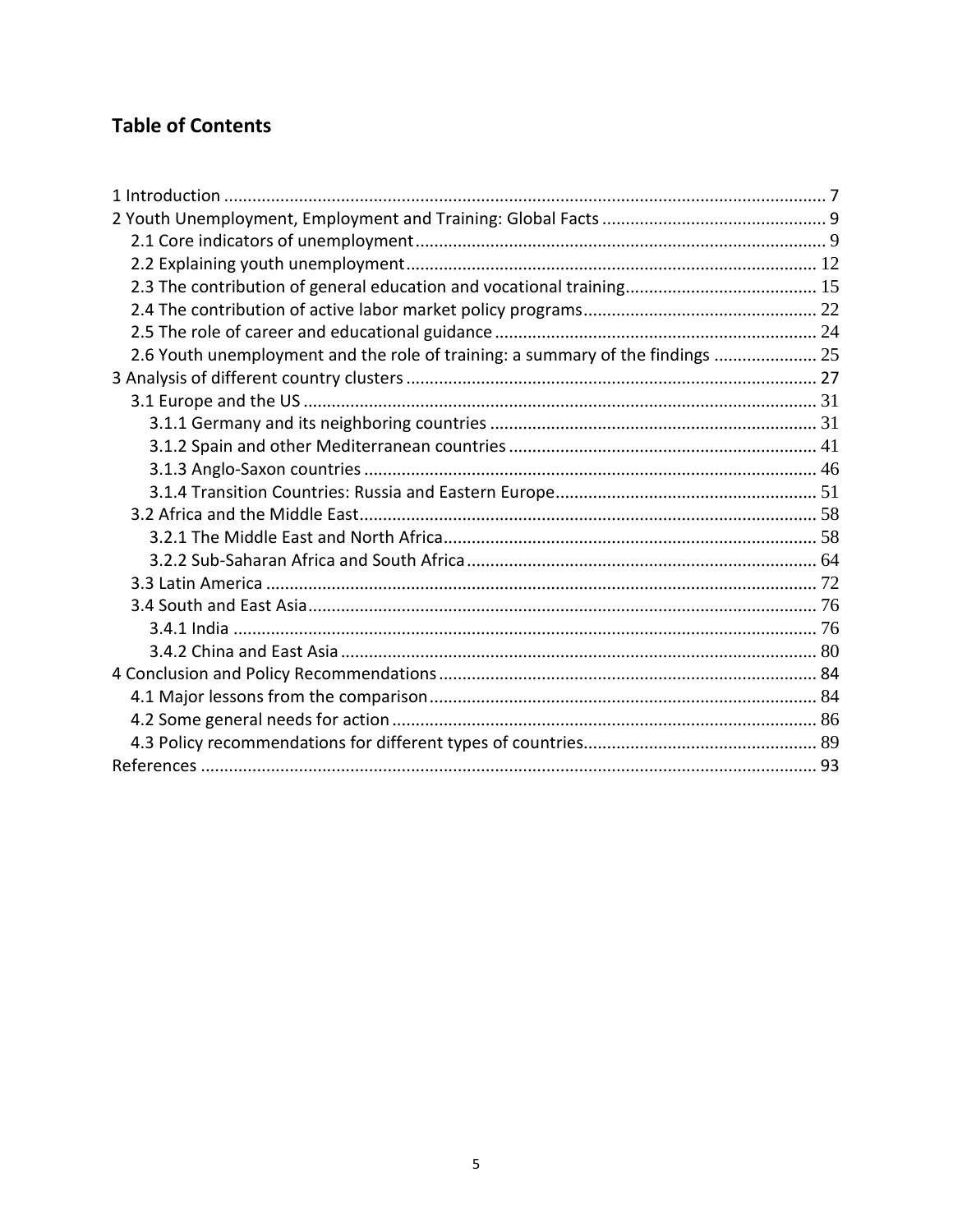# **List of Figures**

| Figure 2: Relations between youth and adult unemployment rates, 2009  11                      |
|-----------------------------------------------------------------------------------------------|
|                                                                                               |
|                                                                                               |
|                                                                                               |
|                                                                                               |
|                                                                                               |
| Figure 8: Shares of vocational and general secondary education enrollment in selected         |
|                                                                                               |
|                                                                                               |
| Figure 10: Temporary employees as a percentage of the total number of employees 15 to 24      |
|                                                                                               |
| Figure 11: Technical/Vocational enrolment in ISCED 2 and 3 as % of total enrolment in ISCED 2 |
|                                                                                               |
| Figure 12: Technical/Vocational enrolment in ISCED 2 and 3 as % of total enrolment in ISCED 2 |
|                                                                                               |

# **List of Tables**

| Table 4: Number of Job-seekers on the live register of employment exchanges in the country |  |
|--------------------------------------------------------------------------------------------|--|
|                                                                                            |  |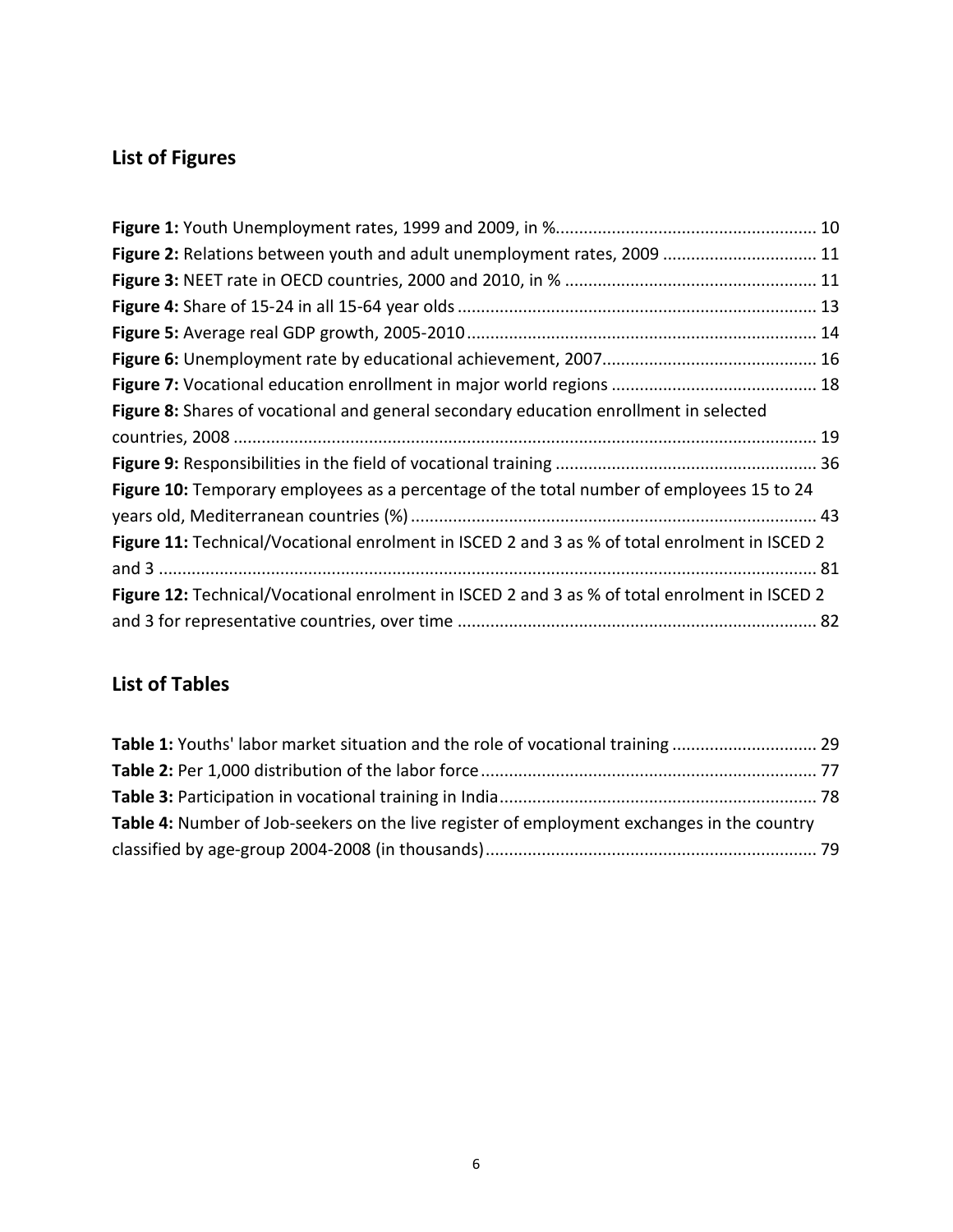# <span id="page-7-0"></span>**1 Introduction**

Entering the labor market poses major challenges for young people in many countries. While it is true that in general young people tend to be in a more vulnerable position than prime-age workers, the recent economic crisis has shown that youth integration into the labor market is problematic in some countries while it seems easier in other countries. In fact, some countries have been able to maintain stable employment over the last years and decades, also in times of recession, while elsewhere unemployment rates increased steeply. This clearly shows that institutional settings and public policies play a prominent role in influencing the transition from school to work. Promoting a successful transition from school to work not only prevents longterm negative consequences of early phases of youth unemployment and idleness, but it also enhances individual professional careers, earnings increases, economic productivity and social cohesion.

Explaining differences in youths' transition into employment needs to take into account, first, demographic developments and economic growth, and second, the interplay between these dynamics and long-standing institutional patterns, in particular regulatory provisions influencing the supply of flexible or permanent jobs as well as education and training policies. Both general education at schools as well as different forms of vocational training, either at schools or on the job or combining both elements in a 'dual apprenticeship' are necessary preconditions for the employability and productivity of young people. Vocational training is a crucial element as it can link young people's competences with employers' needs. Bringing vocational training closer to the needs of dynamically changing and evolving labor markets and economies can help young people move into more productive and sustainable jobs. Taking the perspective of young people, a 'good job' is a job that initiates a long-term investment in and attachment to the labor market. A job combined with formal training is by definition a good job. This paper is about the creation of good jobs for the young.

The first part of this study discusses main factors influencing youth unemployment and the transition into employment bringing together evidence on demographic issues, economic growth and their interaction with institutions, in particular general education and vocational training, active labor market policy programs as well as the regulation of labor markets. The study stresses the differences between general education and vocational training combined with a job. Combining general human capital with occupation- or firm-specific human capital is seen as a major tool to promote sustainable attachment to the labor market.

In the subsequent section the study provides an overview of the situation of young people in major world regions with a particular emphasis on the role of training systems and complementary active labor market policies. The study adopts a broad understanding of regional clusters reflecting similar challenges with respect to youth unemployment on the one hand and institutional factors influencing the situation of young people on the other.

The final part discusses the most pressing policy challenges in different world regions and gives some recommendations in particular with respect to improving vocational training as we sug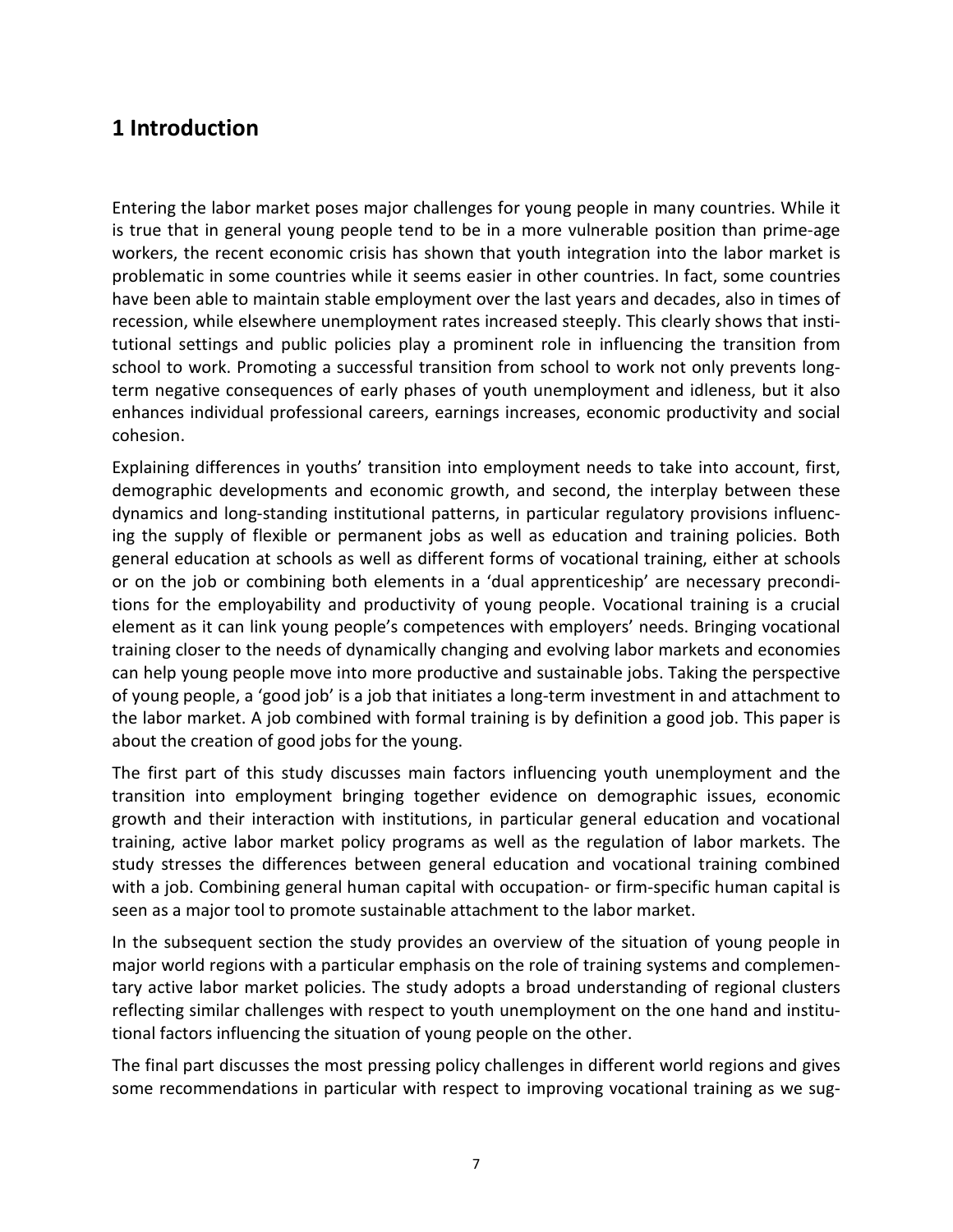gest that vocational training (including dual schemes) are a promising investment for public policy. The study argues in favor of promoting vocational education and training tailored to labor market needs, but taking into account peculiar starting conditions found in a given national or local context. While good education and training can contribute to economic productivity and social cohesion, vocational education and on-the-job-training with young workers and companies also need to involve governments, social partners or other societal actors to be stable and effective. Given major differences in the institutional setup in different parts of the world the paper discusses feasible options for implementing vocational training under largely differing economic and institutional conditions. In the developmental context it is also crucial to find solutions how society can partner on vocational training with the informal sector.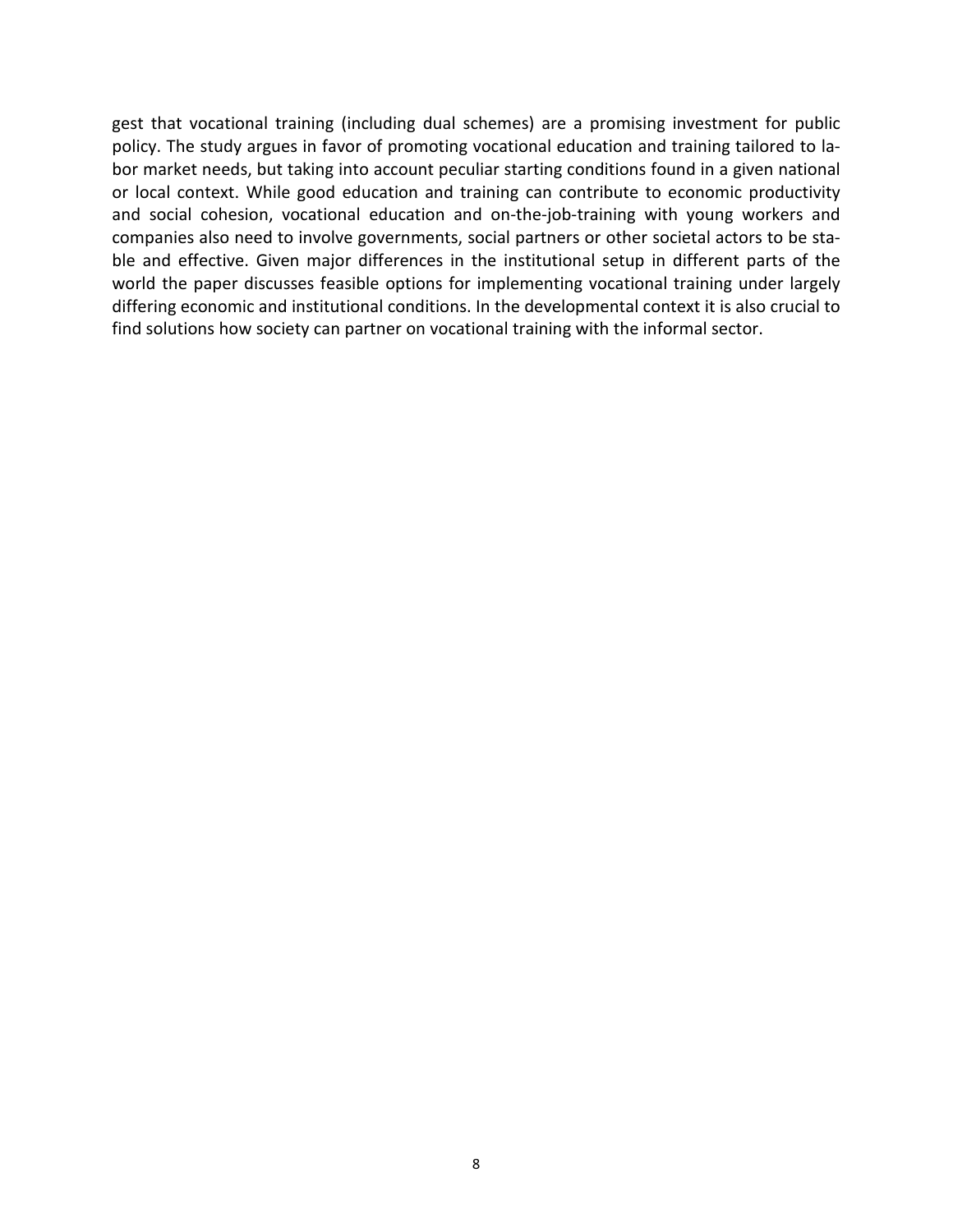# <span id="page-9-0"></span>**2 Youth Unemployment, Employment and Training: Global Facts**

Analyzing the labor market integration of young people requires a framework that allows for the understanding of major variations over time as well as for more long-term cross-country differences in the transition from the general education system into work. This section gives, first, a general assessment of comparative data on youth unemployment and exclusion before, second, reviewing major explanatory factors such as demographic developments influencing labor supply and economic activity determining labor demand on the one hand and institutional patterns such as the regulation of labor markets, general education and vocational training and active labor market policies on the other.

## <span id="page-9-1"></span>*2.1 Core indicators of unemployment*

#### Key issues:

- 1. Comparative indicators on the socio-economic situation of young people are not straightforward, in particular when it comes to a wider geographical coverage. A reliable picture can only be drawn by combining different indicators.
- 2. Young people tend to face particular difficulties in entering the labor market. In general, young people are in a more vulnerable position than prime-age members of the labor force, and they are more severely affected by economic fluctuations.

Comparing the labor market situation of young people is not straightforward in particular when countries at different stages of economic development are to be compared. The typical approach - and the one that we follow in this section - is to rely on standard indicators. Yet, caution is required when comparing these figures across countries, due to a series of issues. First, due to data limitations, phenomena such as youth unemployment or inactivity cannot be mapped comprehensively (OECD and ILO 2011; Scarpetta, Sonnet and Manfredi 2010.) Second, some indicators may have a different relevance in a specific context (e.g. depending on the incidence of the informal sector in a country). Third, in order to obtain a more reliable picture, one should consider a combination of different indicators as well as go beyond the aspect of their "size" (e.g. see the discussion about quality of jobs in low income countries in Cho et al., forthcoming.) Bearing in mind these caveats, standard indicators are the only ones for which some geographical coverage is available to date. Hence in the following, we will hinge on them to provide a country comparison.

Relying on comparative youth unemployment data from World Bank sources covering different world regions, one can see that most countries witnessed an increase in youth unemployment in recent years (Figure 1), and some countries both in Europe and in the Mediterranean region as well as South Africa now exhibit youth unemployment rates of more than 20% not including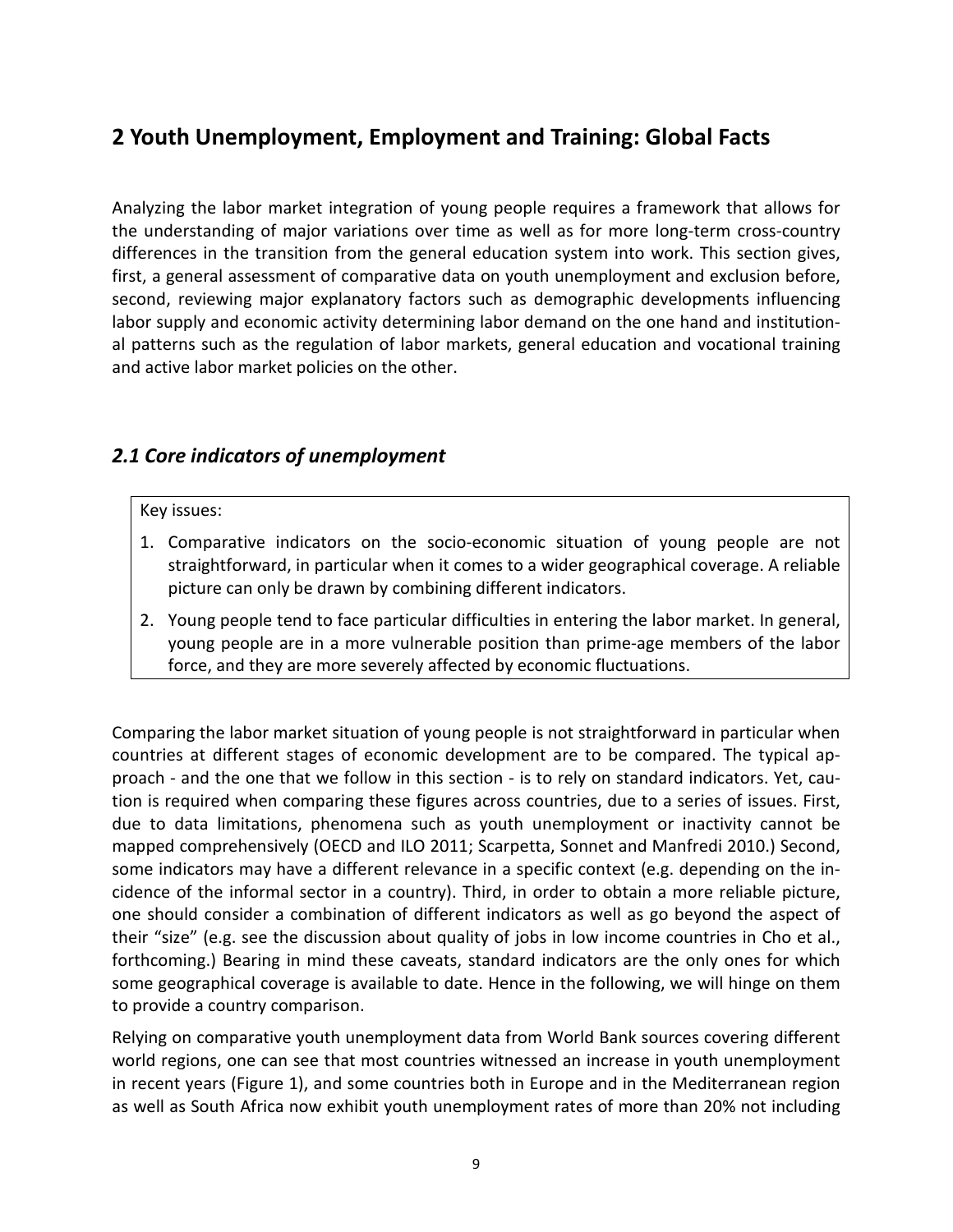other forms of underemployment or idleness. Furthermore, youth unemployment is in general much higher than adult unemployment (Figure 2), but there are notable differences across regions and countries. For those OECD countries for which data is available, variation is also notable regarding the share of young people neither in education nor in training or employment (NEET) (Figure 3).



<span id="page-10-0"></span>

Source: World Bank.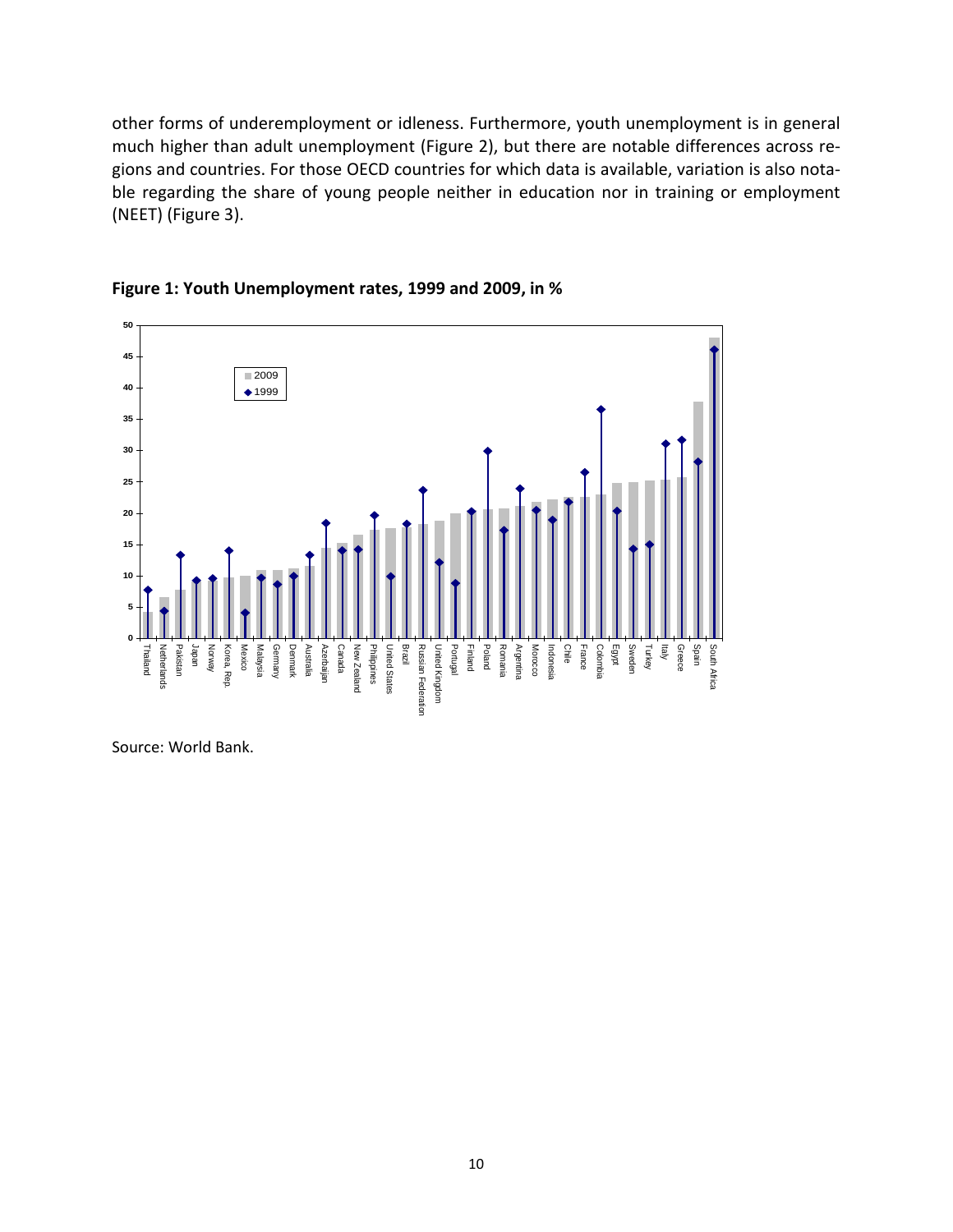

<span id="page-11-0"></span>**Figure 2: Relations between youth and adult unemployment rates, 2009**

Source: World Bank.

<span id="page-11-1"></span>



Source: OECD Education Database.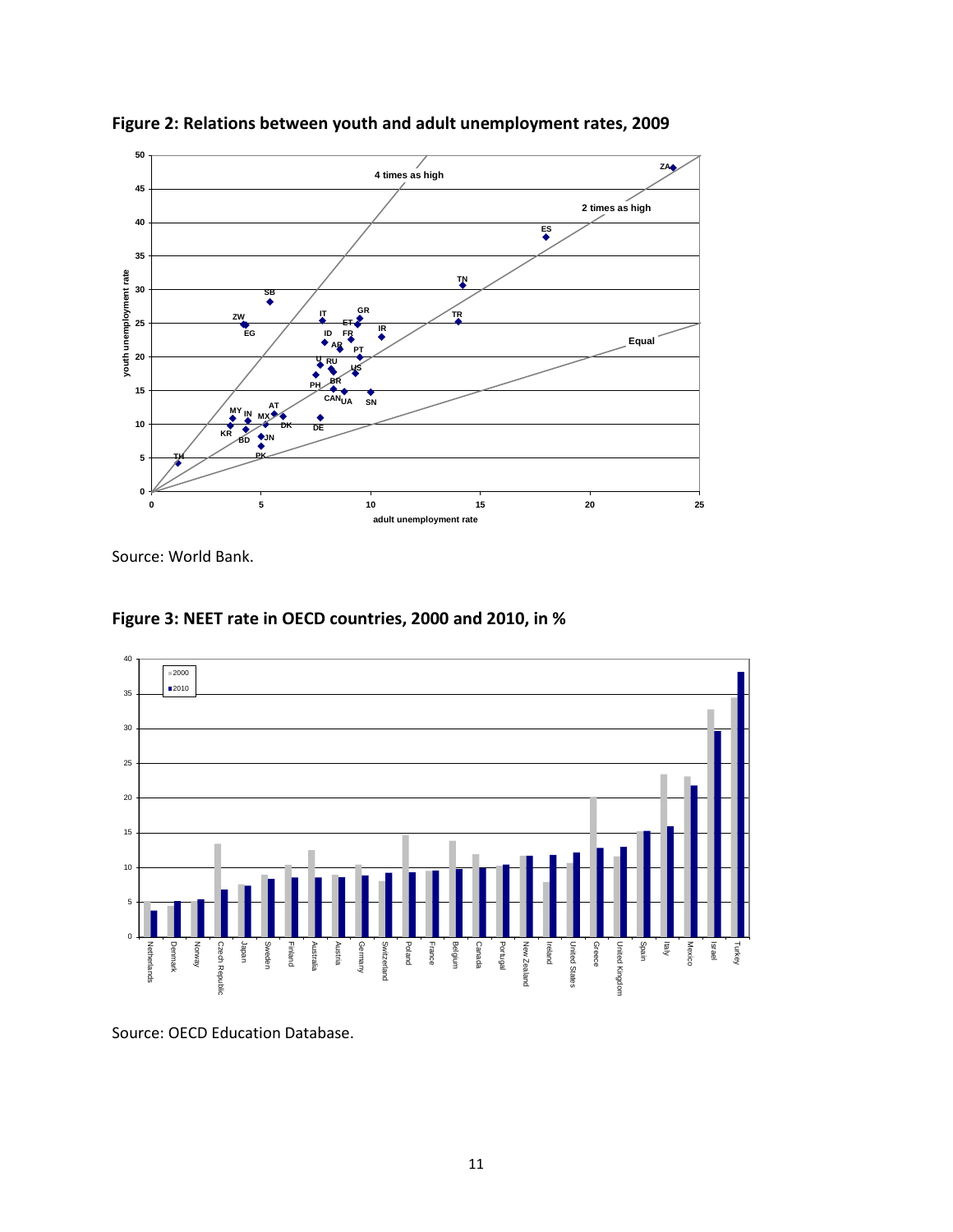# <span id="page-12-0"></span>*2.2 Explaining youth unemployment*

#### Key issues:

- 1. The labor market situation of young people is influenced by demographic factors, in particular cohort size and labor demand in the economy. However, patterns of youth integration into work are heavily influenced by institutional factors which can mitigate or aggravate obstacles of transition.
- 2. The transition from school to work is structured in different ways across countries and world regions. Training, but also active labor market policies as well as regulatory policies such as minimum wages and employment protection are highly relevant institutional factors.
- 3. Regulatory policies influence the availability of flexible entry jobs, but a strong divide between flexible parts of the labor market and permanent jobs or between informal and formal work creates additional barriers to mobility.

To explain differences in the integration of young people across time and space one has to take into account the interaction of economic and demographic factors on the one hand and labor market institutions on the other:

- 1. the demographic structure, in particular the size of younger cohorts, determining young people's labor supply,
- 2. labor demand patterns given by the structure of the economy and economic growth,
- 3. labor market flexibility as determined by minimum wages and employment protection for permanent and temporary jobs,
- 4. education and training preparing young people for the world of work, distinguishing between general education, vocational training and learning on-the-job,
- 5. active labor market policy programs designed to further the labor market attachment of disadvantaged youths, in particular those who failed to enter and complete general education and vocational training.

All these factors interact with each other and provide particular patterns of youth employment or unemployment in different countries or world regions.

Regarding the evidence on demographic factors first, empirical research has shown that demographic factors, in particular cohort size, and economic demand matter in determining youth employment (Korenman and Neumark 2000; Blanchflower and Freeman 2000; Garcia and Fares 2008c). Figure 4 shows that there is a large variation in the demographic composition of major world regions. Young cohorts at the age of entering the labor market are particularly large in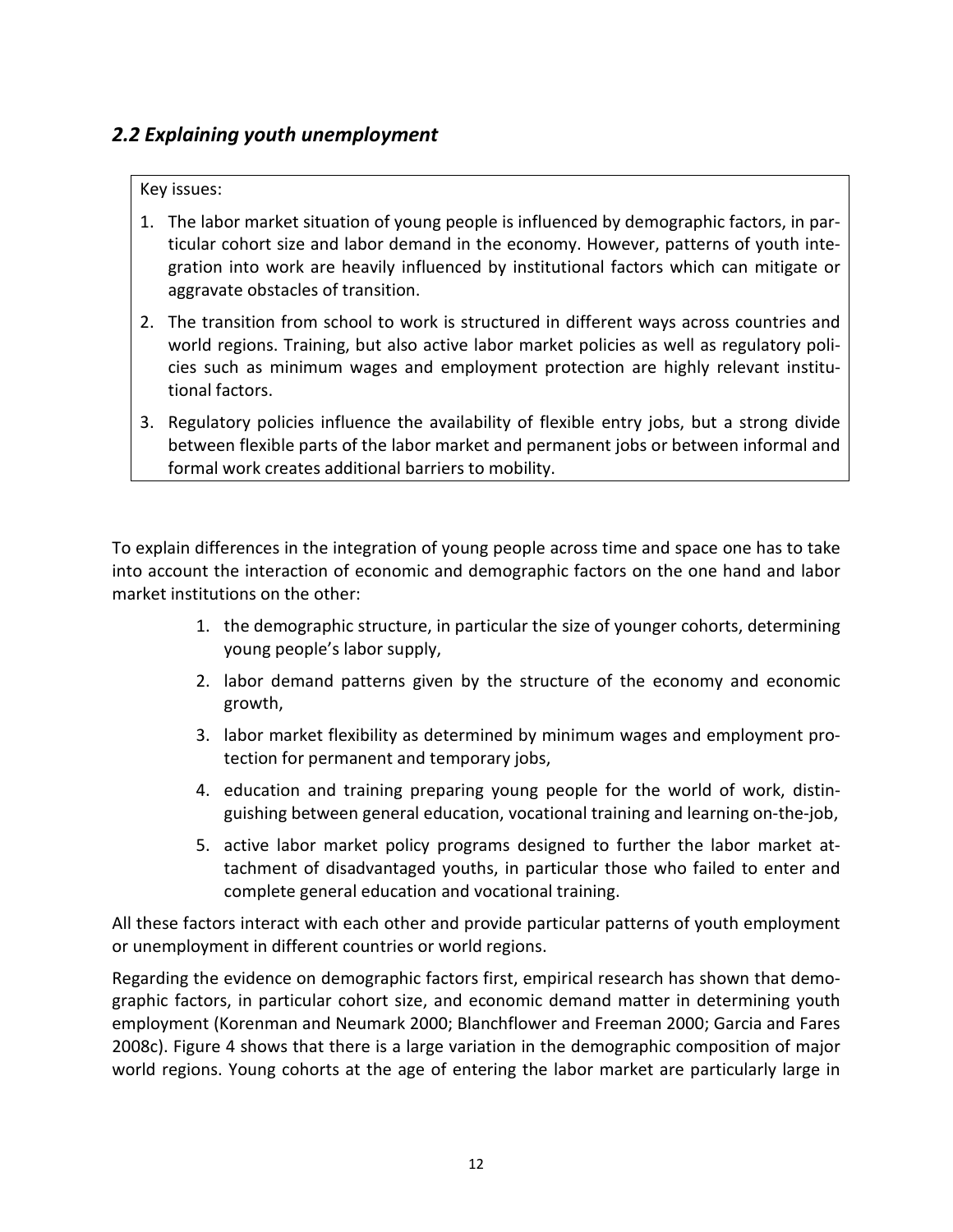Northern and Sub-Saharan Africa while demographic ageing is a major phenomenon in most high-income countries in Europe, North America and Eastern Asia.



<span id="page-13-0"></span>**Figure 4: Share of 15-24 in all 15-64 year olds**

Source: UN World Population Prospects 2010 Revision.

While cohort size gives an indication of labor supply, labor demand is mainly influenced by the structure of the economy and economic dynamism. Population growth can be driving force for economic growth, but if large cohorts of young people try to enter the labor market under difficult economic conditions or sluggish demand so that job creation is limited longer queues will emerge. The capacity of the labor market to absorb these young people is insufficient then. And if permanent or formal jobs are lacking, there will be strong pressure to expand flexible or informal employment. Figure 5 presents data on real GDP growth in major world regions. From this, it becomes clear that real GDP growth was strongest in South and East Asia. The relatively large youth cohorts in Sub-Saharan and North Africa faced a more adverse situation as economic growth was less pronounced there.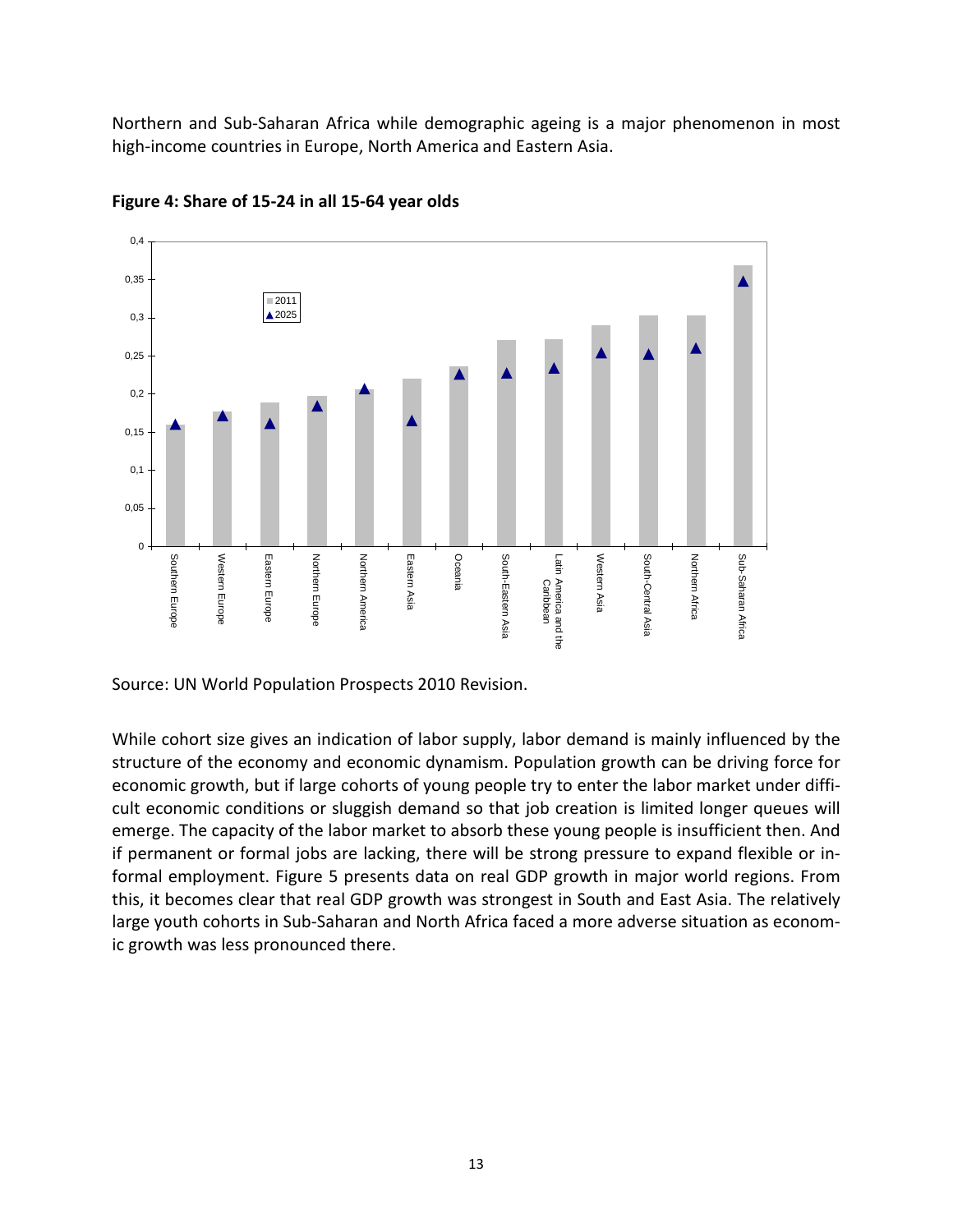

<span id="page-14-0"></span>**Figure 5: Average real GDP growth, 2005-2010**

Source: ILO Global Employment Trends 2011.

Both growth and demographic features cannot explain cross-country and intertemporal variation of youths' integration into employment alone. They interact with labor market institutions in determining youth unemployment or employment and the easiness of a transition from school to work. Institutional framework conditions play a role in structuring the transition of young people into employment, in particular minimum wages and employment protection (Gomez-Salvador and Leiner-Killinger 2008), but also education and training as well as active labor market policy schemes.

Turning to the role of minimum wages first, there is quite consistent evidence that high minimum wages tend to have negative effects on young labor market entrants – this is why young workers are often covered by a specific, somewhat lower minimum wage (Neumark and Wascher 2007; Abowd et al. 2000; Gomez-Salvador and Leiner-Killinger 2008).

Second, many countries combine strict employment protection legislation for open-ended contracts with increasingly flexible regulation of fixed-term contracts and temporary agency work. While strict dismissal protection tends to raise youth unemployment (Bassanini and Duval 2006), the liberalization of temporary jobs has created a segment of flexible employment which provides points of entry into the labor market in particular for young people and stepping stones to permanent jobs. But a strict division of permanent and temporary contracts hampers the transition into jobs with longer tenure so that young people are trapped in temporary jobs with lower pay, frequent job changes and limited participation in training (see also Quintini and Manfredi 2009).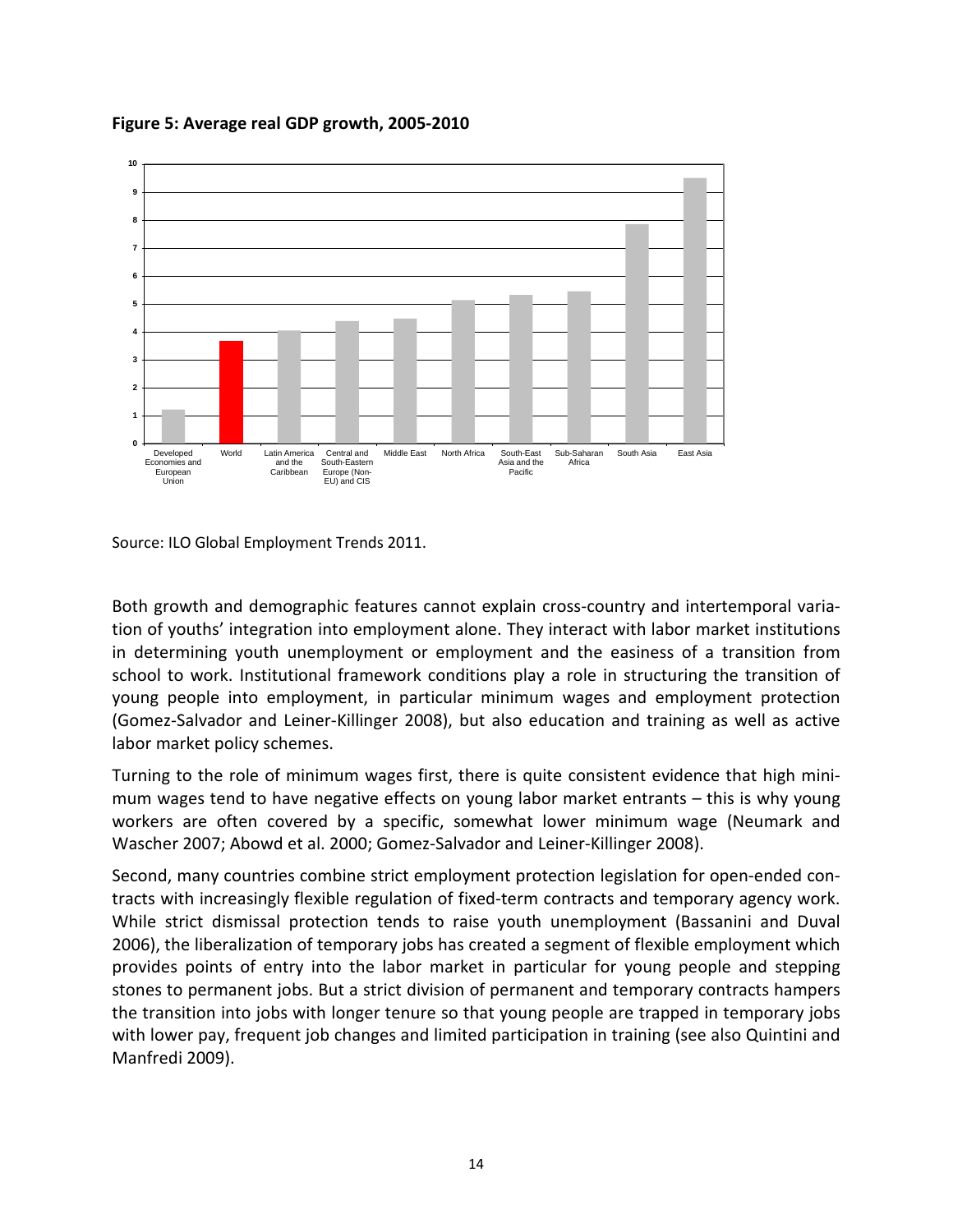Formal institutional arrangements have a different, somewhat limited relevance in many low income countries and emerging economies. In many of these countries informal employment constitutes a segment of a more easily accessible form flexible work largely comparable with some forms of non-standard contracts in developed countries [\(Jütting](http://www.econis.eu/DB=1/SET=1/TTL=2/MAT=/NOMAT=T/CLK?IKT=1016&TRM=J%D3tting) [and](http://www.econis.eu/DB=1/SET=1/TTL=2/MAT=/NOMAT=T/CLK?IKT=1016&TRM=and) [de](http://www.econis.eu/DB=1/SET=1/TTL=2/MAT=/NOMAT=T/CLK?IKT=1016&TRM=de) [Laiglesia](http://www.econis.eu/DB=1/SET=1/TTL=2/MAT=/NOMAT=T/CLK?IKT=1016&TRM=Laiglesia) 2009). As with the cleavage between permanent and temporary jobs found in EU or OECD countries, there is a major divide between formal employment and informal jobs which is hard to overcome. Large shares of informality and self-employment in particular in developing countries can also be seen as a reaction to an overly regulated and taxed formal sector. The more formal employment is burdened with taxes, social contributions or bureaucratic red tape the more there is a tendency to circumvent such regulations by expanding informal activities. In a situation of strong labor supply from younger cohorts a stagnant formal labor market tends to go along with a growth of informal employment amongst young people.

## <span id="page-15-0"></span>*2.3 The contribution of general education and vocational training*

#### Key issues:

- 1. In general, better educated young workers have better access to gainful employment and better jobs. Vocational education and training add to general education and bring young people closer to the labor market.
- 2. Rigorous evaluation of training schemes is less widespread than the evaluation of active labor market policy programs.
- 3. Comparing vocational schooling and dual apprenticeship models, a dual system tends to be associated with a smoother transition from school to work and low youth unemployment so that the risk of scar effects during the subsequent labor market career is minimized.
- 4. There is some evidence that complementary active labor market policy schemes addressing the disadvantaged youth can improve their situation on the labor market if these measures are designed and implemented effectively. This also holds for training schemes combined with hiring subsidies.

#### **The general role of education**

The transition from school to work is structured in different ways across countries and world regions. Apart from country-specific dynamics in demographic and economic development, the patterns of youth employment are heavily influenced by the institutional frame given by regulatory policies on the one hand and the education system on the other hand. Hence, upon entering the labor market youths are found to experience a transition phase of different length and intensity and varying labor market risks (e.g. spells of unemployment, temporary employment, low pay). A feature commonly shared by many countries, however, is the fact that young peo-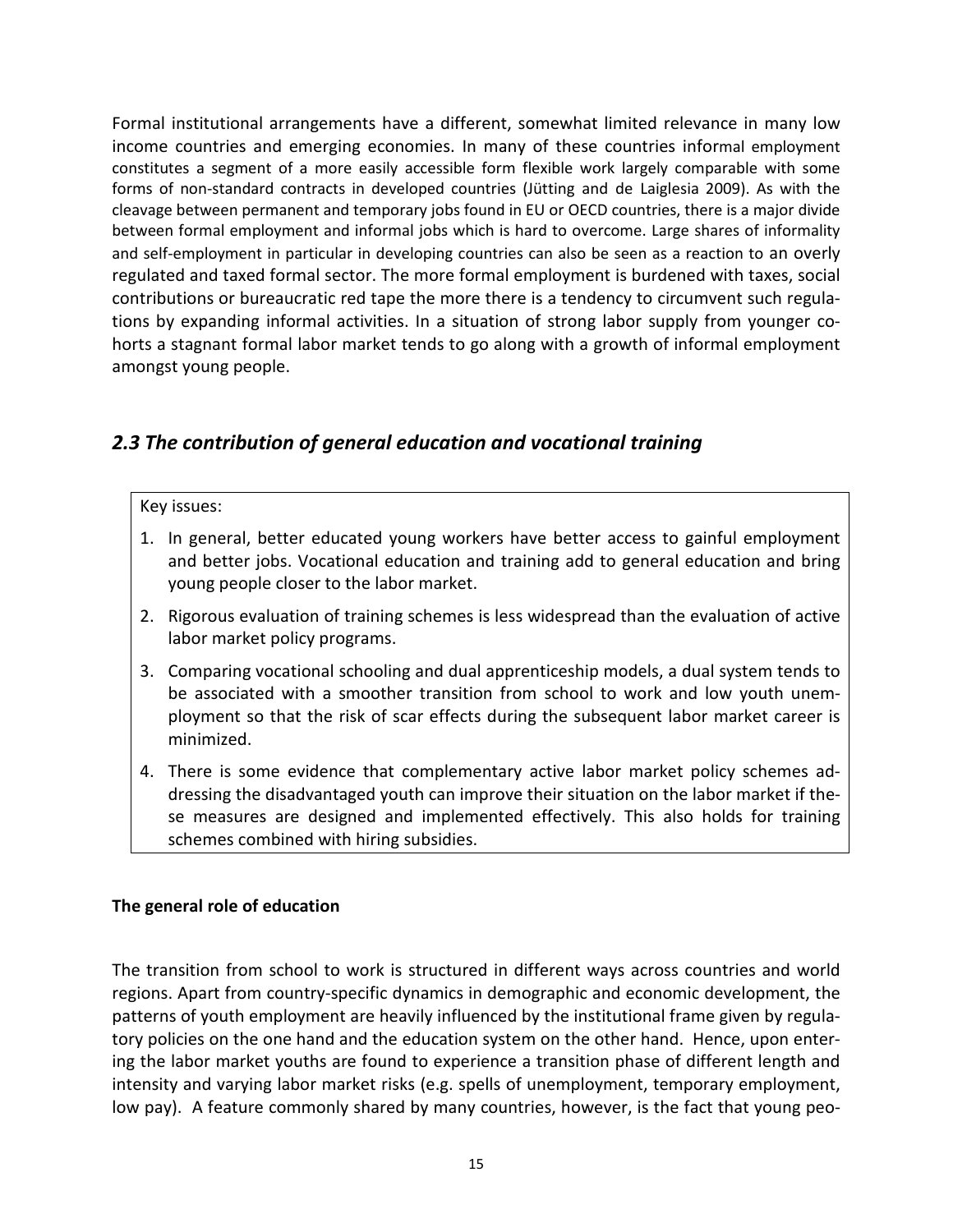ple with low levels of qualification face particularly high risks of exclusion and lacking access to employment. Unemployment rates of higher skilled people tend to be lower than those of low skilled, and average employment rates are higher (Bell and Blanchflower 2011b; OECD and ILO 2011; Quintini, Martin and Martin 2007; Gomez-Salvador and Leiner-Killinger 2008). Young people without proper training also tend to experience persistent long-term scar effects of early phases of unemployment and a more vulnerable labor market position (Scarpetta, Sonnet and Manfredi 2010).

Education and training are hence considered a core factor in determining the chance of a successful transition into work. While the expansion of general education observed in many countries in recent years has seen a substantial increase in overall levels of educational attainment, the integration of youth into the labor market is still considered a major hurdle in many countries, highlighting the importance of the quality of the education system and its linkage to the labor market. For instance, in some countries with high shares of university graduates, unemployment or underemployment can be a consequence of educational mismatch as a high formal qualification cannot be translated into matching jobs.



#### <span id="page-16-0"></span>**Figure 6: Unemployment rate by educational achievement, 2007**

Source: World Bank.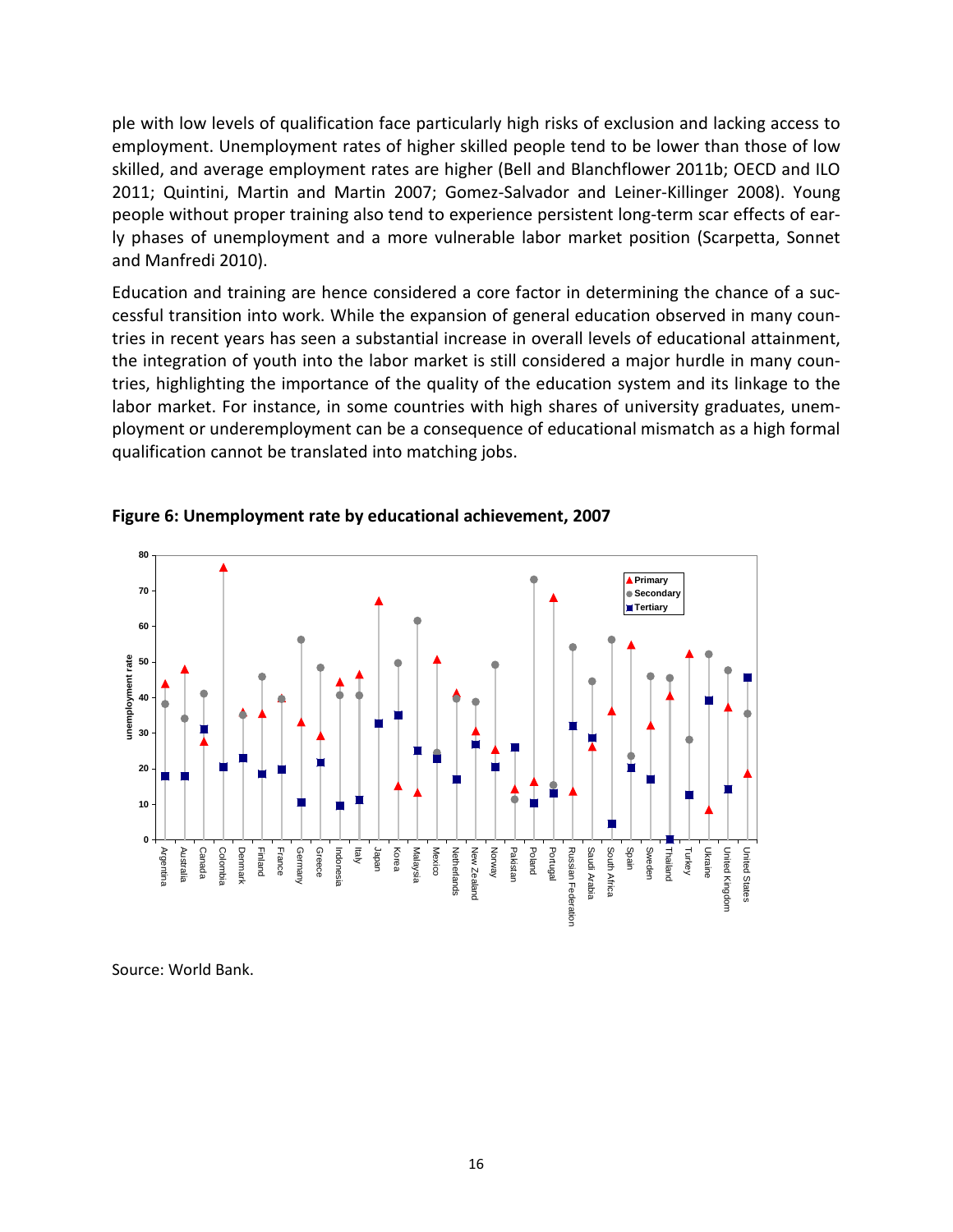#### **General vs. vocational education, vocational schooling vs. dual apprenticeships**

In all developed countries and some countries of the developing world, the education system implies a two-step integration of school leavers into the labor market comprising participation in labor market-relevant training and education at the first stage and subsequent integration in the labor market at the second stage. While there exists substantial variation in the type of labor market training provided across countries, different forms of training may also co-exist within a country oriented towards different employment types and career paths. Following the economic literature that differentiates between training options along the dimensions of specificity, the place of training (school or work) and the degree of formalization, one can distinguish between general education on the one hand and vocational training on the other, with vocational training being further divided in school-based training, the `dual' apprenticeship systems and learning on the job (for a discussion see Quintini and Martin 2009, DFID 2007), respectively:

- 1. General knowledge and skills are usually provided in the form of purely school-based or academic education at the secondary or tertiary level. While often considered the best way to access higher paid jobs, this type of education bears the risk of being only weakly linked to labor market demand. The societal costs of skill mismatch are often more severe as in the other education options due to the long duration and high individual costs of studies and graduates being unwilling to accept jobs below their formal level of education. Furthermore, as academic education does not impart practical work experience, the initial integration into the labor market might become difficult. Hence, in many countries there is a strong tendency to bring university education closer to applied studies.
- 2. `Dual' vocational training aims to combine more general, transferable skills acquired during class-based schooling with structured learning on the job and actual work experience within a training company. Apprenticeship graduates acquire occupationspecific skills that make them employable by the training company or other employers. Overspecialization and low levels of transferable skills generated by the higher share of firm- and occupation specific training is to be counteracted by highly standardized curricula and central examinations. During vocational training, apprentices have a fixed-term employment contract with an employer at a reduced wage level.
- 3. School-based vocational training or training delivered at training centers at an upper secondary level also follows a formal curriculum and combines general with occupation-specific training. Being more practice-oriented than academic studies, this training option is often aimed at medium-level, clerical positions or restricted to specific occupations not necessitating practical within-firm work experience.
- 4. Pure on-the job training allows for the direct transition from school to work generally leading to better pay in the short run compared to participation in formalized training programs in a first stage. However, as the acquisition of skills is restricted to learning on the job and done in a rather informal way, this type of learning is likely to be of less value when moving jobs. Due to the lack of general occupation skills,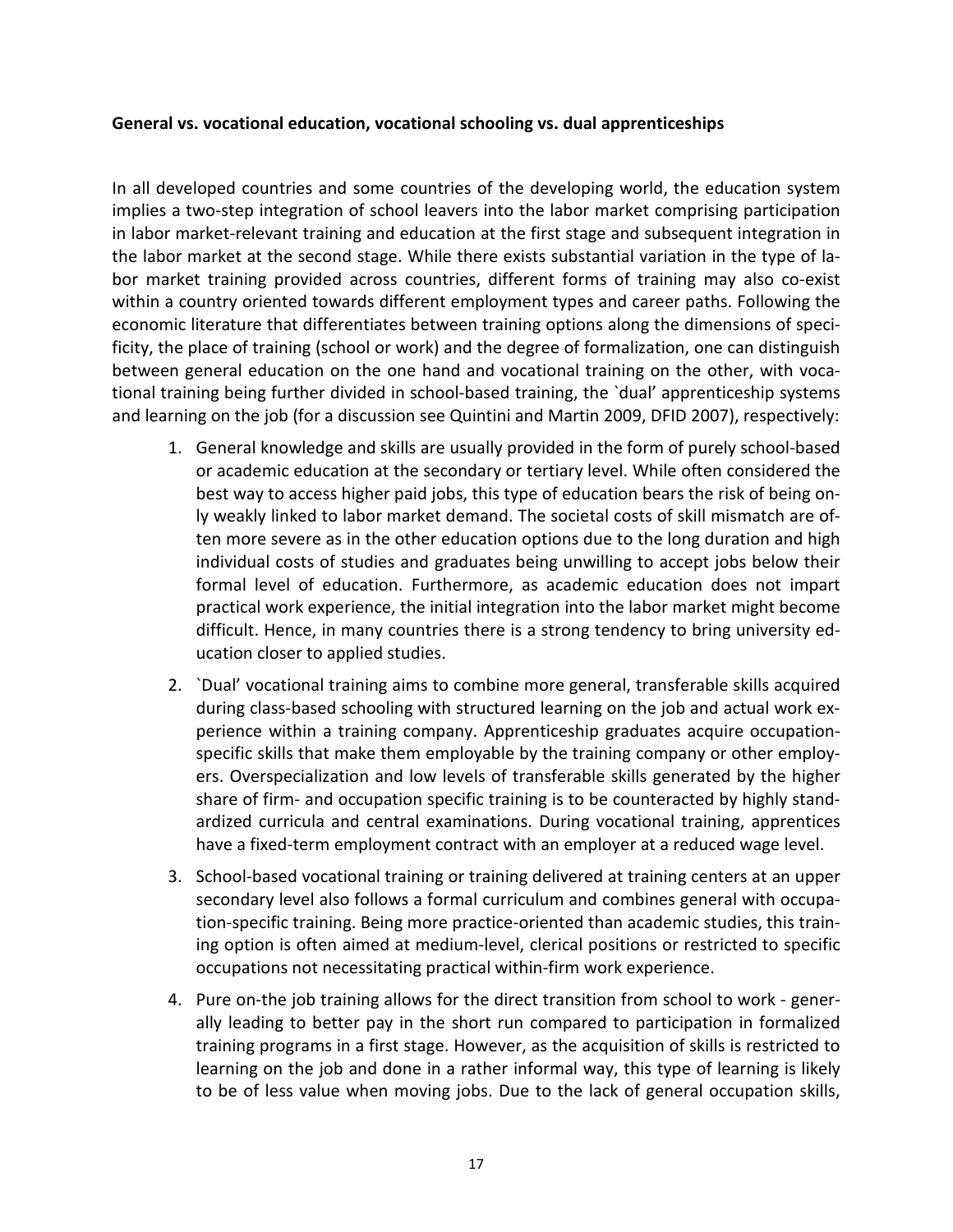employability is more limited entailing a higher risk of ending up in a vulnerable labor market position.

The role of different types of young people's vocational training varies significantly across clusters of countries as Figure 7 shows. Only in a number of mostly continental European and Scandinavian countries vocational education is a prominent part of secondary education.



<span id="page-18-0"></span>**Figure 7: Vocational education enrollment in major world regions**

Source: Unesco Institute for Statistics.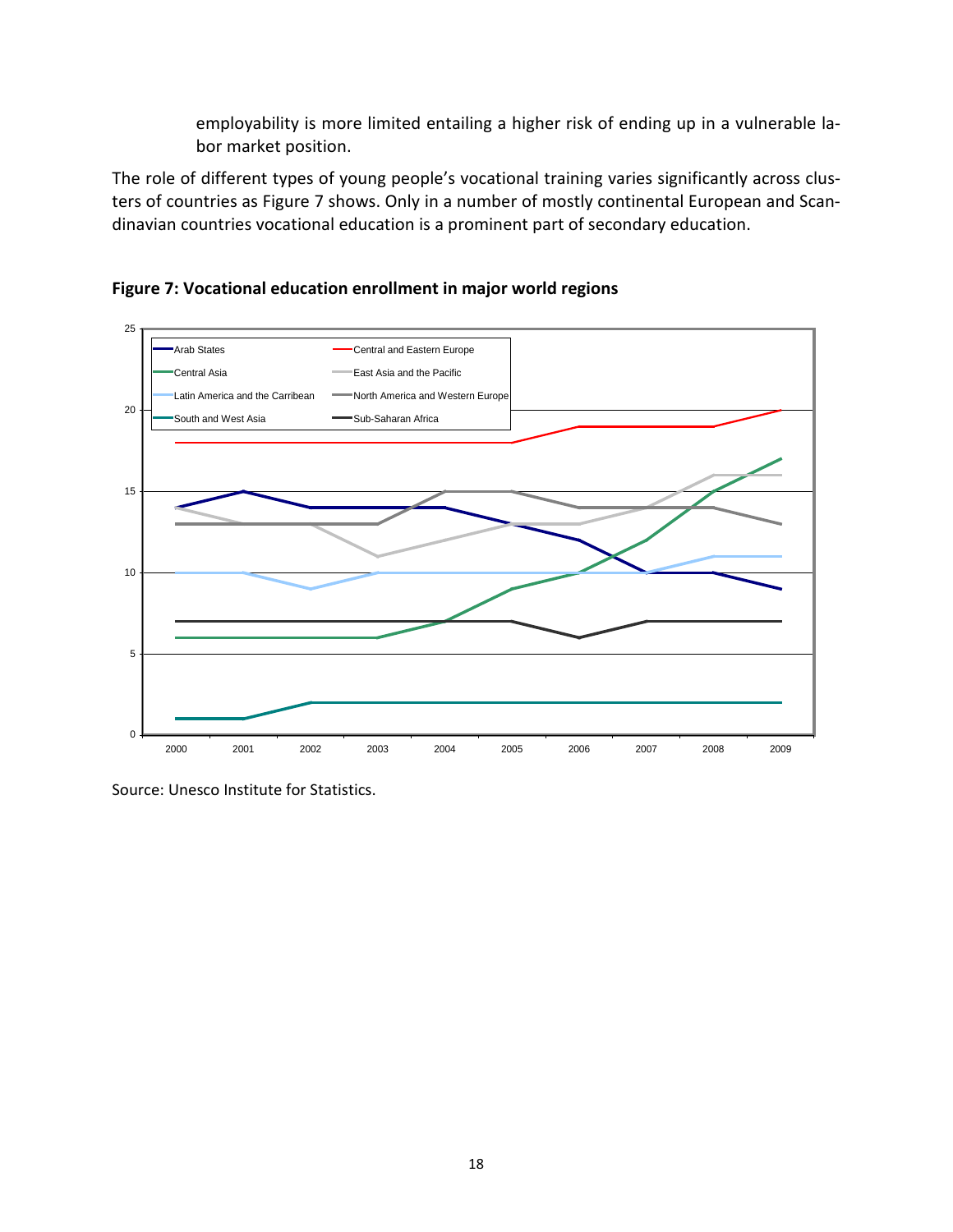<span id="page-19-0"></span>**Figure 8: Shares of vocational and general secondary education enrollment in selected countries, 2008**



Source: OECD, Education at a Glance 2010.

#### **Assessing the effectiveness of vocational and general education**

The relative performance of the respective training options in enabling participants a smooth initial labor market integration and positive long-term labor market returns is a highly relevant question. The causal empirical evidence is rather sparse, however, and refers almost exclusively to developed countries where several of the training options co-exist. Besides limited data availability impeding the analysis of net benefits of the respective training options, assessing the individual benefit of participation within a country is complicated by several identification issues (Wolter and Ryan 2011): 1) identification of the relevant counterfactual situation in the presence of occupation-specific labor markets 2) non-random selection into the training options based on unobservable characteristics; 3) heterogeneous outcomes by field of training; 4) general equilibrium effects.

In cross-country comparisons it is generally found that countries maintaining a substantial dual apprenticeship system, i.e. Austria, Denmark, Germany and Switzerland, exhibit a much smoother transition from school to work, low NEET rates, low youth unemployment and below average repeated unemployment spells than other countries (Quintini and Manfredi 2009; Quintini, Martin and Martin 2007). One has to note, however, that labor market transitions of youths only provide partial evidence on the relative performance of the training systems in the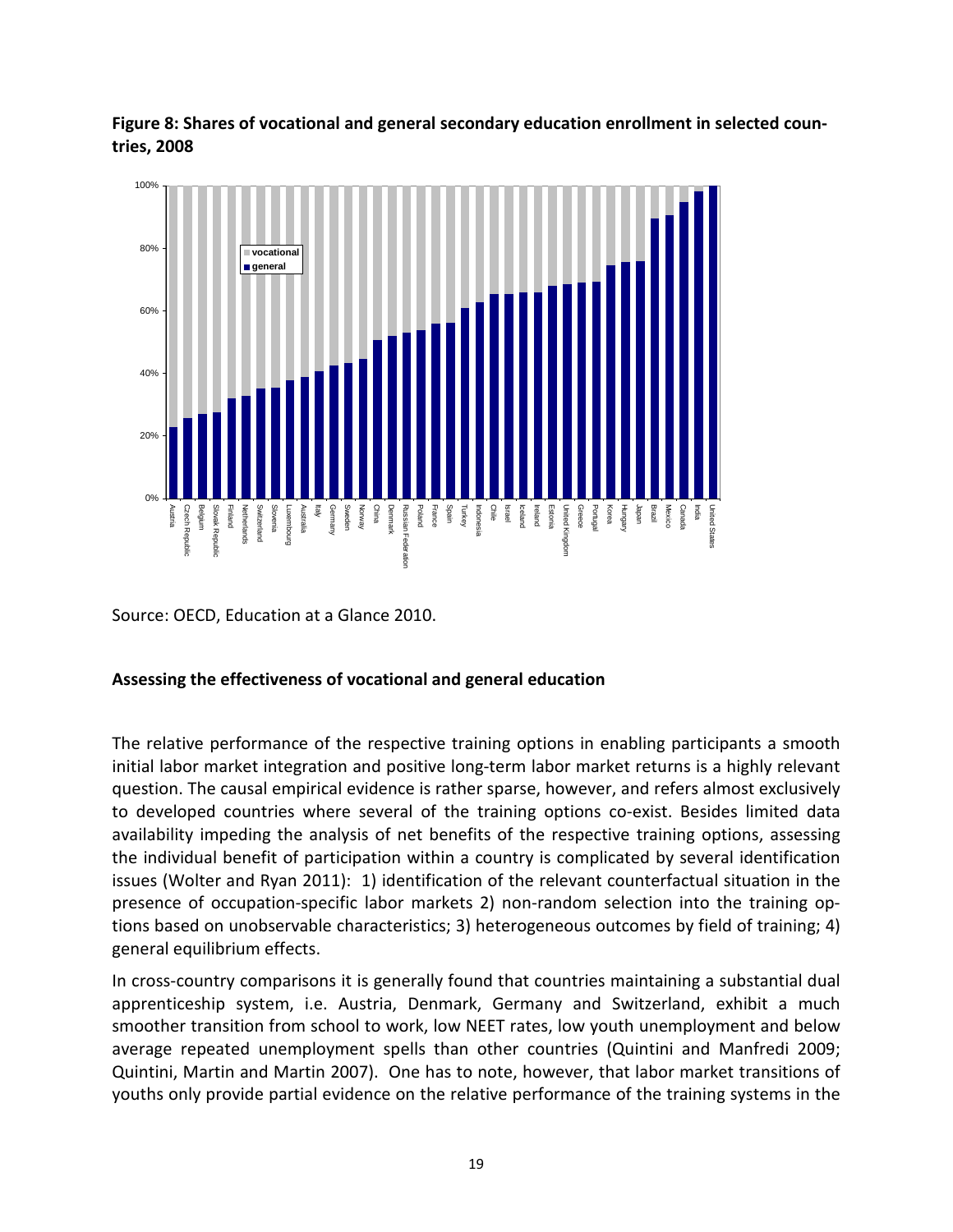respective countries. A causal analysis is impeded by the co-variation of other relevant institutional factors. Further problems arise from the absence of a unified framework for defining the respective training options and collecting data on the costs and benefits experienced by the state, the firms and trainees (Hoeckel 2008).

Earlier evidence on the relative performance of vocational versus general upper secondary and tertiary education is summarized by Ryan (2001) for country studies of France, the UK and the US. These studies point to an increased employment probability of participants in occupationspecific training - evidence on wage differential is mixed, finding wage penalties, similar wages as well as wage bonuses. More recently, Malamoud and Pop-Eleches (2010) investigated the differences in employment patterns in the transition economy of Romania, comparing men who were trained under policy regimes emphasizing either occupational or general education schemes. Based on expectations from earlier work that generally finds a penalty associated with occupation-specific training, they do not find any significant differences in the employment patterns or wages paid. They conclude that the general perception of a bad performance of occupation-specific training is driven by a differential selection of workers into the two training tracks.

Most recently, Hanushek, Woessmann and Zhang (2011) adopted a life-cycle approach to analyzing employment differences of general and vocational schooling over the course of individuals' working life. In line with previous findings, their descriptive evidence points at a faster initial integration into the labor market of vocational education participants, but a faster decreasing labor market participation towards the end of their working life. This seems suggestive of occupation-specific knowledge that outdates faster and hence leads to lower employment opportunities later in life. More reliable evidence on the perceived trade-off remains to be produced, however, as the causal interpretation of these findings is impeded by occupationspecific segregation of the labor market and the limited availability of long-term panel data.

An additional important aspect addressed when comparing vocational training and more general training concerns the "permeability" of the respective training options, i.e., the ability of participants to access further education options. Regarding this, it was found that youths participating in the vocational track are less likely to return to higher general education, thus raising the question whether a reduced permeability leads to vocational tracks as educational dead ends (Ryan 2001).

A more extensive area of research exploits the co-existence of apprenticeships and other types of vocational schooling within countries to infer about their relative effectiveness in general and, more specifically, the relevance of firm-specific skills. For the case of Germany, studies by Winkelmann (1996) and, more recently, Parey (2009), show that, compared with other options of the vocational schooling system, participation in the dual apprenticeship has the particular advantage of improving the early career labor market attachment and a faster and more structured integration into the labor market. This advantage fades out over time however as other education participants find a foothold in the labor market. The studies further show that the fast initial transition does not hinge on finding employment in the training firm, suggesting that firm-specific skills do not play a big role in the German apprenticeship system. Investigating wage differentials, Parey does not find any significant differences in return to the training op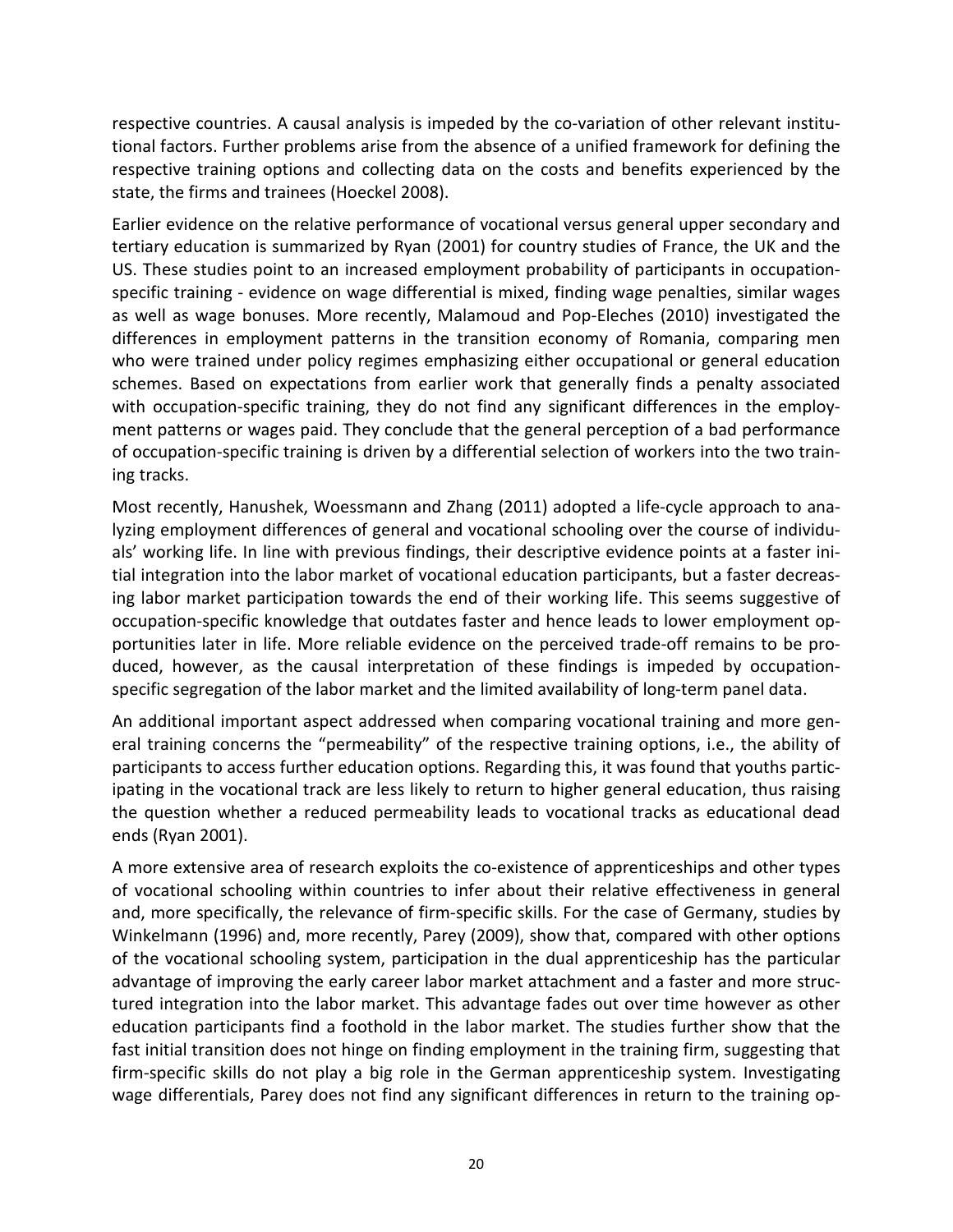tions in the early working life. A recent study by Adda et al. (2011) looks at the relative employment and wage profiles of participants in the dual apprenticeship system and unskilled workers in Germany over 15 years following initial labor market entry. As expected, they find that having participated in formal, work-related training (the apprenticeship) leads to overall higher wages compared to pure on-the-job training (unskilled) and a stronger labor market attachment, which compensates workers for initially low wages during the apprenticeship training.

Similar results on the performance of apprenticeship training versus school-based training are found in studies by Bonnal et al. (2002) for France and by Plug and Groot (1998) for the Netherlands. Correcting for the negative selection of youths into the dual apprenticeship, both studies find that apprenticeships performs significantly better in integrating youths into their first employment relationship by the higher labor market relation of their training. Again, this advantage is found to fade over time and not associated with higher wages.

The observed negative selection of youth into the dual apprenticeship system in some countries suggests that vocational training might be more apt to promote educational motivation for youths with low previous school experience. Besides the faster initial work experience, the dual apprenticeship could hence be important as an entry pathway for youths at risk of discouragement. A recent study by Alet and Bonnal (2011) shows for the case of France that young people integrated into the dual apprenticeship system rather than vocational schooling are more likely to successfully complete their final exam and of undertaking further education.

In countries where the dual apprenticeship is not seen as a `trainer of last resort' for lower skilled individuals, the apprenticeship system is also found to partially act as mechanism to level the playing field for youths with low school performance. Exploiting information on PISA test scores to capture differences in ability across students Bertschy et al. (2009) show for Switzerland that lower performing youth tend to select into less demanding apprenticeship occupations and are thereby penalized in the labor market – however, their initial test-score (as signal of their ability) is not important anymore in determining labor market outcomes.

By stimulating the development of vocational training policies policy makers in developed and developing countries have aimed to achieve better labor market integration of young people (see in particular World Bank 2007; DFID 2007). To promote vocational training, support by employers, young people and their parents as well as government agencies is crucial but not always present in specific national context. Yet, some elementary forms of apprenticeship training are also widespread in the informal sector in many countries.

#### **Assessing the effectiveness of informal training**

Due to the sizeable and persistent share of the informal sector employment in many developing countries an important question concerns the role of informal vocational learning. In India and many African countries the predominant source of vocational education or training is conveyed in a so-called traditional or informal apprenticeship system, outside formalized vocational or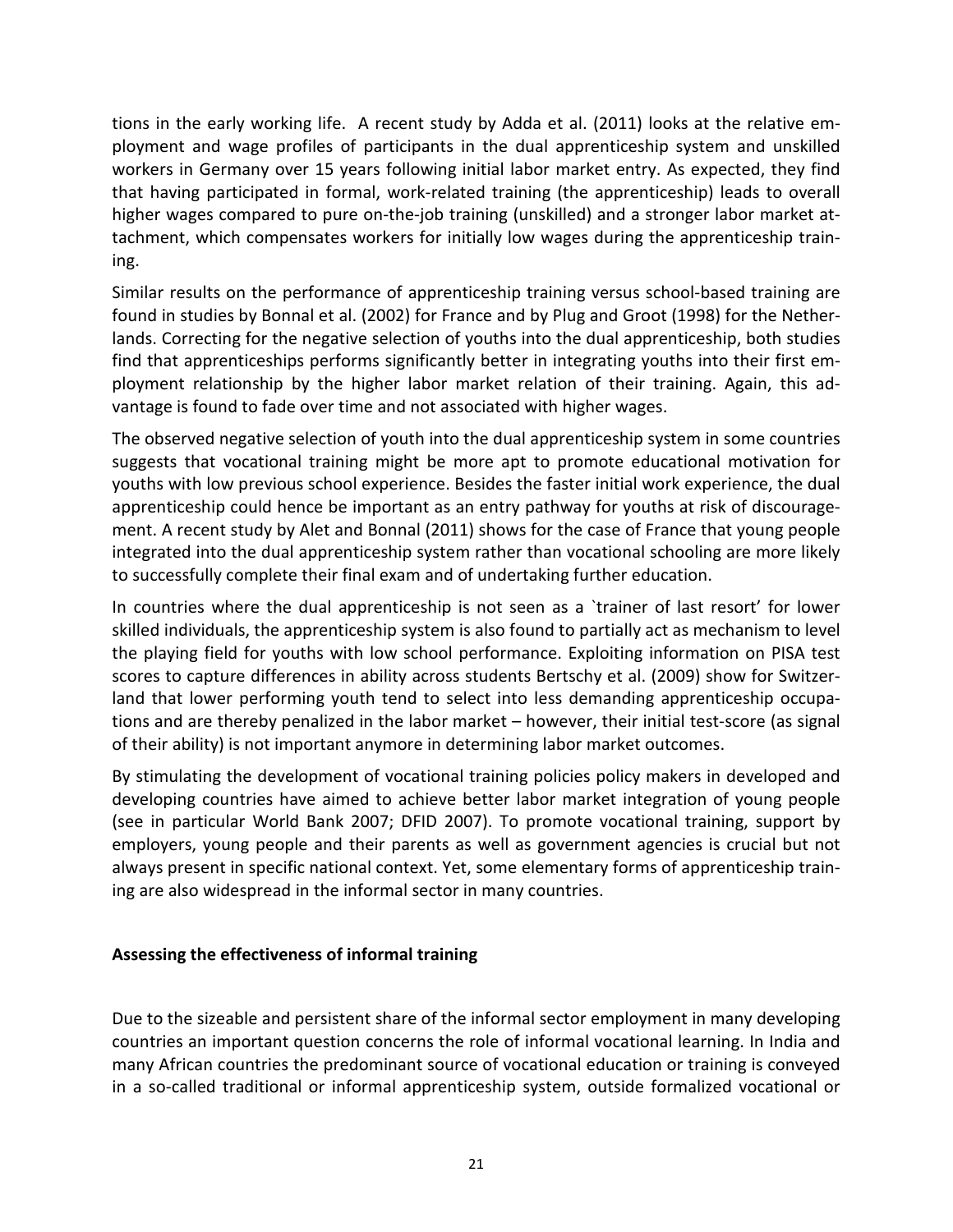general schooling. While in "traditional apprenticeships" knowledge is transmitted between generations within a family or clan, "informal apprenticeships" are open to apprentices not belonging to a family or clan (ILO 20[1](#page-0-0)1b, 2012).<sup>1</sup> Despite taking place in the informal sector, these traditional or informal apprenticeships have some locally standardized structure and duration, and are based on some contractual agreement between the patrons of small local businesses/the craftsman and the trainee. During the training period apprentice receive no or only little remuneration, and may even have to pay a fee to the trainer – the training is generally entirely work-based, but it may follow an informal training plan (ILO 2012).

Compared to informal jobs without training, the informal types of vocational training is considered to improve the chance of being promoted inside informal businesses from unskilled to skilled worker and earn a higher wage. Training is essential to become a master craftsman and set up or take over a business in these fields after some years of activity (Aggarwal, Hofmann and Phiri 2010; Nübler, Hofmann and Greiner 2009). Furthermore, compared to vocational schooling, which often relies on outdated curricula and lacks involvement of employers in many developing countries, informal and traditional apprenticeships are coupled with current skill demands and work practices in the informal sector so that informal apprenticeship graduates can more easily be employed than graduates coming from vocational schools. Given that they do not require any formalized entry criteria informal training is often the only opportunity for school-leavers to obtain vocational education (Walther 2011).

Traditional and informal apprenticeships tend to be confined to crafts where technological innovation and company growth are limited. The transferability of skills acquired in traditional and informal apprenticeships is limited due to the lack of certification of training and work experience on the one hand and missing vocational schooling parts emphasizing general skills on the other. If some certificate is issued by the informal training employer, the acceptance of such a certificate is often restricted to a local community. Due to the lack of a legal framework to enforce certain training standards the informality of training may also bear certain risks to the trainee. Particular concerns are potential exploitation of children as cheap laborers, gender discrimination based on traditional gender roles, and unenforceable contractual agreements, as, e.g., low levels of training quality, the extension of the apprenticeship duration, etc (ILO 2012).

## <span id="page-22-0"></span>*2.4 The contribution of active labor market policy programs*

 $\overline{a}$ 

In addition to general education and vocational training, active labor market programs can act as complementary or compensatory programs for those young people at risk of being unemployed or excluded in particular due to a lack of basic skills or failed access to either work or vocational training. Making general statements about the effectiveness of particular programs is difficult given the variation of program design, national framework conditions and target

 $1$  However, the distinction between traditional and informal apprenticeships is not consistent in the literature.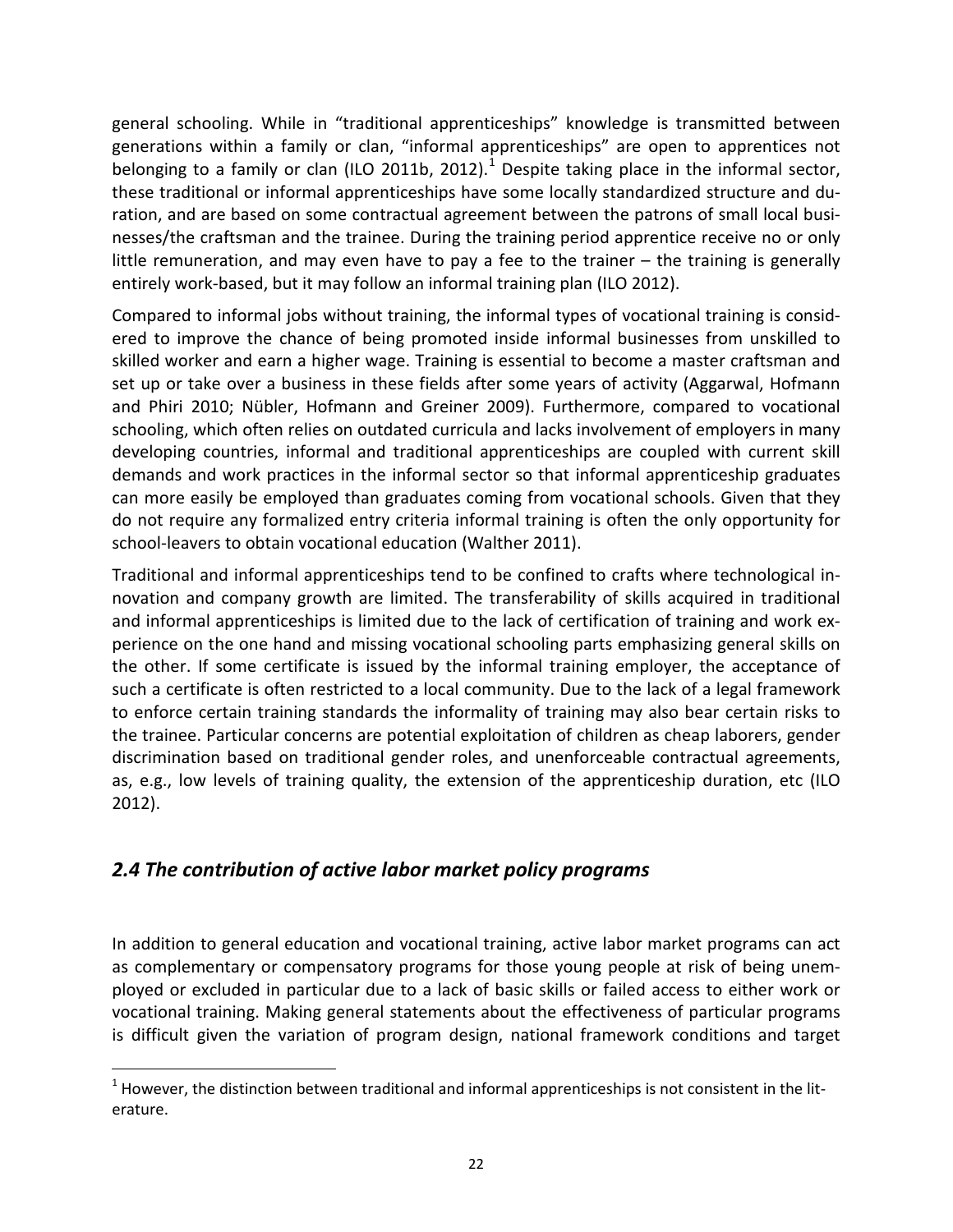groups, in particular with respect to the effects on unemployed in general compared to the impact on youth. Given available evidence of evaluation studies (as summarized by Card, Kluve and Weber 2010; Martin and Grubb 2001; Quintini, Martin and Martin 2007 for developed countries) it seems to fair to conclude in general:

- 1. Job search assistance and sanctioning have positive short-run effects on the termination of unemployment.
- 2. Publicly sponsored training has positive medium run effects, particularly if delivered in high quality tailored to labor market needs and firms' skill demands which can be achieved by mobilizing employers and local communities.
- 3. Targeted and temporary hiring subsidies to employers are effective, but costly, and they tend to have significant side effects so that net employment gains are less clear cut.
- 4. Direct public job creation is most problematic in promoting transition to employment.
- 5. Start-up support has proven to be a quite effective instrument.

It has to be noted, however, that - according to the meta-analysis by Card, Kluve and Weber (2010) - most ALMP schemes targeted on young people seem less effective than general schemes targeting unemployed in general. At the same time, evidence points at the important role of early intervention in favor of those young people most at risk, both with respect activation at an early stage of unemployment (Martin and Grubb 2001; Quintini, Martin and Martin 2007) and, most importantly early in life (Heckman 2000; Rodriguez-Planas 2011), i.e. before leaving school. In many countries participation in activation policies has been made compulsory during benefit receipt along the principle of 'mutual obligations' either stressing swift integration into work ('work first') or demanding participation in training ('train first'), often as a 'youth guarantee' scheme. Integration into work via 'work first' tends to bring about short-run gains but is less effective than participation in training in the medium and long run. Training measures and comprehensive programs with a strong training element are most prominent in youth ALMPs.

A review of almost 300 measures from around the world (developed and developing countries) included in the World Bank's Youth Employment Inventory (Puerto 2007b) shows that middleincome countries focus on training whereas low-income countries invest more in entrepreneurship schemes. About half of the measures focus on low income youth, half of the training measures on low-skilled young people. A meta-analysis shows that program success of youth employment policy measures depends more on targeting and economic as well institutional context than on the type of measure. Youth measures seem to be more successful in developing countries, even when controlling for the quality of program evaluation which is often less rigorous in developing or transition countries.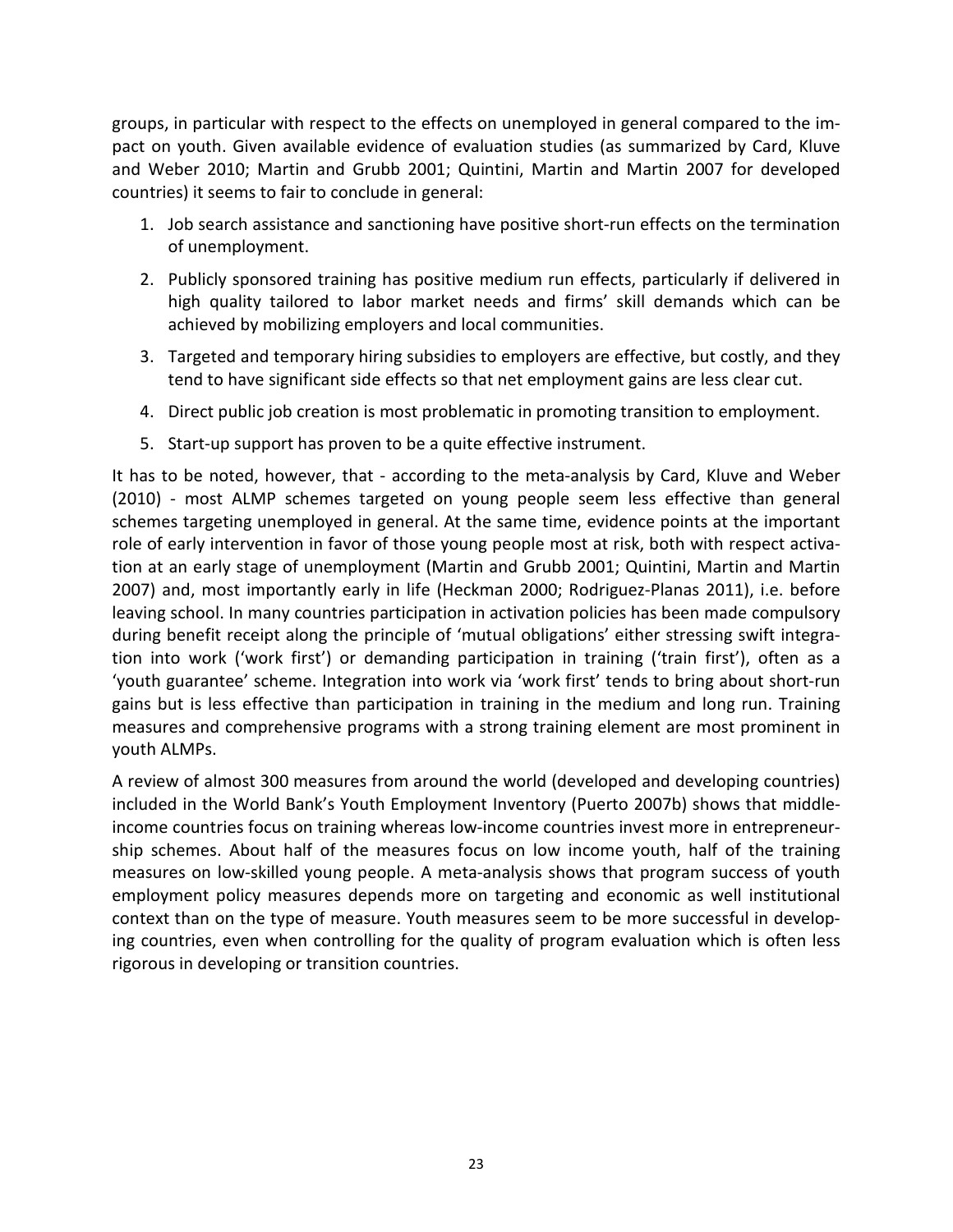### <span id="page-24-0"></span>*2.5 The role of career and educational guidance*

As many countries strive to diversify their professional education portfolio with the implementation of vocational training structures, the question arises whether and how these efforts should be accompanied by career guidance schemes (CGS) to increase acceptance and awareness among school-leavers and their parents of the increased number of opportunities. Besides providing general labor market information it seems crucial to give up-to-date and convincing information that can remove traditional misperceptions on the payoffs of the non-tertiary vocational training track. As TVET is often considered inferior (blue-collar) education and as a deadend track, specifically trained counselors and wide-spread information dissemination can help to improve the reputation of TVET. For example, a recent project of the American Millennium Change Corporation in Mongolia (MCA-MC) that aims at extending the TVET system in Mongolia was accompanied by training of 120 career counselors to improve information dissemination and public outreach (http://www.mca.mn/en/).

A general assessment of the scope and from of CGS in different countries was done by a comprehensive and standardized questionnaire administered by the OECD (OECD 2004), the World Bank (Watts and Fretwell, 2004), the European Commission (Sultana, 2004) and the ETF (Sultana and Watts, 2007; Sweet, 2007) during the last ten years. In total these analyses cover 55 countries, among them member and neighbor states of the European Union, the Middle East North Africa countries (MEDA), middle-income countries (Chile, Poland, Romania, Philippines, Russia, South Africa and Turkey), Australia, Canada and Korea. Based on these studies, the OECD (OECD, 2004) and the ILO (ILO, 2006) Handbooks for policy makers were synthesized. The definition of career guidance adopted in these analyses refers to "services intended to individuals (…) to make educational, training and occupational choices and to manage their careers" (Sultana and Watts, 2004, p. 107). While the availability and role of these services in developing or transition countries is rather limited, it was found that almost all developed countries (in particular Western countries) maintain a rather extensive system of career counseling and guidance for school-leavers. They may be delivered by various institutions (schools, universities or other training institutions, public or private employment services or companies) and in various intensities –e.g., integrated in the school curriculum or as separate one-time seminars— at the individual or the group level, web-based or personalized.

The objectives and setup of CGS are further found to vary substantially depending on the economic development of a country. Early career guidance in high-income countries is seen in light of a lifelong learning strategy and hence emphasizes the need to identify personal skills, abilities and tastes. As the majority of youths are able to make career and education decisions independent of their socio-economic background CGS are often tailored to accommodate the needs of disadvantaged youths experiencing difficulties of entering into the labor market. In contrast to that, in low or middle income countries, the ability of youth to pursue their personal notion of a career has to be considered in a different cultural and economic context that put limits on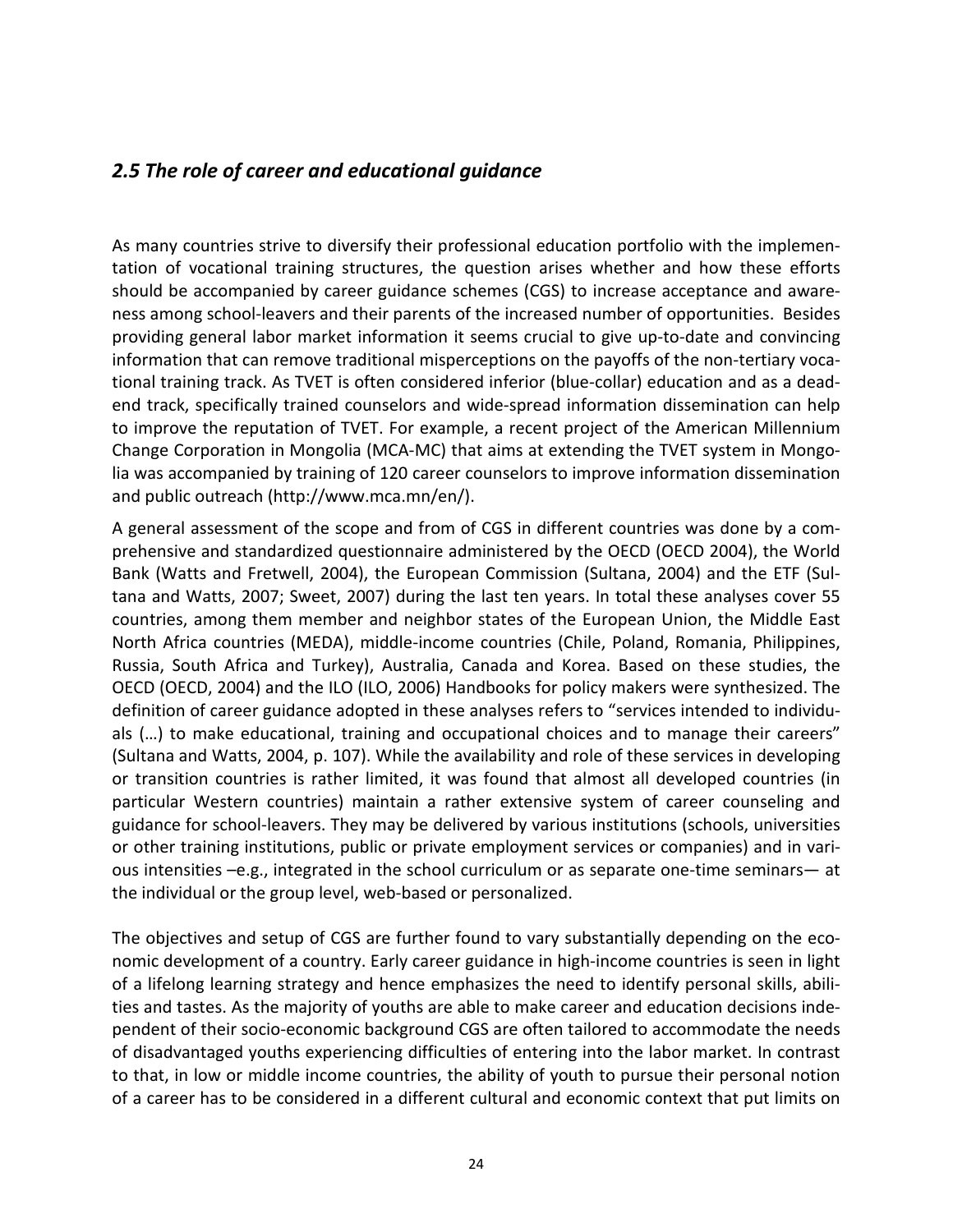individual choice and self-fulfillment, as well as employment opportunities. In particular, career choices of youth

- are strongly shaped by parental expectations, familial ties and traditional gender roles,
- follow traditional perceptions on the returns to certain types of education, rather than current and projected labor market developments,
- is often be centered around careers in the informal sector, and focused on migration to other countries,
- receive little attention when operating at the minimal subsistence level,
- are generally done with little involvement of public employment services.

Within these boundaries, CGS implemented in these countries are found to be focused on rising the information level regarding current labor market needs by the implementation of webbased labor market information systems (LIMS) or disseminating information in communal information centers. Further efforts are targeted towards fostering self-employment by providing training or assistance opportunities for aspiring entrepreneurs and raising awareness of business opportunities in the formal or informal sector. To divert the strong focus on finding employment in shrinking public sector, recent efforts are directed to promoting the reputation in the private sector, by pointing out business opportunities and training of business skills (e.g. the Business SHABAB initiative in Syria, see Kabbani and Al-Habash, 2008). To train the abilities of students in realizing and pursuing their own choices, labor market and career guidance are integrated in school curricula (e.g. Life Orientation in South Africa).

By the often non-uniform implementation of career guidance services in low income countries, empirical evidence on their effectiveness is not available on a broad basis. Evidence on the success of CGS in high or middle income countries is also comparably scarce, pointing to changes in behavior of the "treated" youth, but the medium- to long term effectiveness of the respective measures needs further investigation (OECD, 2004). A crucial element of success for these initiatives however lies the provision of guidelines and sufficient resources to ensure the maintenance of up-to-date information on labor market opportunities and training of competent and qualified body of career guides. To date CGS are often provided by individuals with insufficient training and/or secondary to some other job, many countries do also not provide binding guidelines for the provision of career guidance.

## <span id="page-25-0"></span>*2.6 Youth unemployment and the role of training: a summary of the findings*

Youth tends to be affected disproportionally from difficult demographic and economic conditions hampering access to the labor market and, in particular, to stable and well-paid jobs. However, comparative studies can show that institutions and therefore public policies make a difference. Well-designed pathways from school to work can help young people to make a successful transition and prevent societal and individual, potentially persistent damages from spells of unemployment or exclusion at a young age.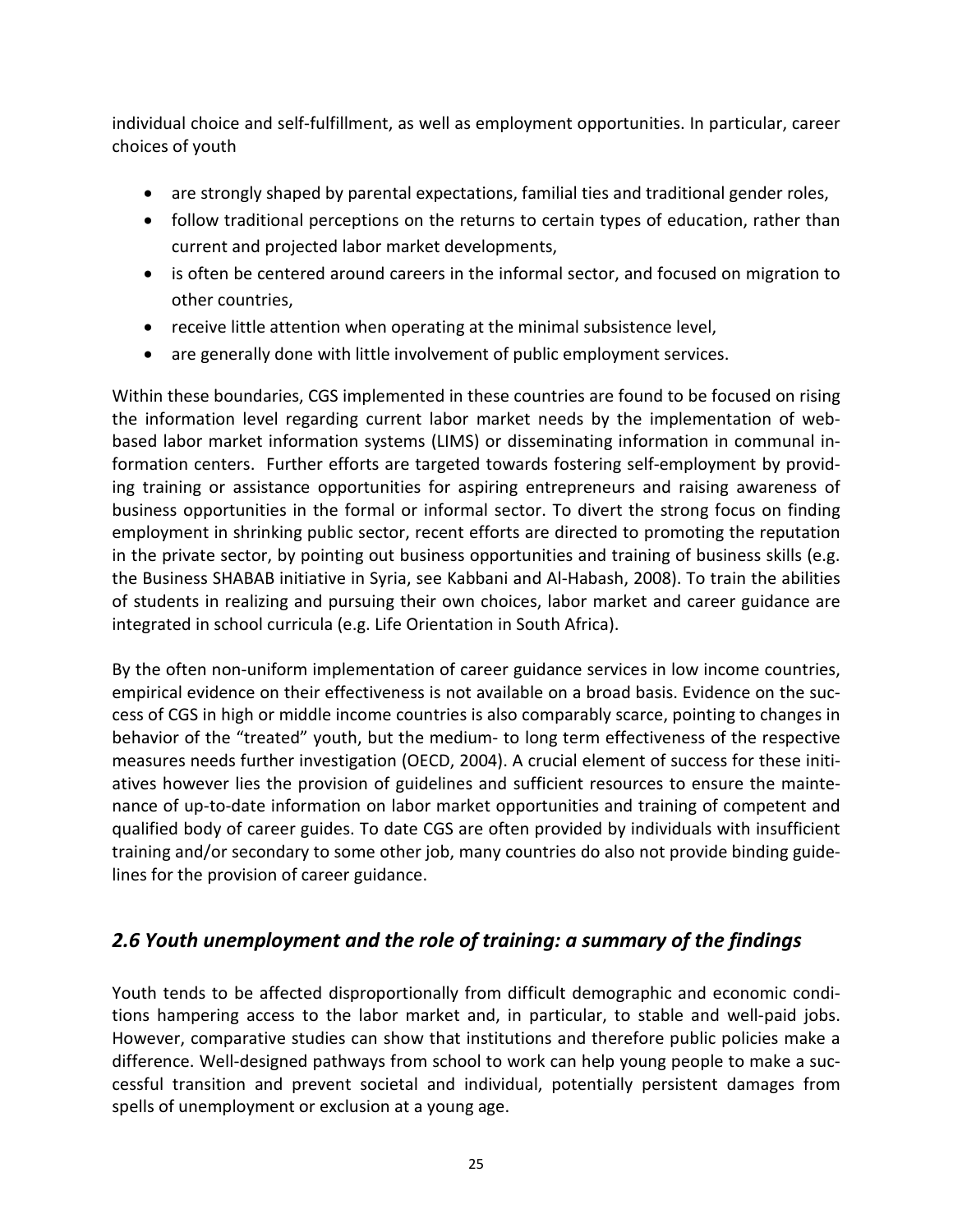First, flexible or informal entry jobs constitute a first step into the world of work. But they can only be considered good jobs if they create options for mobility to better paid and more stable jobs. In institutional terms, this implies that institutional reforms need to overcome deeply segmented labor markets with high obstacles for transition from temporary to permanent jobs or from informality to formality.

Second, education and training systems are a major factor structuring the pathway from school to work. General education at the primary and secondary level provides the necessary foundation, but available evidence shows that vocational training, in particular in a dual fashion, is able to establish an early link with employers, acquire skills relevant in the labor market and to move to skilled permanent positions later on. Comparing vocational schooling on the one hand and dual apprenticeship systems on the other, the evidence suggests that a smooth and timely transition from school to work without encountering major breaks can best be achieved via dual vocational training. Compared to fixed-term contracts without training, apprenticeships are better temporary contracts as they include systematic training and favourable prospects for subsequent job promotion, wages and employment stability. To be operational, vocational training needs to provide the right balance between general skills, occupation-specific skills and learning on the job so that the human capital acquired in these schemes is neither too general nor too specific and narrow. Furthermore, certification of occupation-specific skills makes qualifications more transferable and can therefore enhance mobility between employers in a given field.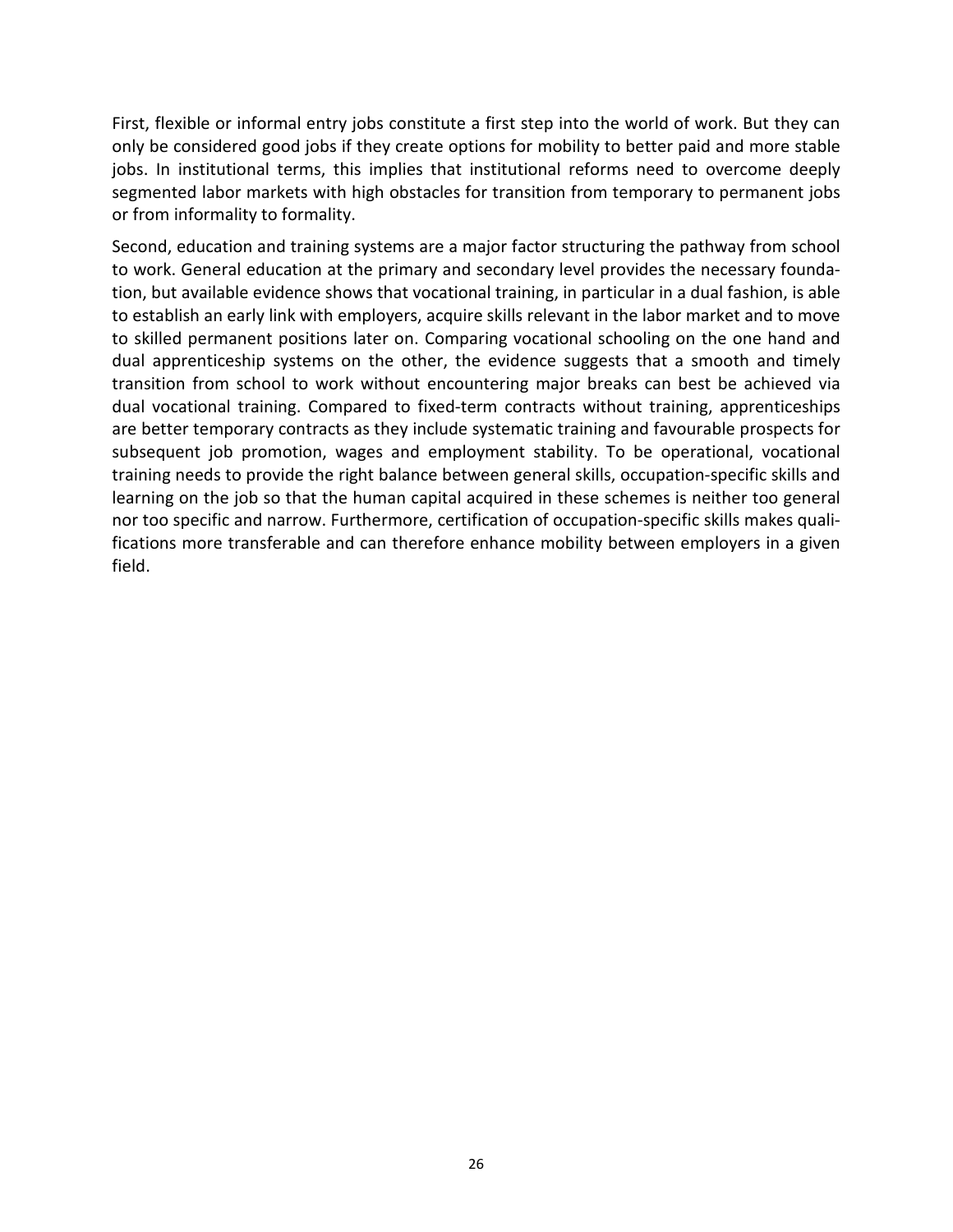# <span id="page-27-0"></span>**3 Analysis of different country clusters**

The subsequent analysis of youth labor markets and the role of vocational training distinguishes different clusters of countries which, more or less, share a certain profile of economic development, performance regarding youth integration into work and core labor market institutions, in particular the dominant type of training received by young people.

Key findings from the regions are the following:

- 1. In Germany and many of its neighboring countries dual vocational training is the dominant pathway from school to work and provides young people with a relatively smooth transition in the labor market. This model relies on strong social partnership and government support as well as active participation of employers. However, major efforts have to be undertaken to help integrate young people unable to enter the vocational training system via active labor market policy schemes, involving preparatory training schemes.
- 2. In Anglo-Saxon countries such as the United Kingdom or the United States there is a clear divide between general and vocational schooling on the one hand and learning onthe-job on the other hand. Dual vocational training exists in some sectors, but is to implement at a larger scale given the lack of social partner structures. In general, this model makes young people quite vulnerable in an otherwise flexible labor market setting. To compensate for some of these deficits and contain youth non-employment ALMPs become more important over time.
- 3. In the transition countries in Central and Eastern Europe, dual vocational training dating from the times of the planned economy collapsed. Nowadays mostly school-based vocational education dominates. Vocational training is still more relevant than in many other regions, however, but it lacks modernization and adaptation to cover growing sectors. This could only be done by involving employers. In general, youths are in a difficult situation in these countries as youth unemployment is considerable and labor markets are segmented, with informal employment on the increase.
- 4. In Mediterranean countries there is clear divide between different segments of the labor market, in particular between fixed-term and permanent employees, most notably in Spain. Mostly school-based vocational training only plays a marginal role. The educational structure is polarized between school dropouts on the one hand and a large share of university graduates on the other; both low-skilled and academically trained young people find it hard to enter into sustainable jobs under these circumstances.
- 5. In the Middle East and North Africa (MENA) region strong demographic pressure (i.e. the 'youth bulge') and low economic growth lead to particularly difficult situation of youth. While participation in general secondary and tertiary education increased and the formal educational level is considerable, access to the labor market is highly problematic as the public sector, the traditional employer of university graduates, is overcrowded and the private sector is largely underdeveloped to create sufficient formal jobs. Many young people therefore end up in informal work or inactivity. Pilot projects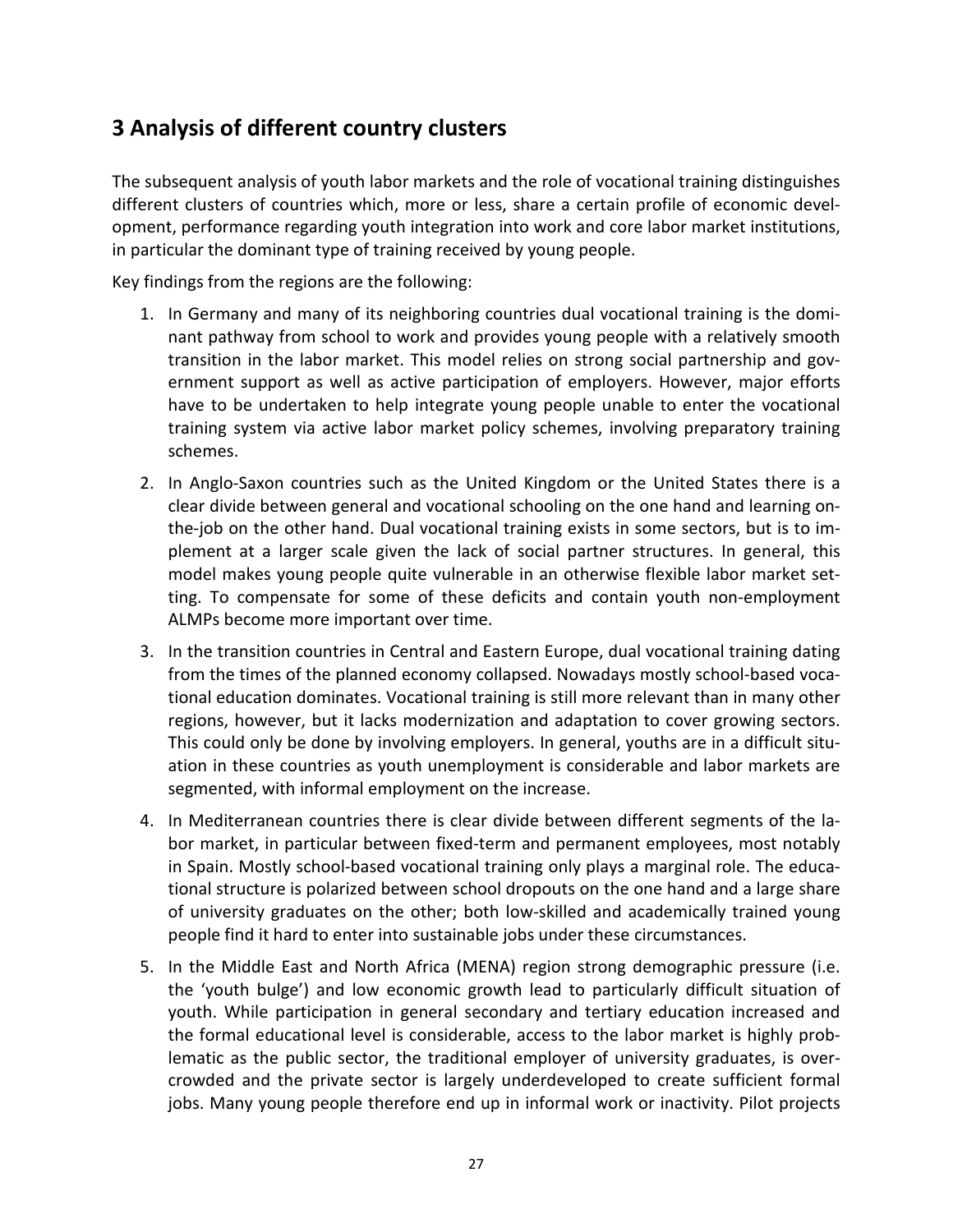on dual vocational training show some positive results, but lack sustainability, whereas vocational schooling seems obsolete and underrated.

- 6. Somewhat similar to the MENA region, in Sub-Saharan and South Africa there is a large informal sector still providing most of the employment opportunities for young people in the absence of a dynamic formal private sector and private companies as potential employers. The agrarian sector remains the main employer. Traditional apprenticeships in the informal sector are still important, but confined to the crafts sector. Existing vocational schooling is outdated, detached from the economy and perceived as inefficient and unattractive, but attempts at implementing modernized vocational training show potential some. Hence, there is a strong preference and expansion of general secondary and subsequent tertiary education.
- 7. Latin American countries have dated and declining industrial vocational training programs which are not up to date. In recent years, temporary training programs targeting more at the disadvantaged youths have been most prominent, but Latin American countries still miss a stable and modern vocational education system. Hence, there is growing mismatch between demands for skilled labor and current training and education activities, with employment and training in informal activities still being important.
- 8. Despite youth unemployment in Asia is low when compared to other regions, labor market entrants face major challenges in achieving decent job conditions. General education is predominant in most countries, often leading to informal employment and casual work on the one side and to the polarization of labor markets and educational structures on the other. The incidence of vocational training varies substantially across countries, while pilot training programs are usually characterized by their limited coverage.

Vocational education and training systems can enhance employability and increase the chance of entering into a stable job in the private sector as well-designed vocational education and training reduce skills mismatch by tying skill acquisition to current and expected demand. This can only work if employers are involved systematically.

While dual vocational training facilitates a relatively smooth transition from school to work, international experiences show that attempts at implementing such schemes often fails. Dual vocational training – and vocational training in general – only works sustainably if there is significant institutional support and acceptance by major actors. Dual vocational training can only be effective if employers engage with this type of structure and systematic training and if training curricula are up to date. This requires the participation of employers in the design of training schemes as only they know their current and expected needs. Furthermore, vocational training only works if it is generally accepted as an attractive option for starting a career in a given national labor market.

School-based vocational training clearly shares some of the potentials of the dual model as it can also contribute to the acquisition of occupation-specific skills, but school-based vocational training tends to lack a clear link with current needs of employers. Problems arise in such a system if it relies on outdated training standards or on declining sectors. These systems must be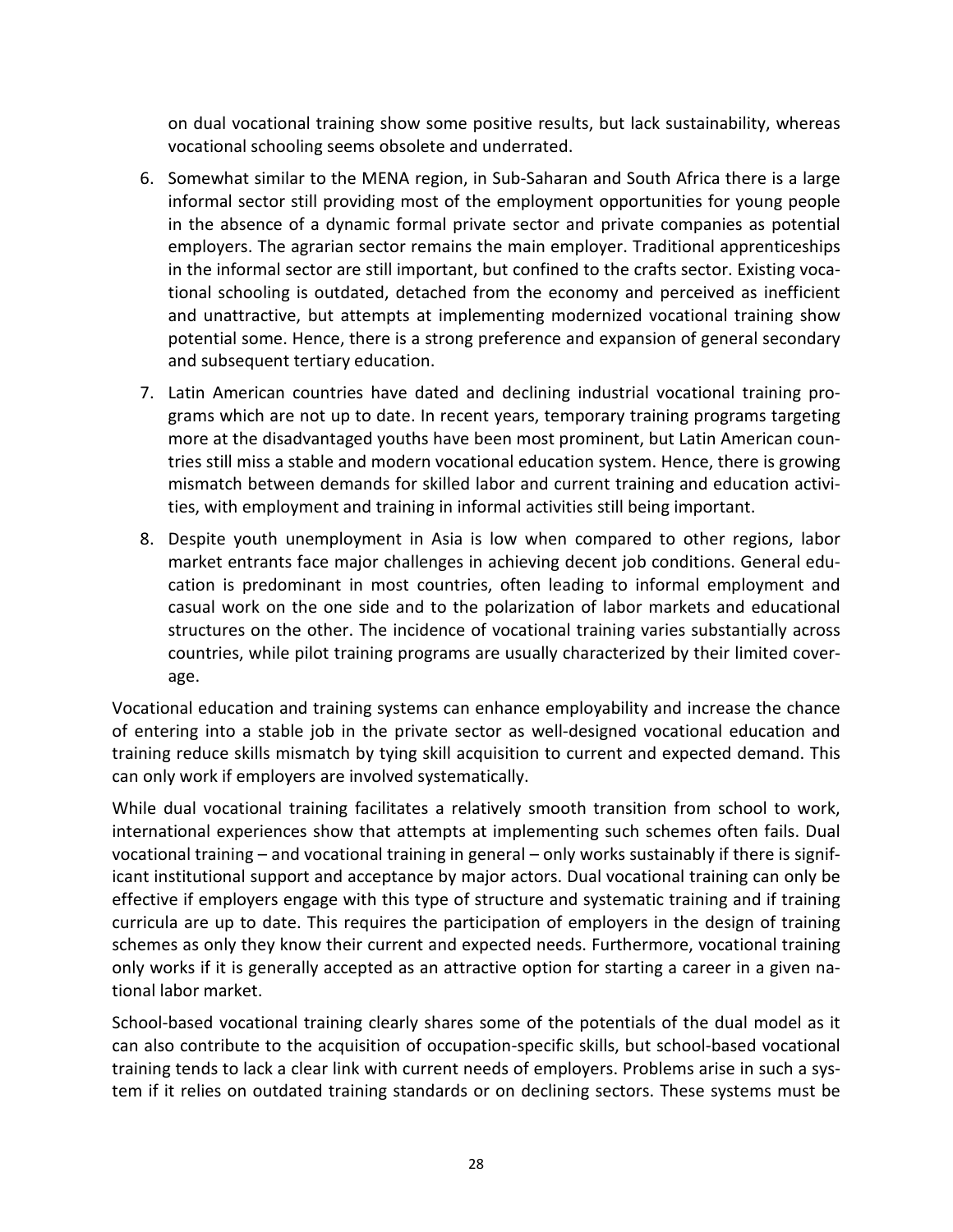adapted to changing economic structures and new types of occupations and jobs. Hence, vocational schooling needs to be kept up-to-date by bringing employers in. Otherwise it runs the risk of becoming obsolete and unattractive to both employers and youths.

Particular problems arise in countries with a strong expansion of tertiary education where young people expect to enter the public sector. If this fails, their formal qualification is of questionable use as their skills are quite detached from private sector needs.

Finally, informality and related traditional apprenticeships within informal firms are still a major form of employment and training in many low- and medium-income countries. While they provide access to work and income, these types of training are restricted to traditional crafts and sectors.

|                                                                            | <b>Role of vocational</b><br>training vs. gen-                                                                                         | <b>Major features</b><br>of the labor                                                                                 | <b>Major outcomes</b><br>regarding youth                                                                             | <b>Main challenges</b>                                                                                                           |
|----------------------------------------------------------------------------|----------------------------------------------------------------------------------------------------------------------------------------|-----------------------------------------------------------------------------------------------------------------------|----------------------------------------------------------------------------------------------------------------------|----------------------------------------------------------------------------------------------------------------------------------|
|                                                                            | eral education                                                                                                                         | market                                                                                                                |                                                                                                                      |                                                                                                                                  |
| <b>Continental</b><br>Europe, mainly<br>German-<br>speaking coun-<br>tries | Dominance of<br>'dual' vocational<br>training                                                                                          | Relative resili-<br>ence of employ-<br>ment                                                                           | Relatively smooth<br>transition from<br>school to work, low<br>youth unemploy-<br>ment                               | Labor market inte-<br>gration of youths<br>failing to enter voca-<br>tional training                                             |
| <b>Mediterranean</b><br>countries, in<br>particular<br>Spain               | Some school-<br>based vocational<br>training, but gen-<br>eral education<br>tends to dominate,<br>problem with early<br>school leaving | Severe dualiza-<br>tion with fixed-<br>term contracts,<br>subsidized forms<br>of employment                           | High youth unem-<br>ployment, mainly<br>unstable jobs for<br>young people                                            | Brining academic<br>education closer to<br>the labor market,<br>strengthening ap-<br>prenticeships, pre-<br>vent youth exclusion |
| Anglo-Saxon<br>countries                                                   | Clear division be-<br>tween school-<br>based education<br>and learning on-<br>the-job                                                  | In general, rela-<br>tively flexible and<br>volatile labor<br>markets                                                 | strong youth un-<br>employment in-<br>crease during the<br>economic crisis,<br>good chances by a<br>secondary degree | Ensure better general<br>schooling comple-<br>tion, establish links<br>between colleag-<br>es/schools and world<br>of work       |
| <b>Transition</b><br>countries                                             | Dual vocational<br>training declined,<br>now mostly<br>school-based, ex-<br>pansion of tertiary<br>education                           | Ageing issue,<br>moderate eco-<br>nomic growth,<br>low employment<br>protection, poor<br>enforcement of<br>labor laws | Youth often in vol-<br>atile positions                                                                               | Expand existing voca-<br>tional training to<br>include employers                                                                 |
| <b>Middle East</b>                                                         | Dominance of                                                                                                                           | Strong demo-                                                                                                          | Dominance of in-                                                                                                     | Stimulating formal                                                                                                               |

#### <span id="page-29-0"></span>**Table 1: Youths' labor market situation and the role of vocational training**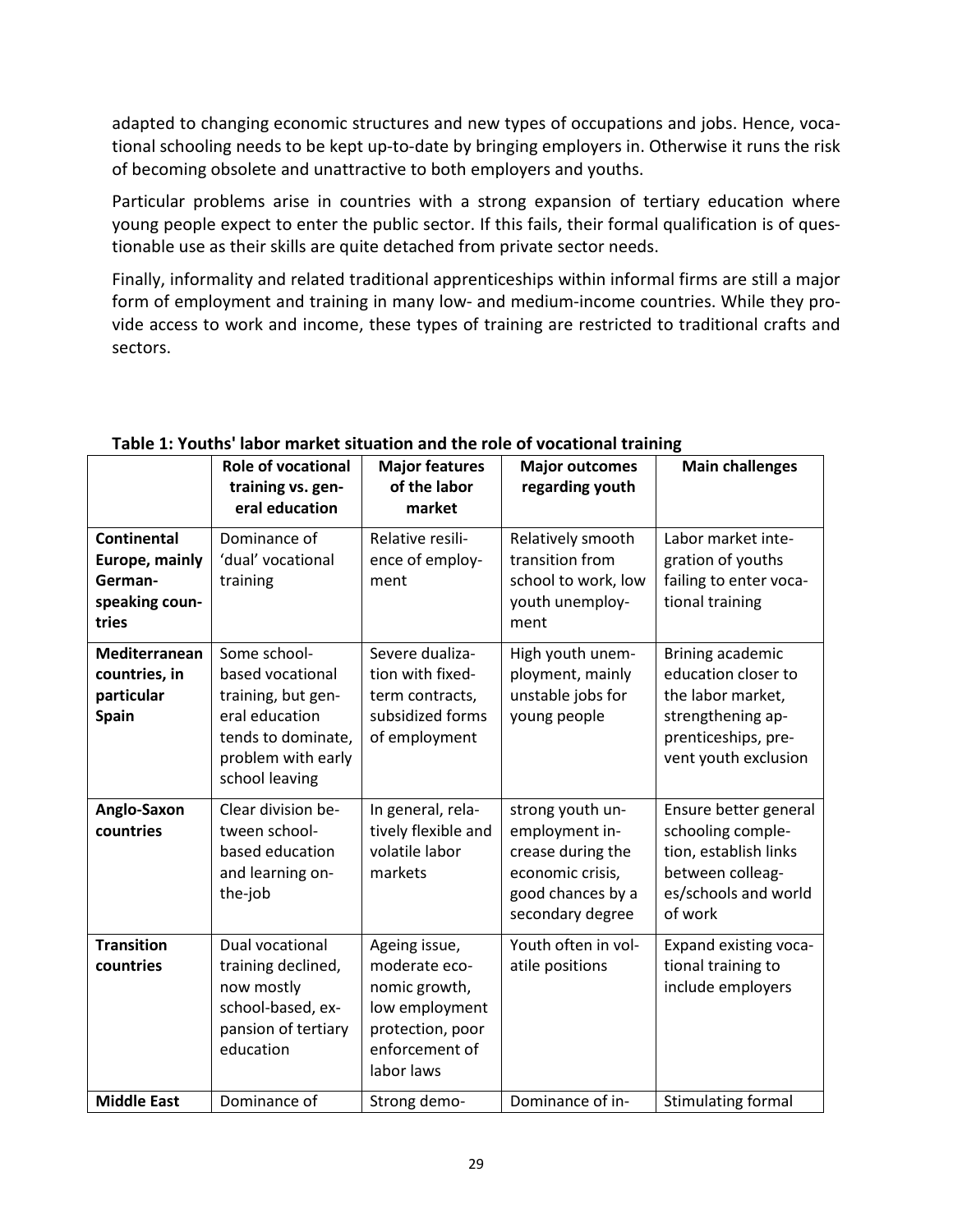|                                                        | <b>Role of vocational</b><br>training vs. gen-<br>eral education                                                                                                                           | <b>Major features</b><br>of the labor<br>market                                                                                                              | <b>Major outcomes</b><br>regarding youth                | <b>Main challenges</b>                                                                                                             |
|--------------------------------------------------------|--------------------------------------------------------------------------------------------------------------------------------------------------------------------------------------------|--------------------------------------------------------------------------------------------------------------------------------------------------------------|---------------------------------------------------------|------------------------------------------------------------------------------------------------------------------------------------|
| and North<br><b>Africa</b>                             | general education,<br>some school-<br>based vocational<br>training and tradi-<br>tional apprentice-<br>ships                                                                               | graphic expan-<br>sion (youth<br>bulge), economic<br>growth too weak,<br>skills mismatch,<br>expanding infor-<br>mal employment                              | formal jobs or inac-<br>tivity                          | private sector, pre-<br>pare young people<br>for jobs outside pub-<br>lic sector, improve<br>quality of education                  |
| Sub-Saharan<br>and South<br>Africa                     | Dominance of<br>general education,<br>some school-<br>based vocational<br>training and tradi-<br>tional apprentice-<br>ships,                                                              | Strong demo-<br>graphic expan-<br>sion (youth<br>bulge), economic<br>growth too weak,<br>dominant infor-<br>mal sector, high<br>dependence on<br>agriculture | Mainly employ-<br>ment in informal<br>sector            | <b>Stimulating formal</b><br>private sector, bring<br>some formal training<br>to informal jobs,<br>improve quality of<br>education |
| <b>South and East</b><br>Asia incl. India<br>and China | Expansion of gen-<br>eral education,<br>vocational training<br>mostly school-<br>based and margin-<br>al, traditional ap-<br>prenticeships,<br>preparatory pro-<br>grams at small<br>scale | Dynamic econo-<br>mies, diverse<br>demographic<br>picture, informal<br>sector very im-<br>portant, over-<br>supply of low-<br>skilled workers                | Underemployment,<br>informal employ-<br>ment            | Decent working con-<br>ditions for youths,<br>increasing vocational<br>training in a system-<br>atic way                           |
| <b>Latin America</b>                                   | More dated and<br>limited vocational<br>training, wave of<br>temporary training<br>programs                                                                                                | Lack of skilled<br>individuals but<br>also underem-<br>ployed people                                                                                         | Severe labor mar-<br>ket dualization and<br>informality | Modernization of<br>vocational training<br>meeting dynamic<br>labor market de-<br>mands, overcoming<br>segmentation                |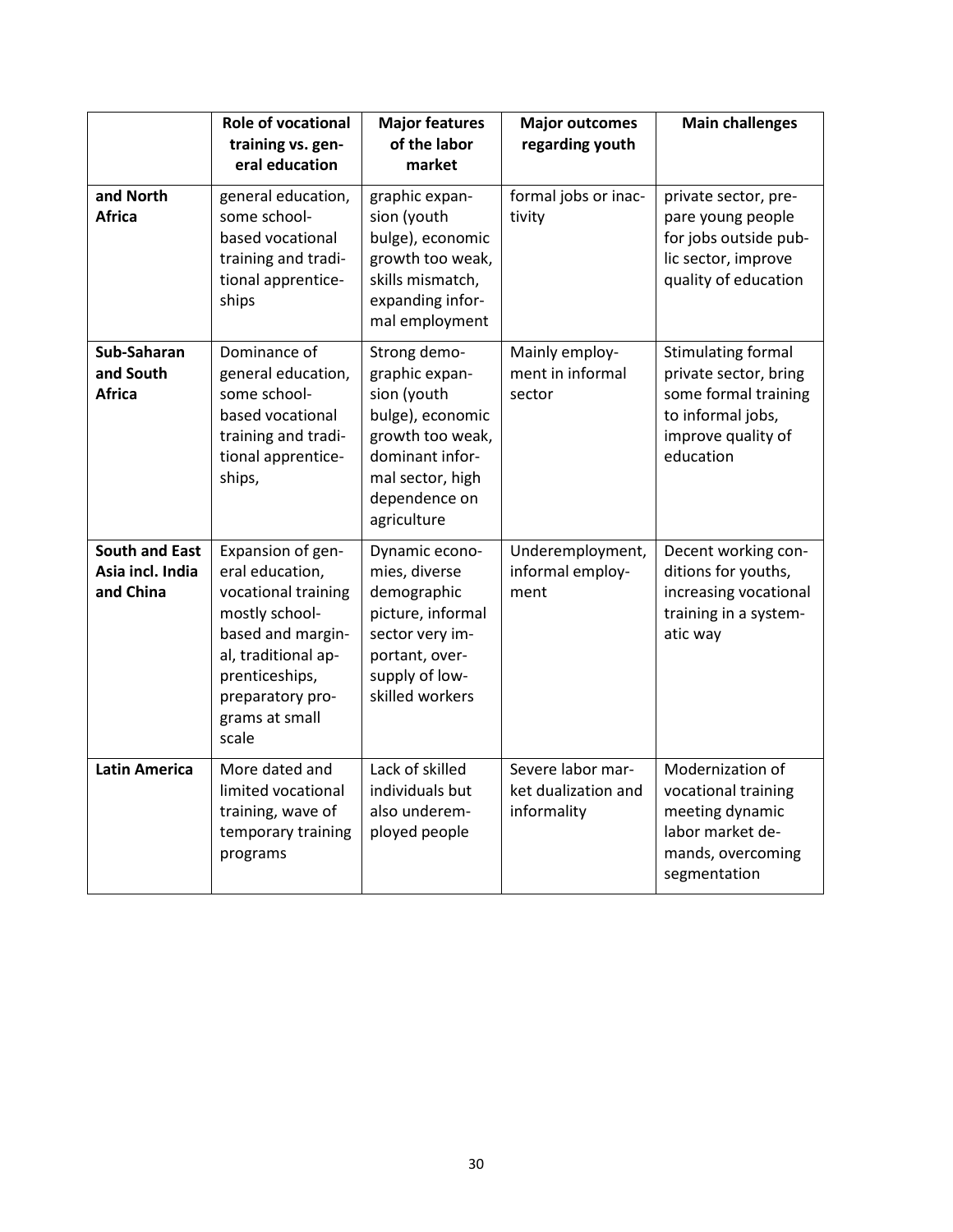# <span id="page-31-0"></span>*3.1 Europe and the US*

#### <span id="page-31-1"></span>**3.1.1 Germany and its neighboring countries**

#### Key issues:

- 1. Germany and many neighboring countries are characterized by 'dual' vocational training combining work experience, learning on-the-job and classroom education as the dominant pathway from school to work. Apprenticeship graduates generally have a smooth transition into employment.
- 2. This system depends on support in particular from employers, trade unions and the government regarding regulation and funding. It also depends on the acceptance of apprenticeship contracts paid below regular contracts by trade unions in exchange with the willingness of many employers to provide training according to occupational curricula, to send apprentices to vocational school leading to certified occupational qualification and to give them a credible prospect of sustainable employment. Furthermore, support from the government providing not only vocational schools and teachers, but also preparatory training for young people failing to enter apprenticeships, is crucial. Finally, vocational training is accepted as a solid alternative to academic education by young people and their parents. The complex German institutional and cultural environment has grown over time and cannot easily be transplanted.
- 3. A major challenge is the labor market integration of young people failing to enter regular vocational training. To tackle this, a large set of publicly supported preparatory training programs has been established.

#### **Vocational training in Germany**

Taking a closer look at Germany, the distribution of the German working-age population between 25 and 64 years by the highest level of educational attainment shows that 85% of individuals have acquired an educational degree beyond the lower general schooling levels (ISCED 0-2). Among these individuals the vast majority (70%) has an upper secondary degree (ISCED 3 and 4), and 30% a higher tertiary degree (ISCED 5 and 6). The high rates of upper secondary education reflects the fact that for the majority of Germans general schooling is followed by participation in upper secondary vocational education as a standard pathway into the labor market. The returns to obtaining a secondary or tertiary vocational degree are substantial; individuals with an upper secondary qualification are only half as likely to be unemployed as individuals with no vocational qualification, individuals with tertiary education three times less likely.

Vocational qualifications can be acquired by participating in one of the options of the highly institutionalized vocational training system. The different pathways available can be catego-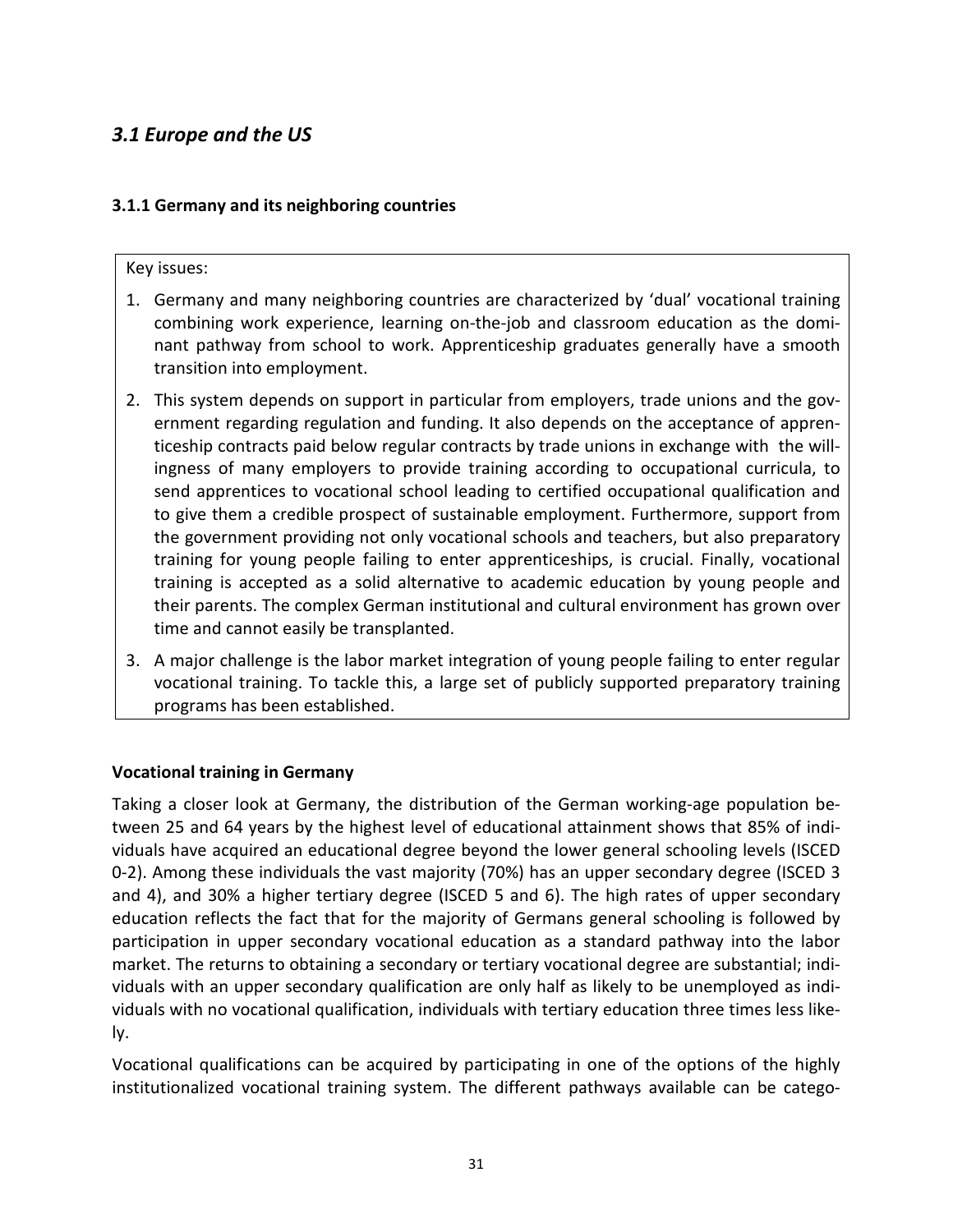rized into three different tracks which vary with respect to the weight of general and more specific skills provided:

- (i) The dual vocational training system, with alternating school- and firm-based training.
- (ii) Full-time vocational schooling with a predominantly application-oriented curriculum.
- (iii) Tertiary education at colleges, vocational academies or universities.

Among the options of non-tertiary education, the dual apprenticeship constitutes by far the most important one. Compared to the total number of youths completing general schooling each year, two thirds enter the dual apprenticeship system, and about one fifth participate in full-time vocational schooling. The central role of the dual apprenticeship system is generally seen as the major reason for the low levels of youth unemployment in Germany and the relatively smooth transition from school to work for the majority of them**.** In particular during the recent economic crisis, Germany was one of the few countries that could keep low youth unemployment rates.

The German system is determined by some quite unique characteristics. First, the firm-based training is subject to nationally defined standards regarding the content and quality of skills. Second, a wide range of firms participate in skill formation and, lastly, the state offers support but relies on private sector incentives sponsoring vocational training (Thelen 2007). The dual apprenticeship system is based on occupation-specific regulations issued by the federal government. It currently covers 350 officially recognized occupational degrees defined with the advice of employers and trade unions. Based on these uniform regulations regarding the duration, content and syllabus of training, the training firm and the trainee sign a temporary contract for the duration of the apprenticeship. A committee of the local Chamber of Crafts or Commerce monitors whether working and training standards in the firms are met and also carries out the final examinations required for certification. The regulatory exclusivity of the training and certification process aims to ensure transparency and transferability of the skills acquired. Continual efforts are made to adapt the training standards to changing labor market needs. The Federal Institute for Vocational Education and Training (BIBB) aggregates continuous research for this purpose and provides a platform for the dialogue between the federal government, employer representatives and trade unions, such as reforming or introducing training occupations. In general, the setup of the dual apprenticeship is standardized to two to four years' duration, during which the trainee participates in training within the firm and, in an alternating manner, within a vocational school. While the school-based training provides general as well as occupation-specific knowledge, training within the firm contains some firmspecific elements.

From the firms' perspective training of apprentices provides a valuable investment into a welleducated workforce with firm-specific knowledge, and provides the additional advantage that the period of the apprenticeship serves as screening device for the quality of potential future employees. Not all firms decide to train however, as they have to provide part of the costs and meet certain formal criteria in order to be able to provide training. In particular, companies have to invest in training facilities and personnel and provide some basic level of remuneration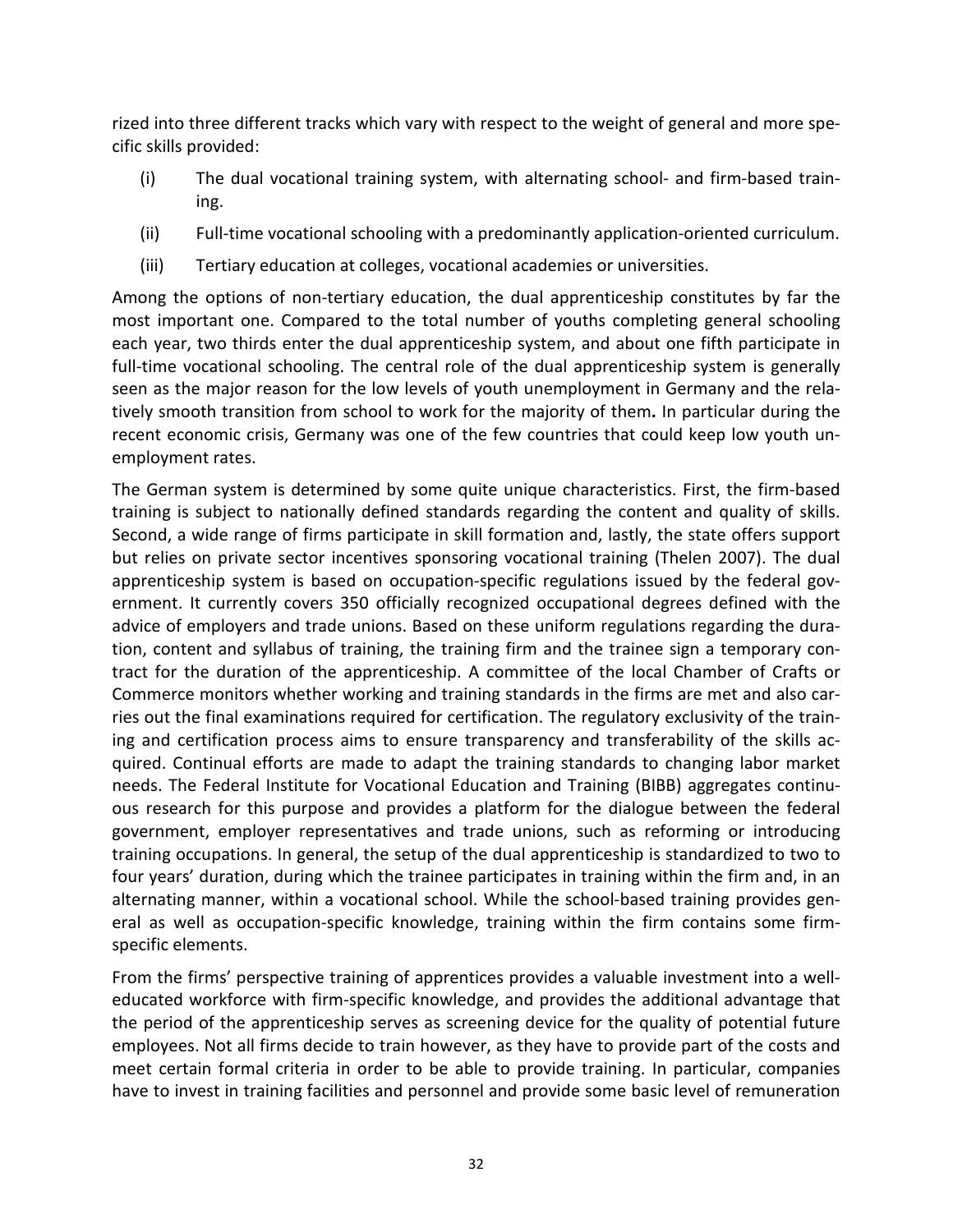to the trainees during the apprenticeship. The costs of training incurred by education at vocational schools are borne by the government. Of all firms registered with the Chambers of Crafts or Commerce, around 50% of companies are authorized to provide training within dual apprenticeships, however only half of them actively provide apprenticeship places (BMBF 2011). Firms seem to adapt their training activities to economic conditions and the projected demand for skills, which makes the number of apprenticeship offers sensitive to economic fluctuations. Similarly, the decision to employ youths in the firm after the end of the apprenticeship depends on the current economic environment. Between 2000 and 2009, the rate of conversion of apprenticeship contracts into regular employment varied between 50% and 60% (BMBF 2011). Apart from firm-based training, the apprentices are schooled in vocational education and training schools and typically spend 12 hours a week at the schools. The teachers hold academic qualifications if they teach theoretical subjects, however, teachers conveying practical training are not required to hold university degrees but they need substantial experience in the relevant occupation as foreman or master craftsmen. For both types of teachers continuous in-servicetraining is compulsory (Hoeckel and Schwartz 2010).

According to Fedorets and Spitz-Oener (2011), apprenticeship graduates dispose of sufficient general skills which enable them to move between even different professions. In this way the dual vocational training system has proven to be able to adapt to changing labor market needs but nevertheless the need for ongoing evaluation and modernization persists. A discussion regarding upward job mobility amongst policy makers has, for instance, recently led to some changes facilitating the transition to tertiary education for apprenticeship graduates. Each "Land" has introduced its own policies which may broadly be summarized as follows: In general, it is now possible for apprenticeship graduates to pursue tertiary education. Master craftsmen face the least obstacles in pursuing degree courses and may study any subject at universities without taking pre-examinations. Apprenticeship graduates with at least two years of vocational training and additional professional experience may take up a degree course related to the initial dual vocational training (often after passing entrance tests). Finally, apprenticeship graduates with at least two years of dual vocational training and professional experience may also study non-consecutive degree programs if they pass certain entrance examinations and a trial period upon matriculation (KMK 2011).

#### **Complementary active labor market policies for disadvantaged youths**

Although there are no legal prerequisites to entering the dual apprenticeships, some disadvantaged youths face substantial obstacles. As firms are free to choose whether and whom to train, youths must compete for the training places. Particular problems arise for youths who fail to formally complete schooling or leave with week school performance, lacking basic qualifications.

In response to these difficulties, a large number of permanent labor market schemes are in place to lower the first barrier to labor market entry between school and vocational training. The regular policy initiatives at the federal level are complemented by policies at the state-level as well as by temporary labor market programs at the federal, state and municipal level (see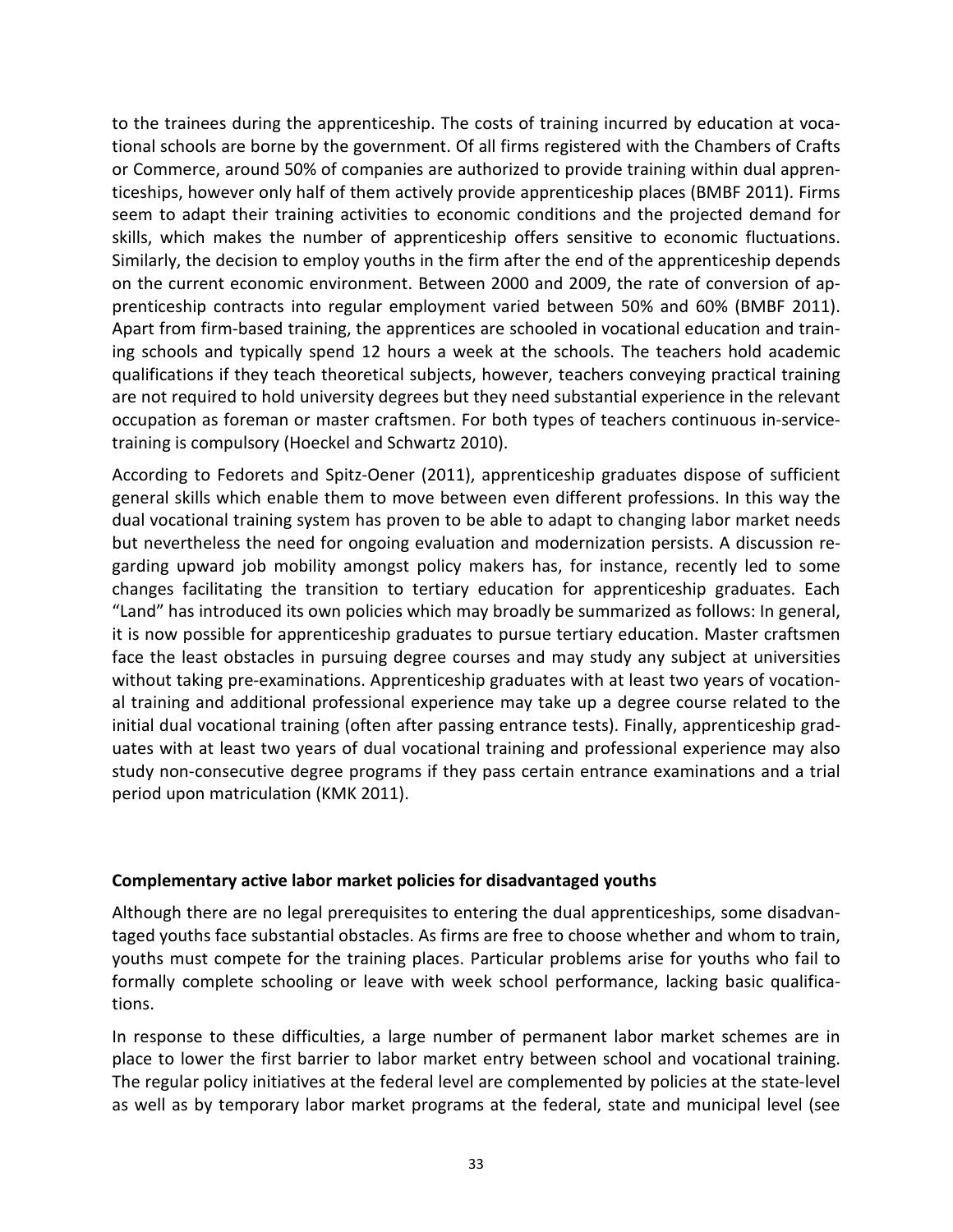BMAS, 2010 for an overview of the state-level programs). At the federal level, the standard regulations of ALMPs are captured in the Social Act (SGB II und SGB III) and comprise an extensive set of instruments to promote the fast integration of individuals looking for an apprenticeship or employment.

For youths who fail to enter the vocational training system because of their adverse characteristics, an extensive preparatory training system aims to provide them with a sufficient set of skills to increase their chances of integrating into regular vocational training. These medium- to long-term measures range from school-based education to practical experience and internships. Although the long-term effectiveness of preparatory measures has not yet been fully assessed, their relative importance has gradually increased over the last 20 years: over the past decade the number of youths entering the preparatory training system was comparable to the number of all entries into the dual apprenticeship system (BMBF 2009). If supply-sided restrictions impede the integration of youth, fully subsidized substitutes to the dual apprenticeship are offered. These external apprenticeships are similar in terms of educational content and qualification degree and aim to provide an equivalently high level of practical in-firm training. In regions with structurally low supply of apprenticeships such as most regions in Eastern Germany, up to one third of the dual apprenticeships are financed completely by the government. There are also measures to promote the completion of an apprenticeship: particularly disadvantaged youths, in terms of their pre-training skills, may receive government-financed counseling to improve their chances of finishing the apprenticeship. The training system was also stabilized by the National Pact for Training ('Ausbildungspakt') between government and employers in 2004, and recently extended to 2014. With this pact employers committed themselves to providing more apprenticeship places in exchange with continuing public support by way of preparatory ALMP measures and an updating of vocational training curricula.

In 2009 the states and the federal government spent around 7.3 billion euros on the regular vocational training system; and an additional 5.5 billion euros on measures aimed to promote or improve the functioning of the (preparatory) training system (BMBF 2011). Despite the high levels of financial support for these compensatory measures, the effectiveness of the different options of the (preparatory) vocational training system is not well known.

In 2010 about 1.7 million participants below the age of 25 were registered in ALMP in the SGB II and the SGB III that aim at a direct integration in the first labor market. The majority of these measures are not youth-specific as they are available to all individuals fulfilling the eligibility criteria, independent of age. Hence the type of measures offered cover the standard repertoire of ALMP schemes, i.e., counseling, job search assistance, short- and long-term training measures, wage subsidies as well as job creation schemes in the public sector. The only exception are specific employment subsidies that were granted to firms between 2007 and 2010 when hiring youths under 25 who had been unemployed six months prior to entering employment. The subsidy paid up to 50% - capped at 1,000 euros – over a maximum period of 12 months. For youths without a qualification and for whom an apprenticeship was not possible, the wage subsidy was offered under the condition that training would be offered during the employment. In 2010 the most important measures aimed at labor market integration were cash transfers to cover costs related to the take up of a job (47%), general measures for activation employed by the caseworker (28%), public-sector job creation (11%), further training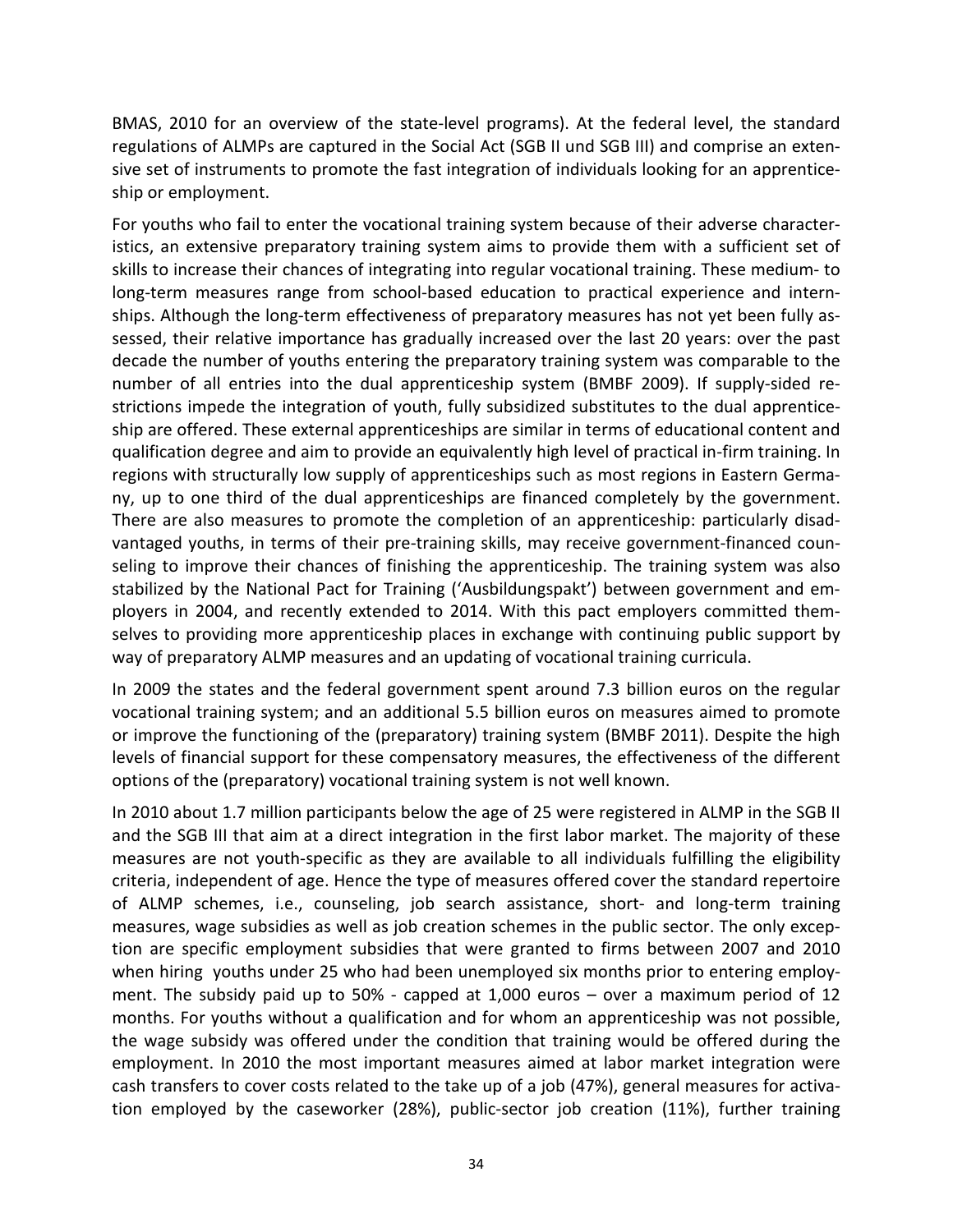measures (4%) and wage subsidies (3%). A recent evaluation of the effectiveness of the regular activation schemes for unemployed youths showed that except for public-sector job creation, all measures significantly and persistently improve the employment outcomes of youths. However, the study also shows that the least educated are not appropriately addressed by the programs as they are either not placed in these measures, or they are less successful for them (Caliendo, Künn and Schmidl 2011).

#### **Challenges of the German dual vocational training system**

In order to prevent a mismatch between general skills determined by formal curricula and actual practical skills needed at the work place, research work needs to constantly evaluate if the two pillars of dual vocational training are in accordance with each other.

Apart from that there has been a decline in dual vocational training places offered over the last 10-15 years. It is mainly due to three reasons. On the one hand, firms face a higher training cost because of changed and higher skill demands. New occupations often require broader and more theoretical training; hence, firms have to invest more before the trainee may contribute to the company's revenue.

The decline of manufacturing (a main provider of apprenticeships) and the transition to services have contributed to fewer dual vocational training places because the service sector is not able to fully implement the dual system on such a high level as was the case in manufacturing. At the same time, youths in ALMPs such as in preparatory years or in internships have increased substantially so that currently the number of people in dual training only slightly exceeds the number of people in alternative training. The continuing crisis in Eastern Germany also contributes to fewer positions in dual vocational training.

By implementing the new vocational training act, the German government has tried to motivate more firms to offer training positions and to enhance the flexibility of the dual vocational training system (Thelen 2007).

#### **Institutional requirements**

In general, it is important to see that the German type of dual vocational training depends on some essential preconditions. In order for the system to work, there must be legally binding laws and social partners cooperating with the government particularly regarding the development of the institutional framework for vocational training, the development and adjustment of curricula, the certification of competences and co-funding of plant-based and school-based elements. The Vocational Education and Training Act (BBiG) is the main legal framework regulating the dual vocational training system. Figure 9 depicts the responsibilities different stakeholders have within the vocational training framework. In particular, the Standing Conference of Ministers for Education and Cultural Affairs (KMK) issues framework curricula for vocational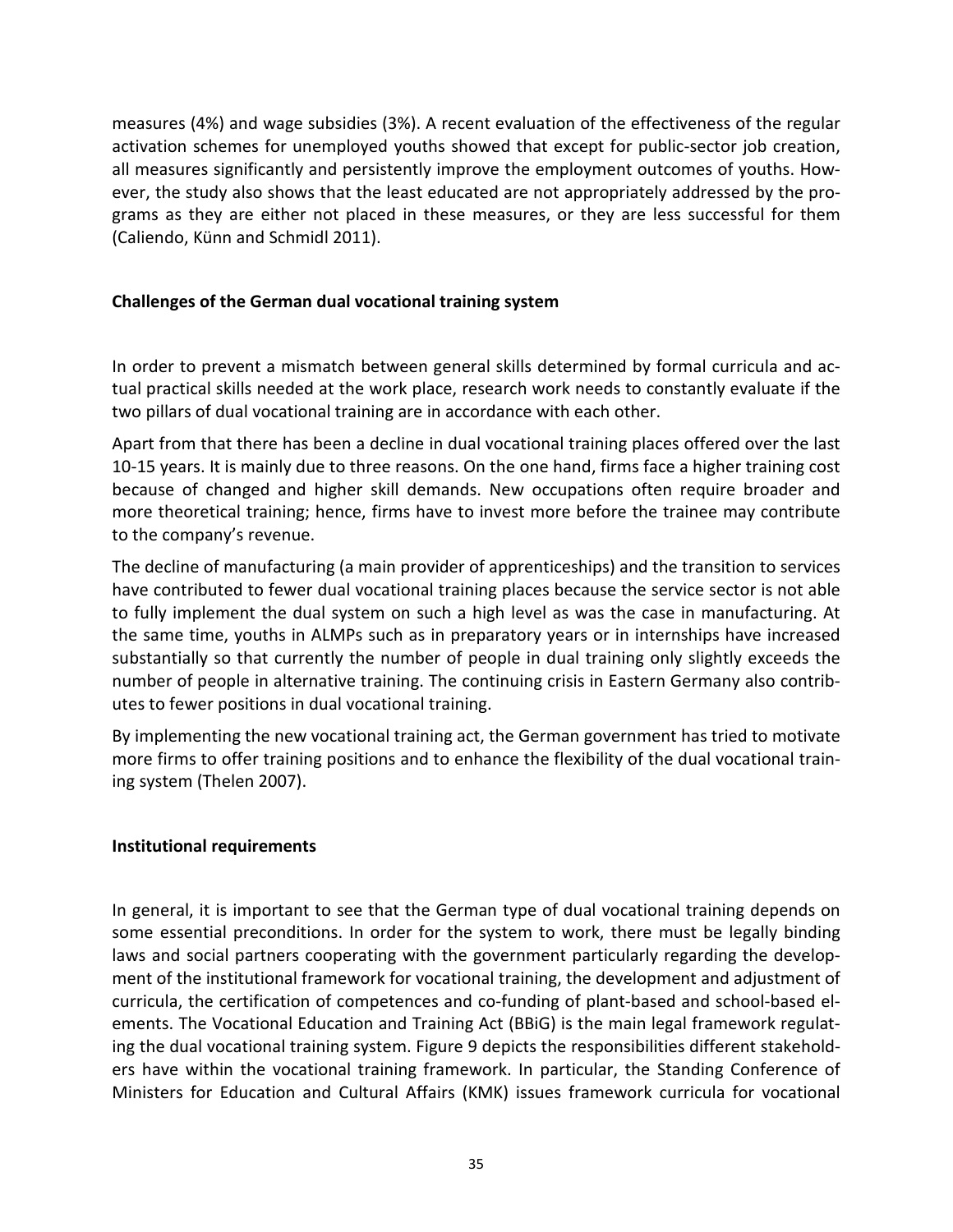education at vocational schools whereas due to Germany's federal state organization, the *Länder* are obliged to implement apprentices' school-based education. "Curricula for general education at vocational schools are essentially developed by the individual *Länder*. The Federal Agency for Employment (BA) is responsible for consultancy on and provision and promotion of vocational education and training for young people and companies, on the basis of the *Sozialgesetzbuch III* (SGB III)" (Hippach-Schneider, Krause and Woll 2007, p. 19-20). Employer and employee representatives contribute to facilitating examinations and ensuring that training venues fulfill all required criteria for vocational training.



## **Figure 9: Responsibilities in the field of vocational training**

Source: Federal Institute for Vocational Education and Training, 2006 in: Hippach-Schneider, Krause and Woll 2007, p.18.

Apart from these regulatory and budgetary issues the German model depends on active support from the following actors:

- the acceptance of apprenticeship contracts paid below regular contracts by trade unions;
- the willingness of many employers to provide training not primarily in an informal manner but according to occupational curricula, to send apprentices to vocational school leading to certified occupational qualification and to give them a credible prospect of sustainable employment;
- support from the government providing not only vocational schools and teachers but also preparatory training for young people failing to enter apprenticeships;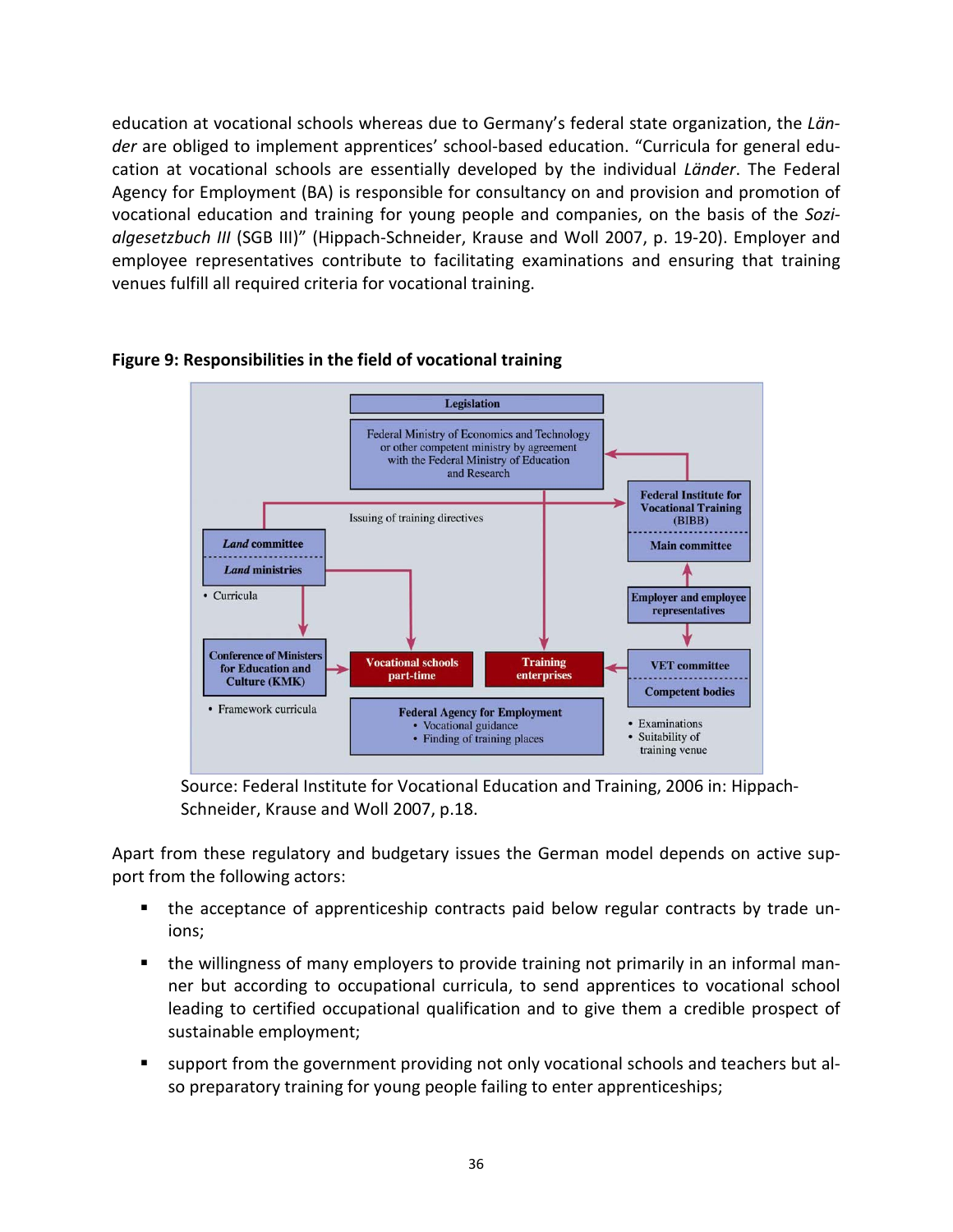**If all as a last, the acceptance of vocational training as a solid alternative to academ**ic education by young people and their parents.

These elements tend to reinforce each other. As they have developed over a long time, these conditions cannot easily be transplanted to a different institutional and historical context, yet expertise from the German background has been used to develop dual vocational training programs in countries such as Egypt, Turkey, Mexico, India, Thailand or Vietnam. Core elements are the establishment of occupational training curricula and related regulatory provisions, the mobilization of support from major government and business actors, the development of vocational education schools and training centers as well as the training of trainers.

# **Promoting the 'German' dual vocational training system in transition and developing countries**

Within the sphere of international cooperation concerning vocational education, the German Society for International Cooperation (GIZ, *Gesellschaft für Internationale Zusammenarbeit*) mainly implements projects as a part of development assistance whereas BIBB rather shares its competences and experiences and focuses on the creation of market opportunities for partner companies as well as on promoting the 'German dual vocational training system'. Thereby, BIBB offers its expertise to research institutes committed to vocational education on the one hand and cooperates with actors from the state and employers on the other.

Five features lying at the core of Germany's quite successful dual vocational training system have been identified. They are partly being implemented by the above mentioned organizations and their partners abroad. However, one should note that it is impossible to merely copy the system as a whole due to differing institutional and economic structures.

First, a **close cooperation between government and economy** (mainly the private sector) is indispensable if functioning vocational education structures are to be established. Unfortunately, in many countries skill mismatch prevails because the firms are not involved in the educational planning. However there is some (locally restricted) evidence that development assistance may help to overcome the gap between government and the private sector. In Uganda, where only 5-10% of the 800,000 graduates per year receive vocational training, the "Deutscher Entwicklungsdienst" (DED, recently merged with GIZ) supports the "Uganda Association of Private Vocational Institutions" (UGAPRIVI) founded in 1998 (UGAPRIVI, 2012). The German Development Service (DED, by that time it had not yet merged with InWEnt and GTZ to GIZ) started to participate in the program in 2002 by helping to improve the quality and image of private vocational institutions and to develop the vocational education and training sector in general. This intervention achieved that UGAPRIVI is now running nationwide. 520 schools are registered as members in the association and UGAPRIVI became a main stakeholder in the vocational sector. The association's network and database provide important information on the sector which would be very difficult to receive otherwise. Today, UGAPRIVI even has a seat in the Industrial Training Council. This shows that some success is possible if the government and local firms are willing to cooperate. Furthermore, BIBB supported the government of Thailand to develop a better administration of the vocational education. Together they created policies for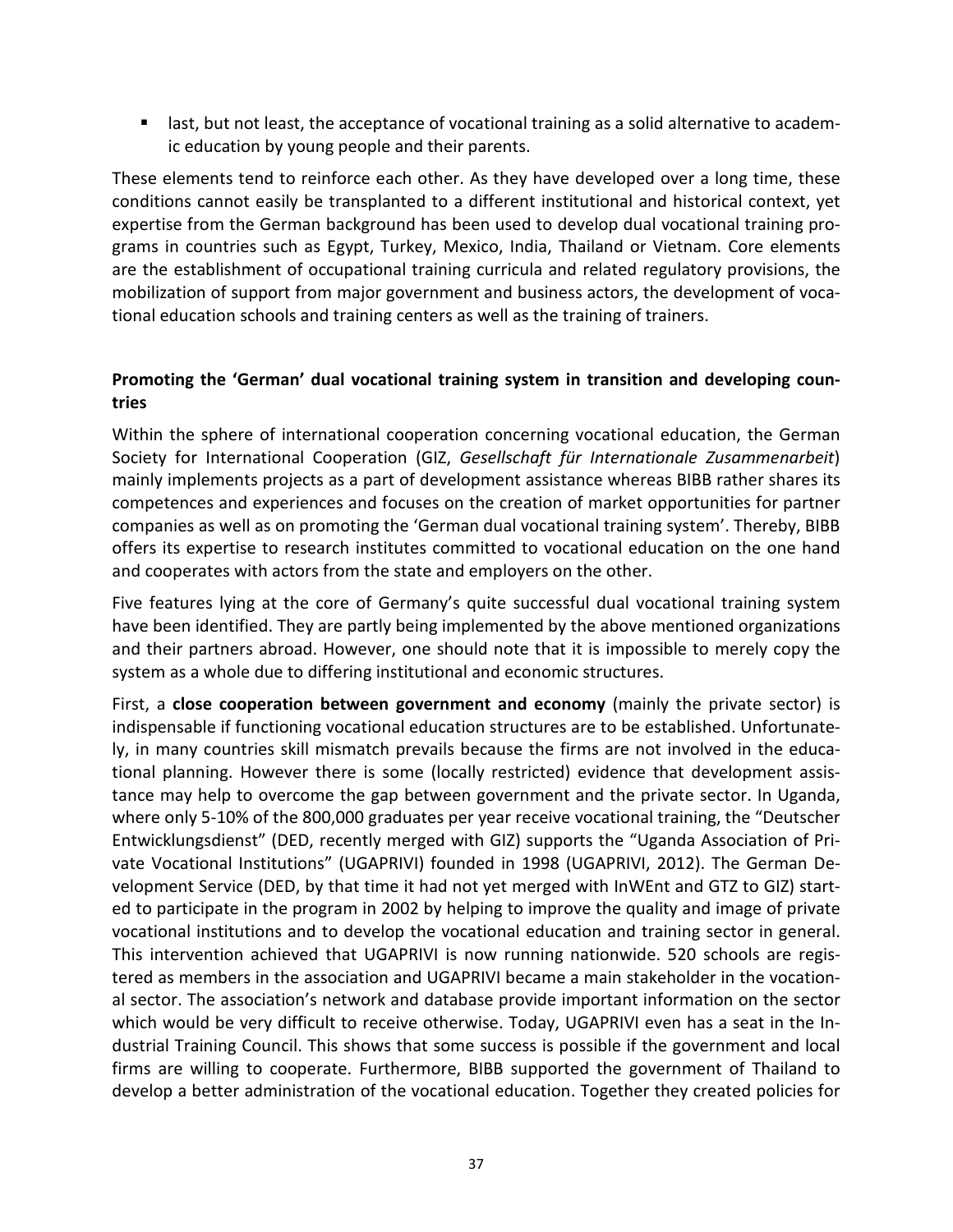a better cooperation between schools and economy. Today, about 20% of the Thai graduates receive vocational training.

Second, **'learning while working'** in workplace training conveys practical skills to the trainees and enhances their future employability. It also secures that the skills learnt match current labor market needs efficiently. At the same time, young people as well as trade unions should be willing to accept lower temporary earnings in exchange for quality skill acquisition. Similar to the 'Mubarak Kohl Initiative' in Egypt, GIZ, jointly with other donors such as the Federal Ministry for Economic Cooperation and Development (BMZ), implemented the project "Cotton made in Africa" (CmiA) in various Sub-Saharan African countries and at the same time installed education training schemes for farmers. The initiative gives the label CmiA to African cotton products to improve their [competitiveness](http://dict.leo.org/ende?lp=ende&p=ziiQA&search=competitiveness&trestr=0x8001) in the global market. Since about 20 million people in Sub-Saharan Africa depend on the cotton industry, the need for further training and implementation of the label is evident. Up to now, BMZ supported cotton farmers in Benin, Burkina Faso, Cote d'Ivoire, Malawi, Mozambique and Zambia by teaching important skills from 2005 to 2010. More than 120.000 people took part in the project (Peltzer, 2011).

Third, **society should accept common standards** that both employees and employers have to meet in order to provide for comparable outcomes at the end of the vocational training phase so that job movements between companies become feasible. BIBB currently emphasizes the establishment of national standards. After the implementation of some standards in Korea, it is now widely accepted that in order to run a company one needs a master craftsmen certificate. In Turkey, BIBB supported the creation of national standards regarding the content of vocational training in textile production. These steps were mainly made due to a resulting better competitiveness with other textile producing countries. Equally important is the acceptance of vocational training as a proper means of qualifying for 'good jobs' and as a means of securing regular income and providing possibilities to move upward. In this way, vocational education must gain in reputation because employers as well as the state have to provide for sufficient funding. A main task of BIBB is to convince firms in developing countries to invest in dual vocational training, but it is a difficult one since employers often assign this task to the government. Based on the experiences of BIBB, there is a general lack of firms in other countries willing to invest three years of vocational training. A further problem in transferring a dual system is that there are many developmental agencies from different countries trying to establish alternative systems such as a school-based vocational training model. That means that they tend to neutralize each other, for example when Germany tries to establish a dual vocational training and, at the same time, the European Union or the World Bank build vocational schools as they prefer school-based models (Stockmann, Menzel and Nuscheler 2010). Hence, better communication between the countries and organizations is necessary.

Fourth, **qualified teachers contribute to a successful procurement of general skills** in the school-based training. Under the mandate of BMZ, GIZ supported the government in Mozambique in reforming their education and vocational training strategy with the "Programme for Basic and Technical Education and Vocational Training" (Pro-Educação). GIZ supported the government by way of education policy advice, improving the educational planning and (financial) management skills of employees, promoting teacher training both on-the-job and in teacher training institutions, improving the quality of non-formal basic education for young people and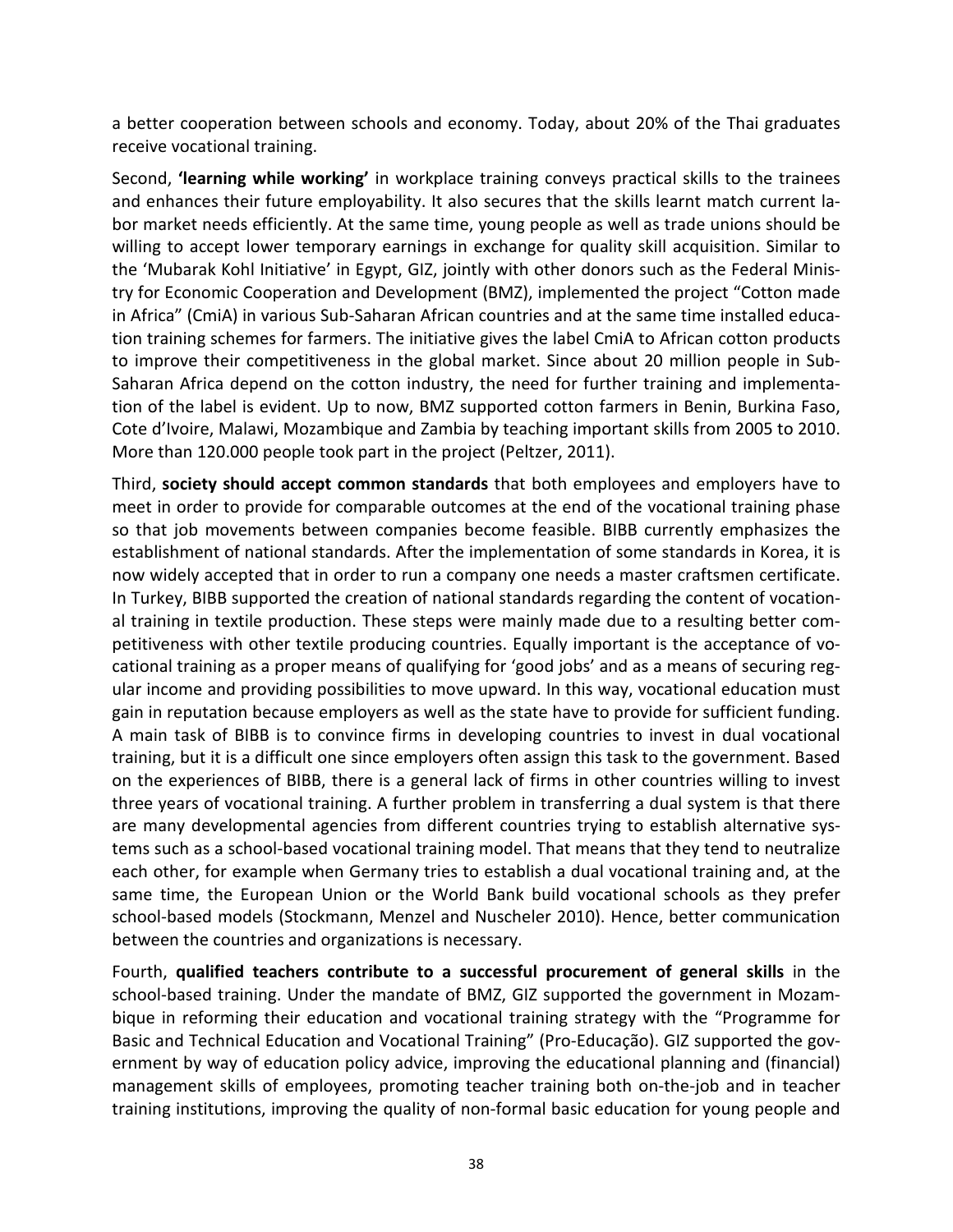supporting them to enter the labor market. The program started in 2003 and is still running. Over this period, a teacher training strategy has been designed and is already running across the country. The program has also contributed to establishing a reform commission which is now implementing the vocational training reform.

Most interventions of GIZ are placed at the micro-level such as the promotion of vocational training and employment in the province of Jiangxi, China. In this area, vocational schools can neither meet the high demand for skilled labor nor are they able to conform to the requirements of the employers. In six model schools, GIZ provided training support by adapting education to the labor market and developing exemplary curricula. Furthermore, GIZ supported the management of four partner schools in order to improve economic efficiency, quality management and the advisory service. When the project ended in 2009, over 1,000 teachers had been trained. This program demonstrates the so called "micro/macro paradox" (Stockmann, Menzel and Nuscheler 2010), i.e. most models do not spread out to the whole country because the project is either too small or the firms are not interested enough.

As a last and fifth core feature of the German dual vocational training system **research and consulting work** constantly checks if both practical and general skills match employers' needs. If necessary, these actors propose changes to e.g. training curricula and encourage their implementation. Cooperating with experts of BIBB, the Vietnamese government has recently founded an institute aiming to do research in the field of vocational education and training.

# **Austria, Denmark and Switzerland**

In the Continental European cluster of countries, Austria, Denmark and Switzerland are most similar to Germany as these countries also rely on a strong dual apprenticeship system as part of their upper secondary vocational education. In all those countries a significant share of youths (Austria: 40%; Switzerland: 80%; Denmark: 50%) participates in the dual apprenticeship system each year characterized by alternating school-based education and practical withinfirm-training and leading to a vocational degree after two to four years duration. Sharing a similar historic development, the institutional setup of the respective systems resembles the one in the German dual apprenticeship system:

- 1. A high degree of formalization that provides training only in centrally accredited occupational qualifications (currently about 240 in Austria, 230 in Switzerland and 123 in Denmark). The training content is continuously adapted to meet the changing requirements of the labor market.
- 2. Strong involvement of social partners in developing and maintaining curricula at the governmental and federal level through representative advisory boards; implementation and monitoring by regional trade and/or occupational committees.
- 3. The school-based part of the dual apprenticeships is provided by vocational colleges, covering general as well as occupation-specific education. The costs of training in the schools are borne by the government.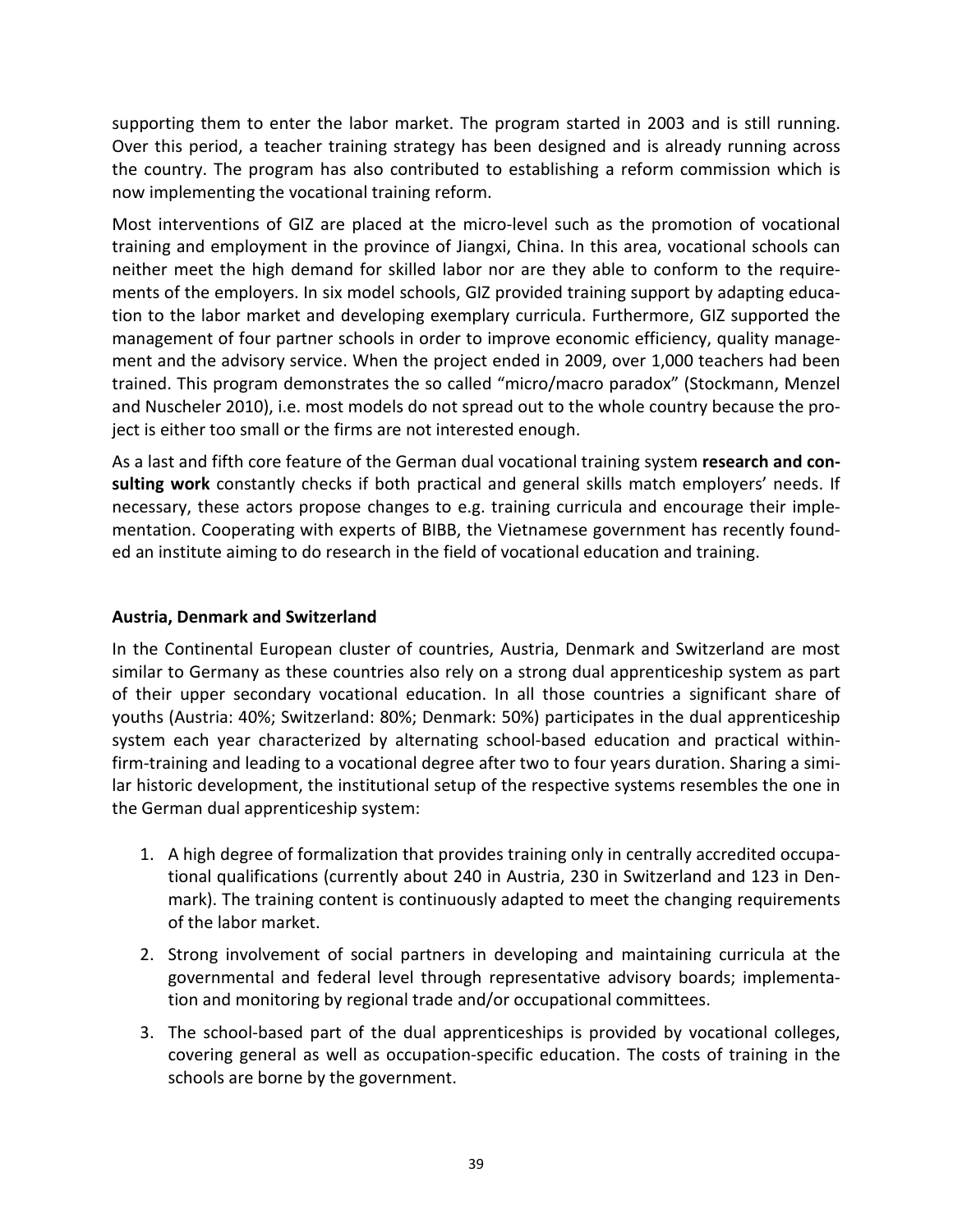4. Firms have to meet certain technical standards to be accredited as a training firm. Offering apprenticeships is optional for companies; the match between firms and trainees follows standard application procedures. The costs of training within the firm are covered by the training companies.

Besides sharing these institutional characteristics, recent labor market statistics are indicative of a similarly smooth integration into the labor market. In particular it can be found that all of these countries exhibit an above average employment rate of youths between 20 and 29 and relatively low youth-adult unemployment ratios compared to the overall EU-15 average.

Due to institutional, political and economic differences, there are some differences across the respective countries. Because of the simultaneously varying country characteristics, the substantial body of literature devoted to comparing and identifying the relevance of systematic changes in the program setup is oftentimes unable to provide clear-cut evidence.

Summarizing an extensive description of the Danish system by the Danish Ministry of Education (2008), differences between the Danish system and the German system arise in terms of a more decentralized planning of the educational content in the vocational schools. While the German system issues training plans in the school-based part on the Länder-level, the local entity in Denmark is much smaller and represented by 115 vocational colleges. Furthermore, these colleges enjoy a higher level of autonomy in terms of designing curricula as the Ministry only issues directives instead of concrete plans. The Austrian and Swiss systems are completely centralized with school and firm curricula being developed at the state level. This leads to a higher degree of standardization of the occupational degrees, potentially enhancing the mobility of workers across firms and regions (Ebner 2009).

The recent literature on the economics of education (Wolter and Ryan 2011) has devoted considerable attention to the questions of why firms decide to train individuals and investigated the benefit and costs for training firms. A particular puzzle arises by the finding that the net costs of apprenticeships are significant and positive in Germany but negative in Switzerland. Dionisos et al. (2009) indicate three reasons for this: 1) the lower level of wages paid to Swiss trainees, 2) more intensive utilization of trainees in the productive process of the firm in Switzerland, and 3) higher attendance of Swiss apprentices in the firm. Other hypotheses, however, point at the higher retention rate in German firms which are then more likely than Swiss firms to benefit from their initial investment into the firm-specific human capital.

Due to the voluntary participation of the firms in dual apprenticeship systems, all countries face the problem of cyclical variations in the supply of apprenticeship places which might leave youths entering unemployment before integrating in vocational training. Besides installing programs that youths could temporarily resort to, all countries implemented several incentives mechanisms for firms to stimulate the supply. In the 1990s Austria offered a bundle of incentives to training firms, comprising financial subsidies, tax exemptions, and the facilitation of the accreditation process to become a training company. In Denmark an "employers' reimbursement fund" was established already in 1977 to which all companies have to contribute as a function of their company size, but independent on whether they participate in the system or not. When they participate, 90% of the wages paid to trainees during the school-based training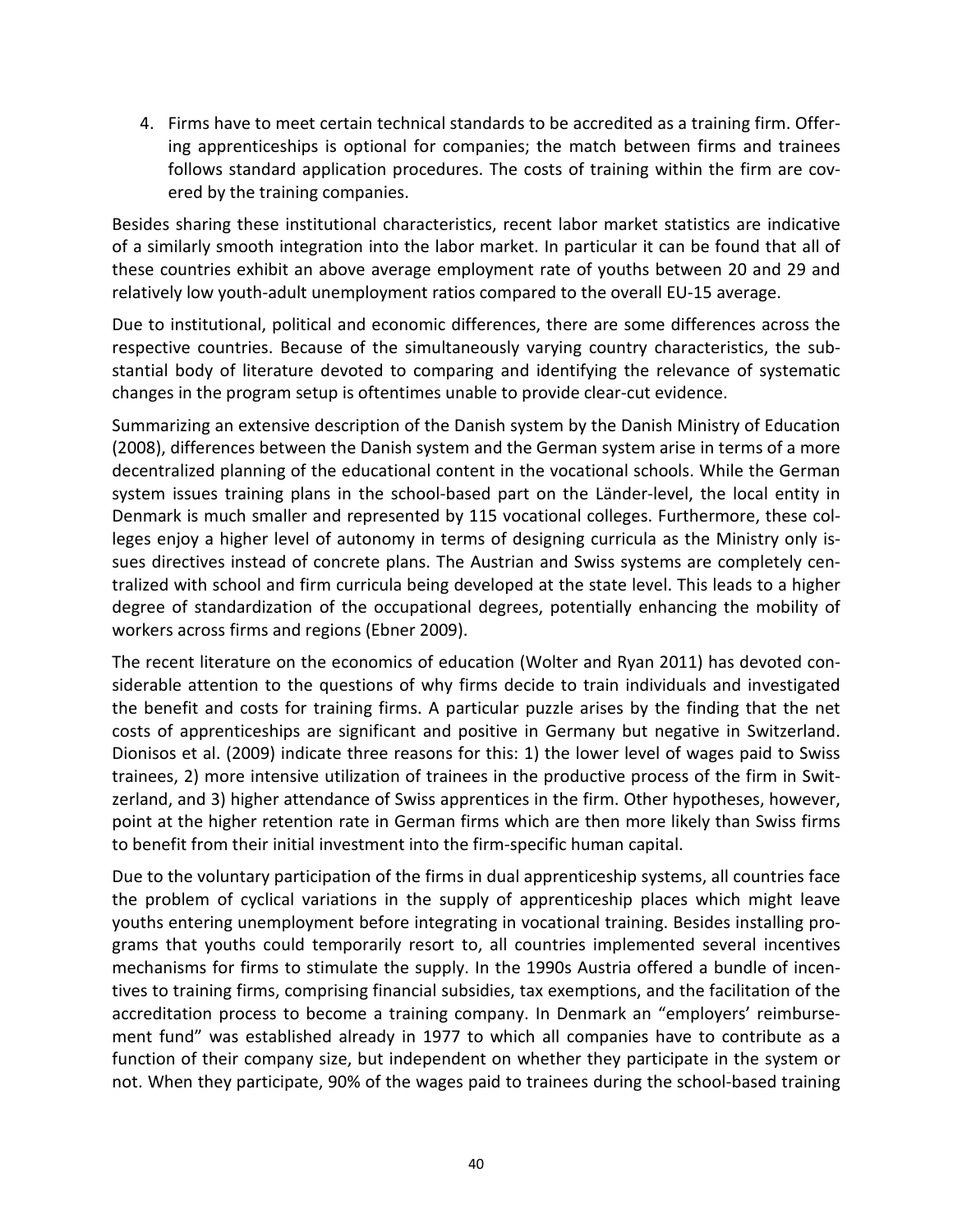periods are financed by this fund. Denmark also offers the option of entering a "reduced" apprenticeship contract when firms are unable to support their trainees for the whole duration.

Furthermore, all countries share the same problem of disadvantaged youths unable to obtain a training contract with a firm or unable to persevere until the successful completion of the apprenticeship. For these "practically oriented youths" a support system was put into place. It is most developed in Denmark. Here, several modified versions of the apprenticeship and specialized vocational education programs aim to increase the chances of youths with learning disabilities or with other disadvantages to successfully complete upper secondary education: Basic vocational education and training constitutes an individualized vocational training program specifically designed for the particular requirements of individual youths below 30 unable to participate in ordinary vocational training. Production schools absorb youths below 25 who have had difficulties entering or staying in the other training options and provide a practical work experience in manufacturing-type jobs along with vocational guidance. Furthermore, partial qualification programs exists in the majority of training options offering a certified degree in a labor market relevant of the occupation obtained after shorter training duration. In Switzerland, youths with insufficient performance in compulsory education and who have difficulties entering the regular dual apprenticeship system, specific occupational training programs were initiated. Within these programs, youths are trained in standardized partial occupations for an average duration of two years. Upon completion they receive an occupational certificate which can be used to enter the labor market or start full occupational training.

# **3.1.2 Spain and other Mediterranean countries**

## Key issues:

- 1. Young people in Spain and other Mediterranean countries face particular difficulties when trying to enter the labor market successfully. Long-standing problems have been aggravated by the recent economic crisis.
- 2. One major factor is the deep segmentation of the labor market between permanent and flexible, in particular fixed-term contracts which can be attributed to strict dismissal protection and largely liberalized temporary employment. Transition to a permanent position is difficult.
- 3. The educational structure of younger cohorts is highly polarized in particular in Spain with both low-skilled youth and university graduates facing significant problems when trying to move into jobs. One particular issue is wage compression in low-skilled occupations. Vocational training only plays a marginal role and is mainly school-based. Better integration of employer-provided training could provide a viable bridge but this is largely underdeveloped. ALMPs which focus on hiring subsidies for apprentices have only limited impact in this context.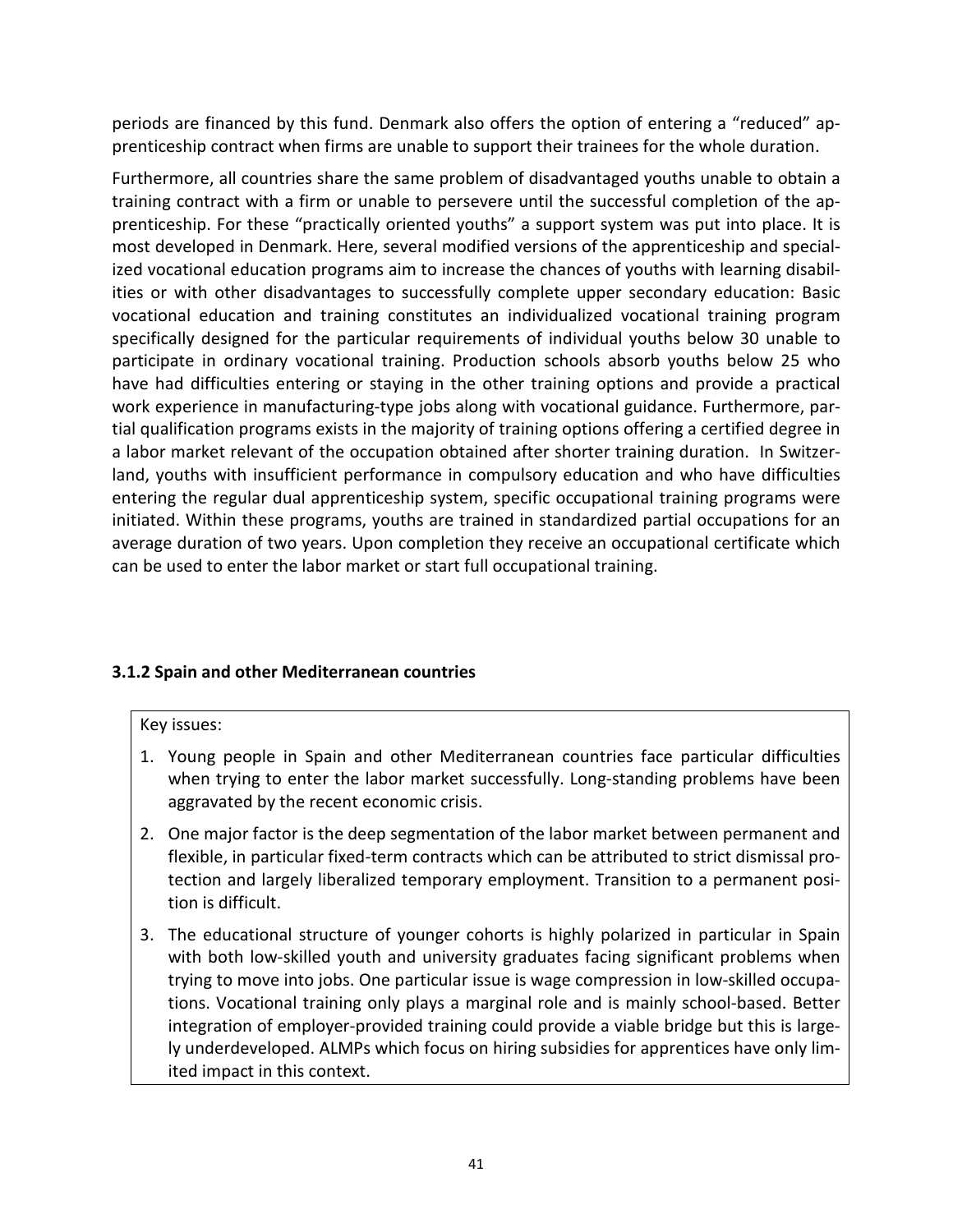#### **General facts**

The Mediterranean countries saw high youth unemployment even before the crisis and experienced a significant deterioration since 2008. In Spain the youth unemployment rate is now above 45% - more than double that of prime-age unemployment. While there is a cyclical component to this, the current situation in Spain clearly reflects structural issues with respect to training youth and institutional aspects of the labor market.

Spain exhibits a deeply polarized educational structure with a very high early school leaving rate on the one hand (around 30%) and one of the largest shares of university graduates in Europe at about 39% of the population between 25 and 34 (García 2011). Both groups have difficulties in accessing the labor market. Due to lack of skills and exclusion from training, early school leavers tend to have severe problems in succeeding in the labor market. They can only begin at a basic skill level which means their employment prospects are limited and highly contingent upon business cycle volatility. During the recent boom, some school leavers found well-paid jobs in the construction sector before the real estate bubble burst. At the other end of spectrum, university graduates find it very hard to enter the labor market in Spain and work in jobs corresponding to their formal skill level as labor demand does not match the supply. University graduates often lack more specific occupational skills and practical experience with employers. As a consequence, they have a high risk of unemployment and, if employed, tend to work in occupations which do not match their formal level of qualification. More than 40% of young Spanish university graduates work in occupations requiring only low or medium skills (García 2011).

The Spanish labor market is characterized by a strong dualization between permanent contracts, with strong dismissal protection on the one hand and flexible, fixed-term employment on the other (Dolado, Felgueroso and Jimeno 2000). Compared with other European countries and the Mediterranean cluster this is particularly severe (see Figure 10). Young people mostly enter the labor market with a fixed-term job and find it difficult to move to a permanent position even after some years in employment as conversion rates are persistently low and have been decreasing over time (Bover and Gómez 2004; Güell and Petrongolo 2007). They are also much lower than after a fixed-term apprenticeship contract in Germany. During good times allowing for flexible types of employment has clearly contributed to dynamic employment growth and declining unemployment in an otherwise strongly regulated labor market. Fixedterm employment, however, has been highly responsive to the crisis. Most employment adjustment took place via the termination of fixed-term contracts and therefore concentrated on the young (Bentolila et al. 2010, García 2011). In 2010 23% of the Spanish youth were neither in employment nor in education or training (NEETs) compared to a little over 10% in Germany (Cedefop 2011a).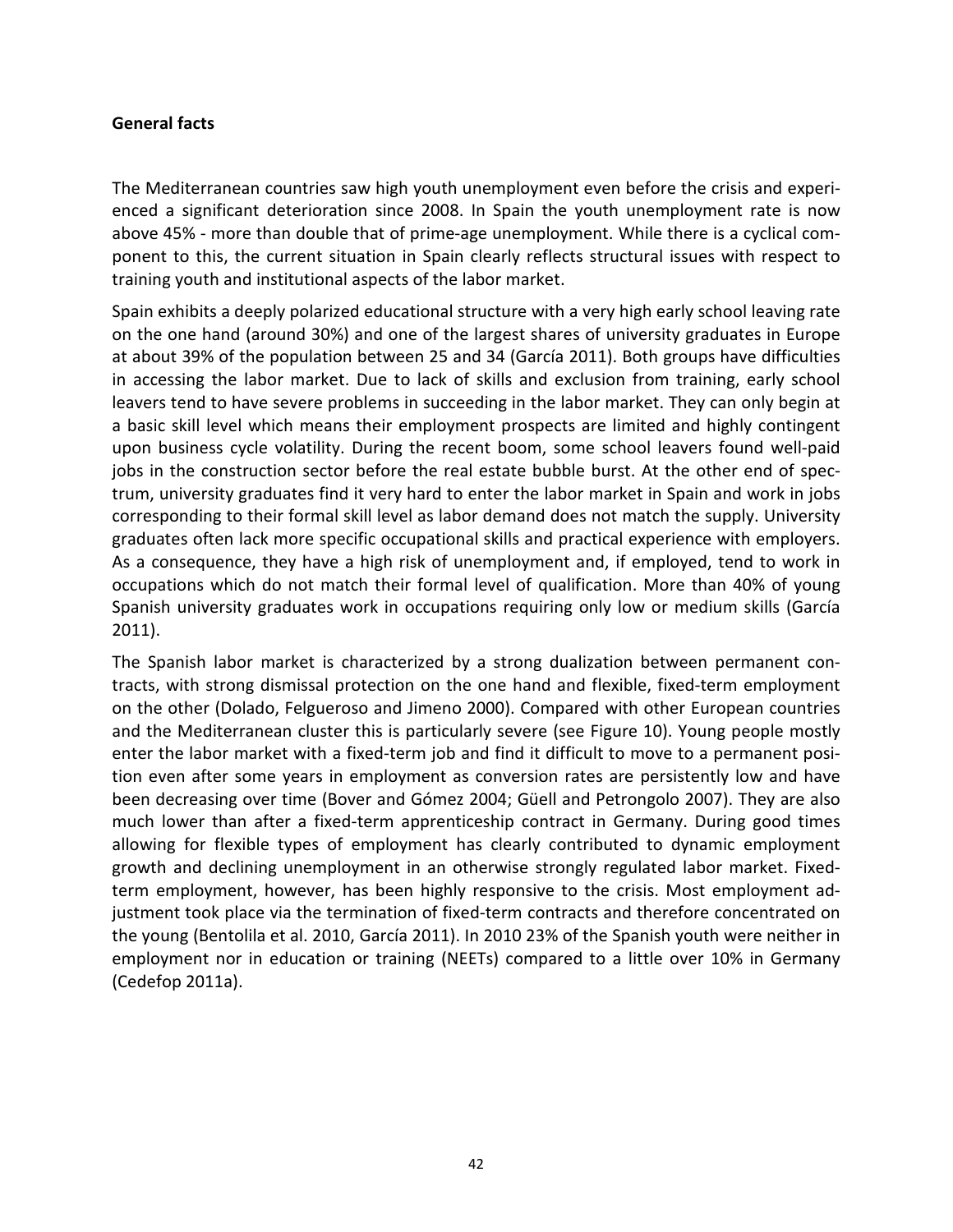

**Figure 10: Temporary employees as a percentage of the total number of employees 15 to 24 years old, Mediterranean countries (%)**

Source: Eurostat.

A further concern with the Spanish labor market is that the lower part of the wage distribution is compressed by collective bargaining. Centralized at the province/industry level, collective bargaining in Spain sets "entry minimum wage" above the legal minimum wage inflating the lower part of the wage distribution and resulting in relatively high earnings for young workers and the least qualified ones. This leads to high unemployment rates for these two groups of workers and lowers the relative returns to education. Indeed, in contrast with most developed countries, the relative returns to secondary and tertiary education in Spain have dropped since the mid-90s (Izquierdo and Lacuesta 2010; Pijoan-Mas and Sanchez-Marcos 2010). In addition to wage compression, the relative decrease in the returns of college education in Spain is due to a large increase of underemployed workers with tertiary education. According to Felgueroso, Garicano and Jiménez (2010), there are at least three explanations for this trend. First, the quality of Spanish tertiary education has decreased over time. Second, the Spanish production model has relied on low-skilled workers, increasing their demand and relative wages. Third, Spain has generated an excess supply of college-educated workers. This has severe consequences on the Spanish youths' beliefs regarding the usefulness of acquiring human capital.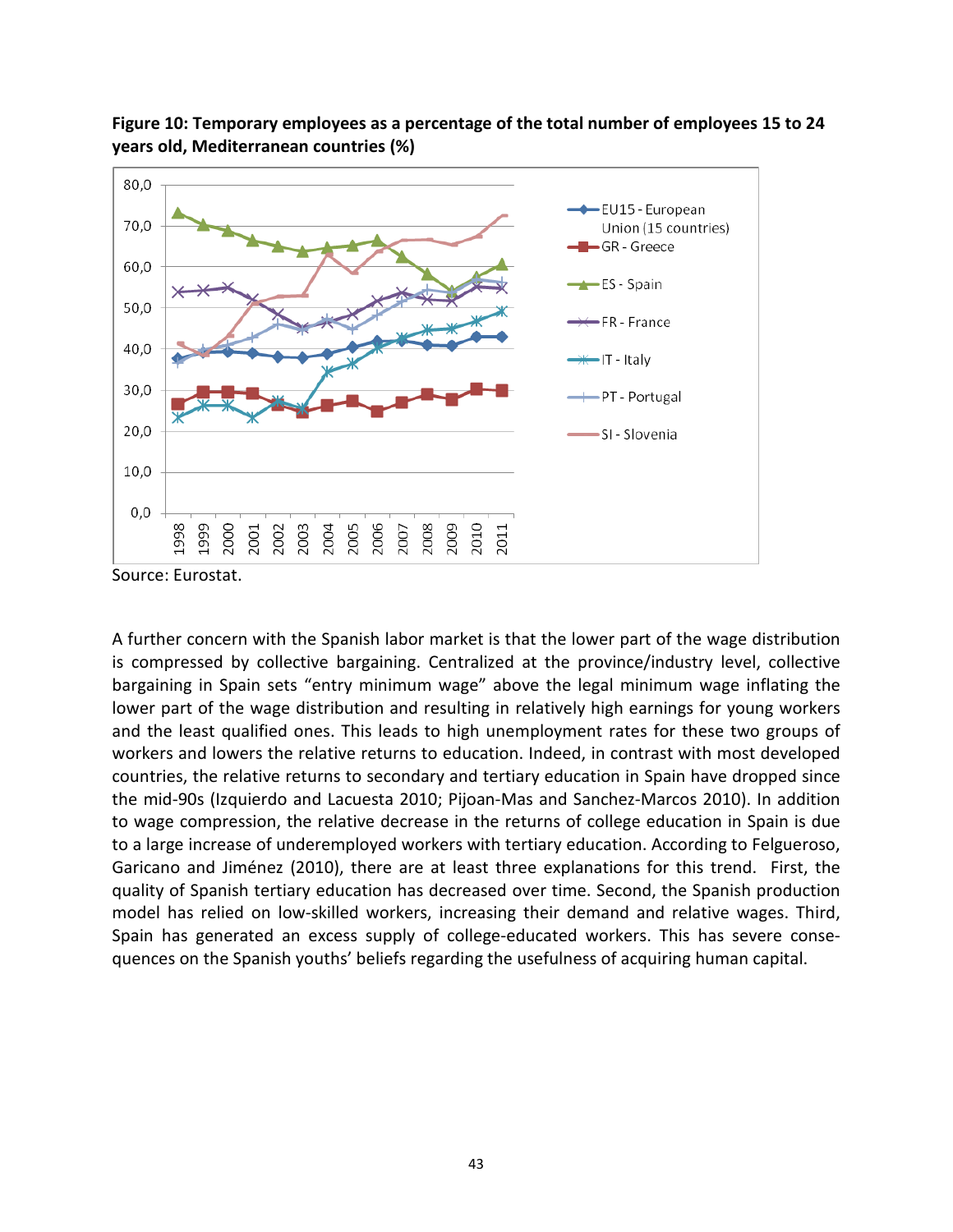## **Vocational training in Spain**

At the same time access to vocational training is limited in Spain. After compulsory education (at age 16), youths in Spain have two options. Either they enroll in vocational training—*Ciclo Formativos de Grado Medio (CFGM*), or they follow a (general) academic curriculum for two more years—*Bachillerato*. At the tertiary education level, there is again a dual track in Spain. Youths can enroll in college or vocational training of higher education—C*iclo Formativo de Grado Superior* (CFGS). In contrast to the German situation with a share of 53% of youths in upper-secondary education enrolled in vocational training in 2009, only 43% in Spain participated in vocational training (OECD 2011b). The relatively marginal role of vocational training can be explained by a limited interest of employers in more formal vocational training (given the dual employment structure), but also by strong expectations of upward social mobility on behalf of young people and their families which creates strong preference in favor of academic training (Planas 2005). A higher share of formalized vocational training at an intermediate skill level could provide a viable bridge from school to more sustainable jobs.

Perhaps a greater concern is that most of the vocational training in Spain takes place in school instead of within the firm. Only 4% of those in vocational upper-secondary education in Spain combine school- and work-based training, in sharp contrast with the 74% share in Germany (Cedefop 2010). Introducing work-based training in Spain could facilitate firms' screening of potentially good job matches and would provide youths with occupation-specific work experience.

Although ALMPs, which used to be very modest, have grown in importance in Spain over time, the share of public expenditure spent on training the unemployed remains relatively small. Most ALMPs in Spain consist of wage subsidies and reductions of non-wage labor costs in order to encourage hiring of unemployed or maintaining staff. Furthermore, subsidies set incentives to convert temporary into permanent contracts (Rodríguez-Planas 2006). Publicly sponsored training plays only a small role and is concentrated on training of those employed. In 2009 only 30% of total public expenditure on ALMPs was invested in training individuals with difficulties on the labor market (unemployed, employed at risk of job loss and inactive who would like to enter the labor market but are disadvantaged in some way) in Spain. This figure is in sharp contrast with the share in Germany of 55% (Cedefop 2011a). Because youths form a large share of the unemployed, around 30% of all young people have participated in ALMPs in recent years (García 2011).

Over the 30 years Spanish youth employment policy has focused on offering training contracts (*contratos de aprendizaje, formación y en prácticas*), which mainly reduce the employers' costs of hiring young workers via subsidies. Because vocational training in Spain is *not* work-based, instead of increasing firms' investment on youth's specific-human capital, these contracts have backfired in several dimensions. First, they have increased youth employment turnover. Second, they have shifted the occupational distribution towards less qualified jobs. And third, because these contracts did not lower entering wages, they have provided (once again) the wrong incentives of dropping out of school at a young age (Felgueroso 2010).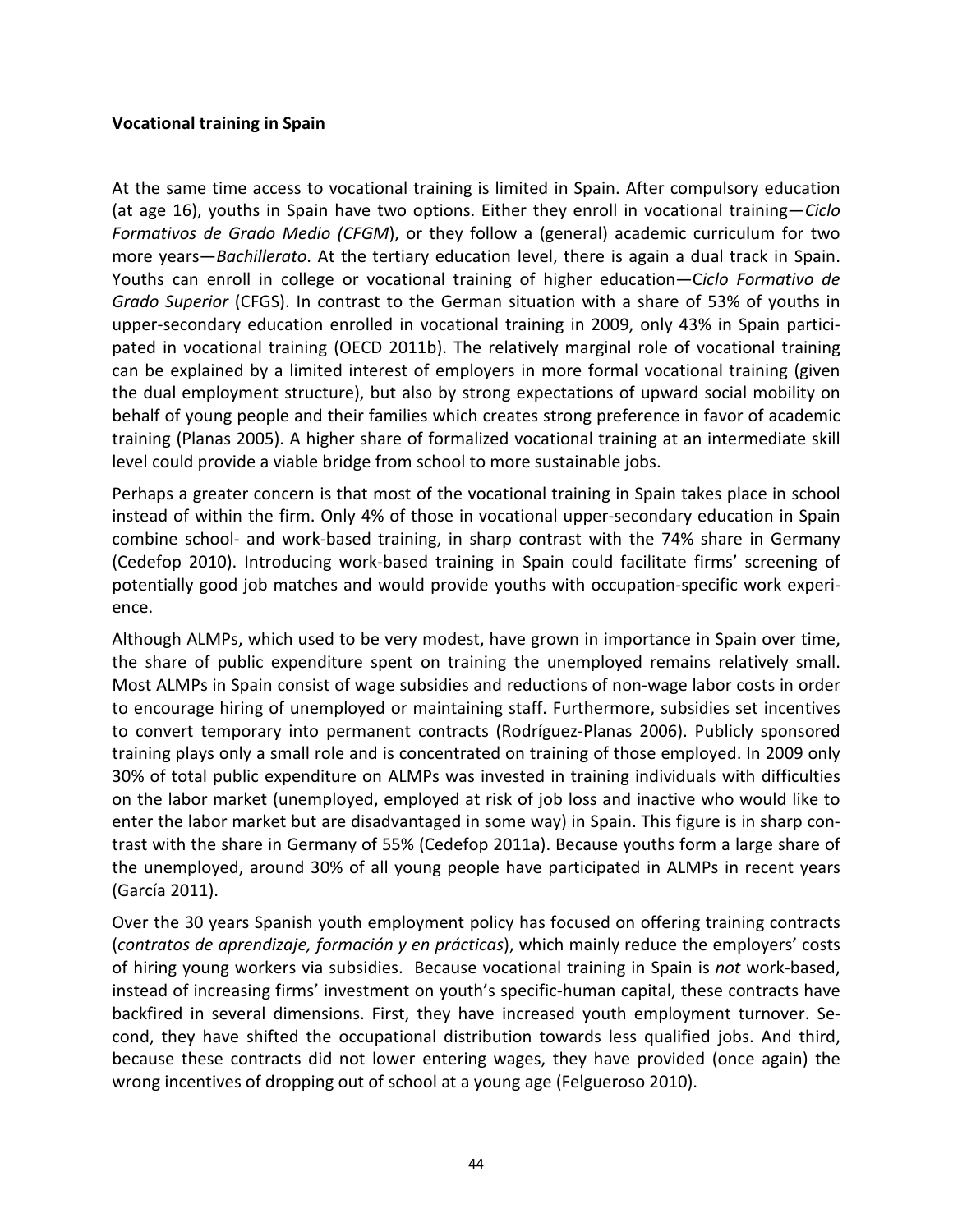#### **Dual vocational training in other Mediterranean countries**

Other Mediterranean countries such as Portugal, Italy, Greece as well as France share many features with Spain although youth unemployment is not as high. However, these countries generally have persistent difficulties in integrating young people into the labor market. While they have above-average NEET rates, labor market entry is difficult not only for the low-skilled but also for high-skilled young people. One reason is the strong dualization of labor markets in these countries, which leads to a large share of fixed-term contracts with limited transition probabilities. The role of 'dual' vocational training is rather limited. In France, for example, vocational training takes place in schools (combined with internships) or as company-based '*apprentissage*'. Only about one in four young people in vocational training has an apprenticeship. Both alternatives lead to vocational certificates (*certificat d'aptitude professionelle*, CAP, or *brevet d'études professionelles*, BEP). Employers receive some support for training provision, funded by a training levy paid by all employers and additional resources from regional governments (Cedefop 2011b). To combat youth unemployment and address young people who failed to enter the training system, there is a long tradition in France to subsidize temporary employment and training contracts as part of ALMP. During the crisis, additional apprenticeships were supported as well as the conversion of temporary into permanent contracts. Yet the effectiveness of these measures is questionable (Roger and Zamora 2011). In Italy 'dual' vocational training does not exist. Vocational training is provided in vocational schools as part of secondary education either at *istituti technici* with programs of five years, combining general and occupation-specific qualification as well as university entry certificate (*diploma di maturità)* or by courses at *istituti professionali* lasting for three years and focusing more on specific occupations (*diploma di qualifica*). In crafts, retail and larger manufacturing companies there is a limited role of firm-level vocational training based on fixed-term employment contracts but the school part is more marginal than in the German model. Subsidized fixed-term training contracts had only limited effects (Tattara and Valentini 2009).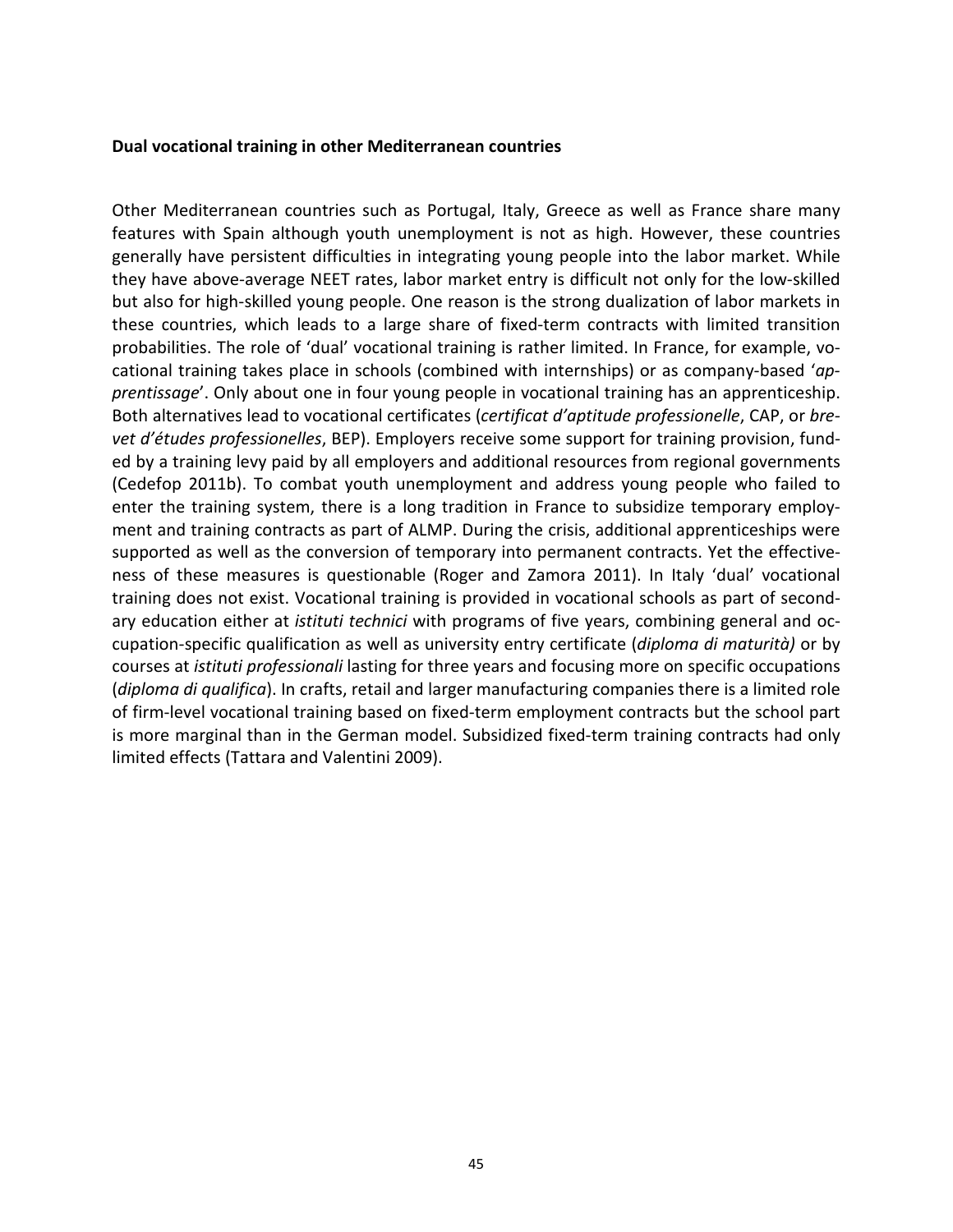## **3.1.3 Anglo-Saxon countries**

#### Key issues:

- 1. During the recent crisis the Anglo-Saxon countries experienced a significant deterioration of youth employment.
- 2. In the Anglo-Saxon context, mixed vocational training systems are not institutionalized widely across Anglo-Saxon countries. Formal occupational competences are in general underdeveloped as young adults mostly receive on-the-job training within firms building upon some earlier school-based education.
- 3. A successful implementation of a dual vocational training system would depend on influential organizations bringing together business and the education community.
- 4. Empirical evidence suggests that some active labor market policies constitute useful educational measures facilitating several participants a higher education and thus boost their chances on the labor market.

## **General facts**

In comparison with other developed economies, the Anglo-Saxon countries are characterized by particularly low levels of labor market regulation and a training and education system that is predominantly focused on imparting general labor market skills. The high labor market flexibility is generally found to translate into a higher volatility of the employment situation of youths. While youths are found to be hit particularly hard during economic downturns, they also tend to benefit more directly from the increase in labor demand in times of an economic boom (Verrick 2010; Bell and Blanchflower 2011b). Hence, earlier figures on the youth employment situation in these countries show a rather positive situation, with above EU-average employment rates and a rather dynamic school-to-work transition process (Quintini and Manfredi 2009). The more recent developments are rather gloomy, however. Besides the recent upsurge of youth unemployment rates, e.g., to 28.7% in Ireland, 19.1% in the UK and 18.4% in the United states, there is increasing evidence that the high labor volatility is particularly detrimental for disadvantaged groups in the labor market, i.e., the low-educated, with poor socio-demographic background. In particular in the UK and in the US, the recent economic crisis has brought to light several problems of the school-to-work transition process of youths, and called for policy makers to re-assess the current training and education system (OECD 2009) to prevent that the costs of the economic recession are not unequally distributed amongst youth-groups.

Recent descriptives of the US Census Bureau on the level of educational attainment in the population above 25 provide some inside in the structure of the current education system (Crissey 2009). Whereas about 16% of the population did not obtain any schooling degree, about 30% completed education with only a high school degree. Among the individuals who pursued upper secondary or higher schooling, about half finished with some college or a college degree, and the other half obtained a bachelor or higher tertiary schooling degree. Although the education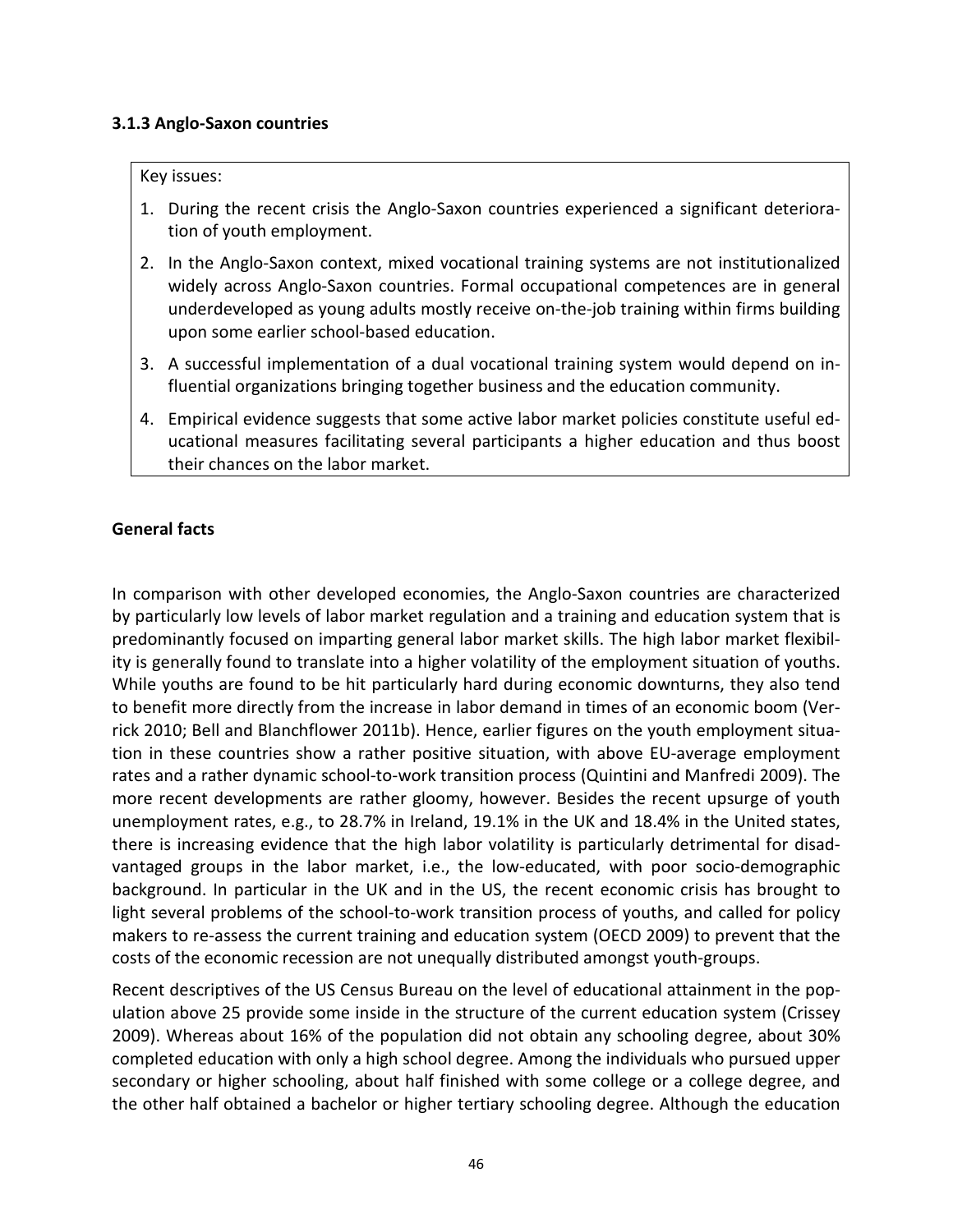expansion lead to a significant upward shift of the education levels of the recent cohort levels, this distribution of education levels closely applies to the one of current cohort of schoolleavers. Furthermore it can be found that the current distribution is shifted to left for blacks and individuals of Hispanic origin. While about 55% of blacks have obtained at most a highschool-degree, it is 68% of the Hispanic population.

## **Structure of higher secondary education in the US**

The high share of youth entering the labor market without any upper secondary schooling degree points to the fact that for those leaving the education system after the high school, on-the job training is the predominant way of obtaining occupation-specific skills. In particular, a dual apprenticeship system comprising formalized school-based learning and work-based training has not spread in the US. During high school, occupation-specific knowledge can be obtained through practical work experience or so-called career and technical courses (CTC), however, this is generally conducted with only minor involvement of employers. Since vocational training systems are not institutionalized widely, occupation-specific competences are in general underdeveloped for youths leaving the formal education system before or with the high school degree (Lerman and Rauner 2012). This is particularly worrisome, as it an increasing divide can be observed between youth with or without an upper-secondary education, both in terms of employment opportunities and wages (Crissey 2009).

As we had seen by the education figures above, the school-based education offered by community colleges and technical colleges exhibits the conventional pathway from high school to jobs in the US. Community colleges, technical colleges (mostly public institutions) or Junior Colleges (private institutions) provide higher education for two years. Due to the 'open admission' policy even students without a high school diploma can enroll in community colleges. Some community colleges offer continuing or adult education. After graduating from such a college successful students obtain an Associate's degree. Students who decide to attend other colleges or universities afterwards can attain after two or three years a Bachelor's degree (so-called 2+2 programs). A major challenge of the college-track is currently seen in the high level of drop-out rates among college attendees and the limited linkage to labor market relevant skills.

Despite the limited role of a formalized apprenticeship system, structures similar to the European system exist, but are largely confined to adult education in so-called ``Registered Apprenticeships'' in the construction industry (e.g., such as electricians, carpenters and plumbers etc.). By the combination of time spend in theoretic instruction and work-based training the apprenticeship system is aimed to impart both general and occupation-specific knowledge – the place of training is however concentrated in the firm, as the apprenticeship system operates without any closer links to the formal education. Currently, there exist about 500,000 adult workers registered as apprentices – contrary to the European model, US apprentices are in their mid- to late 20s and have most likely already gained work experience. The Office of Apprenticeship (OA) in the US Department of Labor is in charge of the registration and evaluation of the VET. Thereby, the OA is supported by the "Advisory Committee on Apprenticeship" (ACA). Across 26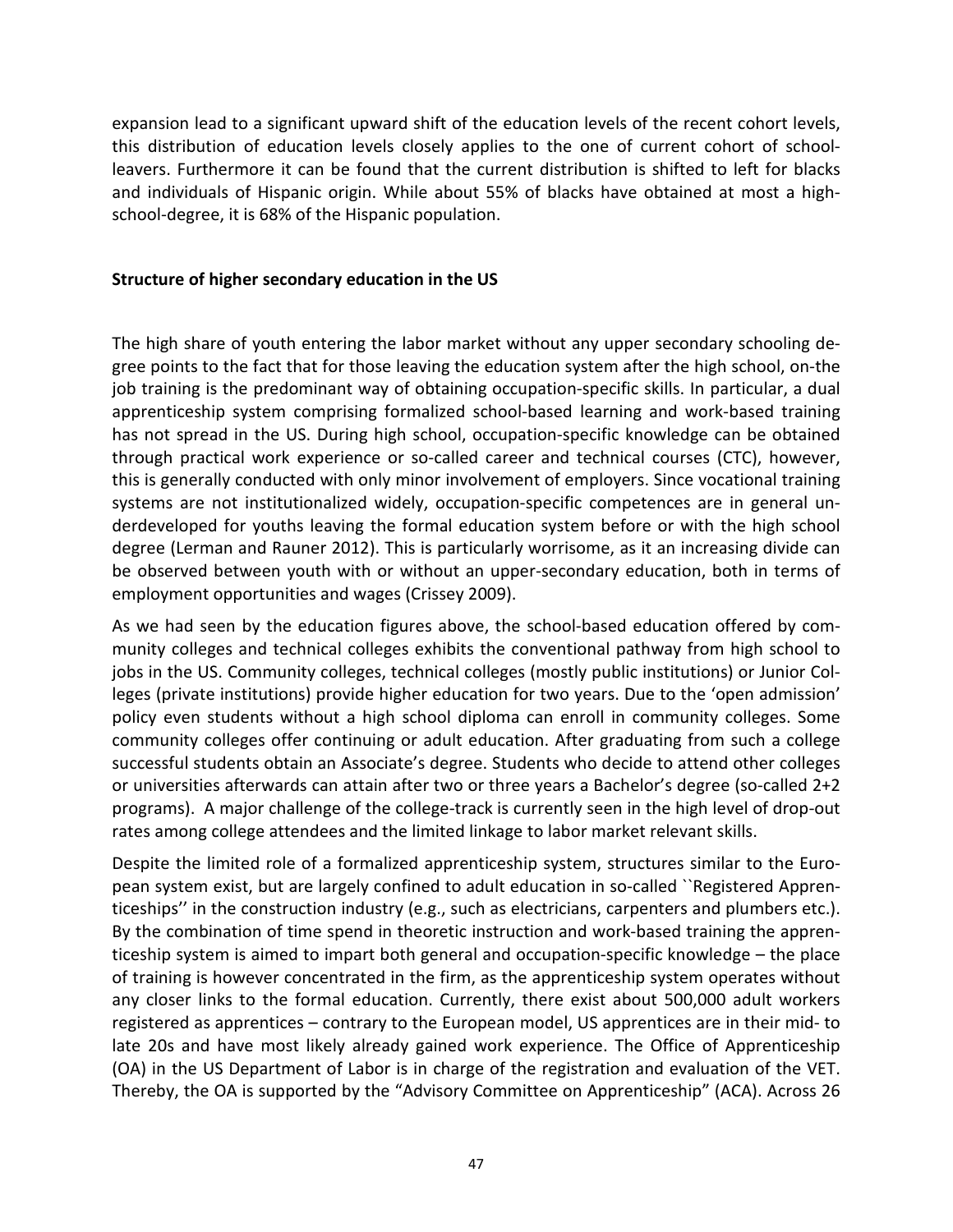states, State Apprenticeship Agencies (SAAs) are responsible for the apprenticeship programs which include the provision of technical assistance.

Efforts to establish a dual apprenticeship system for the vocational education of youth are made a number of times, e.g. by the National Youth Apprenticeship Act under the administration of George Bush and the School-to-Work Opportunity Act under President Clinton, but have failed in the majority of cases. By the inability of employer organizations to coordinate longterm training plans, and the federalist division of tasks of responsibilities that impeded a binding national framework for the training systems, a wide-spread participation in the youth apprenticeship could not be reached (Lerman and Rauner 2011). Despite the futile efforts at the federal-level some states were able to establish and maintain a functioning dual apprenticeship system for youths (e.g. the Youth Apprenticeship in Wisonsin).

Currently, several hurdles impede the more wide-spread use of vocational education and a closer link between school-based education and within-firm training. On the one hand, there seems to persists a general mistrust in the idea of imparting specific human capital, as it is likely perceived to lose its' value more quickly in a continuously changing labor market (Krueger and Kumar 2004). Furthermore, there seems to be the concern that the tracking of youth in highschool into occupation-specific and general education leads to a stigmatization and limited opportunities for the occupation bound youth. Finally, there appears to be a lack of interest on the part of employers in participating in this exchange. Part of the reason being, that they are not willing to endure the perceived high costs of training, not knowing whether they will be able to recover these costs at a later stage (Shapiro 1999).

# **Structure of higher secondary education in the UK**

Similar to the US, the work-to-school transition of youths in the UK follows a rather unstructured way, with youth switching between spells of employment, unemployment and education; for some youths the transition between leaving school and entering employment takes up to 30 months. Shares of youths in NEET that range among the highest in the European comparison and a particularly high employment gap between low and high-skilled youths, point to the risk of a segregated labor market with disadvantaged youth being particularly likely to drop out of the labor force (OECD 2010b).

In contrast to the US that is largely focused on the provision of general skills, the training and education system of some countries in the UK seems to invest considerable efforts to provide general as well as occupation-specific skills at all stages of the education system. Since 2004, vocational, work-related English schools offer vocational training opportunities already at the lower secondary level, by the arrangement of work-based training, the provision of workrelated key-competencies, and the establishment of occupations-specific GCSE's (general certificate of secondary education). Wales started a 6-year trial period for an occupational Baccalaureate in 2003 (Cuddey and Leney 2005).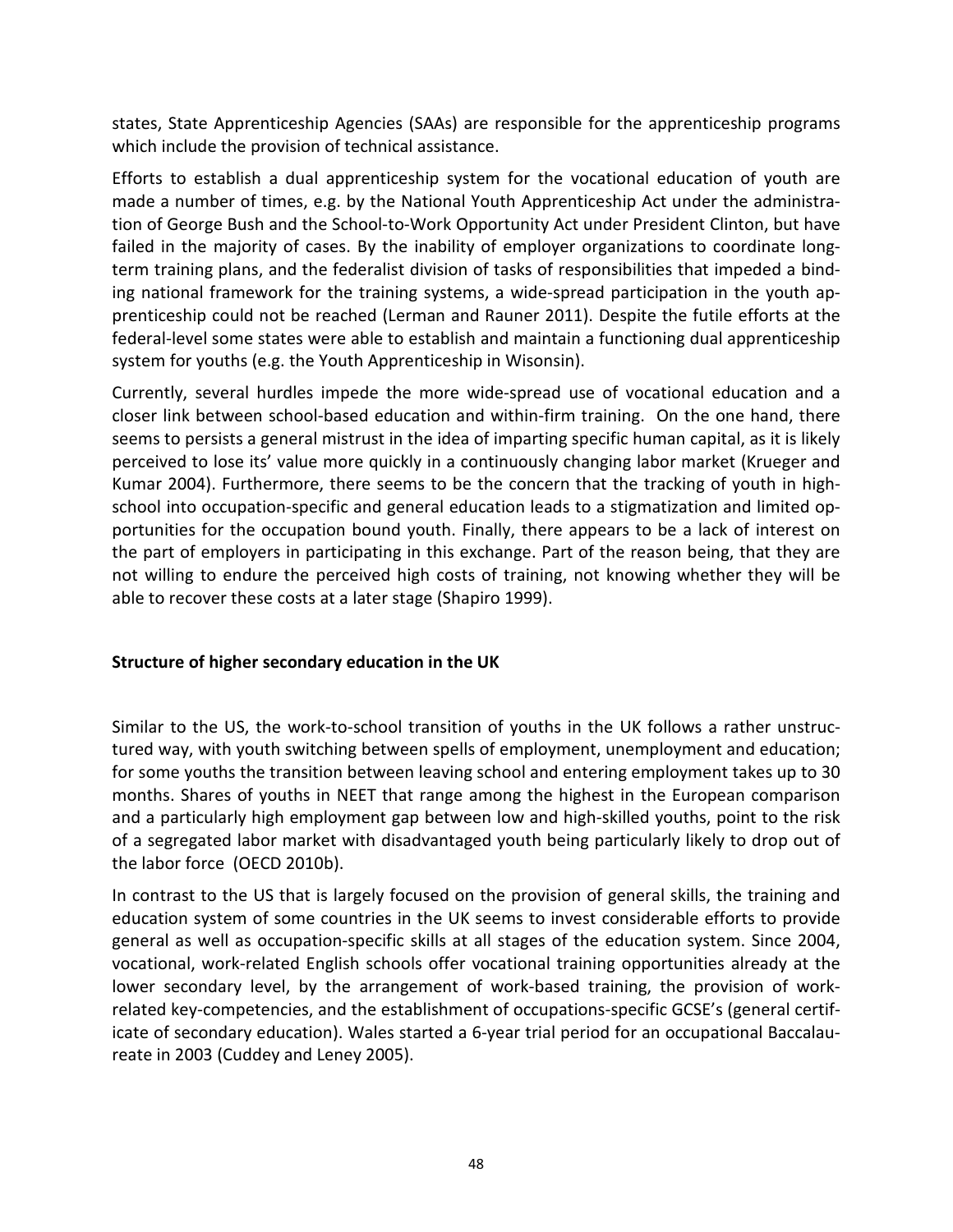Upon finishing lower secondary compulsory schooling youths have the possibility to either continue full-time schooling or to enter government supported training options (apprenticeships) that are structured within apprenticeship frameworks developed by the Sector Skills Councils (SSC). The SSC's are employer-led organizations aimed at identifying the current and future skills required in the economy and develop the training and education plan for the vocational training system. Their work is monitored by the government in the UK commission for Employment and Skills. Together they specify national occupational standards (NOS) that define the performance requirements of individuals within certain occupations. The NOS are then used as the basis for the National or Scottish Vocational Qualifications (NVQ or SVQ) that measure and certify the qualifications of individuals participating in the apprenticeship system. By the formalized structure of development of the respective occupational qualifications, the setup of the apprenticeship system is related to the one in the German-speaking countries (OECD 2009).

Note that a rigorous and central assessment of the apprenticeship qualification obtained did not exist in England, traditionally; albeit continuous government initiatives that aimed at reducing the number of different qualifications. Recent number show a significant upsurge of `awarding bodies' – in 2009 there existed 2000. Clearly, this might reduce the transferability of the obtained degree as employers are unable to assess the value of the respective qualification. So far however, there does not seem to be problematic, with employers being well able to distinguish the quality of the degree within their field of sector. In contrast, it might also be that the awarding institutions are more able to mirror the recent labor market development than the government (Wolf 2011).

A further distinction to the German training system and the UK apprenticeship is that the duality between the school-and work-placed training location is not as clear-cut to refer to the system as a `dual' one. Although there is some general or technical training content within the respective qualifications, the general training can be provided at the work-place or some external provider – furthermore, the importance of the firm- or occupation-specific skills is generally larger than in the German system. However, similar to the German speaking countries, the funding of the apprenticeship is divided between the government and employers. While the government pays for formal training, employers pay and hourly wage to the apprenticeship. Since 2010, apprentices are covered by the national minimum wage. In general it is found that the wage of apprentices in the UK is the well above other countries' pay such as Austria, Germany or France (Steedman 2010).

The high level of costs endured with apprenticeships might be one of the reasons why the supply of apprenticeship places is particularly low in the UK – with only 8% of all firms offering training places. Another trend potentially linked to the high level of training investment is that firms are increasingly shifting towards offering places to older youths who have previously worked at the company already (Wolf 2011). While youth aged 16-18 who just finished compulsory schooling still constituted the highest share of youth entering an apprenticeship in 2005, they were largely outnumbered by youth above 19 years and even above 25 years in 2009. Currently only 55 per cent of apprentices are on average new to their employer (OECD 2008). Whereas the preferences of recruiters for apprentices who already have gained some practical experience seems natural, given their high level of investment, this goes largely at the cost of the inexperienced school-leavers who are not willing to find apprenticeships.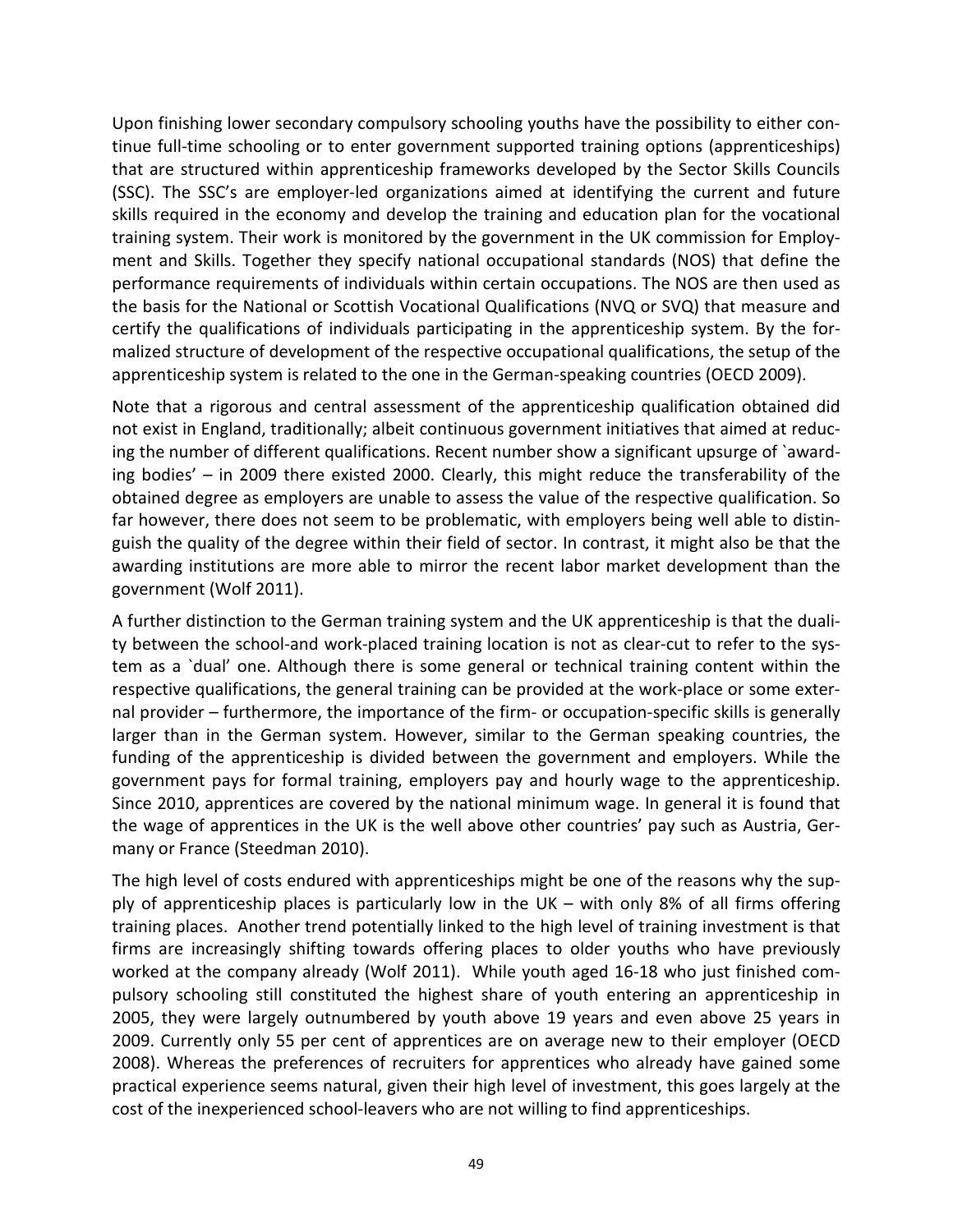#### **ALMPs in the US and in the UK**

Regarding ALMPs, in the US the so-called 'YouthBuild' program created for disadvantaged youths concentrates on training measures within the construction sector. The program assists 16 to 24 year olds from low-income families with problems entering the labor market to receive either a high school diploma or a test-based upper secondary qualification, the General Educational Development test (GED) and provides occupational training in the construction sector (OECD 2010a). The GED consists of a series of tests including writing, science, reading and mathematics. It offers a degree for those having not achieved a high school diploma. If the test is passed, a certificate is issued (Lamb 2011). The program lasts from six months up to two years. Youth involved need to spend half of their time in education and related services and nearly the rest of their time in workforce activities such as work experience, occupational skills training, job search, internships, etc. Main funding comes from the Federal Government but also alternative contributors (e.g., private foundations and donors) play an important role. For 2010 and 2011 the budget was expanded from 50 million US\$ in 2009 up to 120 million US\$. Thus, the costs for the program remain high – each of the 10,000 participants receives between 15,000 and 18,000 US\$. Empirical evidence suggests that the program is a useful educational measure bringing one-third of its participants to a post-secondary education which helps boost their chances on the labor market. This model has meanwhile been introduced in other G20 countries (OECD 2010a).

In the UK, the "New Deal for Young People" (NDYP) has been introduced in 1998 targeting at people aged between 18 and 24. Young people belonging to that group and being on Job Seeker's Allowance (JSA) for more than six months receive mandatory and extensive advice regarding job search. In case of failure to comply with the program requirements benefits are cut. Thus, the program contains some 'carrots' in terms of job search assistance and 'sticks' regarding tougher monitoring practices. Recent evaluations found increased job finding rates of around 20% (De Giorgi 2005; Petrongolo and van Reenen 2011). During the first phase of the NDYP program, the so-called 'gateway', all participants are supported intensively and personally. This can last up to four months and aims at finding an unsubsidized job opportunity for the participant. Unsuccessful recipients will then take part in one of four New Deal options encompassing subsidized work, education and training as well as work either in the voluntary sector or with the Environment Task Force. Thereafter, participants receive the same support as under the gateway part of the program (Wilkinson 2003).

Furthermore, the UK has taken major reform to promote apprenticeships. By 2017, the government strives for one in five young adults to have successfully completed an apprenticeship. To implement and enforce this goal, the government has passed the Apprenticeship, Skills, Children and Learning Act in 2009. The Act shall help achieve certificates of qualifications which are recognized and valued by employers.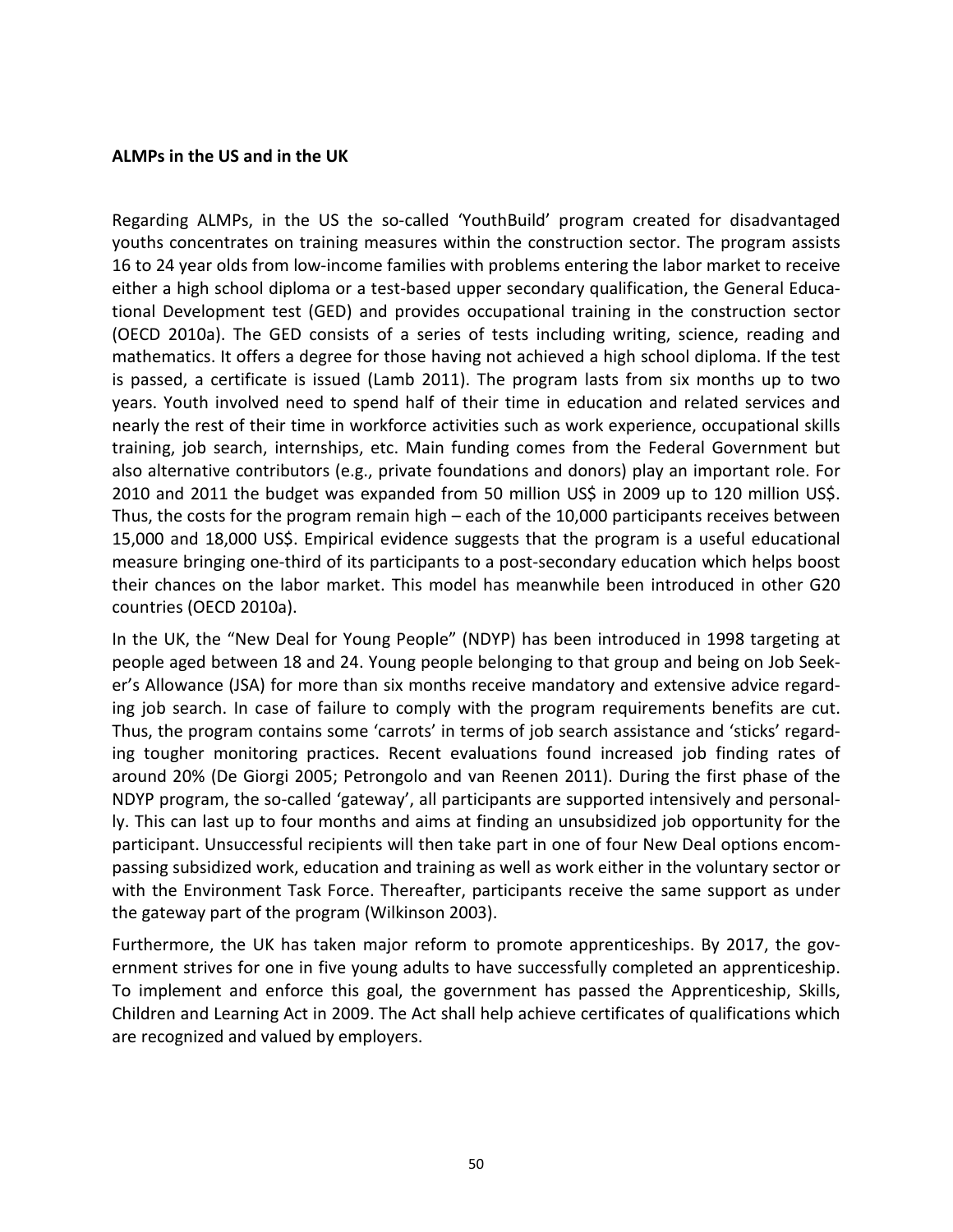## **3.1.4 Transition Countries: Russia and Eastern Europe**

#### Key issues:

- 1. In the aftermath of the transition, young people in Eastern Europe were among the losers of the transition to a market economy. Despite some improvement the situation remains difficult. Among those young people who work, many do so in second-best jobs (with lower wages and high turnover) or in the informal labor market. Since the early 1990s, the returns to education have risen rapidly. Similarly, the employment prospects have improved with education, leading to an increase in secondary and tertiary education enrollment (especially in the EU new member states).
- 2. With the industrial restructuring, the communist vocational training system came to an end, and the dual apprenticeship system of the socialist era was replaced by schoolbased training. The lack of on-the-job training or coordination of employers and training providers led to an increase in skill obsolescence and mismatch as well as increasing skills shortages.
- 3. The poor labor market prospects combined with the increased returns to education and the inadequacies of the vocational training system set in place during the transition are factors explaining the increase in the relative demand of general secondary education granting access to tertiary education. Creaming the most socially advantaged students towards the academic track is exacerbating social inequalities.

# **General facts**

Youth unemployment and unemployment in general is a relatively recent phenomenon in the countries of Central and Eastern Europe, with a notable exception of the former Yugoslavia, where high unemployment existed already in the 1970s. Under central planning, the economies were characterized by huge job vacancies, no open unemployment, and high labor force participation. The high employment rates and close to zero open unemployment came, however, at a price as low labor productivity and labor hoarding were pervasive features of the centrally planned economy. The early 1990s saw a massive shedding of labor, in response not only to inefficient use of labor resources during the central planning period, but also to the collapse of output that these economies faced at the start of the transition. Since the early 1990s, unemployment became one of the key economic and social issues in the region.

Indeed, unemployment rates in many Central European economies quickly exceeded 10% and even approached 20% in the 1990s. Most countries of the former Soviet Union experienced somewhat lower unemployment rates as a bulk of labor market adjustment in that region came in the form of collapsing real wages, wage arrears, and reduced hours of work (Boeri and Terrell 2002). The resumption of economic growth in the transition region in the late 1990s resulted in falling unemployment rates, which nevertheless have remained considerable and often double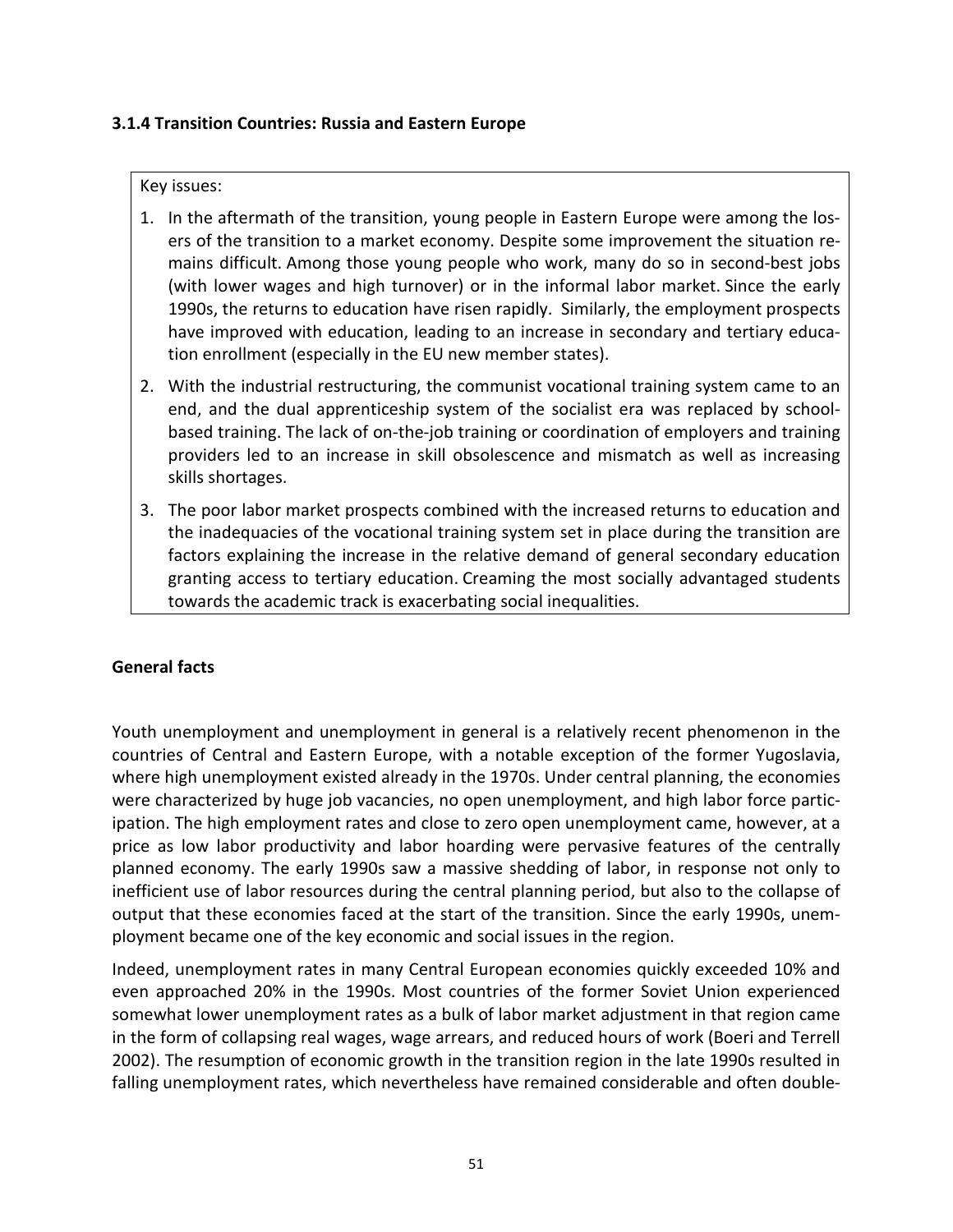digit. The 2008 financial crisis led to yet another hike in unemployment rates, although they remain considerably lower than during the early transition period.

Not surprisingly, the virtual stop of hiring by existing firms with only slowly growing demand from the new private sector, which the transition economies experienced in the early 1990s, hit new entrants in the labor market particularly hard. Youth unemployment rates in the region skyrocketed to 30% and above. In general, youth unemployment rates in the countries studied have been twice as high as the overall unemployment rate. And similarly to the dynamics of the overall unemployment rate, there was a downward trend in youth unemployment during the first decade of the century, interrupted by the 2008 financial crisis. The crisis drove a considerable rise in youth unemployment in Central and Eastern Europe, from 21% in 2007 to 27% in 2009 (unweighted data) (Koettl, Oral and Santos 2011).

While the virtual collapse in the demand for labor explains the surge of youth unemployment in the transition region in the 1990s, its dynamics in the later periods was more and more closely determined by the institutional aspects of the labor market as well as of the education system. Recent analyses suggest that institutions, such as employment protection and ALMP indeed play a role in defining youth unemployment in the region. In particular, stricter employment protection is associated with higher youth unemployment, and larger spending on ALMP is associated with lower youth unemployment (Lehmann and Muravyev 2012). Overall, however, the countries of the region have a rather modest level of the rigidity of labor market institutions. For example, employment protection in most transition countries is less stringent than in the old EU member states and much less stringent than in the countries of Southern Europe. This is often coupled with poor enforcement of labor laws in Central and Eastern Europe (Eamets and Masso 2005). Similarly, the role of trade unions is rather modest and declining. One notable exception with respect to labor market institutions is minimum wages, which, measured in proportion to the average wage, are relatively high in Central Europe and may therefore be an obstacle for the entry of youth in the labor market. In the former Soviet Union, in contrast, statutory minimum wages are low (except for Ukraine) and poorly enforced, so that they are unlikely to play any significant role.

The changes in the education and training system in the transition countries over the last 20 years have been substantial. From the central planning period these economies inherited a relatively well developed education system. School enrollment was nearly universal, and the enrolment rates in secondary and tertiary education were well above those in countries with a similar level of economic development (Micklewright 1999).

The education system, highly centralized and state controlled, consisted of a combination of general and vocational tracks. Typically, there was a general track involving more academically oriented education, lower level vocational schools, as well as technical schools. At the tertiary level, universities provided more academically oriented education and various institutes provided more specialized education. Although most vocational education and training were provided by specialized schools, there was a close link between them and enterprises. In fact, many countries had an extensive dual system. This facilitated the transition from school to work, although it should be noted that the excess demand for labor under central planning de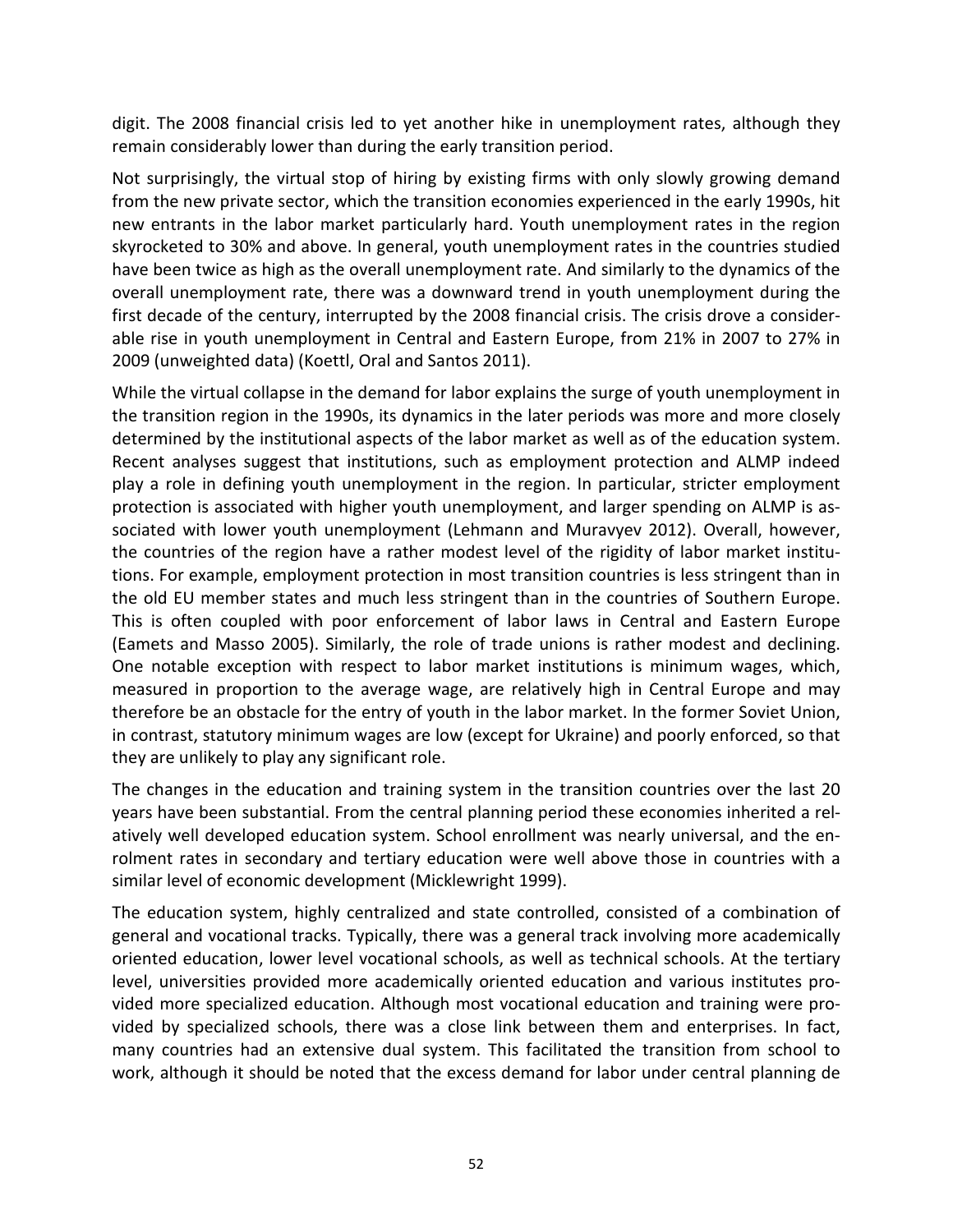facto guaranteed the first workplace for all young people regardless of their educational attainment.

Since the start of the transition, the general trends have been the move of vocational education to schools, the weakening of the links between the schools and enterprises, the decline in enrollment in vocational and technical schooling, often counterbalanced by the expansion of general secondary schools and tertiary education (Saar, Unt and Kogan 2008). As noted by Micklewright (1999), this was due to a mix of demand and supply factors, such as the closure of enterprise-based schools and the shift of students towards general secondary schools with the purpose of obtaining broader education, more appropriate in a market economy, especially at the time of structural changes. The expansion of tertiary education in the region is often interpreted as indication of the desire of youth to postpone the entry in the labor market at the time of economic decline and uncertainty. The vocational school system, which used to produce more than 50% of all secondary graduates in most countries collapsed very quickly. Students left vocational schools in favor of general secondary education and the prospect of pursuing a tertiary degree, however, now employers assert that it is becoming harder to find graduates with technical skills (Sondergaard and Murthi 2012).

Although the overall trend in the transition countries is the shift from the vocational training system typical of Germany and neighboring mature economies towards a more Anglo-Saxon system, characterized by a clear distinction between education and work, important elements of the dual system remain in the region, especially in Central Europe. By now, they are visible in the Czech Republic, Hungary, Romania and Slovenia, but also Serbia. Some elements are also present in Poland and Slovakia, as well as in Croatia (Matkovic 2008). In the rest of CEE, as well as in Former Soviet Union countries, the system can be rather unambiguously classified as school-based.

## **New EU Member States**

Youth unemployment rates in Eastern European countries are extremely high for EU standards. At 30%, the average youth unemployment rate for the ten new EU member states almost doubled that of the EU-15 average of 17% in 2005 (European Commission, 2006). The situation is even more alarming in some South East European (SEE) countries with youth unemployment rates in Macedonia and Serbia and Montenegro surpassing 60%. Only in some of the European Commonwealth of Independent States (CIS), such as Ukraine and Moldova, youth unemploy-ment rates have been close to the EU average.<sup>[2](#page-22-0)</sup> However, these relatively low rates do not reflect the difficulties young people in these countries experience in the labor market. The reason behind these low youth unemployment rates is the slow pace of reform adopted in the early

2 The ten EU new members states comprise Bulgaria, Czech Republic, Estonia, Hungary, Latvia, Lithuania, Poland, Romania, Slovakia and Slovenia; SEE comprises Albania, Bosnia and Herzegovina, Croatia, Macedonia, Serbia and Montenegro and Turkey; the European CIS countries comprise Belarus, Moldova, Russia and the Ukraine; and, the non-European CIS countries comprises Armenia, Azerbaijan, Georgia, Kazakhstan, Kyrgyzstan, Tajikistan, Turkmenistan and Uzbekistan.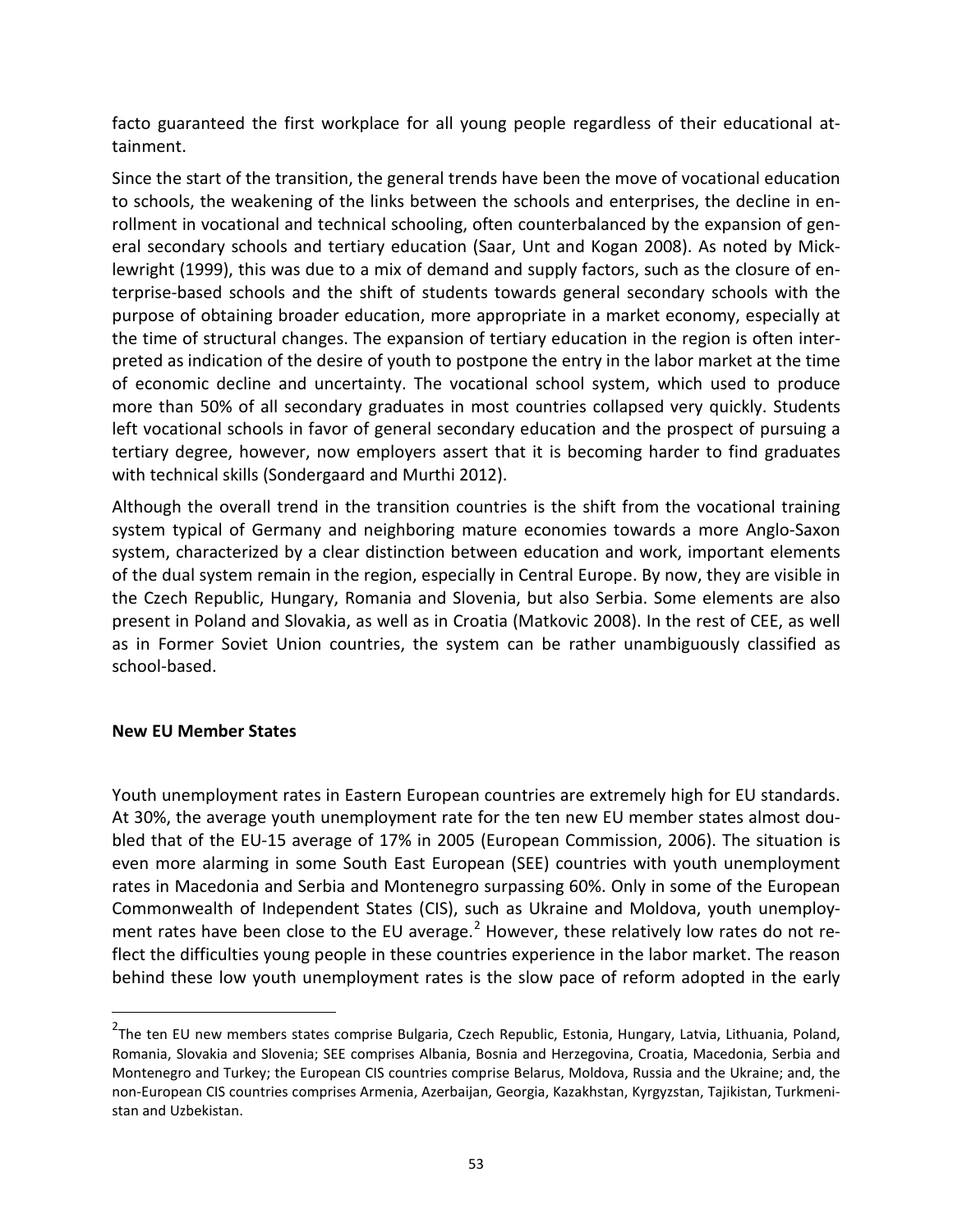1990s in most European (and some non-European) CIS countries. They opted for a policy approach that limited job destruction by adjusting through real wages instead of employment (Boeri and Terrell 2002; Rutkowski 2006).This policy was not limited to CIS countries. For instance, Romania combined this policy with the promotion of early retirement programs in an attempt to mitigate problems with massive industrial restructuring (Rodríguez-Planas 2010). Most frequently, the slow pace of reform only managed to contain job destruction, but eventually job destruction occurred and at higher rates (Rutkowski et al. 2005). Moreover, these policies pushed workers throughout this region out of the labor force and into low productivity jobs, primarily in subsistence agriculture, the urban underground economy, and the unregulated self-employed sector (Kotzeva and Pauna 2006).

Because of their more vulnerable situation, youths were the big losers of the transition period to a market economy. During the transition, the labor force participation rates of young people fell throughout the region. While in some countries (such as Hungary) youths moved into secondary and tertiary education, in others they exited the labor force without pursuing education or training. Between one-in-two and one-in-three young people in Albania, Bosnia and Herzegovina, Ukraine, Armenia and Tajikistan are not employed or studying (O'Higgins 2010). Both problems—high unemployment rates and high joblessness rates—are worsened for certain socio-demographic groups, including young women, young ethnic minority people, such as Roma, youths living in rural areas, the low educated young, and disabled young people. For instance, in Bulgaria, Hungary and Russia, the rural youth jobless rate is nearly twice the urban rate (Kolev and Saget 2005). Finally, many young people in Eastern Europe emigrated. In Moldova for example, official statistics estimate that 234,000 citizens are working abroad, but these are likely to underestimate the true effect. Indeed, unofficial data estimate that between 600,000 and 1,000,000 people (between 15% and 30% of the population) have emigrated (La Cava et al. 2006).

Similar to what is observed in Spain and Mediterranean countries, in many Eastern European countries flexibility in the labor market has been achieved through the creation of less restrictive contracts for new entrants generating a strongly segmented labor market in which young and female workers are concentrated in unstable and poorly paid jobs (O'Higgins 2010). Another adverse effect of the transition to a market economy is that the informal employment sector throughout the region has become larger than the OECD average. Perhaps more concerning is that it continues to grow overtime. Again the young are disproportionally concentrated in this sector. At 52% the incidence of informal sector employment amongst young workers in Serbia doubles that of adults (World Bank 2006). Similarly, in Georgia, 76% of young workers are employed in the informal sector compared to 57% of the employed as a whole (Bernabè 2002).

Since the early 1990s, the returns to education have risen rapidly and are now largely in line with those found in OECD countries (Kolos et al. 1999; Newell and Reilly 1999; Commander and Kollo 2004; O'Higgins 2010, Sondergaard and Murthi 2012; Coupé and Vakhitova 2011). Differences in the employment prospects between those with more or less education have increased. Thus, low levels of education are associated with higher jobless rate, greater participation in the informal sector, and longer transitions school-to-work than high levels of education. Recent evidence finds that about 50% of those people 25 to 34 years old who did not complete secondary education in Serbia and the Ukraine do not find any sort of employment within two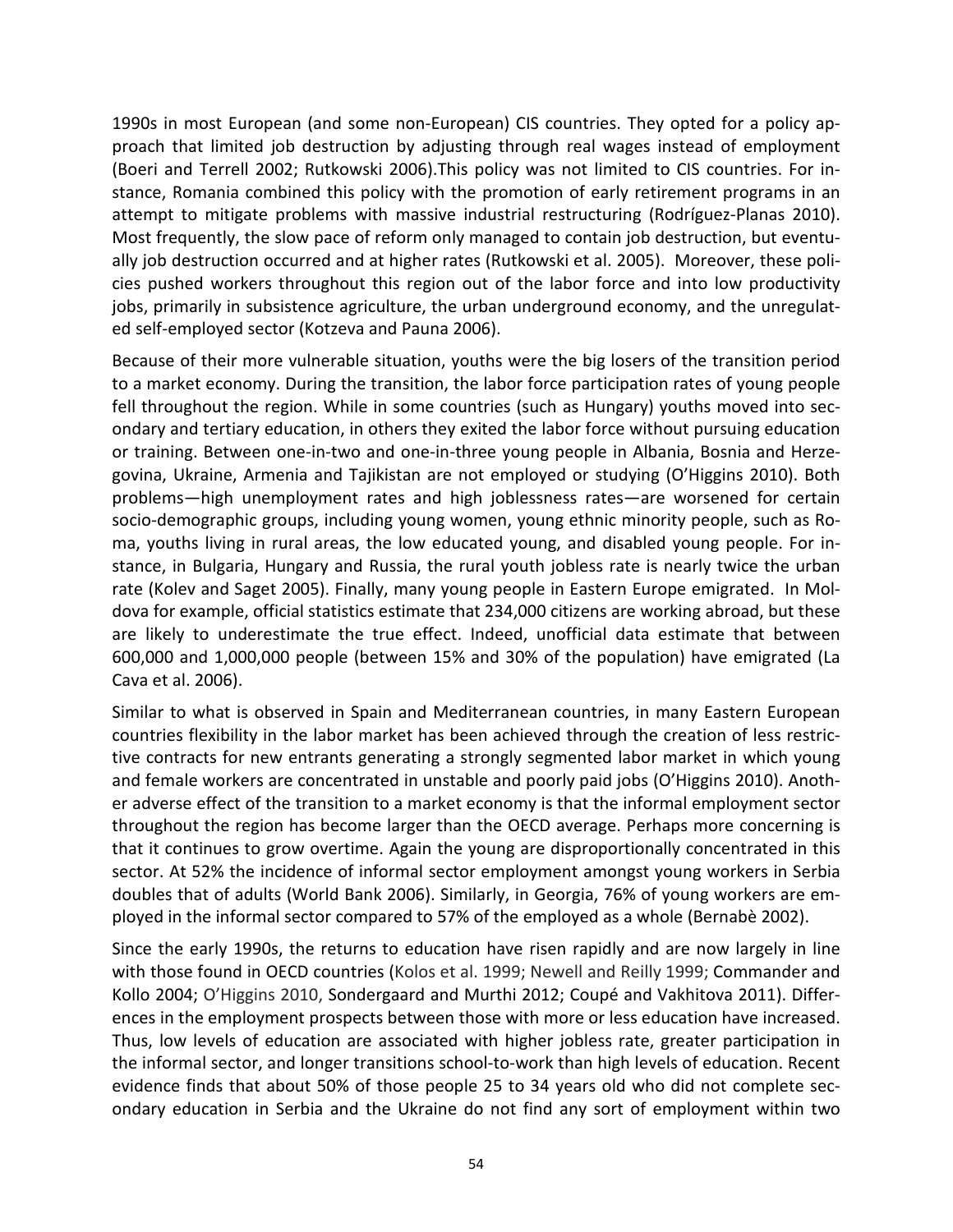years of leaving school compared to only 10% of those who obtained a University degree (ETF, forthcoming). Similarly, in Bulgaria, the likelihood of joblessness among young people who had no more than primary education quadrupled that of those with some post-secondary education (Kolev and Saget 2005). The increase returns to education have, at least in part, led to an increase in secondary and tertiary education enrollment (especially in the EU new member states). As a consequence, the region performs relatively well in terms of educational attainment overall compared with the EU-15.

In the region, industrial restructuring led to the end of the vocational training structure of the communist era. Under socialism, many Central and Eastern European socialist countries operated an extensive dual apprenticeship system, with alternating school- and firm-based training. With the transition to the market economy, however, dual system training came under pressure and employer-provided training places plummeted (Ost 2000). Moreover, the governments were unable or unwilling to create sufficient financial incentives for training provision. In some countries, such as Hungary, the growth of school-based training places more than compensated for the decline in employer-provided training. However, the lack of on-the-job training or coordination of employers and training providers led to an increase in skill obsolescence and mismatch, as school-based training was frequently decoupled from current labor demand (Noelke and Horn 2011). Another adverse consequence was that it became more difficult for young vocational school graduates to enter the labor market. As a consequence, there was an increase in the relative demand of general secondary education granting access to tertiary education, which led to creaming the most socially advantaged students towards the academic track, exacerbating social inequalities (Bukodi and Róbert forthcoming).

The evidence on how well workers with vocational training perform in the labor market in the post-socialist transition countries is mixed. Right after the transition, the concern was that vocational skills were too occupation-specific preventing workers from easily moving from one occupation to another. As most of them had received training within firms, their human capital was extremely firm-specific. As a consequence, workers with vocational training in Eastern European countries during the mid-1990s experienced more employment difficulties than workers with general secondary education, as reflected by 10% higher odds of job loss and 15% lower odds of job finding (Boeri 2000). Barlett (2007) also finds that vocational training did not provide workers from the Western Balkans the flexibility the industrial restructuring required as they were over-represented among the unemployed. In contrast, qualitative evidence from the Ukraine, Georgia and Armenia during the mid-1990s suggests that vocational training gave workers a comparative advantaged in the transition to the market economy (Roberts et al. 2000). In a recent quantitative study, Audas et al. (2005) find that young people with vocational training in Hungary are less likely to be unemployed and more likely to transition from school to work than those who obtained a upper secondary degree and did not access tertiary education.

Nowadays, the new system of vocational training is still far from desirable. Several studies have identified the following inadequacies that could be improved (Bejaković 2004; World Bank 2005; Bartlett 2009): (1) subject-specific specialization takes place too early; (2) curriculum is too narrowly focused on subject specific skills and competencies; (3) the provision of vocational training is excessively decentralized across different Ministries leading to the multiplicity of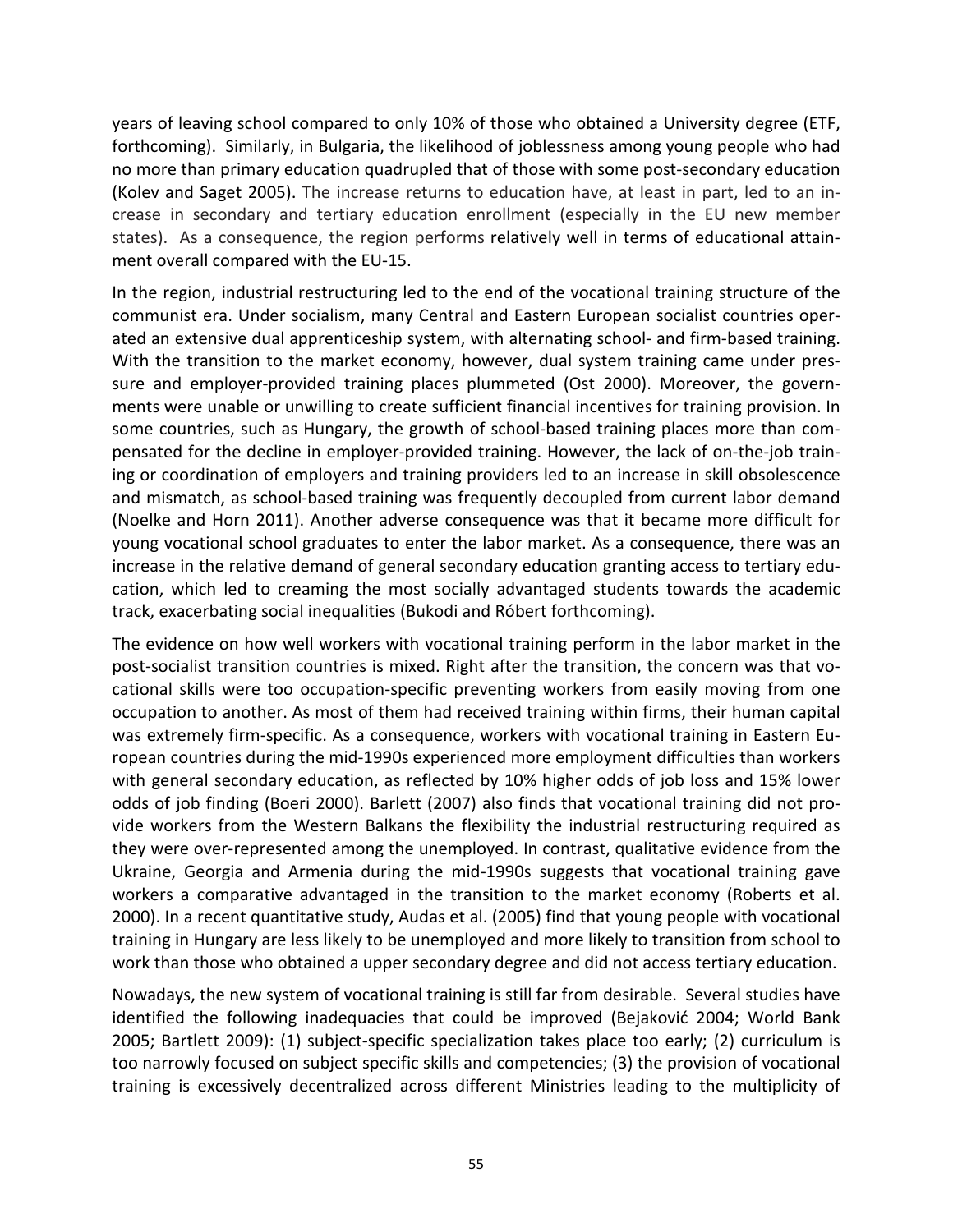structures; (4) the training systems are inflexible and unable to adapt to the new labor market needs; (5) institutional links between schools, employers, and social agents are lacking.

In the early 1990s many Eastern European countries adopted passive labor market programs, including unemployment benefits. However, they soon realized the importance of offering ALMPs to those workers seeking jobs, and these programs were implemented beginning midto late-1990s. Recently several studies have evaluated how well training programs, job search assistance and related employment services, or self-employment assistance programs work in transition economies. They find that participating in one of these three ALMPs improves the employment prospects of their participants. In contrast, the effectiveness of public employment is still under debate (Rodríguez-Planas and Benus 2009). Rodríguez-Planas (2010) finds evidence that public employment services in Romania are effective for workers with little access to informal job-search channels—such as young workers and those living in rural areas and that small business assistance programs work best for workers with less access to the primary segment of the labor market (that is, less access to high-productivity wage and salary jobs).

# **Russia**

At the start of the transition in the late 1980s, Russia had an established system of vocational education and training which was shaped to serve the demands of the planned economy. After the compulsory eight years of study in school (incomplete secondary education), students had several options for further studies: completing secondary education in a general school, entering specialized vocational training school, which were divided into a lower level school (socalled "PTUs" providing vocational elementary education) and higher level school (technicums providing vocational/professional secondary education). The latter option, as a rule, gave an opportunity to pursue higher education at institutes and universities.

The planning mechanism ensured that enterprises (nearly all of which were state-owned at the time) were connected with local general and vocational schools, as well as institutes and universities that provided pre-service and in-service training for the workers (Oleynikova 2009). In fact, it was mandatory for state enterprises to cooperate with and support schools at all levels of the education system. As mentioned by Bartlett (2009), "the Soviet education system had emphasized vocational education and a close functional fit between education and subsequent employment". However, all possible career routes, including no additional study after the compulsory eight-year school, guaranteed stable employment for new entrants in the labor market. The excess demand for labor, one of the key features of the planned economy, coupled with "job rights" incorporated in the socialist law was an important source of the economic security enjoyed by workers.

This fairly favorable situation started to change with the introduction of market forces in the economy. The demand for labor collapsed during the transition-related recession, which resulted in the loss of more than 40% of GDP over just a couple of years. The hunger for labor was replaced with downsizing and enterprise closures, resulting in the emergence of open unem-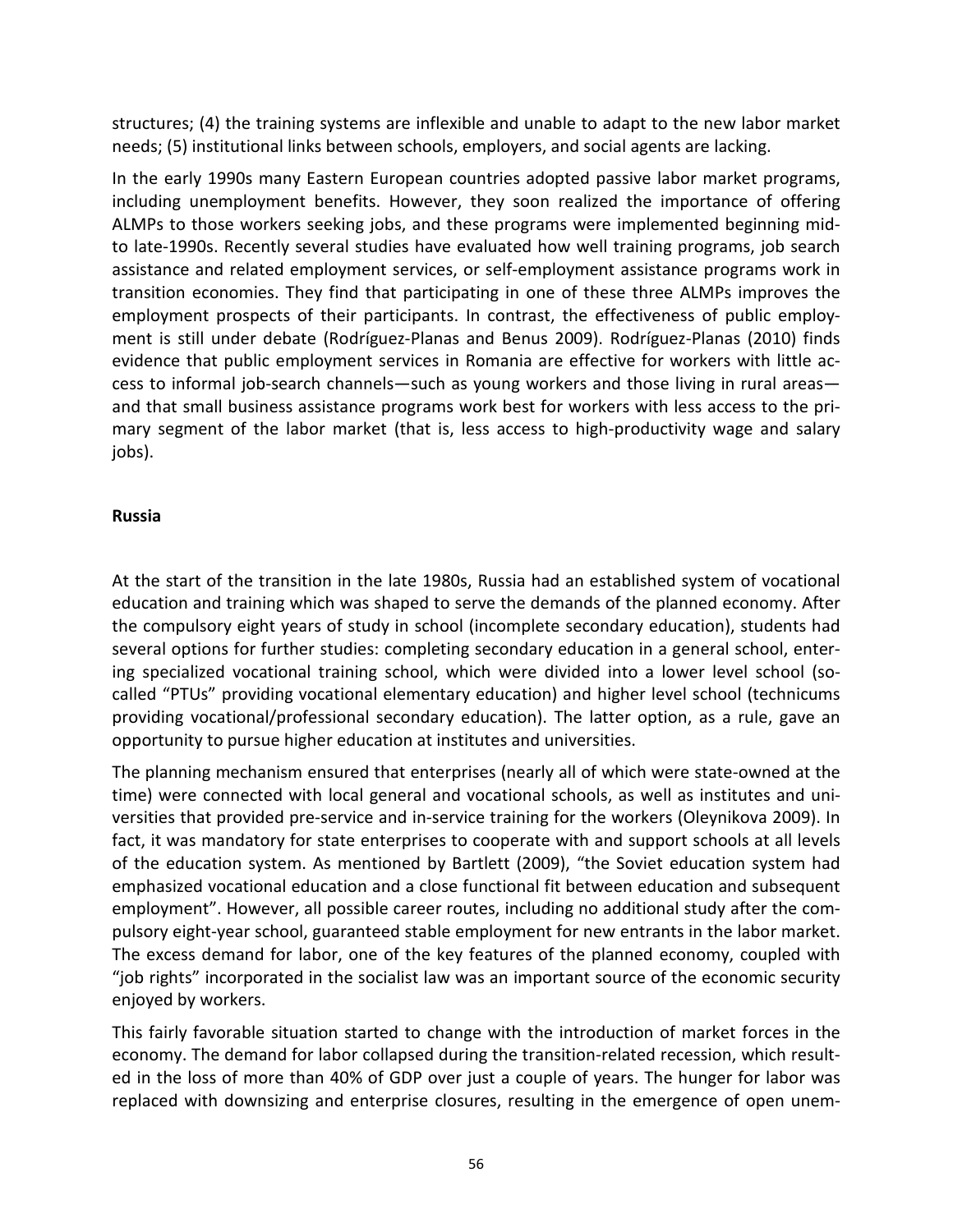ployment. This change particularly hit the youth. At the peak of the recession in 1998, youth unemployment stood at 27.1%, more than double the overall unemployment rate in the economy.

The system of vocational education started to quickly erode in the 1990s, most notably in the segment of lower vocational education. While most state enterprises got privatized, the education system largely remained state-owned, especially in the segment of vocational education. The curricula offered by vocational training became obsolete as few of them moved to offer courses suitable to the growing service sector. Since the 1990s, there was a growing mismatch between the demanded skills and those provided by the educational establishments. Lack of the current demand and substantial uncertainty as to which skills will be demanded in the future has induced a shift to tertiary education.

Overall, during the course of transition the vocational training system in Russia shrunk and became rather loosely connected to enterprises. As noted by Bartlett (2009): "In response to poor quality employment prospects in the factories, young people graduating from the VET sector pursue long periods of combined work and part-time study in an attempt to improve their prospects in the labor market. The transition to work has become individualized, as the formal apprenticeship system has declined. However, this process has not resulted in improved social mobility."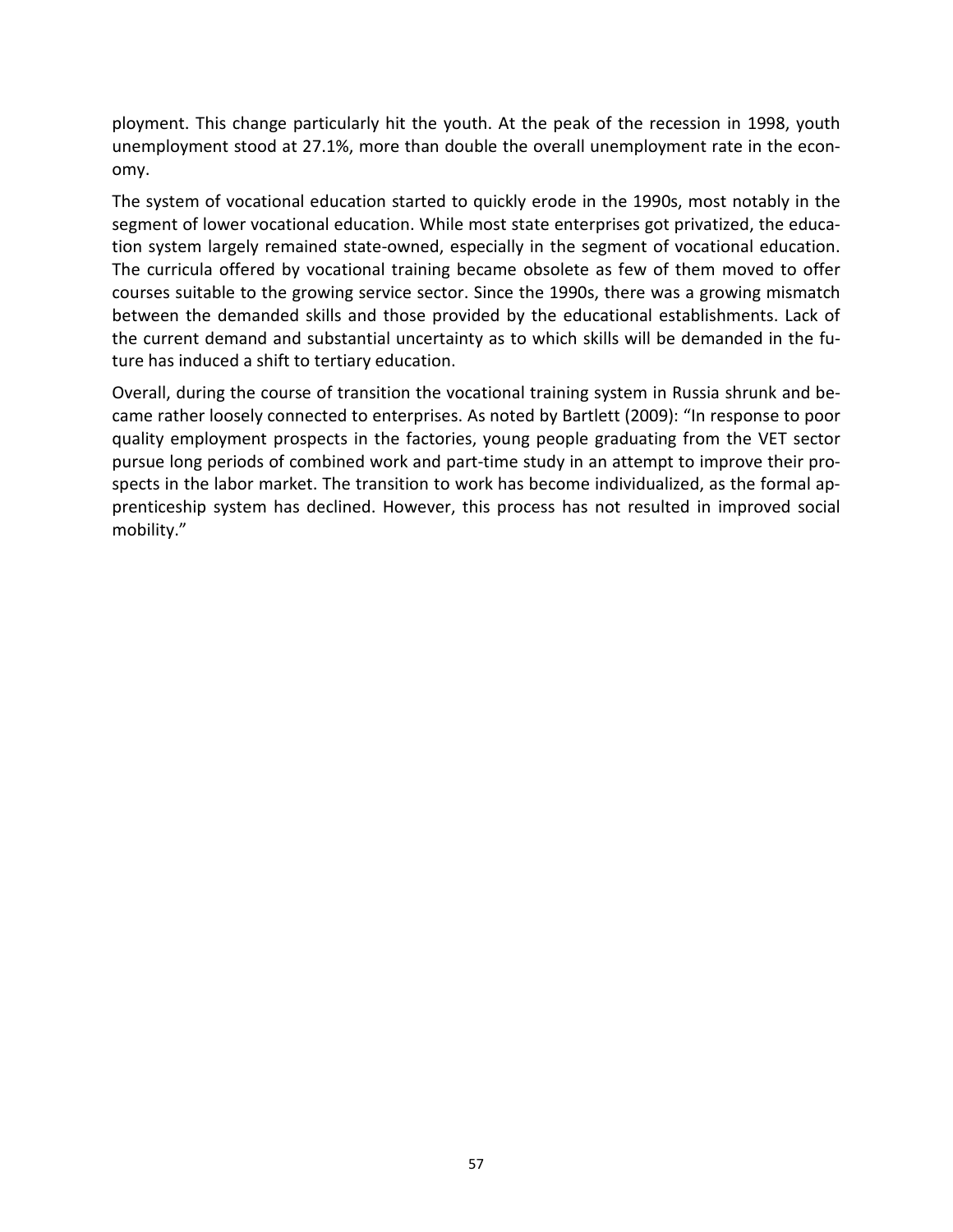# *3.2 Africa and the Middle East*

# **3.2.1 The Middle East and North Africa**

Key issues:

- 1. The demographic "youth bulge" creates significant challenges for labor markets in the Middle East and North Africa (MENA) region that are often unable to provide sufficient labor demand in the formal private sector. Spells of unemployment and informal work significantly shape the transition patterns of young labor market entrants.
- 2. Mismatch in labor supply and demand is aggravated by a general and vocational secondary and the tertiary education system failing to provide labor market relevant skills and competencies - thereby leaving increasing numbers of high-skilled youths unable to access formal jobs outside the public sector. Educational policies now focus on improving the quality of education by the reduction of central planning, involvement of employers and social partners and installment of performance-based funding mechanisms.
- 3. Vocational education and training do not play a significant role due to a missing link with the labor market and the traditional perception that they are inferior to participation in tertiary education. Formalized dual vocational training does not exist on a significant scale. Small scale projects are installed with the support of international partners; large scale enrollments risk being hampered by an absence of institutionalized involvement with employers.

# **General facts**

While the potentially explosive power of the social, political and economic exclusion of youths of in the Arab world was anticipated by the expert literature (Chabaan 2009), the forceful dynamics witnessed during the "Arab Spring" were largely unexpected. It is understood that the structural lack of employment perspectives as way to achieve economic participation and prosperity constituted a particularly important factor leading to the recent uprising of youths. As inefficiently regulated labor markets and restricted labor demand are unable to absorb the massive supply of labor of the so-called "youth bulge" (Assad and Roudi-Fahimi 2007), an inherent mismatch between the skills required in the local economies and the skills provided by the education system impedes the active participation of youths in the labor market, thereby aggravating the situation.

The overall employment situation across Middle Eastern North African (MENA) states is significantly shaped by the expansive demographic development, which leads to a fierce competition for available jobs. The substantial decrease in child mortality and the slow decline in the female fertility rates during the past 50 years have led to a quadrupling in the population size. The strongest population growth occurred after the 1970s leading to the youth bulge pressing into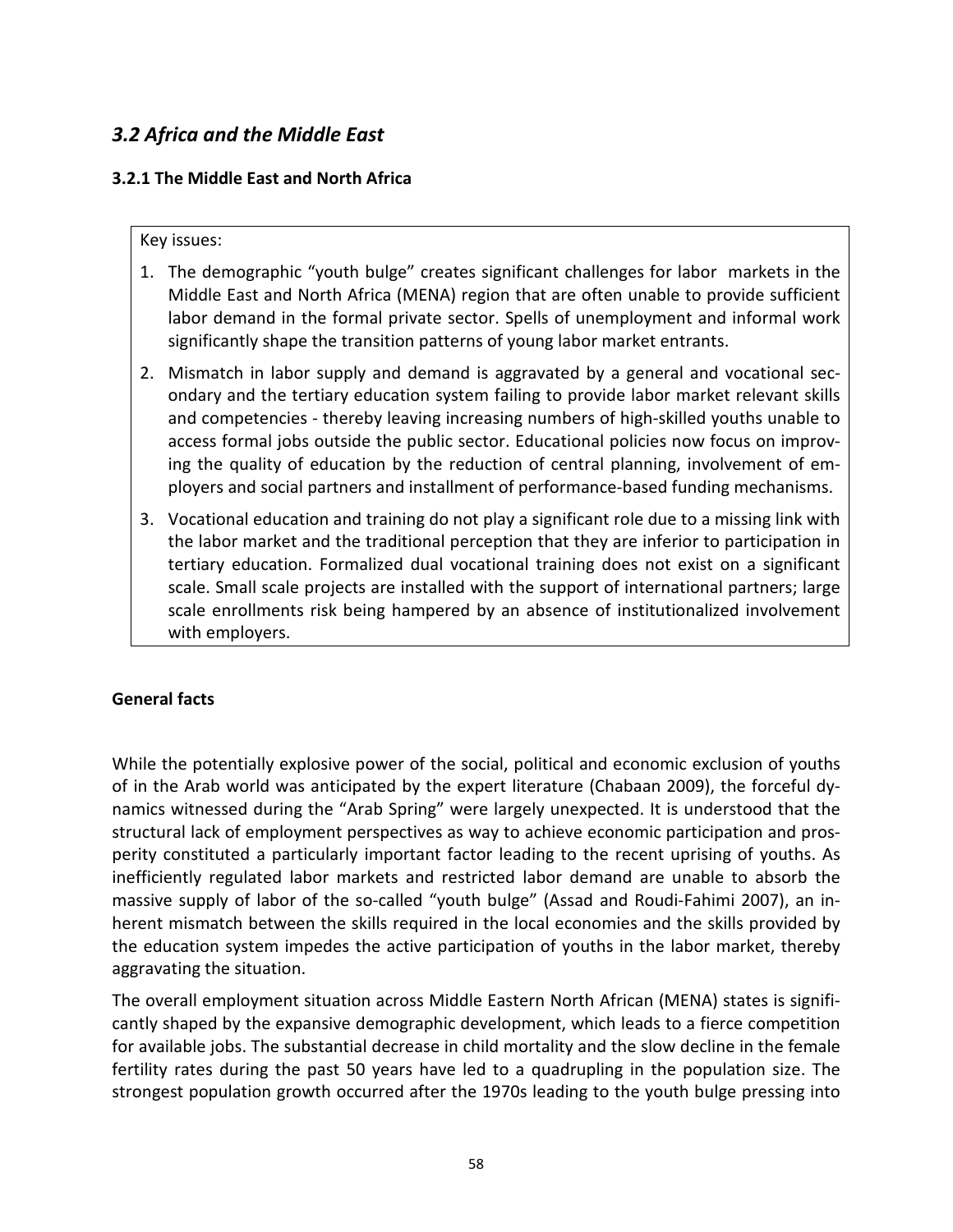today's labor markets. As neither the private nor the (oversized) public sector are currently able to absorb the large number of individuals in the labor market each year, many workers resort to employment in the informal sector accounting for 35% to 50% of employment in the region (Bardak, Huitfeldt and Wahba 2006), choose to emigrate, or, finally resort to unemployment awaiting a job offer from the public sector. More recently, structural changes caused by the following have created pressure towards a reform of current labor market structures and the education system (World Bank, 2008):

- 1. The attempts of governments to downsize the public sector (see Huitfeldt and Kabbani (2008) for Syria; Binzel (2011) for Egypt).
- 2. The effort of the regional labor importing countries (predominantly the Gulf-states) towards hiring more national workers.
- 3. The gradual opening of economies to international trade.
- 4. The increased developmental cooperation between the southern Mediterranean countries and the Europe Union.

# **The education system in the MENA countries**

A recent assessment of the general education system in the MENA countries in the context of the UNESCO "Education for all" (EFA) initiative shows remarkable signs of positive development, but also points to substantial needs for further improvement (UNESCO 2011). In particular, the majority of the MENA states have experienced a substantial increase in the enrollment rates at all stages of the education system, indicating that the general education system managed to deal with the large cohort sizes quantity-wise. The enrollment rates in primary education almost achieved 90% in 2008, with a simultaneous decrease in the drop-out rates, thereby reducing the overall illiteracy rates in the population. Enrollment rates in secondary education have also increased, but remain low compared to developed economies at a regional average of 68% in 2008. Low secondary enrollment also reflects regional and socio-economic differences in access to education, making entry difficult for youths coming from poor and/or rural backgrounds. Finally, post-secondary and tertiary education participation has also increased substantially to an average of 21% in 2008 (compared to 26% in the rest of the world). Besides tertiary education, the vocational education and training options (VET) provided in the MENA states are somewhat limited in scope and largely restricted to school-based vocational training. Conditional on an assessment of skills during secondary schooling, pupils can participate in the respective tracks of post-secondary education. Lacking the technical equipment and/or the financial means to afford additional tutoring, youth from a poor or rural background tend to concentrate in terminal technical secondary schools, or less selective higher education faculties (Heynemann 1997). For school dropouts some MENA countries offer so-called "secondchance"-programs installed to provide specific occupational skills for the labor market.

Conceptionalized in the 1960s, the vocational secondary or technical post-secondary programs, which provided technical and vocational education and training (TVET), are seen as part of the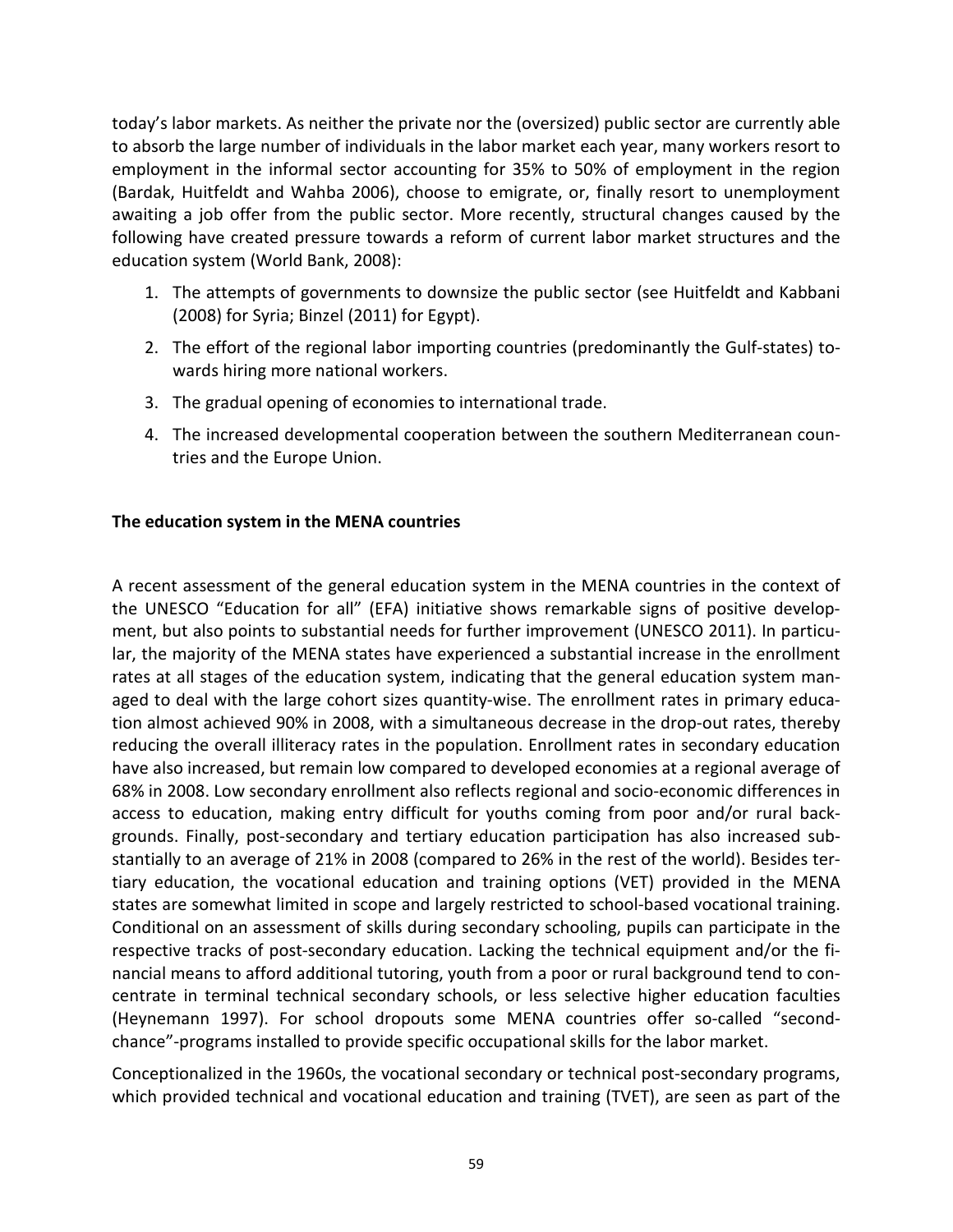formal school structure and are organized by government agencies. Unable to meet the current demands of the labor market, and due to the general perception of VET as an inferior option vis-à-vis the tertiary education (Bardak 2006), it tends to be marginalized as a low-status track for poor academic achievers (Vlaardingerbroek and El-Masri 2008; Oketch 2007). Early figures on the return to vocational education show that they are associated with a lower return than secondary education (Heynemann 1997). The quantitative role of the TVET is therefore rather limited, too - in the majority of MENA countries, general, non-technical secondary education is the standard education, whereas fewer than 10% of secondary students are involved in TVET. Syria, Lebanon, Bahrain, Libya and Egypt are the exceptions with more than 10% or more of secondary school students taking part in vocational training (World Bank 2002).

The problems regarding the quality of the VET and TVET system are manifold and largely rooted in the centralized management by the government without the involvement of social partners and insufficient funding not based on performance. Increasing the linkage between skills provided and demanded by the private sector is considered a significant problem. The majority of countries have started a reform process along the lines of several defined areas of improvement (Bardak 2006):

- 1) Upgrading the performance, relevance of quality of education;
- 2) Development of employment-driven education and training strategies;
- 3) Involvement of stakeholders and social dialogue;
- 4) Enhancement of governance;
- 5) Institutional capacity building for definition of policies and decision making;
- 6) Increase and diversification of sources of funding.

The reform process is continuously supported by several international organizations such as the World Bank and the European Training Foundation (ETF) and cooperation agencies, and includes the financial investment into VET centers and a greater emphasis on output- and workbased training structures (Masson, Baati and Seyfriend 2010).

# **Upgrading the performance and relevance of quality of education**

Besides the continual efforts to improve the relevance and efficiency of the vocational training system, education reforms in MENA states target the improvement of the quality of the secondary schooling system by reducing dropout rates and conveying skills and competencies required in increasingly knowledge-based economies. In particular, it was noted that despite the increase in overall education levels over time and a positive individual return to education in terms of wages, many MENA states did not experience significant growth in the per capita output or real wages during this time (Kabbani and Kothari 2005). A potential solutions to this "macroeconomic puzzle" is the important role of the public sector (Pritchett 1999), which provides high wages to graduates without asking for higher productivity in return, or the inflexible structures of the private sector, rewarding predominantly routine skills, but not the skills relat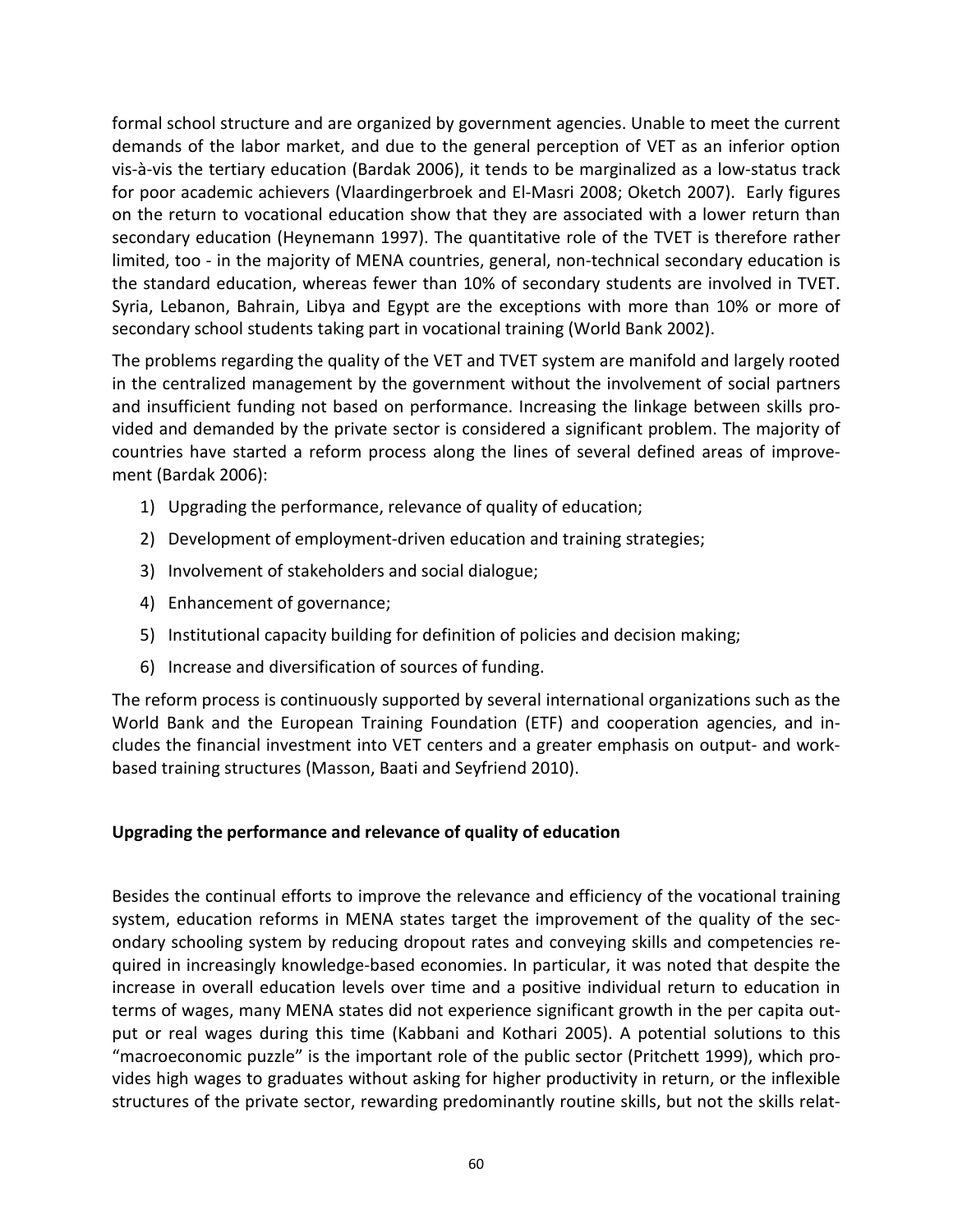ed to entrepreneurial efforts (Murphy and Salehi-Isfahani 2006). A further explanation is given by the low quality of the general secondary, vocational and higher tertiary schooling and training system.

In particular, when standardized performance tests were used to assess the quality of secondary education across the regions, they give a rather gloomy picture on the ability of the educational institutions in MENA to provide basic skills and knowledge. The TIMSS (Trends in Mathematics and Science Study) conducted in 16 MENA countries, showed that between 25% and 74% of pupils did not reach the lowest benchmark points, indicating a below-average ability of solving problems (Bouhlila 2011). The two most important reasons for this failure are seen in language problems caused by a diverse number of Arabic dialects spoken in families and in a curriculum that over-emphasizes the performance of routine tasks and the understanding of simple information (Valverde 2005). With the majority of youths in the region still having obtained at most a secondary schooling degree, the skills provided in general secondary schooling may be decisive in determining the ability to integrate into the labor market and/or start and maintain a prosperous business in the private sector.

## **Development of employment-driven education and training strategies**

Based on the so-called 'Mubarak Kohl Initiative' started in 1991, Germany has assisted Egypt in setting up technical and vocational training structures modeled along the lines of the German 'dual model' with its emphasis on dual training and societal consensus. It aimed at improving relations between actors such as ministries, vocational schools, training centers and firm-level training as well as at setting standards for occupational qualification in Egypt. The German Society of International Cooperation (GIZ, *Gesellschaft für Internationale Zusammenarbeit*) supported the program until 2008 and assisted in the development of training curricula and trained instructors. The provision of apprenticeships was coordinated by the newly created National Center for Human Resource Development related to private employers in Egypt as well as by the Ministry-related Directorate for Vocational Education and Training. The program started to offer secondary school graduates in Egypt the possibility of entering into three-year courses of dual vocational training in 28 occupations involving around 1,600 firms providing training and 44 vocational schools. Available qualitative evidence gained from interviews with participants and follow-up tracing points at a smoother transition of program participations from school to work and better earnings after completing dual vocational training. Employers continue to support the program as they see a major benefit in a better trained workforce (Adams 2010). The pilot is now established as a regular part of the Egyptian training system run by the Egypt Ministry of Education and the industrial partners and put on stable legal basis. As of 2009, 32 occupational profiles were trained in 76 technical schools involving about 1,900 companies, mostly in the formal and industrial sector. Until 2009, 24,000 young people graduated, and 13,000 were in training. Compared to the overall challenge in Egypt, which needs to integrate about 1 million young people per year into the labor market, this is largely insufficient. Observers also question the sustainability of the program without external support. Other experts conclude when asked to evaluate the program that apprenticeship graduates of the Kohl-Mubarak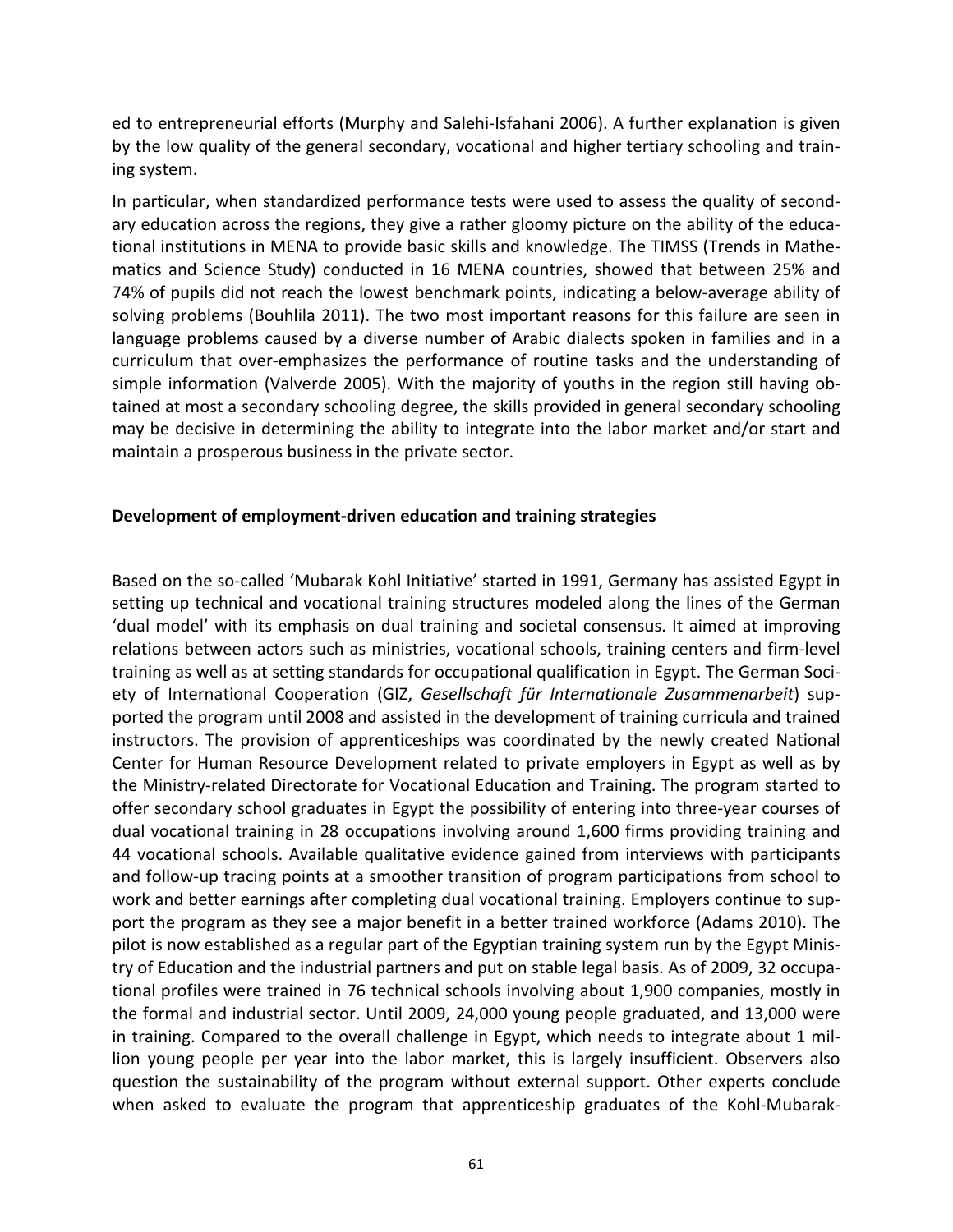Initiative mostly move on to pursue tertiary education so that an actual skill upgrade within the vocational employment sector is impaired.

## **Involvement of stakeholders and social dialogue**

With the public sector traditionally absorbing up to 50% of the highly educated workforce, it generates strong financial and social incentives for youths to orient their education efforts towards work choosing tertiary education to maximize employment probability in the public sector. A recent study on Syria investigated the job search focus of youths and found that across all education levels a substantial share of youths exclusively aims at working in the public sector. In this context, the Syrian project "Business SHABAB" aims to provide youths with information regarding alternative employment possibilities, e.g., in self-employment or the private sector. An evaluation of the impact of additional information provided indicates that job search efforts of youths are broadened by raising awareness (Kabbani and Al-Habash 2008).

## **Institutional capacity building for definition of policies and decision making**

Between 2007 and 2008, the ETF conducted a project in the Southern European countries as part of the European Neighborhood Policy (ENP) initiative, aiming to exchange information and experiences, regarding quality assurance systems in the local VET systems. An analysis of the dialogue between decision makers and experts on both sides shed some light on the value of the European experience in implementing school-based VET systems for the Arab countries. Crucial points impeding the fruitful establishment of a VET system were weaknesses in monitoring and evaluation that focused predominantly on input indicators (teachers, facilities, curricula) rather than the success of the VET in achieving training objectives. Furthermore, when performance-based indicators were used, they did not seem to be adequately applied to re-assess and improve the current system. This emphasizes that the high degree of centralization and the lack of a systematic and continuous involvement of employer organizations requires a sophisticated system of monitoring, evaluation and control that is difficult to manage and maintain (Masson, Baati and Seyfriend 2010).

# **Increase and diversification of sources of funding**

Among the initiatives aiming to improve the school-to-work transition of youths in MENA states, there are also several non-publicly financed ALMPs. The World Bank provides a recent assessment of the programs in place. For 2010, several programs could be identified across most of the MENA region. Most of them were found in Egypt (17), Morocco (14), the West Bank and Gaza (13) and Lebanon (10). Amongst the largest programs were "The Advancing Learning and Employability for a Better Future (ALEF)" in Morocco with about 270,000 participants per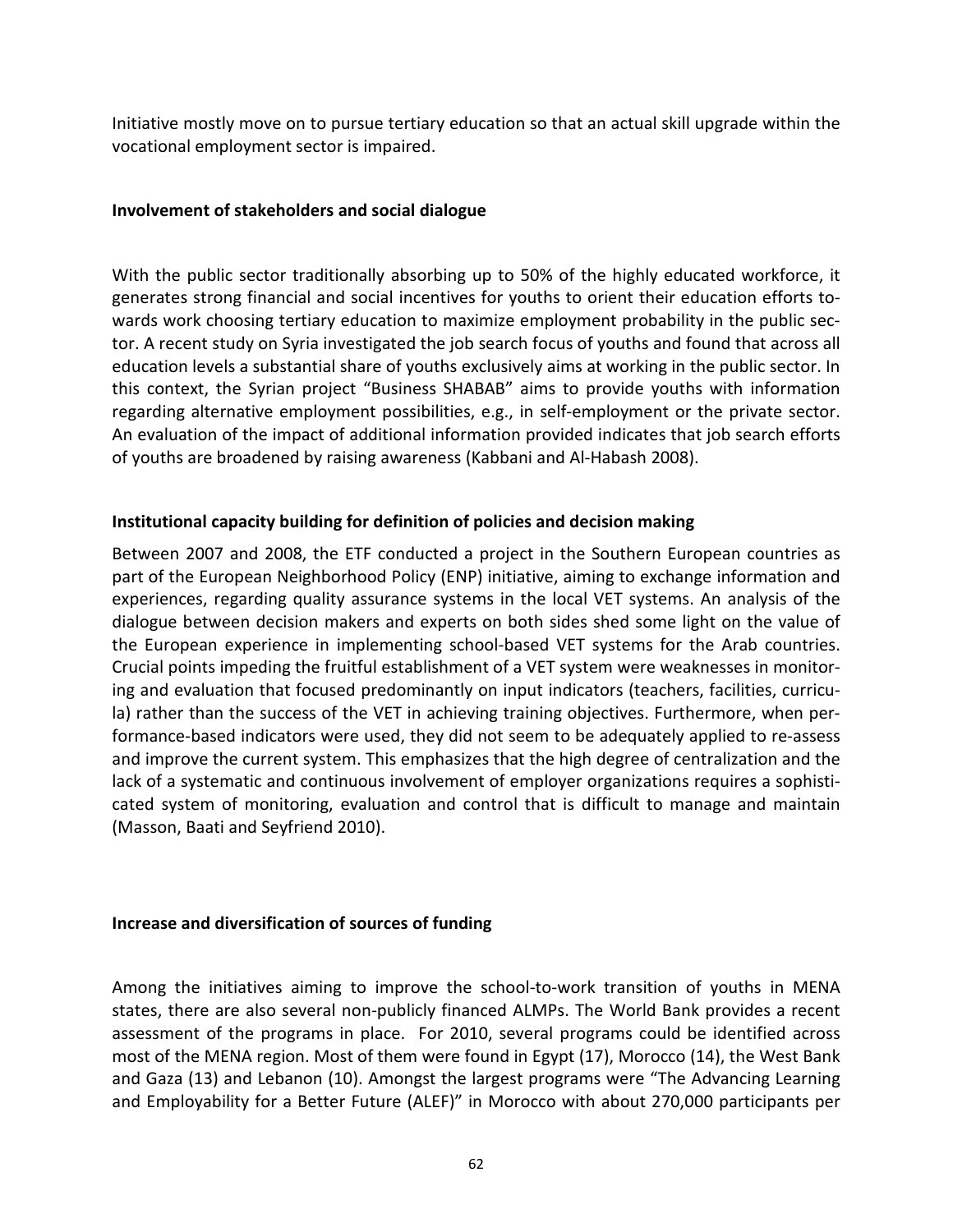year and the INJAZ program in Jordan (but operating in some 12 MENA countries) with approximately 110,000 participants per year. The program encompasses the mentorship of business leaders who are brought into public school classrooms one hour per week to provide students with basic business skills. The "Info Youth Centre IT Training Program" in Tunisia reaches roughly 50,000 and the "Vocational Training Promotion Program" in Algeria 30,000 participants per year. All programs are restricted to larger firms, small and medium-sized enterprises are not involved. Most programs are funded by international donors such as, for example, the United States Agency for International Development (USAID) and the GIZ. About half of the GIZ programs were financially supported by local governments or ministries. But still, fewer than 5% of all training providers were coordinated by central institutions (such as Public Employment Offices or Ministries of Labor) indicating that the vast majority of programs does not operate with any closer connection to public stakeholders. The reasons for this are twofold: first, there are no common platforms for interaction, and second, training providers fear bureaucratic red tape since they face tremendous impediments in terms of coordinating training programs (Angel-Urdinola, Semlari and Brodmann 2010).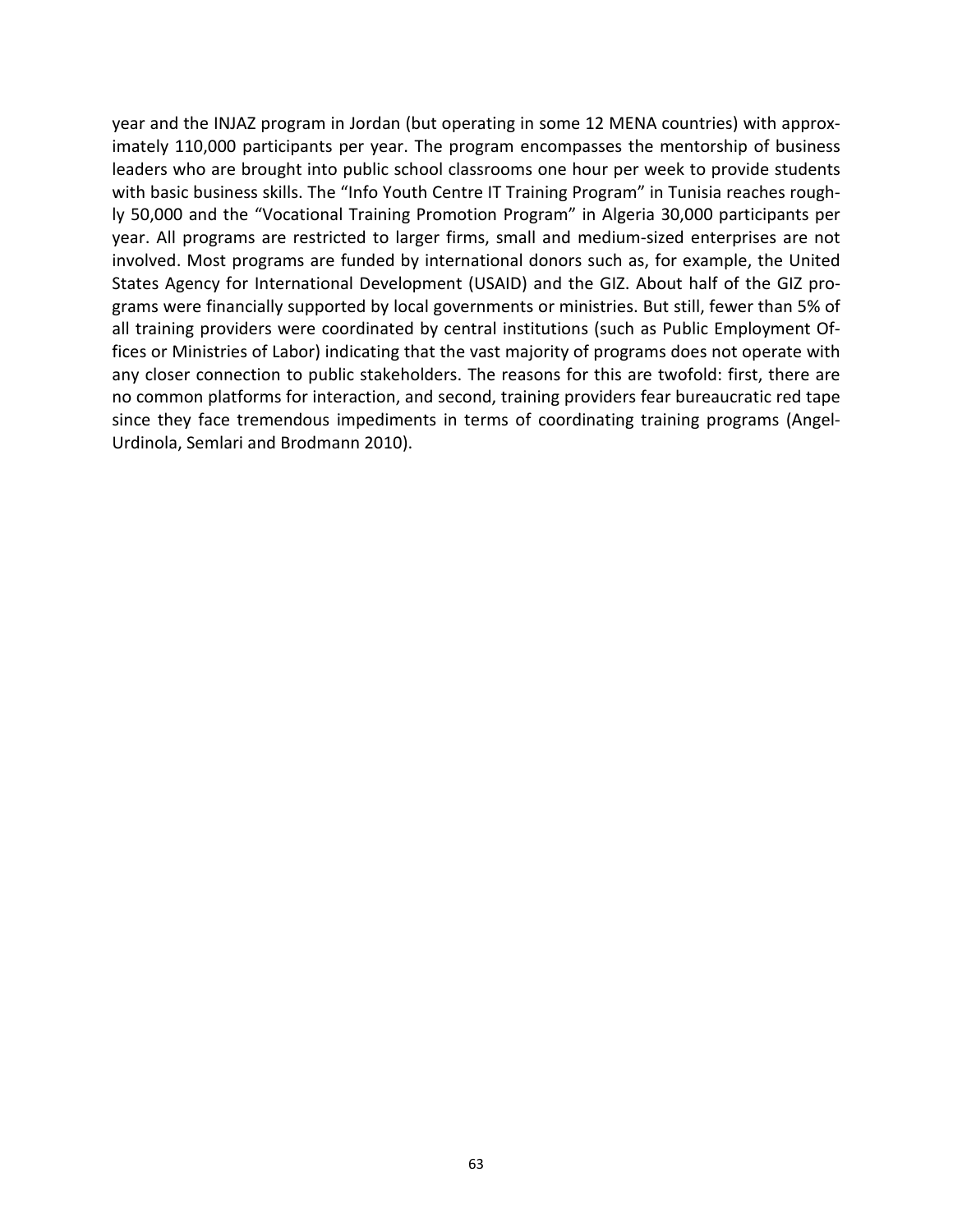# **3.2.2 Sub-Saharan Africa and South Africa**

#### Key issues:

- 1. Sub-Saharan labor markets are characterized by high informality and traditional apprenticeships in crafts sectors. Both factors hamper high productivity and innovation in the economy which would also trigger more demand for skilled labor.
- 2. Vocational education at the secondary school level has a marginal position in most countries as there is a general lack of support and acceptance for vocational education both by employers and young people and their families.
- 3. Some attempts have been made to modernize vocational training and to establish dual vocational training systems, but they are still too small, often operate only as pilot projects, and they are mostly tied to traditional crafts.

## **General facts**

Sub-Saharan African countries show high shares of informal employment reaching up to 95% interacting with weak economic development. In additional, youths find difficulties entering into (formal) employment. Yet, unemployment rates and youth unemployment are only one indicator of the vulnerable position of young people in these labor markets which is aggravated by a lack of education and training (Rioust de Largentaye 2009; Garcia and Fares 2008a, 2008c).

In many Sub-Saharan countries school attendance is less than complete, and child labor is still an issue. Despite some progress, only about 60% of all young people have completed primary education (Garcia and Fares 2008a). After leaving school, most young people face longer transition periods to their first job lasting between 1 (Cote d'Ivoire) and 6.7 years (Mozambique) (Garcia and Fares 2008b). In most Sub-Saharan African countries, technical and vocational education and training play only a marginal role (DFID 2007; Oketch 2007) despite the fact that strengthening vocational(ized) education has been a recurrent (but also controversial) policy measure to combat youth unemployment and promote economic innovation and productivity. Efforts to strengthen general education clearly dominate and tend to crowd out efforts at a more vocational educational approach. However, there is some role for public vocational education and training systems, not least initiated by international assistance agencies since the 1960s and 1970s.

In Sub-Saharan countries there are two major streams of vocational education and training:

1. Most countries have **formal, institutionalized technical and vocational training** and education at lower and upper secondary or post-secondary level, taking place mostly in parallel to general education in integrated schools; in many cases the distinction and relative shares of general and vocational education at different levels of secondary edu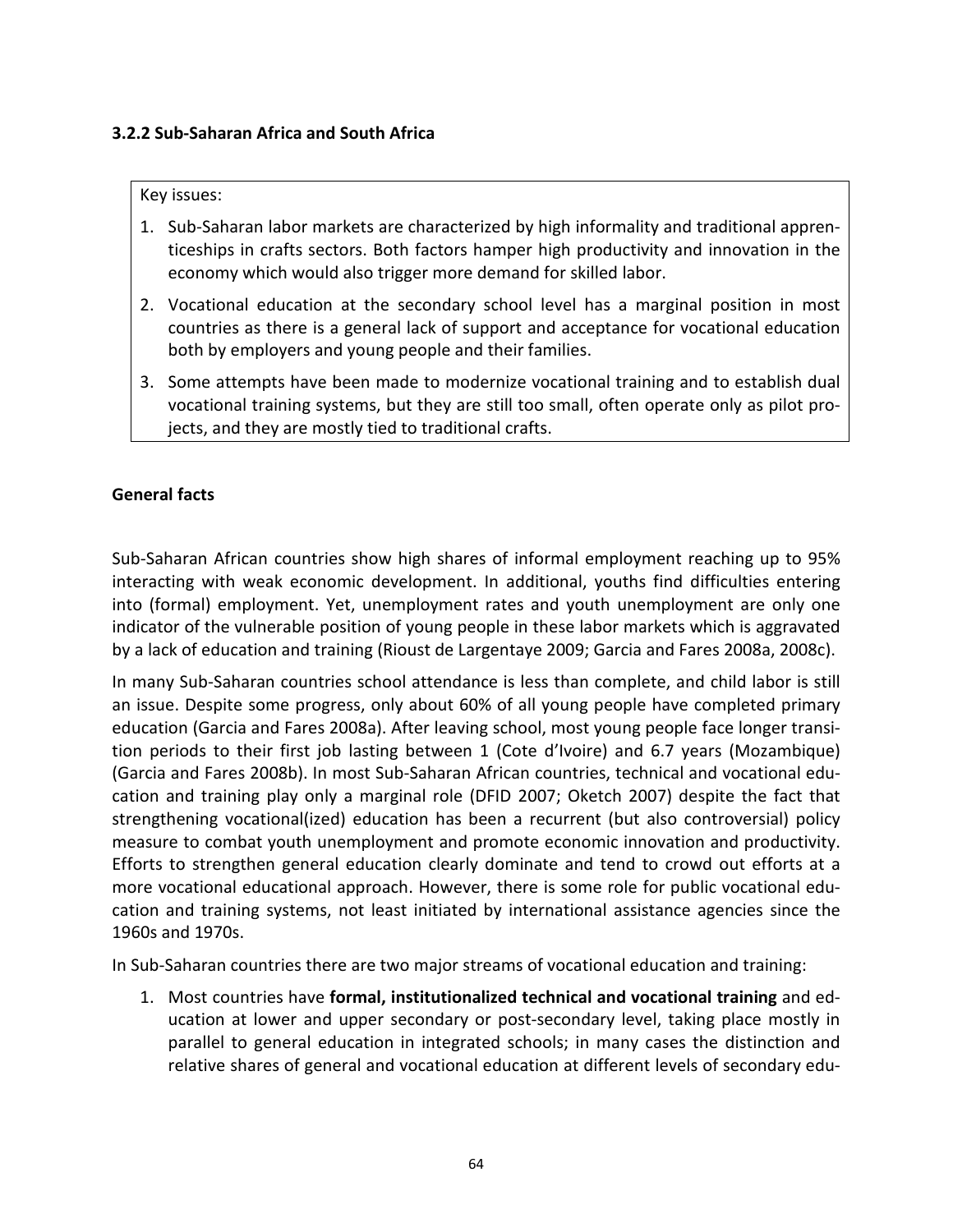cation are not transparent; these programs do not relate with the dominant economic activities in the informal sector.

2. There are **traditional apprenticeships** in workshops owned by master craftsmen, mostly in traditional occupations such as carpenters, masons, tailors, dress makers etc. After apprenticeship young people often enter informal employment or self-employment. Given the cost of school attendance and weak family background in some countries, enrollment in secondary education is far from complete so that some young people enter the (informal) labor market after primary education without any further formalized general or vocational training at the secondary level. They rather take up an apprenticeship in a small business or in formalized village polytechnics.

## **Formal vocational education**

There are differences by region and country, however. Available data, although somewhat incomplete and dated, show that enrollment in vocational education as share of all enrolled in secondary education was below 10% in the early 2000s in most countries except very few such as Liberia, Mali (with both reaching more than 30%) as well as Angola, Rwanda and Sierra Leone with more than 10% (DFID 2007; Atchoarena and Delluc 2001). The differences in the level of vocational training enrollment can, to some part, be explained by long-standing differences between French-speaking and English-speaking countries with French-speaking countries putting more emphasis on general content, but achieving higher enrollment rates than Englishspeaking countries – but in this context more artisan skills are largely neglected so that the needs of a mostly informal labor market are not met as examples from Cote d'Ivoire, Madagascar, Mali or Senegal show (Atchoarena and Delluc 2001; Oketch 2007). English-speaking countries, in general, have a more narrow vocational specialization and less academic content which limits further educational progression unless these systems are modernized and made more flexible (as was the case in Ghana, Botswana and South Africa to some extent). Furthermore, data show some decline in vocational education enrollment in many countries over time – and girls are hardly enrolled at all. In most countries provision of vocational education is a government responsibility via schools and training centers although private training providers have grown in importance.

Based on data from the UN, Oketch (2007) finds the provision of technical and vocational education and training to range between 2% and 5% of total secondary enrolment in countries such as Eritrea, Ethiopia, Malawi, Namibia, Niger and South Africa. In many of these countries vocational training courses tend to be more specific and therefore more exclusive regarding enrollment shares and mobility between different strands of education. In general, vocational education lacks government support in these countries. Expansion of basic general education has been a major policy priority of national governments and international donors in countries such as Kenya, Malawi, Lesotho, Chad or Senegal. Here young people tend to leave schools and enter the labor market directly or after a traditional apprenticeship.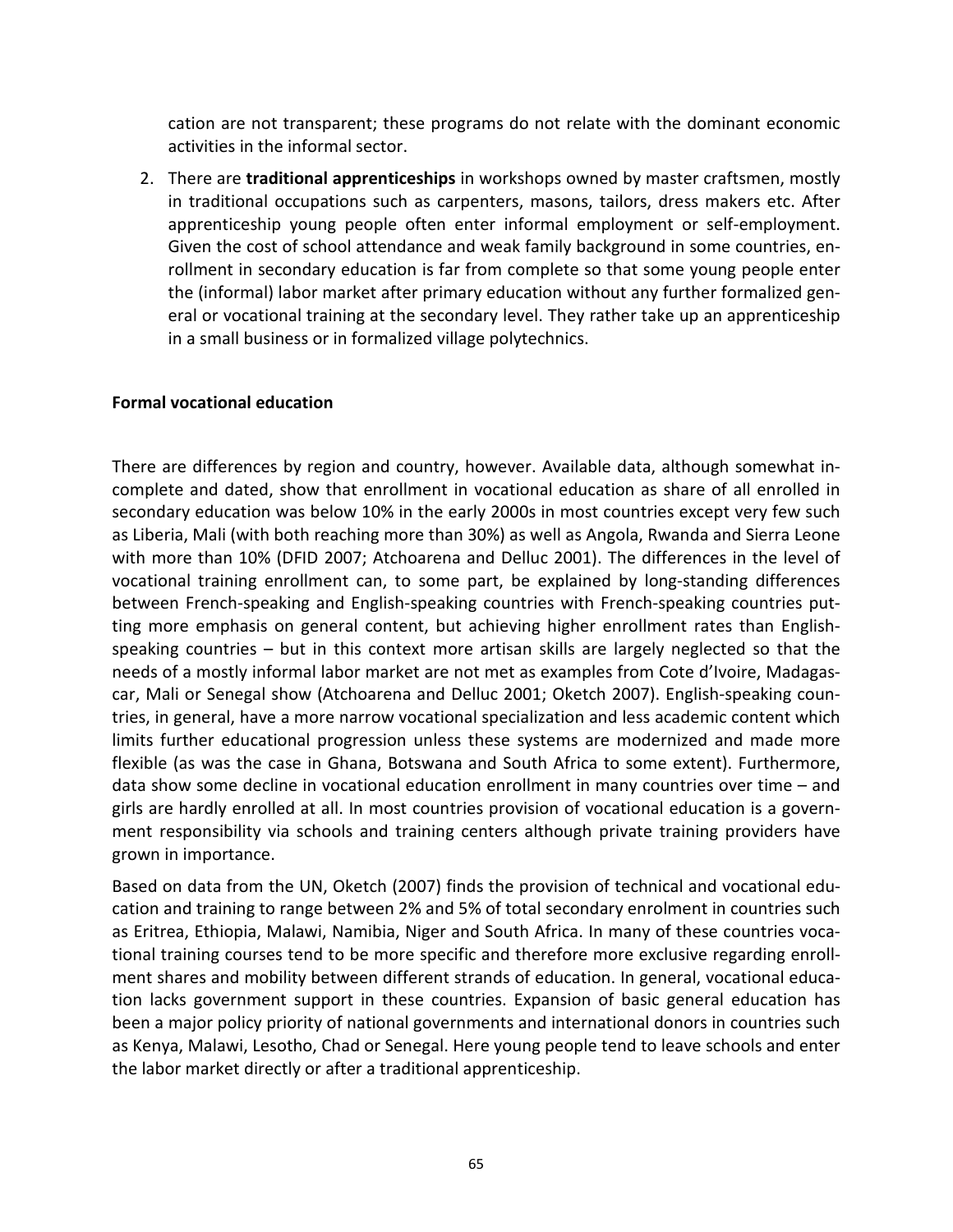The vocational education enrollment share is above 5%, but below 10% in countries such as Botswana, Cote d'Ivoire, Burkina Faso, Mozambique, Morocco, Togo, Tunesia and Uganda. These countries underwent some modernization of vocational training balancing general and specific education allowing for progression to higher education after graduation from vocational education. Finally, in Egypt, Cameroon, Congo, Gabon and Mali vocational training enrollment is above 10% of all secondary education enrolment.

A more in-depth analysis by Oketch (2007) shows that Botswana, for example, provides technical and vocational education at upper or post-secondary level, with courses at junior level also involving major general content, yet it is not clear to what extent vocational education is distinct from general. A similar situation is found in Senegal where technical and vocational education starts at the senior secondary level. Some courses prepare directly for labor market participation, e.g. as a mechanic. Zimbabwe has proper technical and vocational education and training at post-secondary level after general education at lower levels for those not qualifying for higher education. Observers estimate that about 12% of education at the junior and senior secondary level is vocational. Ghana provides technical and vocational education from lower secondary level onwards with some options to progress to higher education. Yet, after more preparatory courses at lower secondary level, pupils who opt for vocational education participate in three year courses at senior secondary level leading to a certificate examination. After graduation they can move to higher education. But still, vocational training has little prestige.

Besides government agencies running technical and vocational training institutions private providers - some registered, some informal - have grown in importance. In Mali, which reports one of the highest vocational training shares, government support for this type of education as a means to promote industrial modernization was crucial. It is also the country where private provision of training is most prominent, most notably also in technical occupations.

All in all, formal vocational education and training have a difficult standing in Sub-Saharan African countries, despite the fact that there is some evidence that vocational training leads to better integration into wage employment as a study on Ethiopia shows (Garcia and Fares 2008c; Guarcello, Lyon and Rosati 2008). This becomes manifest in the low enrollment rates and the stagnating and sometimes declining share of vocational training enrollment in those countries where this used to be more than marginal. The difficulties with the promotion of technical and vocational education and training can be attributed to a number of issues (Oketch 2007; Atchoarena and Delluc 2001):

1. In many Sub-Saharan countries vocational training meets only **limited acceptance** by young people and their families as benefits to be expected from vocational training in terms of access to jobs, better pay or job promotion are far from obvious in the African context so that participation in **general education is preferred**; existing vocational training programs are often perceived as an unattractive option leading to dead-end jobs. It is therefore only seen as an inferior alternative to general secondary schooling, which provides significant returns (Garcia and Fares 2008c) and progression to higher education which could in part lead to better jobs, also in white collar occupations, even if this involves major additional financial effort.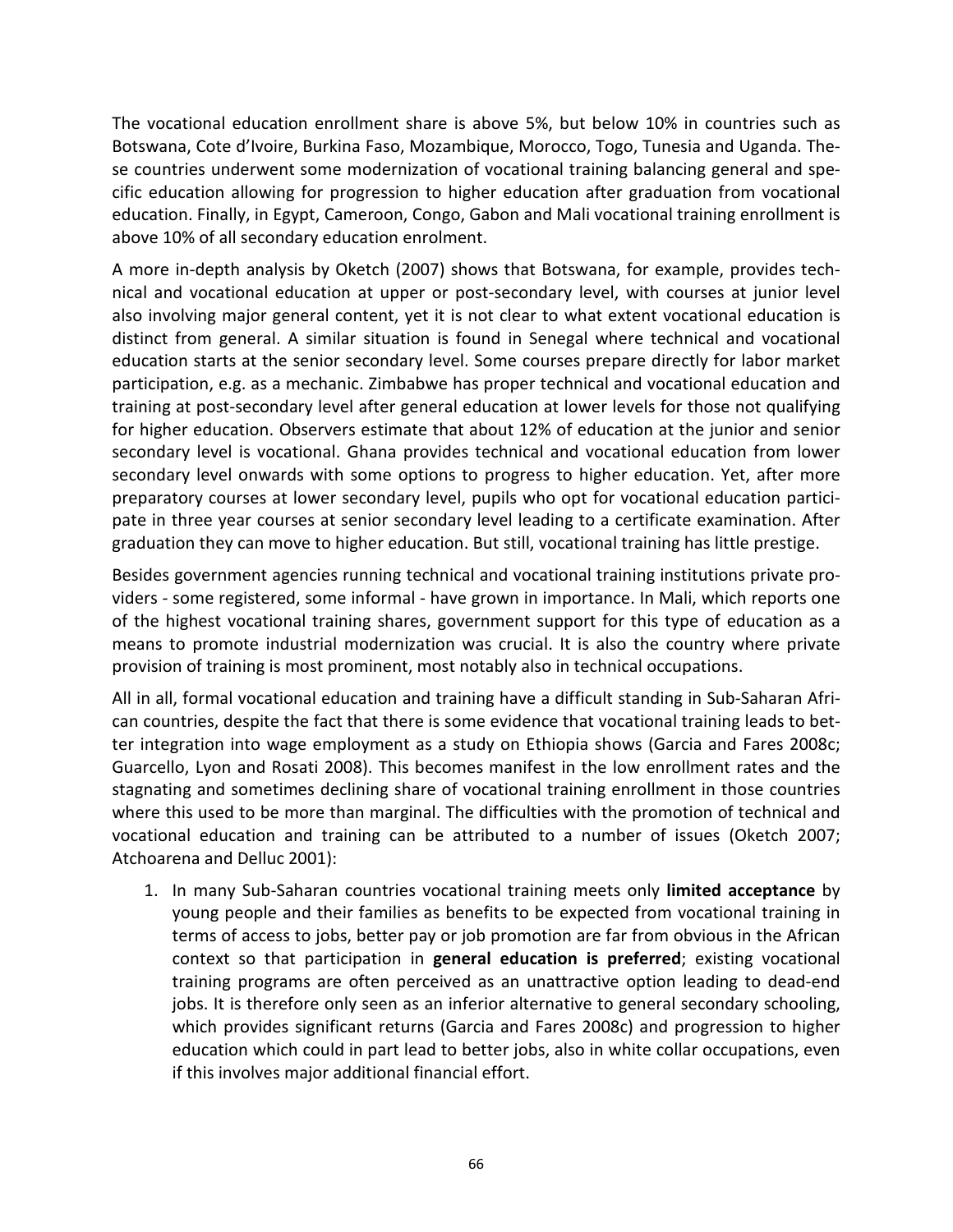- 2. The **high shares of informality** in economic activities and employment lower the potential for productivity increases, technological innovation and formal job creation. Stronger employer demand for better skilled workers in more productive activities would generate stronger incentives for participation in formal vocational training; but given existing firms and jobs, traditional apprenticeships after primary education seem sufficient to get access to employment.
- 3. In general, there is only **limited institutional support** on behalf of policy makers, governments and ministerial agencies, which would have to invest more into vocational training at schools (and in cooperation with business). Expanding general education (which has its merits) tends to crowd out vocational education.

These factors regarding families and young people, employers and governments tend to create an equilibrium which is unfavorable to the establishment of vocational training although technical and vocational education and training could in principle me a major trigger of economic progress in the African context.

In order for the public and even parents to not consider the vocational education track as dead end option, chances to proceed to higher education should be promoted. An interesting alternative to the 'classical' implementation of a dual vocational training system which faces severe reputation deficits could be fostering the establishment of 'German type' vocational academies. Students in these institutions acquire academic skills which are applicable in the work place. In order to enroll in such a vocational academy, students have to look for a company that is willing to employ them and partner with the academy. In the German context, many academies maintain agreements with various companies so that it is relatively easy for future students to find an employer. The subsequent training has a period of three years and is similar to the structure of the TVET system (such as alternating phases of school-based and on-the-job training) but its graduates hold a bachelor degree upon completion. It is thus likely that vocational academies awarding academic degrees would have a higher reputation and may not be seen as dead-end option while providing the students with valuable practical knowledge. By partnering with companies, one would also avoid educating students without really tackling the needs of companies and avoid having an overeducated but unemployed young workforce.

## **Informal vocational education**

With formal vocational training programs unable to provide relevant labor market training, major parts of vocational training for informal activities are also provided by non-government providers such as NGOs, churches, for profit agencies and, most importantly, informal entrepreneurs. In particular, traditional and informal apprenticeships have taken an important role of preparing young people for activities in the often sizeable informal sector (Rioust de Largentaye 2009). Informal apprenticeships reach approximately 50% to 90% of young people in countries like Gambia, Ghana, Senegal, Madagascar, Zambia, Tanzania, Mali or Malawi; however, concrete figures are unavailable. The traditional of informal apprenticeship is particularly widespread in West African countries, with several common structural features emerging across the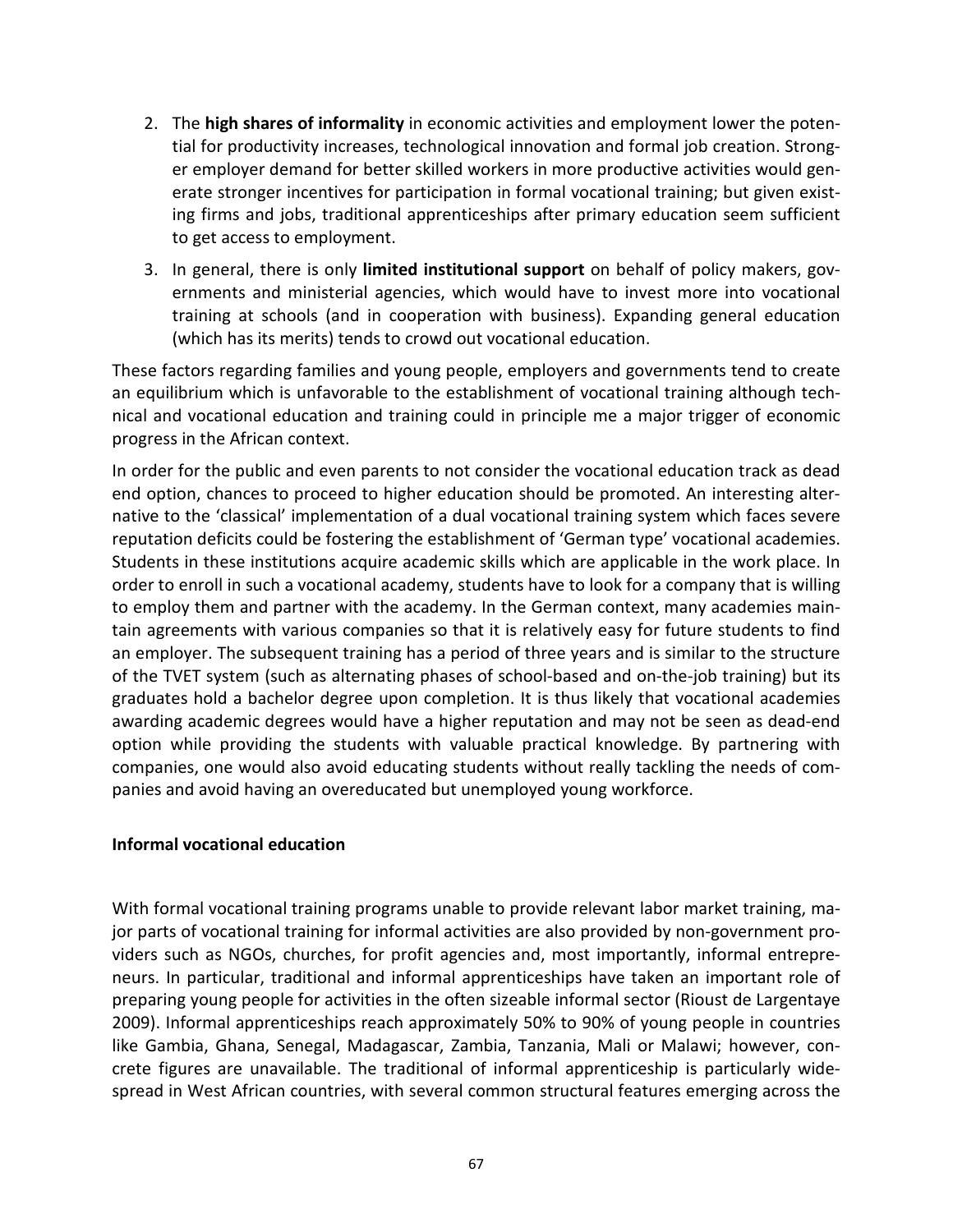respective countries (Ahadzie, 2009). In particular it can be found that training is generally purely practically oriented, with apprentices learning from observing the craftsmen at work in their trades and skills as, e.g., tailors, mechanics, painters, bakers, carpenters, joiners, welders and hair dressers. The learning process might thereby be restricted to the production of only specific type of output, leaving apprentices with only partial knowledge of their respective trade after finishing the apprenticeship. It is found that the duration of the apprenticeship varies by type of trade and also the ability of the apprentice. Whereas the cost of the apprenticeship seems to be borne by the apprentice with the payment of fees or in kind payments, it can also be found that apprentices receive shelter and food during training, the value of which might exceed the total fees paid. The predominant source of apprentice recruitment is the familial and social network, so that the training might be seen as part of a social reciprocity system. Whereas the general schooling levels of youths do traditionally not matter for the selection of apprentices, it is found that craftsmen seem to value a completed lower general education. Written contracts for the apprenticeship are not very usual and do generally not contain specifics of the content and duration of training. However, it is particularly early school leavers who enter traditional and informal apprenticeship training. In terms of labor market outcomes, there is evidence from studies on Malawi and Tanzania that most graduates from informal apprenticeships were employed with the same business that had provided training or with some other employer, after some years there is also a considerable share of self-employed (Aggarwal, Hofmann and Phiri 2010; Nübler, Hofmann and Greiner 2009). An evaluation study of the informal apprenticeship system in Ghana (Monk, Sandefur and Teal, 2008) shows that there is an important negative selection of youth into informal apprenticeships, with youth with no low levels of general schooling entering this type of training. However, when controlling for this negative selection it is found that individuals with low levels of formal schooling benefit substantially from the informal training, with earning increases of 50%.

In contrast to formal vocational education, informal apprenticeships bear the advantage that they are closer to the current needs of employers in the (informal) labor market. However, this type of training has its limits with regards to more modern, complex and technology-oriented occupations – which in turn also implies the need to have employers and labor demand in these fields. Informal apprenticeships face major barriers regarding technological advancement while informal employers, of course, are restricted in their access to credit which would be required for investment and firm growth. Last, but not least, there is some enterprise-based on-the-job training in larger, formal enterprises in the more productive sectors.

There are some more recent examples of modernized apprenticeship systems. Benin, for example, recently modernized its vocational training system in order to better meet urban economic demands. Since 2006 a dual apprenticeship system with alternating phases of theoretical and practical training has been in place, mostly devoted to traditional crafts, however, e.g. masonry, electrical trades and plumbing. While one day is spent at school, five days are devoted to learning on-the-job. After 600 hours in a training center participants can obtain a certificate of qualification (*certificat de qualification professionelle*). It is expected to have about 3,000 graduates per year, which indicates the small scale of the system. The new system should also be able to certify qualification from work experience. In Mali, where the vocational training share is far above the African average, a dual training model was introduced in 1997 combining about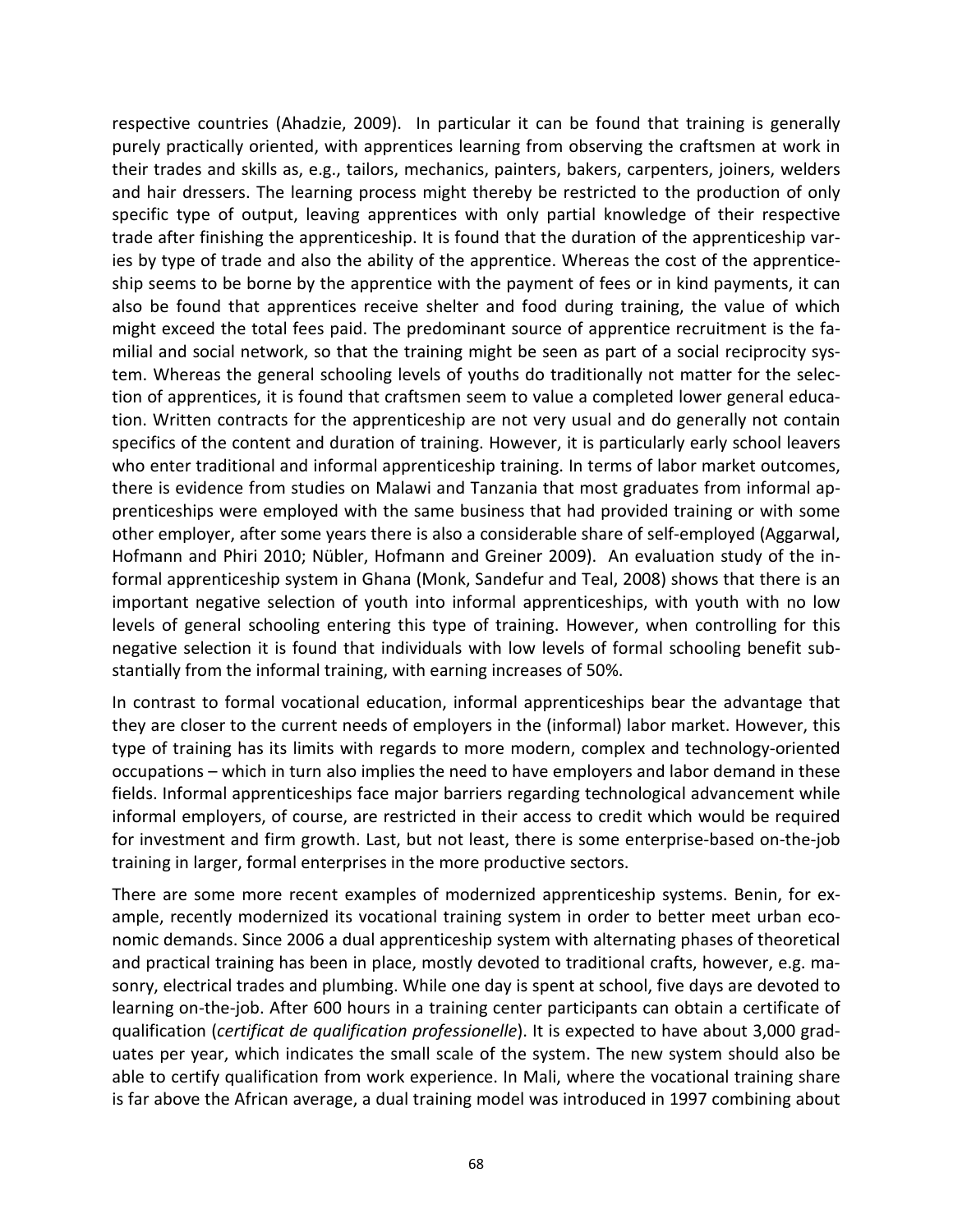80% time spent on work supervised by a trained artisan and 20% formal courses in training centers. There is some evidence that this reform has led to better skill formation and inclusion into the labor market, in particular due to the systematic involvement of the private sector (Rioust de Largentaye 2009). Still, these models are relatively small and tied to traditional crafts. In Ethiopia the education system was reformed around 2000 to strengthen primary education for all young people, which now lasts for 8 years, and to complement this with vocational courses in technical subjects lasting for one or two years. There is some preliminary evidence of improved labor market performance of recent training graduates (Denu, Tekeste and van der Deijl 2005). As the Gambian example of the National Youth Service Scheme established in the mid-1990s shows, young people turn mostly to self-employment or work unrelated to the occupations learned (Lahire, Johanson and Wilkox 2011).

If addressed properly, apprenticeships and company-level training could be developed further by establishing better links between the (often informal) apprenticeship system and formal vocational education and by moving the apprenticeship model from traditional crafts to more productive and innovative sectors. Examples can be found in Benin, Togo, Senegal or Mali. Regarding formal, school-based technical and vocational training and education, reforms should lead to higher specificity – closer to current labor market needs, also in the informal part of the economy - without neglecting general skills and options for further higher education and continuous training. Morocco and South Africa have moved in that direction. Furthermore, improving general primary education and literacy are as important and promising as attempts at easing formalization of businesses. Last, but not least, any development of training systems requires the contribution of the social partners, employers and trade unions (Rioust de Largentaye 2009). A case in point is a recent attempt at dual vocational training in the Cameroon crafts sector supported by the national Chamber of Commerce and German development aid. Still, a major challenge is to move beyond pilot projects and to establish vocational training at a sufficient scale given the size of cohorts entering the labor market every year.

Attempts are made on a continuous basis to upgrade the informal training system by formalization. This is however a difficult task as the flexible, unbureaucratic forces of the traditional apprenticeship might easily be distorted and lead to "another supply-driven, dependency-induced training program" (World Bank 2004).

Palmer (2009) discusses several attempts of the Ghanaian government to formalize informal apprenticeships and points to potential unintended ramifications of the interference in Ghana and other African countries. In particular he cautions against the global or partial take-over of training costs, as proposed by experts in the National Apprenticeship Program (NAP) in Ghana 2008, as this falls short of the complex system of pecuniary and non-pecuniary payments made between apprentices, their families and the craftsmen during the training period. Based on past experiences, partial payments could be particular distorting as this might lead poor apprentices to leave the apprenticeship prematurely. As the training plan is not structured, it is furthermore not guaranteed that youths are able to acquire sufficient skills during this period. He further notes that the substitution of the practical work-based training for a more general school-based schooling is likely to disregard the abilities of youths and skill demands of the local economy. As potentially promising measures he highlights the introduction of practical short-term training courses lead by public or private to complement the work-based training as done in the Voca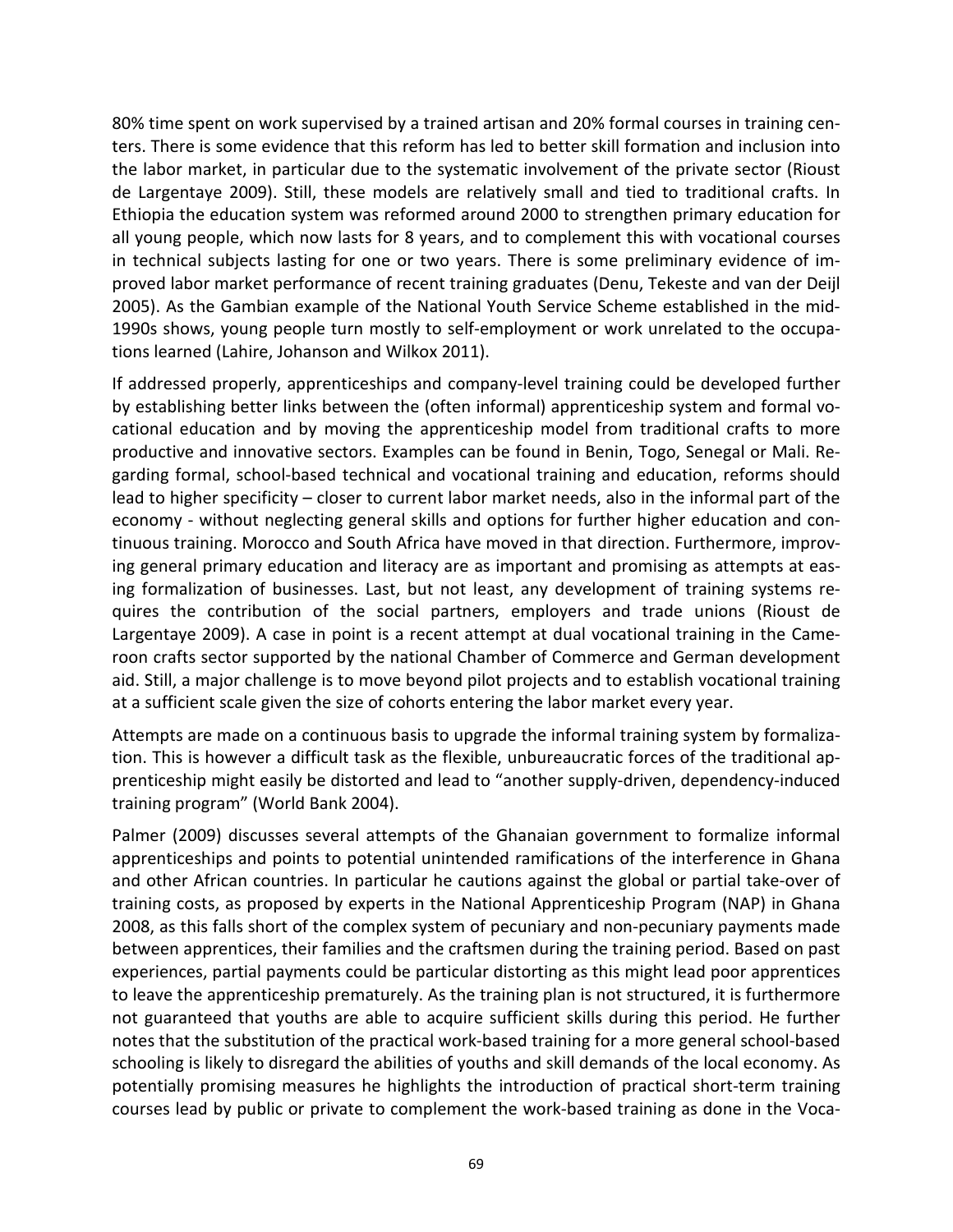tional Skills and Informal Sector Support Project in Ghana, as well as the targeted training of craftsmen to ensure a minimal level of training quality. With respect to the latter, projects conducted in Ghana, Tanzania or Kenya seemed to work similarly well, significantly improving both, the training content and the quality of the output produced (ILO 2012).

A further hurdle to formalization and standardization are the missing or only weak involvement of informal business associations. Although they factually exist in many countries, they are often not very strong representatives of their members due to a high degree of heterogeneity limited funding or lack of structure. An ILO initiative in Niger therefore targeted the restructuring of the National Crafts Association and an increase in their visibility in local communities. This led to a significant extension of their sectoral coverage and thus a higher representativeness in political consultations regarding the formalization of traditional apprenticeships. Besides a larger involvement in the political reform process, the business associations might are also found to benefit the training quality by increased monitoring, the definition of skill standards, or the joint acquisition of expensive tools (ILO 2012).

## **ALMPs in the Sub-Saharan context**

Regarding ALMPs, they are of minor relevance in the Sub-Saharan context. Kenya is an interesting case for policy innovation. The Jua Kali voucher program, started in 1997 as a pilot, provides mostly young unemployed with training vouchers, which allow them to select a training provider. Participants pay 10% of the training cost. It can be shown that in the first four years of the program about 38,000 vouchers were issued and that 90% of the vouchers were cashed in with master craftsmen, showing the importance of these occupations in the Kenyan economy. There is some evidence of positive effects of the pilot program in terms of employment. Yet, the program was quite costly and difficult to administer by the government bureaucracy. Clearer targeting and better administration as well as reducing subsidization are most important lessons (Puerto 2007c). Positive effects from upskilling on taking up work or self- employment were also reported from an ICT, entrepreneurship and general life skills training program – the Youth Empowerment Program - started in 2007; a similar program was implemented in Senegal (International Youth Foundation 2011a, 2011b). Furthermore, research from Nigeria shows the potential of entrepreneurship in leaving unemployment (Awogbenle and Iwuamadi 2010; Cling et al. 2007).

In many respects, South Africa is a special case in the African context. South Africa has a different level of economic development and a much lower informal employment share (Oketch 2007). But in South Africa, a country with a large share of young people in the labor force, both the overall unemployment rate and youth unemployment are very high, the latter reaching more than 40% (National Treasury 2011; Lam, Leibbrandt and Mlatsheni 2008). Only about one in eight young people has a proper job, and the employment of young people has declined by about 20% since 2008. The difficult situation of youth unemployment can be explained by the large share of low-skilled and unexperienced young South Africans, with almost 60 percent not completing secondary education. Two thirds of the young have never worked, mirroring long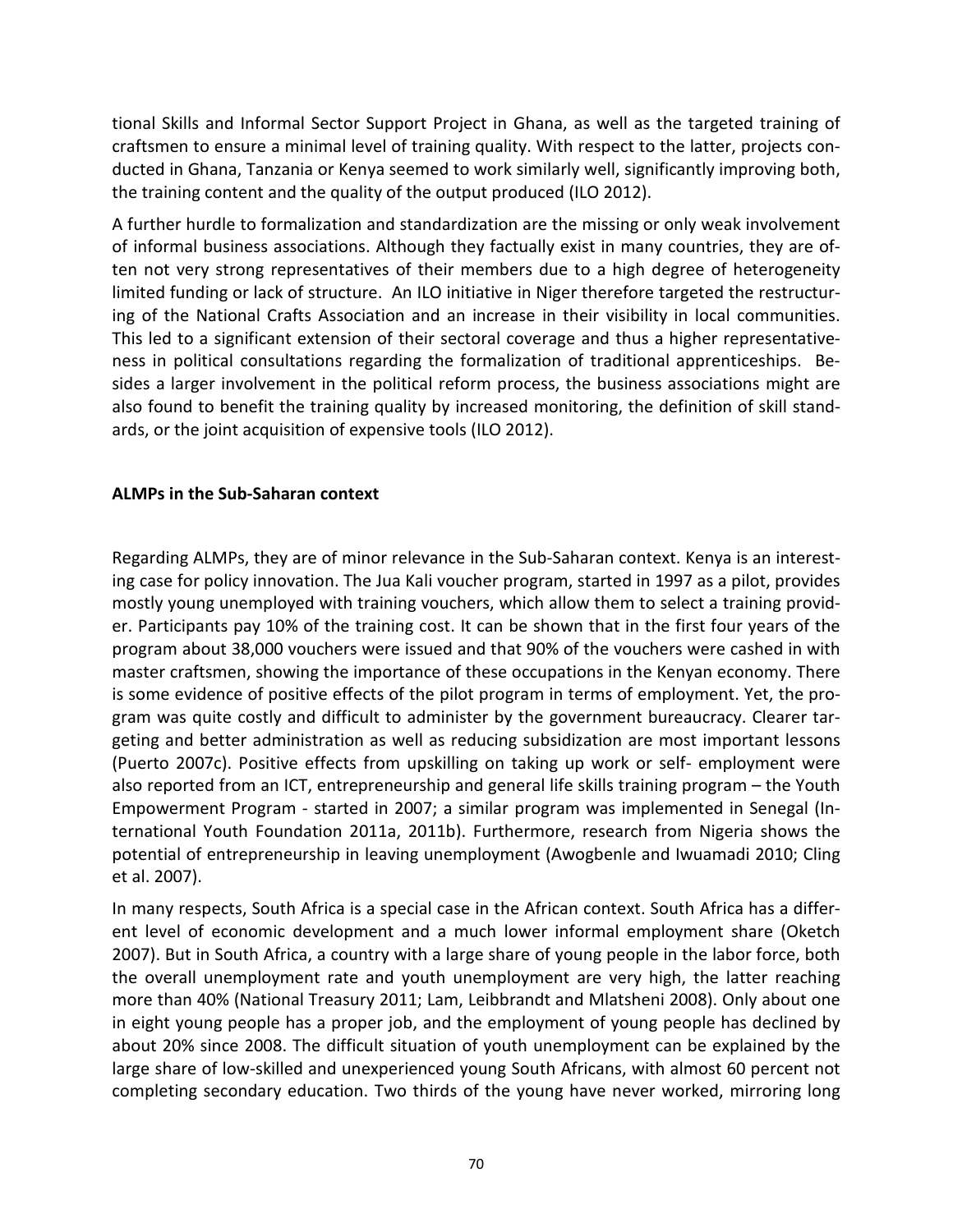phases of non-employment, and others leave school prematurely to enter directly into jobs. However, they face major barriers to entering the labor market above a casual and low-pay level, which is also most vulnerable to economic fluctuations. Existing schooling does not provide young people with the skills required by employers (National Treasury 2011). Furthermore, the South African schooling system still reproduces inequality between different social and ethnic groups. As comparative data shows, vocational training only plays a marginal role in the South African context and does not meet the requirements of the economy in particular as existing industrial training institutions and company-based training centers have declined in the 1990s and not been replaced by an up-to-date system (Lam, Ardington and Leibbrandt 2007).

In the late 1990s South Africa created a nation-wide regulatory framework for the labor market and skill development (Skills Development Act), which established a skill training levy on employers' payrolls. 80% of the revenue is used to fund training in firms and additional programs administered by Sectoral Education and Training Authorities (SETAs) while 20% is spent on the National Skills Fund supporting unemployed and informal workers. During recent years, however, to combat youth unemployment, the South African government, similar to other governments in the region, has also put major emphasis on expanding public works programs with labor-intensive modes of production. However, these programs are also expected to provide some training on-the-job (Didibhuku Thwala 2011). Labor market integration and training is to be promoted by the Accelerated Shared Growth Initiative for South Africa (AsgiSA) and the Joint Initiative on Priority Skills Acquisition (JIPSA). Both initiatives aim at a better and more expedient placement of unemployed graduates.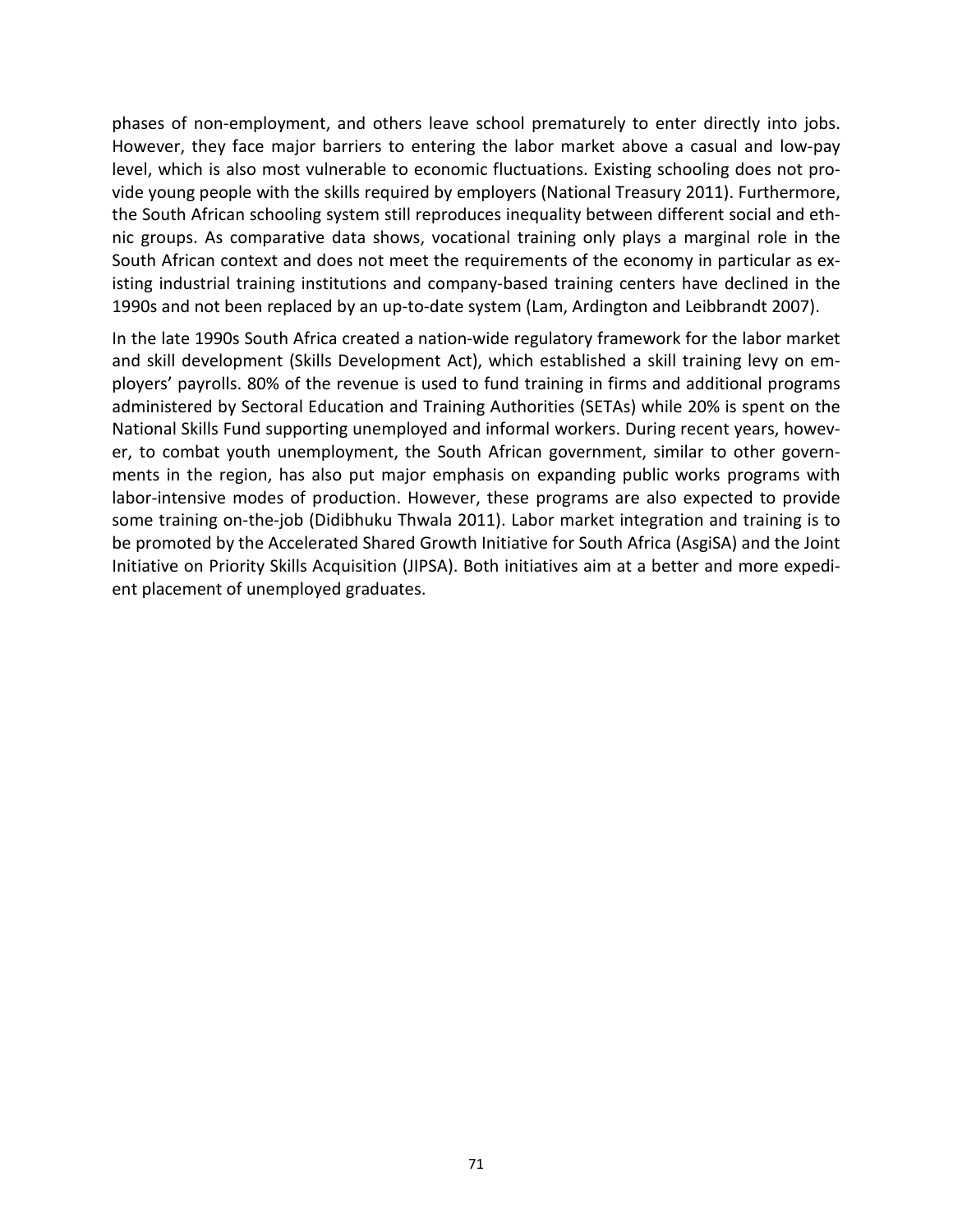# *3.3 Latin America*

#### Key issues:

- 1. Young people in Latin America face particular difficulties in entering the formal labor market, more than facing challenges in the transition from school to work.
- 2. Vocational training has traditionally been part of the education system in Latin America, but the original system has been unable to adapt to the changing structure of the economy, producing a cohort of unemployed youth or informally employed youth in the 1970s-80s.
- 3. Training systems are no longer part of the long-term development strategy, but training programs and interventions have been on average effective in improving outcomes of the targeted population.

#### **General facts**

Generally speaking, the first vocational training programs (along the lines of the German model) were introduced in the1940s and 1950s. They did not survive the changing structure of the economy in the 1980s and 1990s. Currently, vocational training is provided as a labor market intervention for disadvantaged youths, but often close to high school completion or with high school degrees. These programs were successful in increasing labor market outcomes of the targeted populations. Between 1998 and 2008 youth unemployment rates significantly declined (-5.9%) and stabilized around 14.3% in 2008 (ILO 2010b). A second positive indicator for the situation of youth in Latin America is the decrease in the NEET rate from 21.1% in 2005 to 19.8% in 2008 (ILO 2010a).

The recent crisis has interrupted these trends with an increase of the unemployment rate from the 2008 level of 14.3% to a 16.1% level in 2009 (ILO 2010b). As a secondary effect, the crisis has pushed more youth of 15-19 year olds into the informal sector, with 82.4% of teenagers engaged in informal employment in 2009 (versus 80.8% level of 2007). As a comparison, only 50.2% of adults aged 30 to 64 works in the informal economy (ILO 2010b). For 2011 a small reduction in the unemployment rates (-0.9%) compared to the 2008 levels is expected (ILO 2010b).

Vocational training started in Latin America with the economic expansion that followed World War II, when the demand of the manufacturing sector exceeded its ability to provide on-the-job training. The peculiarity of this region is the evolution of such programs over time. Three different phases can be recognized (Betcherman et al. 2007; Puerto 2007a).

This first phase of the development of vocational training can be dated to the founding of the National Service for Industrial Training in Brazil (SENAI) in 1942 and the following national vocational training institutions (VTIs) which emerged in the whole region on the same grounds. Orig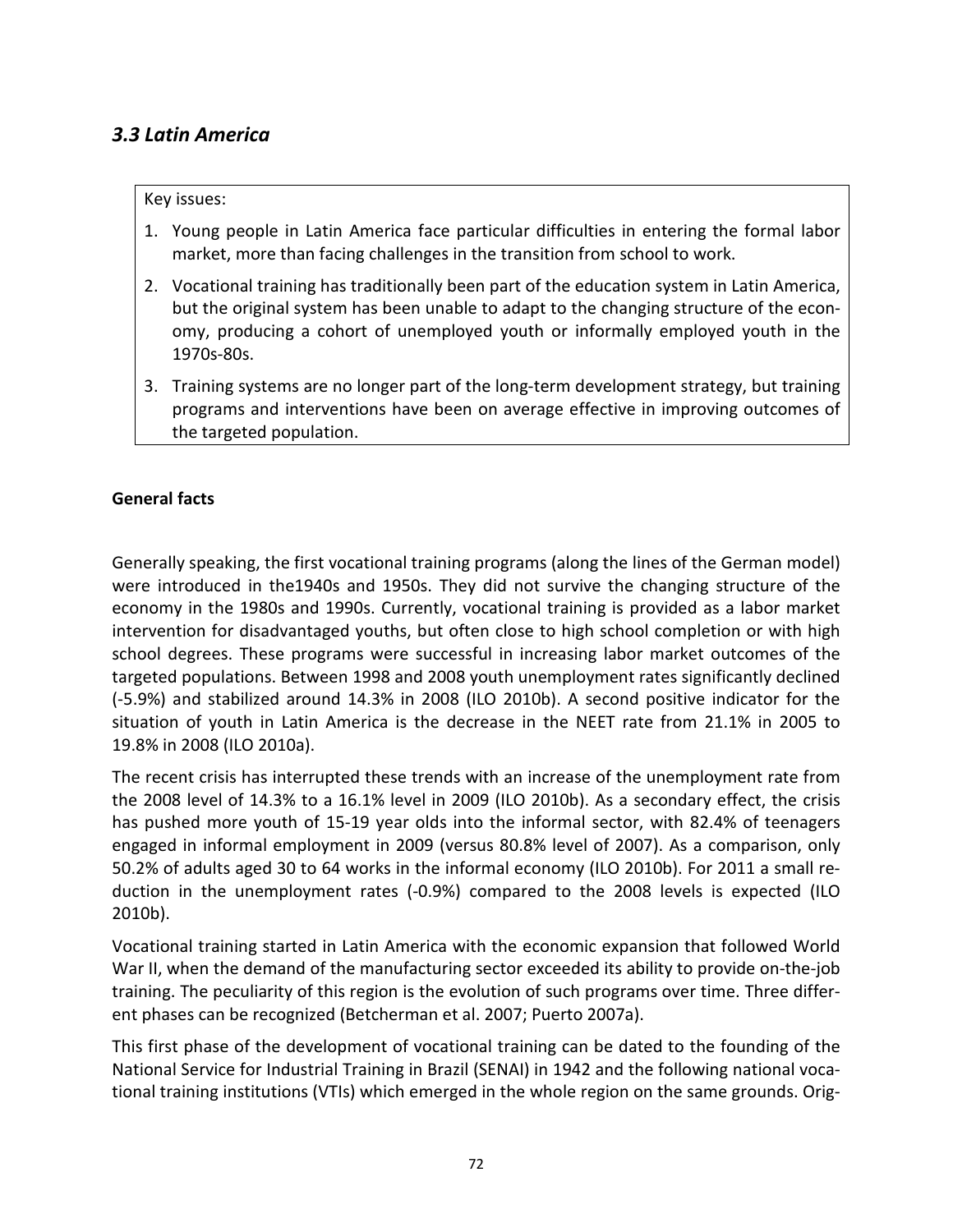inally the SENAI was strongly influenced by the German model as each occupation was broken down into its constituent tasks, which were added into the training curriculum and applied in practice projects. The dual system, on the other hand, could not be recreated due to the lack of master craftsmen (Cinterfor 2008). The VTIs were primarily supply-driven, state managed, financed through payroll taxes, independent from academic schools and from the Ministry of Education and usually quite close to the needs of the industry (de Moura Castro and Verdisco 1998). Throughout the region the VTIs had a tripartite structure with representatives of employers, workers and the government and the curricula were determined centrally.

The VTIs, however, did not adapt to the changing economic structure after the 1970s and to the economic challenges posed by the oil crisis and the subsequent economic downturns. At this point the demand for skilled and semi-skilled labor from the manufacturing sector started to decline. Graduates from these programs were now unable to find employment, informal labor markets became more common and budgets were dramatically cut for all these institutions. Such reduction in the emphasis on these programs was also a consequence of the preference for programs driven by market principles (de Moura Castro and Verdisco 1998) and the dramatic changes in the demand for labor.

During this time, a second phase opened for vocational training programs in Latin America, targeted to other segments of the population (particularly disadvantaged youth). In the early 1990s, the Jóvenes Programs were created and remain today important training programs in the region. Such interventions are based on a demand-driven model targeted at disadvantaged youth. The first program was created in Chile and subsequently replicated in Argentina, Uruguay, Paraguay, Peru, Colombia, Dominican Republic and Venezuela. These programs targeted at youths from low-income families, poorly educated and unemployed or underemployed. They were provided with practical experience to help their entry into the formal labor market. Unlike the VTIs, the Jóvenes programs were not run by the government, but they were regulated by it: training was offered through a bidding system where private and public firms could participate; the training was therefore demand driven, in the sense that the government did not set the contents of the curriculum. Similarly to German vocational training, a classroom-training phase was followed by an internship (Ibarran and Rosas Shady 2009).

According to Weller (2009) the main changes and differences compared to the original VTIs are:

- 1. A greater diversity diversification of training providers, with stronger reliance on private institutions. In the public realm, delivery and regulation were institutionally separated and programs were decentralized which implied greater participation by local entities (provinces and municipalities).
- 2. More articulate interest in the certification of skills facilitated by a larger variety of training offered and the recognition of informal learning.
- 3. Attempts at making training more demand-oriented through greater involvement of private enterprise and trade unions which helped identify unmet needs.
- 4. More diverse target groups as, on the one hand, there was a move from one-time training to continuous training for personnel of strategic importance for the firm's competitiveness; on the other hand, training programs to encourage the reintegration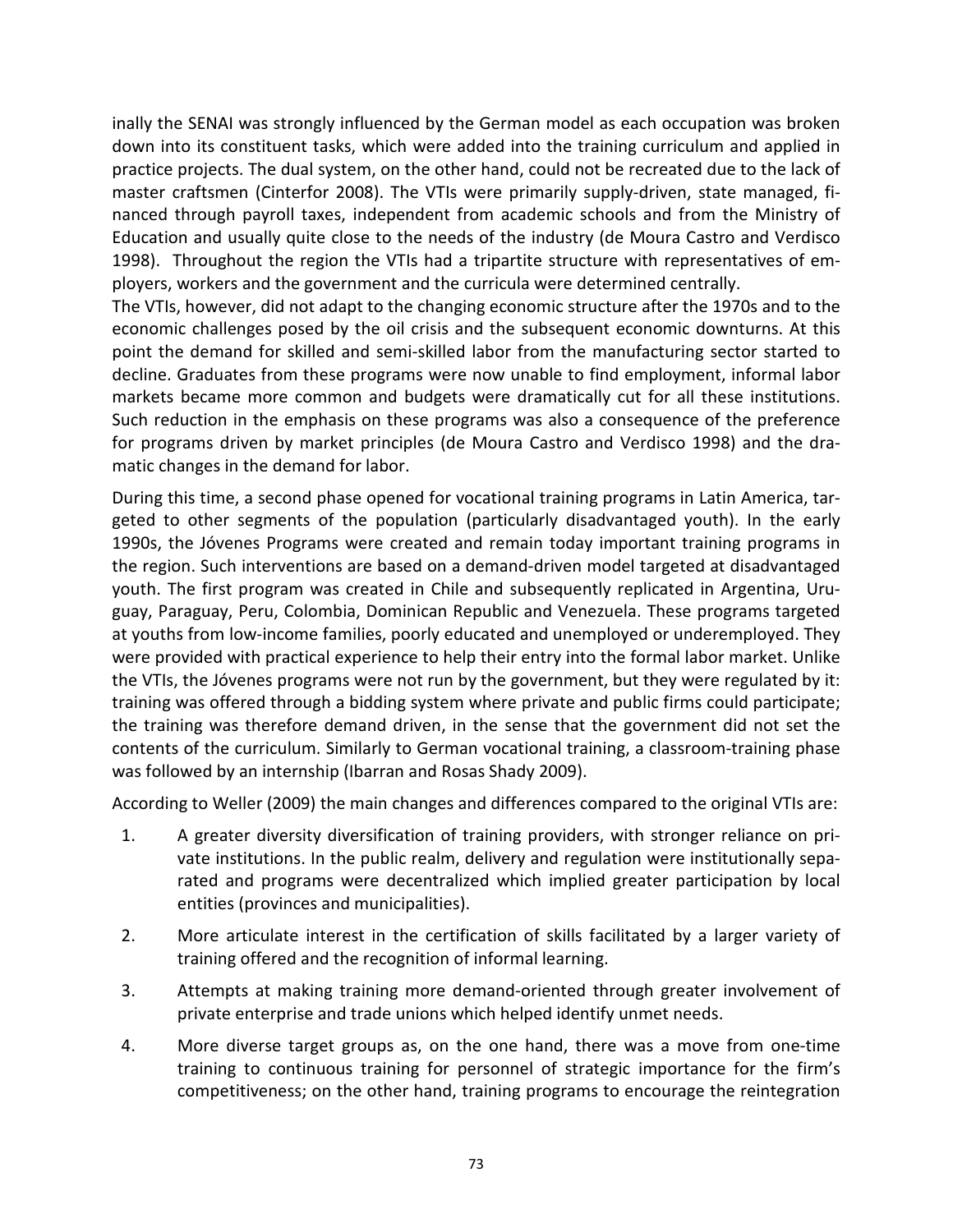of the unemployed and special schemes for groups with particular employability problems (youth and women with low education levels) or those working in lowproductivity, low-income activities (specific occupations, own-account workers, microentrepreneurs) were designed.

5. New instruments for the public funding of training, in particular tax incentives.

These new programs seemed to have guaranteed increased employability of the participants and higher earnings upon graduation (Betcherman et al. 2007). For example:

- 1. Argentina, Projecto Joven (Aedo and Nunes 2001): the non-experimental analysis based on propensity score matching shows a 10% increase in the employment probability of adult women (not of men) and a 10% increase in monthly wages for young males and adult females.
- 2. Colombia, Jóvenesen Accion (Attanasio, Kugler and Meghir 2007): the experimental analysis shows an increase a substantial increase (18%-35%) in earnings and a 5% increase in employment opportunities for both men and women, with larger results for women.
- 3. Dominican Republic, Joventud y Employ (Card et al. 2010): the experimental design finds no effect on employment probabilities, however finds a (marginally significant) 10% increase in wages.
- 4. Chile, Chile Joven (Aedo and Pizarro 2006): the non-experimental analysis based on propensity score matching shows a 21% increase in the employment probability of young women and a 26% increase in monthly wages, with best results for the young.
- 5. Peru, ProJoven (Díaz and Jaramillo 2006): the experimental analysis shows a 6% increase in employment probabilities and an 18% increase in hourly wages.

Overall, the Jóvenes model has been successful in improving job placement and earnings of disadvantaged youth, and in particular of disadvantaged females. This model is less close to the German vocational system than the VTIs of the previous phase, yet has been found to be successful. The original Jóvenes programs, however, have now become particularly expensive for some countries (Betcherman et al. 2007) due to the long duration of the program which reaches eight years on average. This has led to the development of new training programs and the start of the third phase of vocational training development in Latin America.

While the Jóvenes programs have represented a comprehensive intervention to improve youth employability and human capital for disadvantaged segments of the population, the third model introduced in the early 2000s aims to improve the employability of the youth aged 16 to 29 by providing skilled information and communication technology workers for today's information based economy (Betcherman et al. 2007). The prototypical program is Entra 21, an initiative developed in 2002 by the International Youth Foundation, co-financed by the International Monetary Fund, the Inter-American Development Bank and private corporations. These programs have started in Argentina, Belize, Bolivia, Brazil, Chile, Colombia, Dominican Republic, Ecuador, El Salvador, Guatemala, Honduras, Mexico, Nicaragua, Panama, Paraguay, Peru, Uruguay, and Venezuela.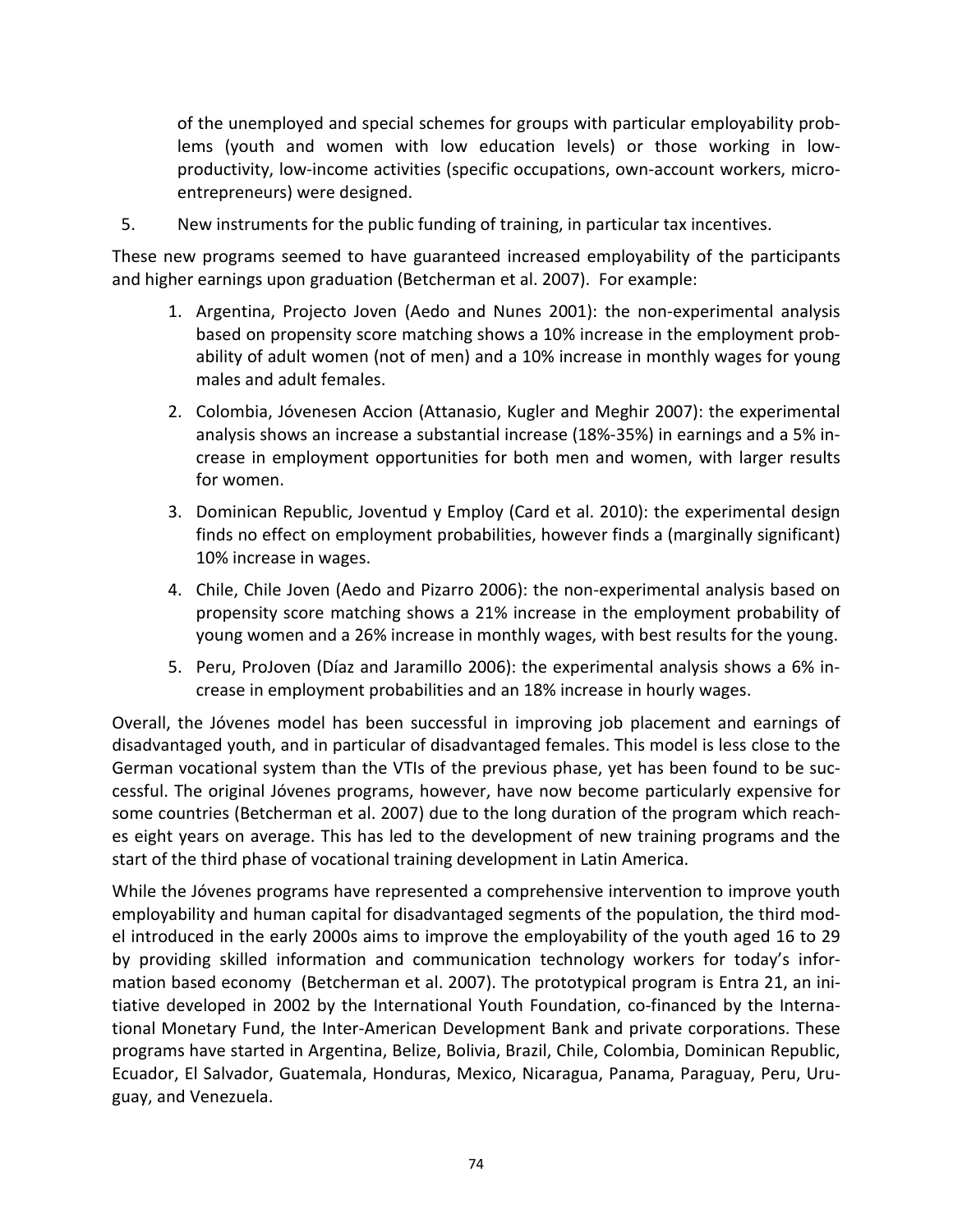The key elements of Entra 21 are lectures and internships, continuous tutoring, financial scheme to increase participation in the program, an average length of 2 years and the targeting of high school graduates that are unemployed or underemployed (Betcherman et al. 2007). While no impact evaluation is available up to date, Betcherman et al. reports that "… studies in El Salvador, Dominican Republic, Peru, Panama, Colombia, Paraguay, Bolivia, and Brazil have shown positive "gross" impact on employability of participants. Estimated job placement rates have ranged from 68 per cent in Peru to 41 per cent in Paraguay, with high satisfaction levels of employers and beneficiaries. Placement rates have been lower for women, especially in Panama, where 34 per cent of female participants got a job, compared to 64 per cent of male participants. On the other hand, in Sao Paulo, Brazil, both genders obtained the same placement rate. Regarding earnings effects, evaluations found that average monthly wages were at least as high as the minimum wage in Peru, Bolivia, Dominican Republic, Panama, Paraguay and Brazil. Most youth attained a job in the formal sector with at least one or more benefits, such as paid vacations, one month bonus and health insurance."

#### **Challenges of the VET system**

Weller (2009) argues that current training programs have a number of deficiencies. In Latin American countries training systems are not conceived as part of a long-term development strategy focused on continuous improvements in systemic competitiveness. If they were, they would serve a key function in raising labor productivity. The coverage of training systems is generally limited, both in terms of training for first-time jobseekers and in terms of ongoing training or retraining for economically active individuals. In several countries, training expenditure has declined or program coverage has decreased, reflecting management difficulties and problems in matching supply and demand. One reason for this may be that, while the importance of demand-driven training is recognized, it is not always easy to determine future demand and to adjust training curricula accordingly. There is seldom any capacity for prospective analysis in this respect. Furthermore, available evaluation studies of the impact of training on labor-market integration reveal mixed results. At the same time, many firms face problems in finding suitable personnel, particularly more skilled individuals, while some are simultaneously underemployed in terms of their education and skills. This exerts downward pressure on the labor supply. Finally, the use made of incentives is often unequal, as they tend to be used more by large firms than by small ones, and their benefits go to higher-ranking or administrative personnel rather than to production workers.

Furthermore, conditional cash transfer programs are most notable in the Latin American countries. They were designed to encourage school attendance of children from poor families by providing parents with cash support only if they send their children to school (e.g. *Bolsa Familia* in Brazil or *Oportunidades* in Mexico). Many studies have shown that these programs can effective help raise educational attainment while successful entry into work has yet to be shown (OECD and ILO 2011).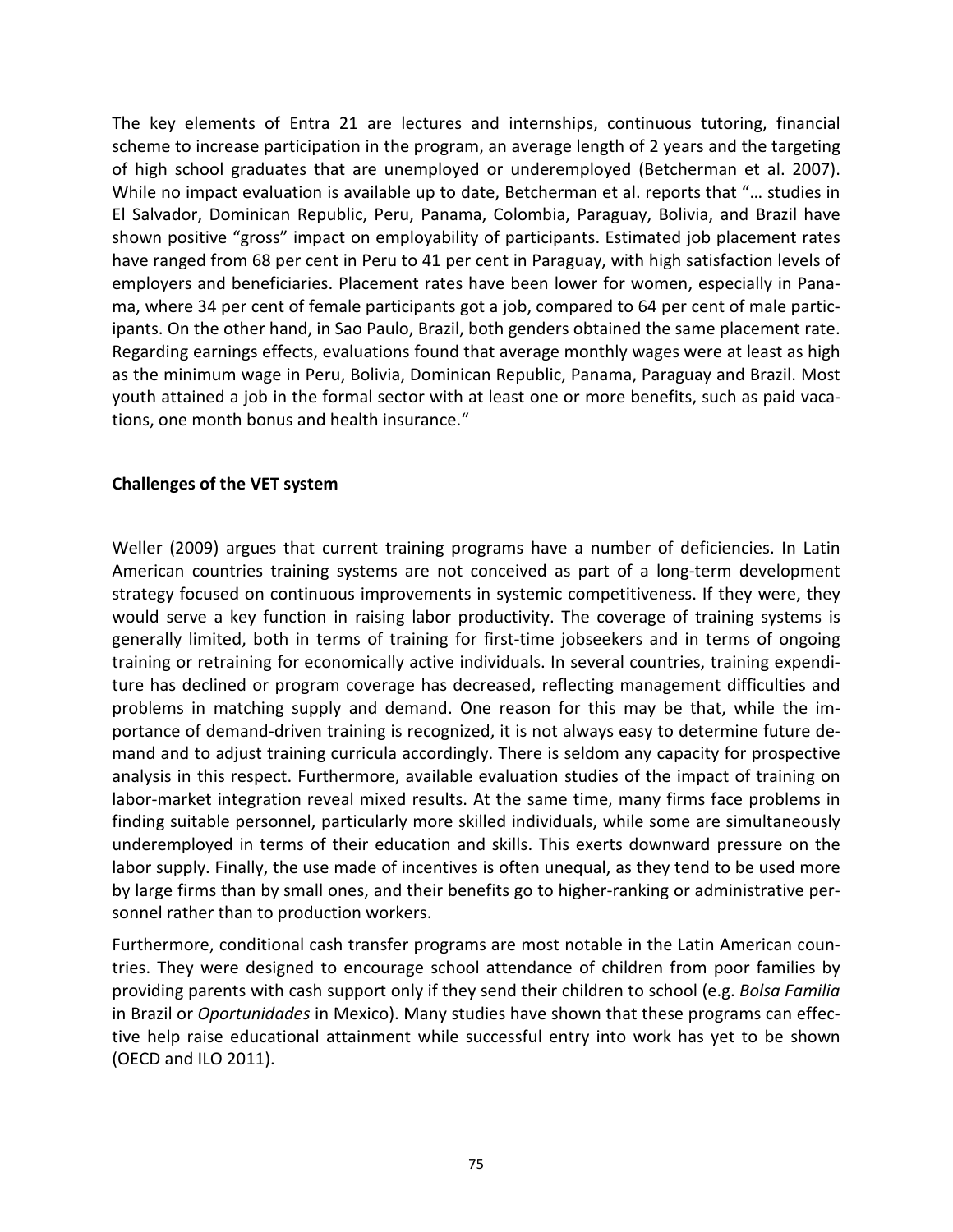#### **ALMPs in Latin America**

Training provision seems to be the primary active labor market policy in Latin America. Weller (2009) gives an overview of ALMPs in those countries. Job creation programs for temporary work have hardly been used in the region except recently in the form of first job programs, where these programs help to overcome the structural barriers facing young labor market entrants. Employment services have been the second focus of labor policies in Latin American and Caribbean countries. Support for the self-employed and micro enterprises has been provided through training and financing programs, i.e., measures that facilitate and reduce the cost of registering micro-enterprises and formalize them.

## *3.4 South and East Asia*

#### **3.4.1 India**

#### Key issues:

- 1. Young people face a particularly difficult situation in India. However, there has been a notable expansion of education with a strong trend towards academic studies.
- 2. Vocational training is of limited importance and mostly restricted to informal and traditional crafts training.
- 3. Formal vocational training in training institutes plays only a marginal role and does not reap significant benefits for young people as it does not meet the demands of the advance sectors.
- 4. Traditional apprenticeships in the informal sector cannot provide the skills for more productive economic activities.

The position of youth in the labor market in India is summarized in Table 2. According to available data, salaried employment accounts for only ten to 15% of the labor force in India, where informal work and self-employment dominate the labor market. The youth are more likely than adults to be casual worker, while the opposite holds for salaried employment and selfemployment. The lower self-employment rate is probably related to a lack of experience and finance to start an own business. Casual work is the least secure and lowest-paying type of work in the Indian labor market. These workers receive daily payment and have no written contract or social security benefits. Furthermore, the unemployment rate is two to three times higher among the youth compared to the entire adult population. There was a strong rise in unemployment between 2004/05 and 2009/10, particularly among the youth, increasing from 6.8 to 10.3%.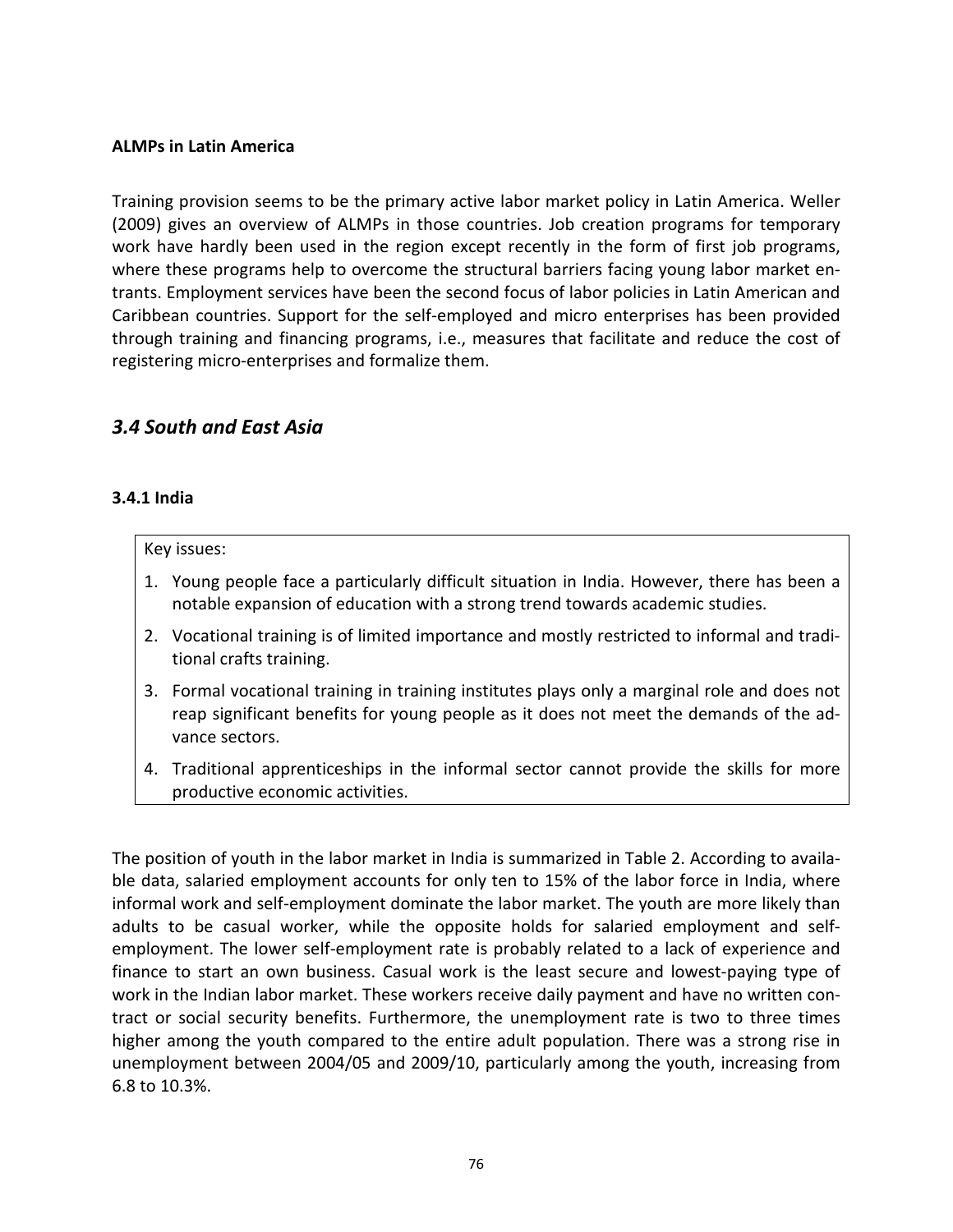#### **Table 2: Per 1,000 distribution of the labor force**

|                   | Youth (age 15-24) |         | All (age 15+) |         |  |
|-------------------|-------------------|---------|---------------|---------|--|
|                   | 2004-05           | 2009-10 | 2004-05       | 2009-10 |  |
| Self-employed     | 483               | 407     | 557           | 496     |  |
| Salaried employee | 101               | 146     | 114           | 161     |  |
| Casual worker     | 336               | 328     | 295           | 294     |  |
| Unemployed        | 68                | 103     | 28            | 35      |  |

Source: NSS Employment and Unemployment Survey 2004-05 and Government of India (2011). Statistics are based on current weekly status.

In the same period, however, the share of youth attending education increased substantially as well from 26 to almost 40%. Based on the usual principal activity status, the NEET rate was stable at around 24 percent. This latter group consists almost entirely of girls and young women attending domestic duties. In general, the labor force participation rate of women in India is very low, especially in urban areas where it has been stable around 20% since 1983 (Klasen and Pieters 2011). The key to a reduction of the NEET rates therefore lies in increasing education and participation rates of women at given education levels.

The returns to education and training in India are high and growing, especially for the tertiary level, indicating that education and skills are important determinants of labor market outcomes. Most children in India receive primary education, but transition into secondary schooling is a bottleneck in the educational system. In 2004-05 about half of the youth population had completed primary school or less (a quarter was illiterate). Some 10% completed higher secondary schooling and almost 5% graduate level education.

According to the World Bank (2007), relative supply and relative wages of workers with technical or vocational skills have declined since the early 1990s, which may be due to skill mismatching and a preference of students for entering higher education rather than the labor market. Hence, the quality of education and the match between training and industry requirements need to be improved, although the improvement of general education should be prioritized.

Data from the 2004-05 Employment and Unemployment Survey show that 12% of youth aged 15 to 29 received formal or informal vocational training. The large majority of this was 'hereditary' or family based (i.e. traditional apprenticeships) or informal training provided by employers outside of family networks (informal apprenticeships), and only 3.5% of youth received formal vocational training (Table 3). Formal vocational training in India is publicly financed for the largest part, with a very limited role for the private sector in financing and design of training and apprenticeship programs.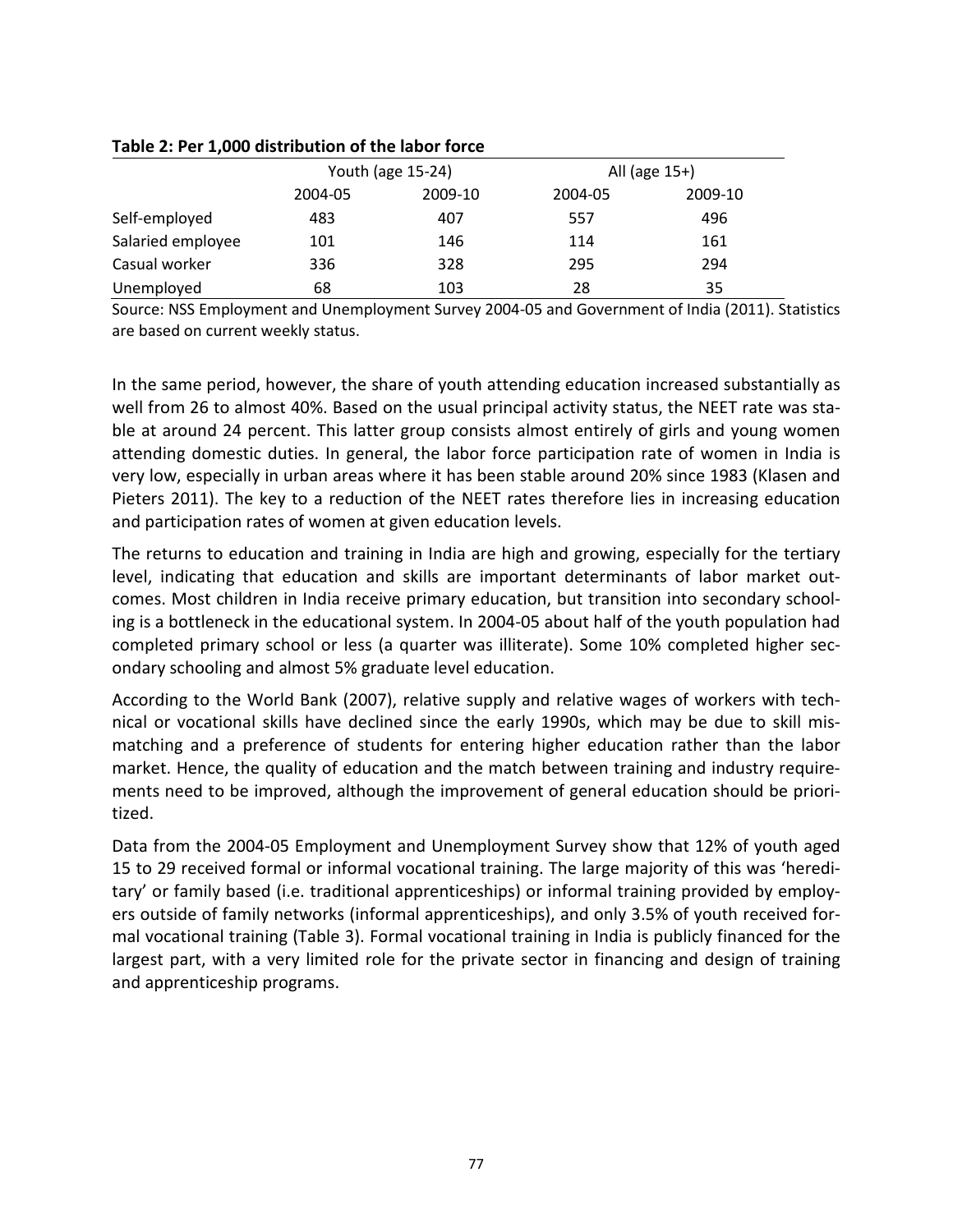|                                            | Freg.       | Percent |
|--------------------------------------------|-------------|---------|
| receiving formal vocational training       | 3,605,486   | 1.18    |
| received formal vocational training        | 6,908,749   | 2.25    |
| received hereditary vocational training    | 13,378,897  | 4.36    |
| receive other informal vocational training | 12,292,979  | 4.01    |
| did not receive any vocational training    | 267,831,445 | 87.36   |
| missing                                    | 2,550,955   | 0.83    |
| Total                                      | 306,568,511 | 100     |

#### **Table 3: Participation in vocational training in India**

Source: NSS Employment and Unemployment Survey 2004-05.

Formal vocational training is dominated by the public Industrial Training Institutes (ITIs) and the private Industrial Training Centers (ITCs). Vocational training and apprenticeship training schemes prepare mainly for employment in the formal sector. The labor market outcomes for graduates of these training schemes are rather poor, which is largely due to skills mismatches, with over 60 percent remaining unemployed three years after graduation (World Bank 2007). There have been some projects to implement a dual model of vocational training within the National Skill Development Initiative. The National Skill Development Corporation was set up as a public-private partnership to improve the skills of the growing Indian workforce. It aims at skill training for the private and the unorganized sector covering a wide range of economic activities and providing both co-funding, training standards, quality assurance and support services. Private sector and industry involvement is seen as crucial.

In line with this, as shown in Table 4, the large majority of job seekers registered at the employment exchanges are younger than 30 year old. The National Employment Service Exchange is run by the Directorate General of Employment and Training at the Ministry of Labor. Employment exchanges in various states provide assistance to educated youth to register for future job vacancies on the basis of qualification and experience. Employers can request these exchanges to provide a list of job seekers to choose from the registered candidates as per their requirements. According to the Employment Exchanges (Compulsory Notification of Vacancies) Act, 1959, employers in every establishment in the public sector are required to notify vacancies to employment exchanges.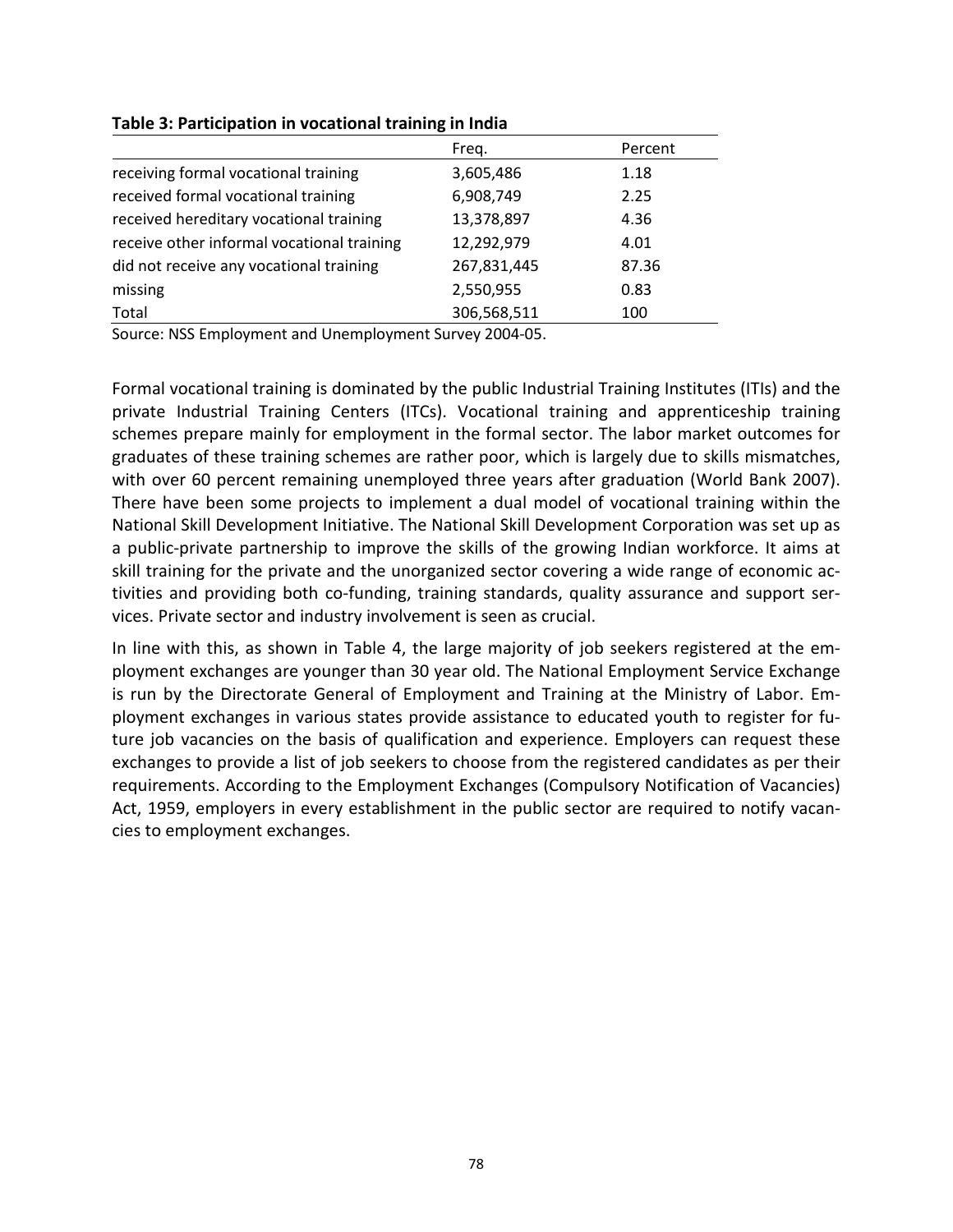| Year | 15-19  | $20 - 29$ | 30-39   | 40-49  | 50-59   | $60+$ | Total   |
|------|--------|-----------|---------|--------|---------|-------|---------|
|      | 8814.2 | 19948.4   | 9443.9  | 1954.3 | 264.6   | 32.3  | 40457.6 |
| 2004 | 21.8   | 49.3      | 23.3    | 4.8    | 0.7     | 0.1   | 100     |
|      | 8959.7 | 18867.9   | 9326.3  | 1961.1 | 217     | 15.8  |         |
| 2005 | 22.8   | 48        | 23.7    | 5      | $0.6 -$ |       | 100     |
|      | 9204.3 | 19876     | 10099.3 | 1995.5 | 271.1   | 20.4  |         |
| 2006 | 22.2   | 47.9      | 24.4    | 4.8    | $0.7 -$ |       | 100     |
|      | 8688.7 | 19221.5   | 9727.5  | 2043.5 | 242.9   | 49.9  |         |
| 2007 | 21.7   | 48.1      | 24.3    | 5.1    | 0.6     | 0.1   | 100     |
|      | 8317   | 18646     | 9572.7  | 2245   | 264.3   | 67    |         |
| 2008 | 21.3   | 47.7      | 24.5    | 5.7    | 0.7     | 0.2   | 100     |

**Table 4: Number of Job-seekers on the live register of employment exchanges in the country classified by age-group 2004-2008 (in thousands)**

Source: Employment Exchange Statistics 2010, Directorate General of Employment and Training, Ministry of Labour and Employment, India [\(http://dget.nic.in/publications/welcome.html\)](http://dget.nic.in/publications/welcome.html).

Training for the informal sector takes place mainly in the form of traditional and informal apprenticeships in a 'hereditary' way where older generations pass their skills on to younger generations either within or outside family ties. This is unlikely to develop the necessary skills for starting up a small business and increase productivity, but rather focuses on the simplest skills, which could explain the large share of youth in casual work rather than self-employment and the poor quality of goods produced in the informal sector (World Bank 2007).

In conclusion, the main problems for the labor market prospects of the Indian youth are:

- 1. Low levels of general education.
- 2. Inadequate quality of general education to develop academic skills required by employers.
- 3. Low enrolment in vocational training and poor match with demands in industrial sector.
- 4. Low quality of informal vocational training and apprenticeships.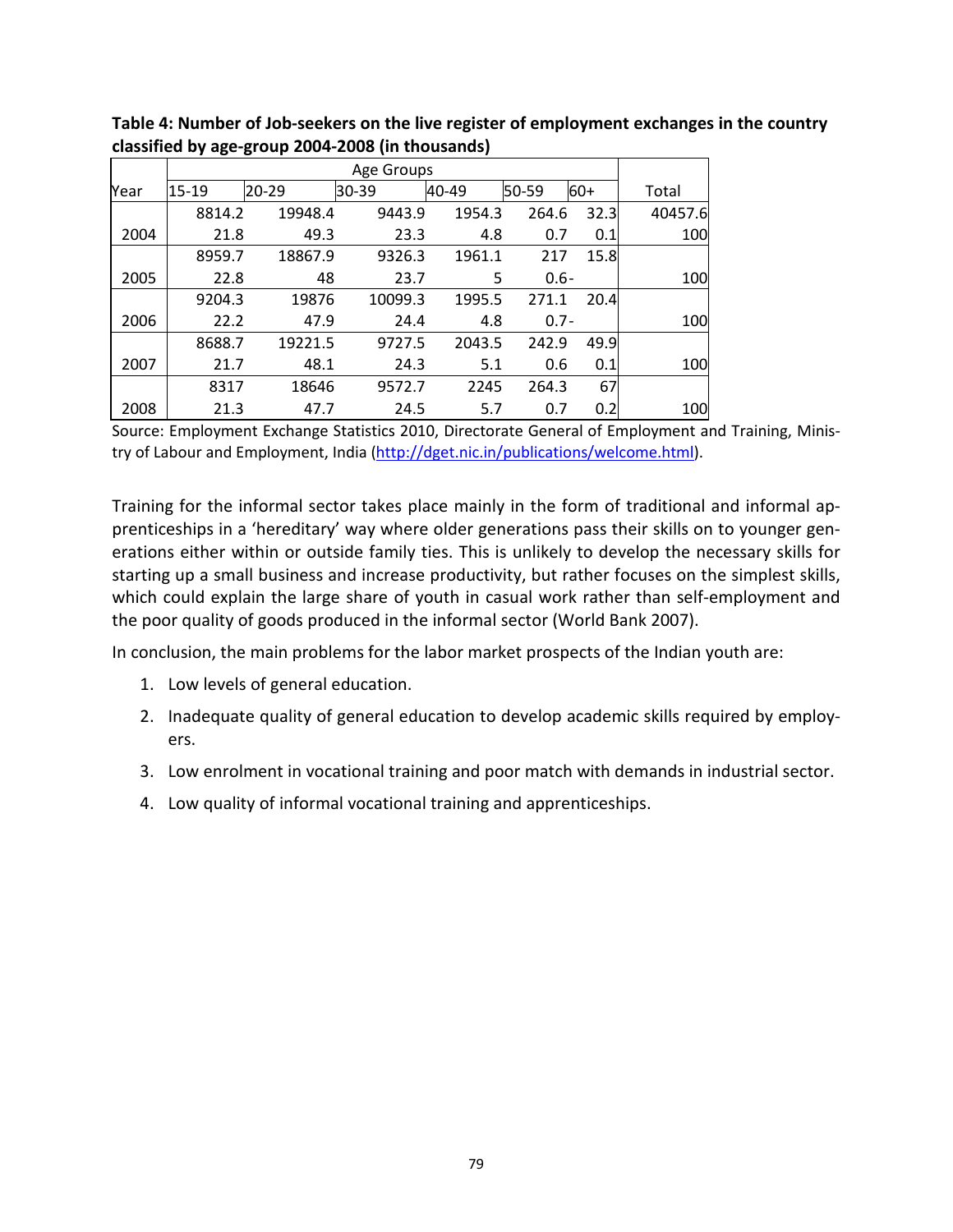#### **3.4.2 China and East Asia**

#### Key issues:

- 1. In East Asia youth unemployment is around 10% but despite the relatively "low" numbers there is a question of in-work poverty.
- 2. In particular in China the labor market context is characterized by four major interconnected causes: (i) the one child policy, (ii) rural to urban migration, (iii) rise of educational enrollment and (iv) downsizing of state owned enterprises. These factors have created an oversupply of low-skilled workers which have turned to the informal sector. One challenge of training programs is to reach individuals who transit from school to the labor market as well as individuals who work in the informal sector. The Labor Preparation Program is an example of a systematic training program that has tried to do so. While enrollment rates in the program are high there is so far no systematic evaluation about its effectiveness and efficiency.
- 3. Similarly, in the rest of the region, there is no considerable evidence of vocational training systems and programs. It is difficult to make a judgment of what works and what the challenges are in the area.
- 4. The training programs that are in act were instituted in the last decade, present indicative evidence of effectiveness but are very limited in their coverage of the youth population.

In the past 20 years, youth unemployment in East Asia constantly exhibit levels that are rather low compared to other regions. Despite youth being hit more by the crisis more the adult population, the labor market has reacted quicker than in other parts of the world. Youth unemployment rate in the region was at about 8.6% in 2010. The unemployment in the South-East Asia sub-region is even lower, at levels of around 5% and similarly in the South Asia sub-region economic growth has taken off starting from 2010. The challenges in these regions seem more related to gender inequality and securing productive and decent jobs for the youth (ILO 2011a).

Looking at vocational training in the region, national vocational systems have been present in Asia since the 1960s. However, their extensiveness has been partly developed as a response to the 1998 crises (Betcherman and Islam 2001) with the objective to re-train the unemployed more than to provide the young with a smooth transition from school to work. Figure 11 shows the evolution of vocational training incidence since 1998 (expressed as percentage of enrollment in International Standard Classification of Education –ISCED - level 2 and 3). As it can be seen, the size of vocational training has been steadily around 10% (simple average of the countries) which correspond to half of the incidence in Germany. However, there seems to be a slight increase in enrollment in recent years.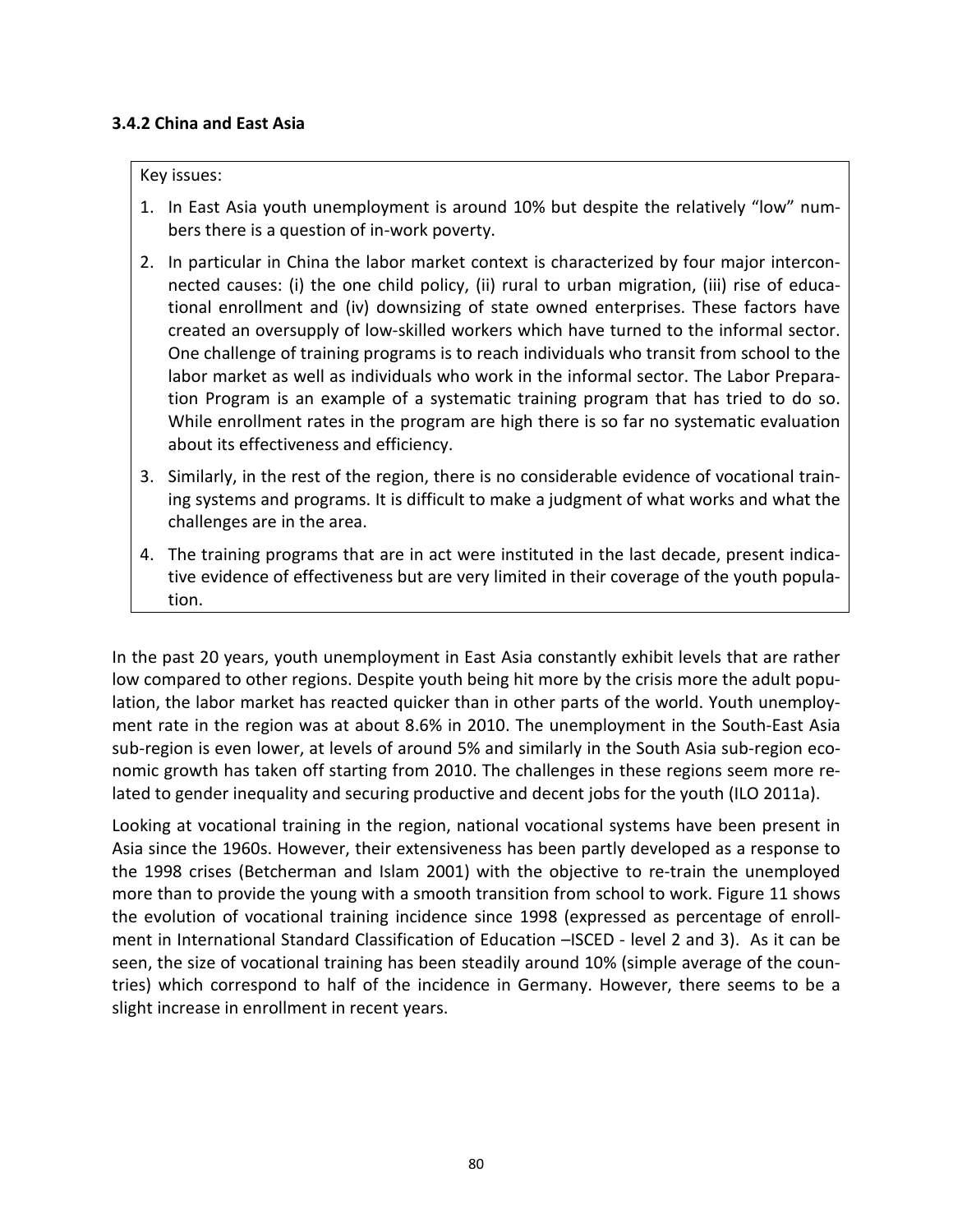**Figure 11: Technical/Vocational enrolment in ISCED 2 and 3 as % of total enrolment in ISCED 2 and 3**



Source: Unesco Institute for Statistics.

These trends and numbers, however, are also far from homogeneous within the region. Figure 12 reports the percentage of technical and vocational enrollment in ISCED 2 and 3 as a percentage of total enrollments at the same levels for a few countries. Within East Asia, there is wide heterogeneity in the importance of vocational training. Enrollment varies from a low level in Vietnam (slightly above 6% in 2008) to the higher levels of China, Korea and Thailand (about 15% in 2008). It is apparent then that trends are equally heterogeneous and mostly driven by middle-income countries, while in developed countries such as South Korea we observe a decline in vocational training enrollment. Hence it is difficult to find a clear association between development and vocational training patterns.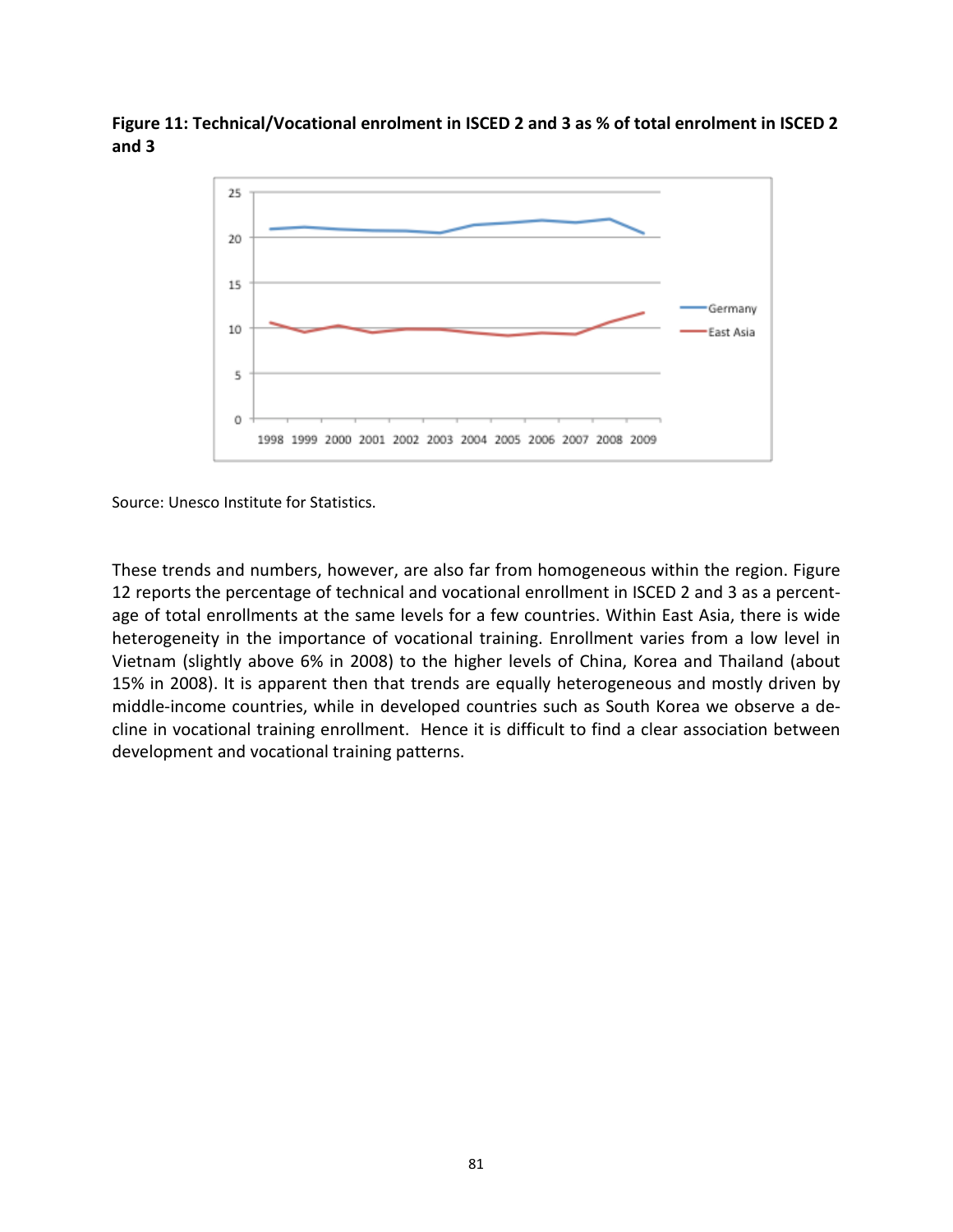### **Figure 12: Technical/Vocational enrolment in ISCED 2 and 3 as % of total enrolment in ISCED 2 and 3 for representative countries, over time**



Source: Unesco Institute for Statistics.

It would be interesting to understand whether the existence of national vocational training systems or training programs have contributed to keeping youth unemployment at low levels. Unfortunately, evidence on the effectiveness of these systems is lacking. Stavreska (2006) reports that out of 21 labor market programs targeted to youth, 9 were vocational training programs. Financing primarily comes from the government and other sources, such as international institutions (UNIDO, UNDP, JFPR, Asian Development Bank, Swiss agency for developing cooperation), or self-generated funds. However, there are two main shortcomings of these interventions. First, overall these programs seem to have small coverage and have had an impact on average on only a few thousand individuals in each country. Second, sound impact evaluations are missing (Stavreska 2006) and the effectiveness and quality of the interventions are primarily evaluated with case studied or surveys conducted on voluntary basis. Therefore it is difficult to draw conclusions on what works in this area and on whether vocational training would be effective in improving the youth conditions. Below, however, are reported examples of programs instituted in a few countries.

1. China: *Labor Preparation Program*. This program consists of a minimum of one to a maximum of three years of vocational education and training with the aim of improving employability and of young individuals who want to start non-agricultural jobs. After 1998, when the program was piloted in only a few Chinese provinces, it has been extended to the whole China, and covers individual with completed primary or secondary education, in both rural and urban areas (MOLSS 2003). The duration of the program typically depends on the education degree of the participants, as well as on the level of training sought (basic, intermediate or high). As of 2000, the program involved more than 1.3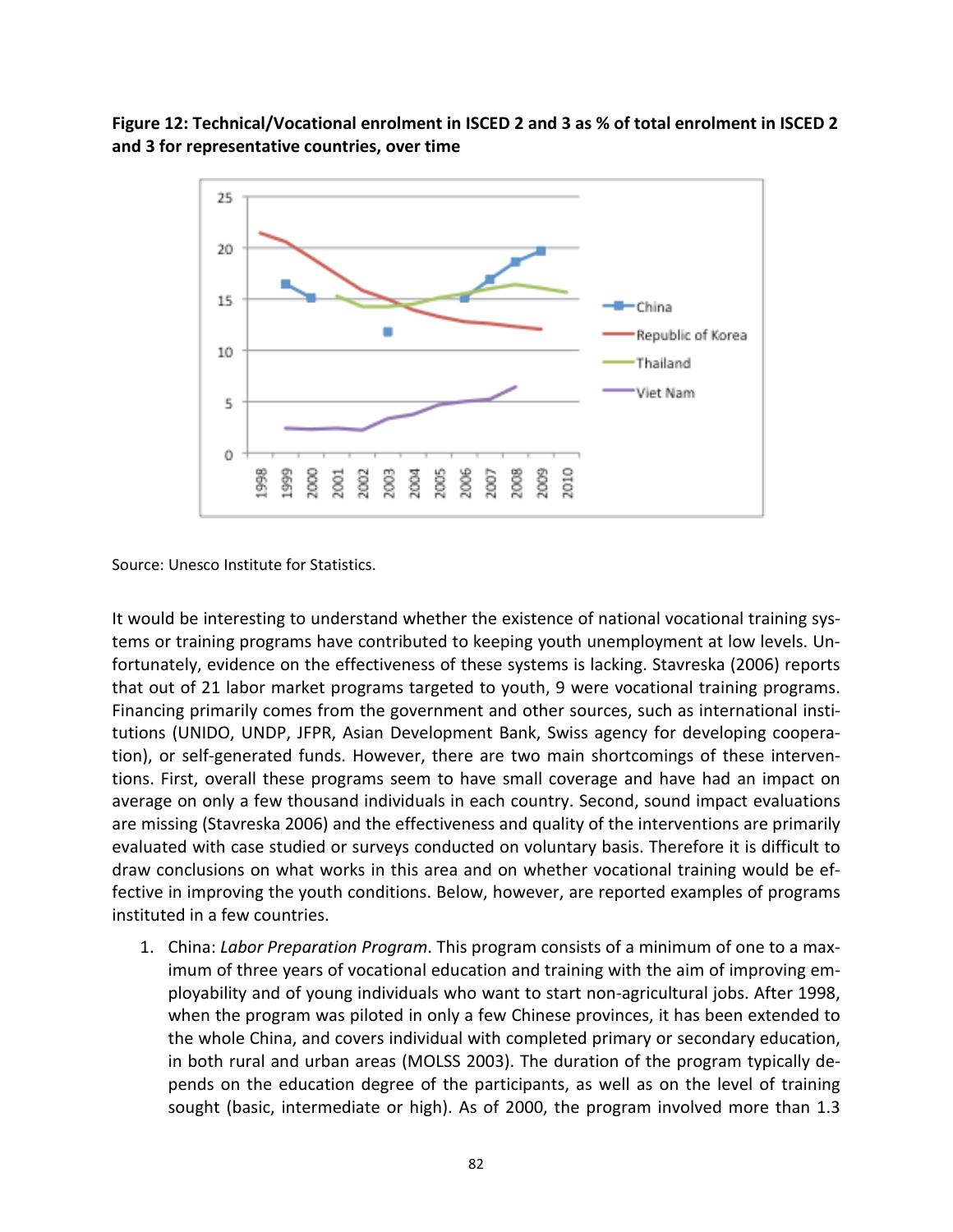million participants. To the best of our knowledge, the program has not been evaluated to date.

- 2. Maldives: *Employment skills project*. Provides employment-oriented skills, aiming to train about 6000 youth, half of which female.
- 3. Nepal: *Franchising SKILL, Training for employment project*. Delivers training for disadvantaged youth. Started in 2003, it has provided training to over 20,000 youth. The program website reports that 84% of the participants are now employed in various sectors. The program provides training based on manuals and curriculum guidelines developed in collaboration with the National Skills Testing Board. These training materials are franchised to entrepreneurs throughout the country. The franchisee conducts training and employs the graduate either directly or finds employment in the country or overseas.
- 4. Philippines: *Working for Youth*. The Dual Training System is adopted in accredited vocational and technical schools in the country (UN 2000). The Technical Education Skills Development Authority (TESDA) is the agency responsible for offering courses in 15 regional training centers. The agency also promotes the dual training system and the apprenticeship program and leadership program. In 1997, for example, a total of 23,278 individuals were registered as apprentices (UN 2000). It should be noted that this agency is considered by the Constitution as managing the non-formal education in the country, therefore vocational training has a marginal position in the educational system. Further, no data are available on the success of people undertaking vocational training and vocational training is mostly present in occupations that are traditionally male oriented (UN 2000).
- 5. Samoa: *Opportunity for Vulnerable Poor Youth*. This program supports informal and vocational training activities for unemployed youth to improve their earning opportunities and self-identity.
- 6. Vietnam: *Training for Disadvantaged Youth (KOTO)*. KOTO is a non-profit restaurant and vocational training program. Every six months around 25 people between 16 and 22 are provided training in the hospitability industry. The program lasts 24 months and the training takes place partly in two non-profit restaurants party in training centers (Youth Employment Inventory). No impact evaluations are available for this program.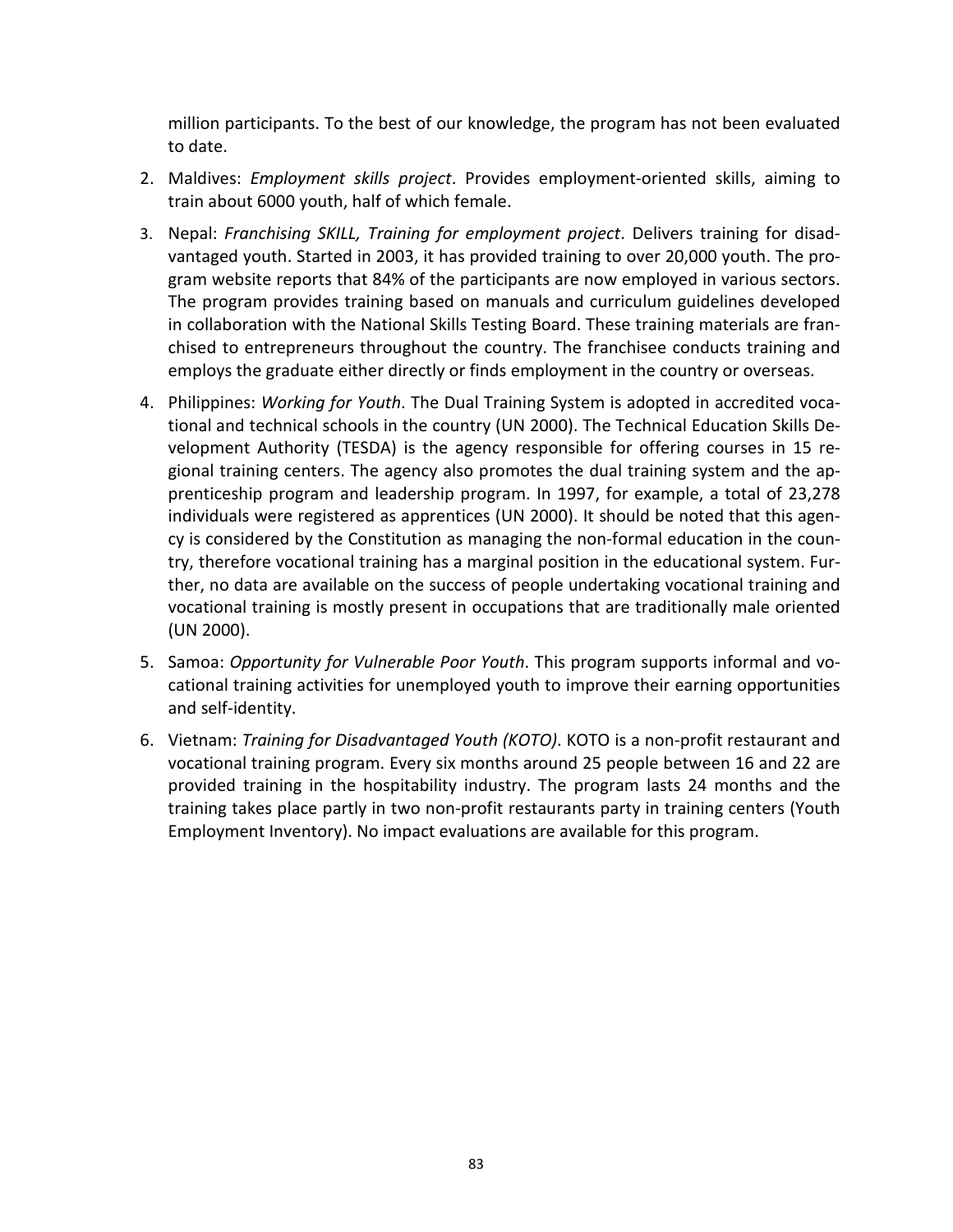# **4 Conclusion and Policy Recommendations**

# *4.1 Major lessons from the comparison*

Labor market flexibility, as provided by temporary contracts or other forms of non-standard work in developed countries and informal employment in many low- and medium-countries, can facilitate stronger job creation. However, not all of these flexible jobs are stepping stones to more permanent or better paid and well-protected jobs. Hence, at the margin of the core labor market, flexible or informal employment can be persistent and 'precarious'. Yet, the evidence also shows that temporary contracts can lead to a smooth transition into stable and decent employment if combined with training.

This relates to the contribution of education and training in preparing young people for a successful participation in the world of work. Education clearly matters. General education and vocational education and training are crucial in making young people employable at a higher level of productivity. Education and training are core drivers for economic progress. There is strong evidence that more and better general education raises the chances of finding good jobs and stable employment and reduces the risk of unemployment.

When distinguishing between general education as a foundation and vocational education and training as an additional component, empirical facts show that vocational skills bring additional benefits to young people as their employability is improved – assuming that vocational education is providing relevant skills matching employer demands. Acquiring occupation-specific skills and firm-related work experience helps establish closer links with the labor market and facilitate the transition into employment. Furthermore, one can make the case for dual apprenticeships as a particularly effective mode of vocational training compared to school-based vocational education on the one hand and more or less unstructured learning on-the-job. Comparative and national evidence suggests that vocational training can bring additional benefits substantially different, but also complementary to general education.

Vocational education and training exhibits highly diverse features in different world regions. Taking a comparative perspective, there is some robust evidence that combining work experience with training on the job and general occupational skills (certificates) helps bring down unemployment of young people and helps create stable employment prospects, resulting in more time spent in employment after leaving school and in higher rates of successful transition. In particular the 'German model' of dual vocational training seems to be an operative model of training that raises not only employability of individuals but also productivity, seems conducive to stable employment and to firms' competitiveness. Yet, most other countries also have some forms of vocational training, often involving mainly schools-based vocational education and more traditional forms of apprenticeships and learning on the job.

Experiences with the introduction of more 'modern' and formalized models of vocational training in particular in developing countries, but also elsewhere show that establishing such systems is contingent upon a set of specific institutional and socio-economic conditions, in particu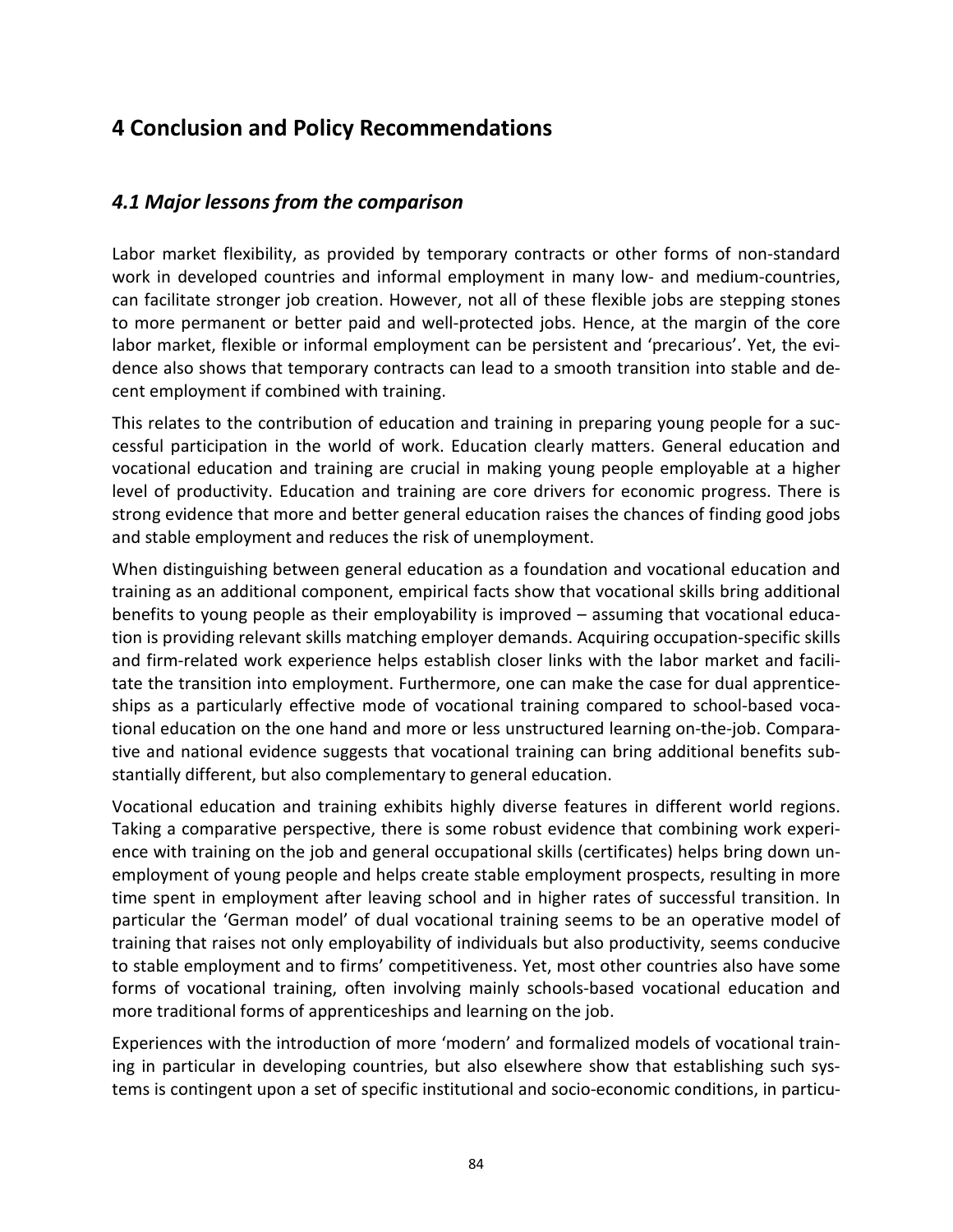lar support by core actors such as governments, firms and employer associations as well as trade unions, young people and their families. An ideal-type of a dual vocational training model along the lines of the German arrangement relies on a number of demanding preconditions:

- 1. support from employers (and their associations) regarding their willingness to provide training in a systematic fashion and certify it, seeing training as investment in favor of competitiveness, productivity, and to open up sustainable employment prospects,
- 2. support from young people, trade unions (and parents), accepting apprenticeship as a phase of lower earnings in exchange for skill acquisition so that it is not seen as inferior to academic training,
- 3. Provision of vocational schooling, including funding, a regulatory framework (by government and/or employers) and monitoring to ensure timely adaptation and labor market relevance of training curricula.

Formalized dual apprenticeship systems seem particularly effective in preparing young people for employment, but such complex vocational training systems are not easily implemented and transferred. Obviously, governance and involvement of core actors play a crucial role, in particular government at different levels, employers' associations and unions, in the design and implementation of vocational training. Organizational capacities of governments and social partners are crucial. A critical mass of supply and demand cannot be created artificially and needs time to develop.

This explains why a highly complex system such as the German model of dual vocational training has hardly been transplanted at a significant scale outside continental Europe. Yet, better vocational training can play a crucial role in economic and social development if models are developed that work in a given context. As most countries have some forms of vocational training – formal or informal, school-based, firm-based or mixed – they are well advised to start with those elements and reform their systems to bring vocational education and training closer to labor market needs.

Hence, feasible vocational training needs to be adapted to make the most out of it. This requires an assessment of existing preconditions and experiences so that better vocational training can be built upon existing framework conditions. In particular, some experiences with pilot projects, regional or sectoral clusters of employers or traditional apprenticeships can be instructive. The main challenge is to make on-the-job learning more systematic and to bring school-based vocational training or general education closer to labor market needs. To achieve this, employer participation and some more systematic vocational training are crucial.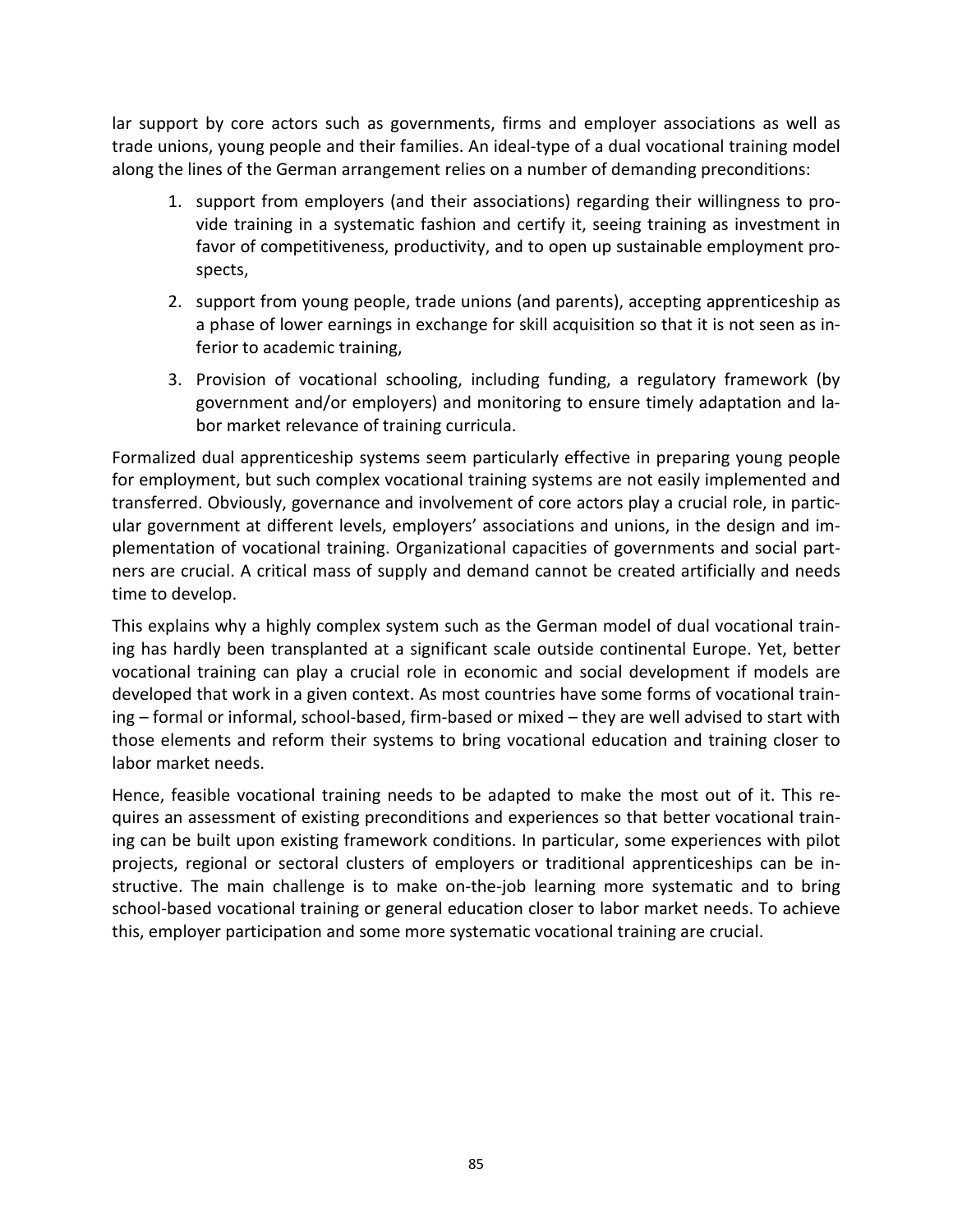## *4.2 Some general needs for action*

Challenges, but also capacities to act vary across countries and world region, depending on economic, institutional and societal context. Yet, there are some general points to be made which are relevant for most of the countries.

#### **Promoting general education**

In many low- and medium income countries, policies to ensure primary and secondary school attendance, avoid early school drop-outs and leaving school at low levels of qualification are needed. Policy makers should aim at providing basic skills to every young person by compulsory participation in support classes and intensified personal support. This implies stronger emphasis on individualized, tailored support to young people at risk, educational guidance, job search assistance (also considering incentives to parents such as conditional cash transfers). In some countries this could also mean longer statutory schooling to achieve upper secondary educational level, in particular by involving girls.

### **Stimulate the creation of formal and sustainable jobs**

In countries where high shares of informal employment form a major barrier to upward mobility and economic progress policies should be designed to create more enterprises in the formal sector which offer formal jobs. This can be addressed by economic policy reforms such as the abolition of bureaucratic business registration procedures, tax reforms, stimulating investment in the private sector and creation of formal companies start-up support. In countries with a large segment of fixed-term contracts with limited access to training and promotion to more stable jobs, overcoming the regulatory divide between permanent and temporary jobs is the major priority. This can best be achieved by creating a flexible system of employment protection easing the barriers between fixed-term and permanent jobs.

#### **Modernize vocational schooling**

Many countries should strengthen the vocational part of their educational or schooling system and bring existing vocational education and training systems closer to the current needs of the

labor market so that young people can experience a smoother transition to jobs. In particular, vocational education provided in the framework of secondary schooling (vocational schools or vocational tracks) should be modernized and complemented with phases of practical work experience, e.g. via internships or passing the final year with an employer. Employers should also be consulted regarding the design of vocational schooling curricula. This requires a systematic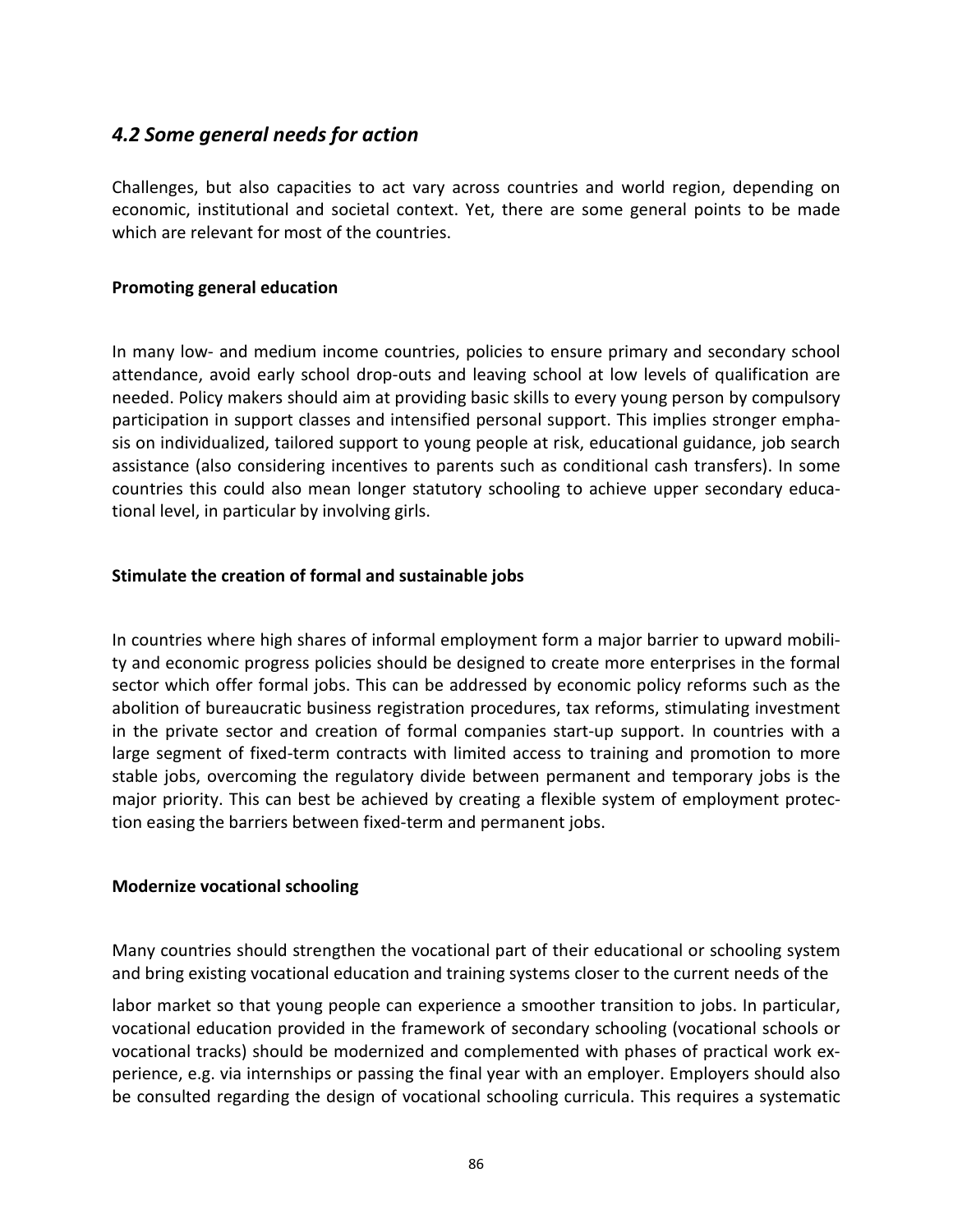coordination with networks or associations of employers. Furthermore, in order to avoid a negative perception of vocational education as a dead-end option, transition to further education, including tertiary education, should be facilitated. Finally, in some countries reducing vocational education fees can help raise enrollment.

#### **Bring academic education closer to the private sector**

In countries with high shares of university graduates with major difficulties in finding adequate jobs a major option is to make academic training more labor market-oriented, incorporating internships with employers into academic curricula so that some experience with current work practices in the private sector can be acquired. Governments responsible for funding academic education can require public universities to modify academic curricula accordingly.

#### **Starting from regional or sectoral clusters**

As can be seen from many examples in the developing world even under adverse conditions, some elements of (dual) vocational training can be implemented – and with sufficient support and interest from governments and employers regional or sectoral training clusters can be established. Most countries could therefore implement feasible or 'lighter' forms of dual vocational training with limited institutional requirements. Starting points could be existing sectoral or regional clusters of firms with a shared interest in a specifically skilled labor force in particularly relevant occupations, larger (also foreign-owned) firms in modern sectors or sectoral training schemes run by employer associations. Where there is a basic agreement on training curricula and training provision this can lead to mutually recognized certificates; public support would be helpful such as support for schooling phases and some non-bureaucratic regulation of training elements and standards so that acquired skills can be recognized.

#### **Upgrading vocational training in the informal sector**

Providing better training for the informal sector is a core issue for many developing countries (ILO 2012). In countries where traditional or informal apprenticeships are dominant, but mainly confined to traditional crafts, these apprenticeships should be articulated better with the schooling system and the formal sector. They should also be opened up to new technologies and occupational change. This, of course, requires some recognition of informal employment as part of the economic and social reality in many countries.

A first option is to bring societal initiatives aimed at better training closer to the informal sector, family business and local networks. A concrete step could be to encourage informal workers and employers to participate in training activities, e.g. by providing informal apprentices with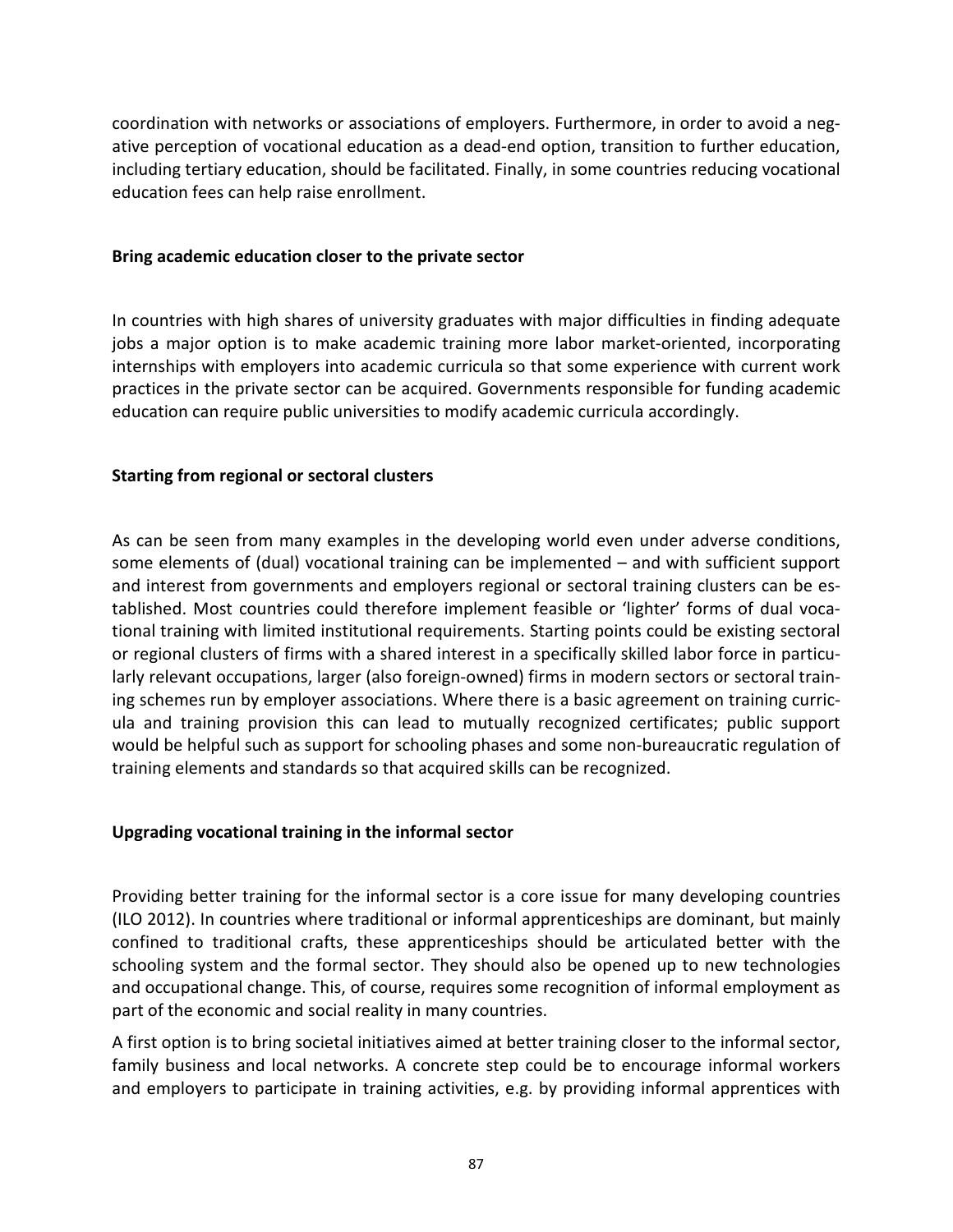some vocational schooling focusing on more general skills and theoretical aspects. Participation in vocational courses for young people working in the informal sector could be increased by setting some incentives to participants and employers, in particular compensating for hours not worked because of training courses. To avoid deterrence, these courses should not be delivered by governments directly but rather by NGOs, churches or non-profit associations with sufficient acceptance and in-depth knowledge of the economic situation in local communities. Involving larger employers or (formal) training centers is another option. Funding may come from governments and international donors. NGOs, churches or other non-profit associations can also facilitate the creation of (informal) associations or networks of informal employers.

Given the fact that traditional or informal apprenticeships tend to be restricted to a number of traditional craft, raising productivity and potentials for innovation is crucial. Experiences from the African continent show that master craftsmen benefit from skill upgrading courses so that they can better develop their businesses and become more innovative and productive. They also benefit from better access to technical equipment and capital, which should be made more easily accessible to informal firms.

Furthermore, some experiences from Sub-Saharan Africa show that ensuring skill recognition outside the local community by some sort of official skill testing open to informal apprenticeship graduates raises the attractiveness of these training courses and enhances mobility on the job market.

### **Extend career and educational guidance services for youth**

The successful implementation of vocational training risks to be stifled by the low level of acceptance among the population that perceives vocational training as inferior type of professional education. While part of these prejudices may be related to the low level of development of vocational training structures, they are also often rooted in traditional and out-dated perceptions on the returns to public sector employment and/or certain types of higher tertiary education. Targeted initiatives that inform youth and their parents about current and expected labor market opportunities and the benefits of vocational schooling may therefore be crucial supporting initiatives to the extension of vocational training. In the design of these measures, the cultural background should be taken into account. In particular, the ability of independent decision making of youth is often limited in community oriented societies. Besides a strong involvement of the local community, it should be considered to train the decision-making abilities of school-leavers by integrating broader career and educational guidance services in regular school curricula in the medium to long run.

#### **Data and evaluation**

Finally, research into the effects of vocational training and related ALMPs would benefit enormously from the availability of better data and a suitable program design allowing for the prop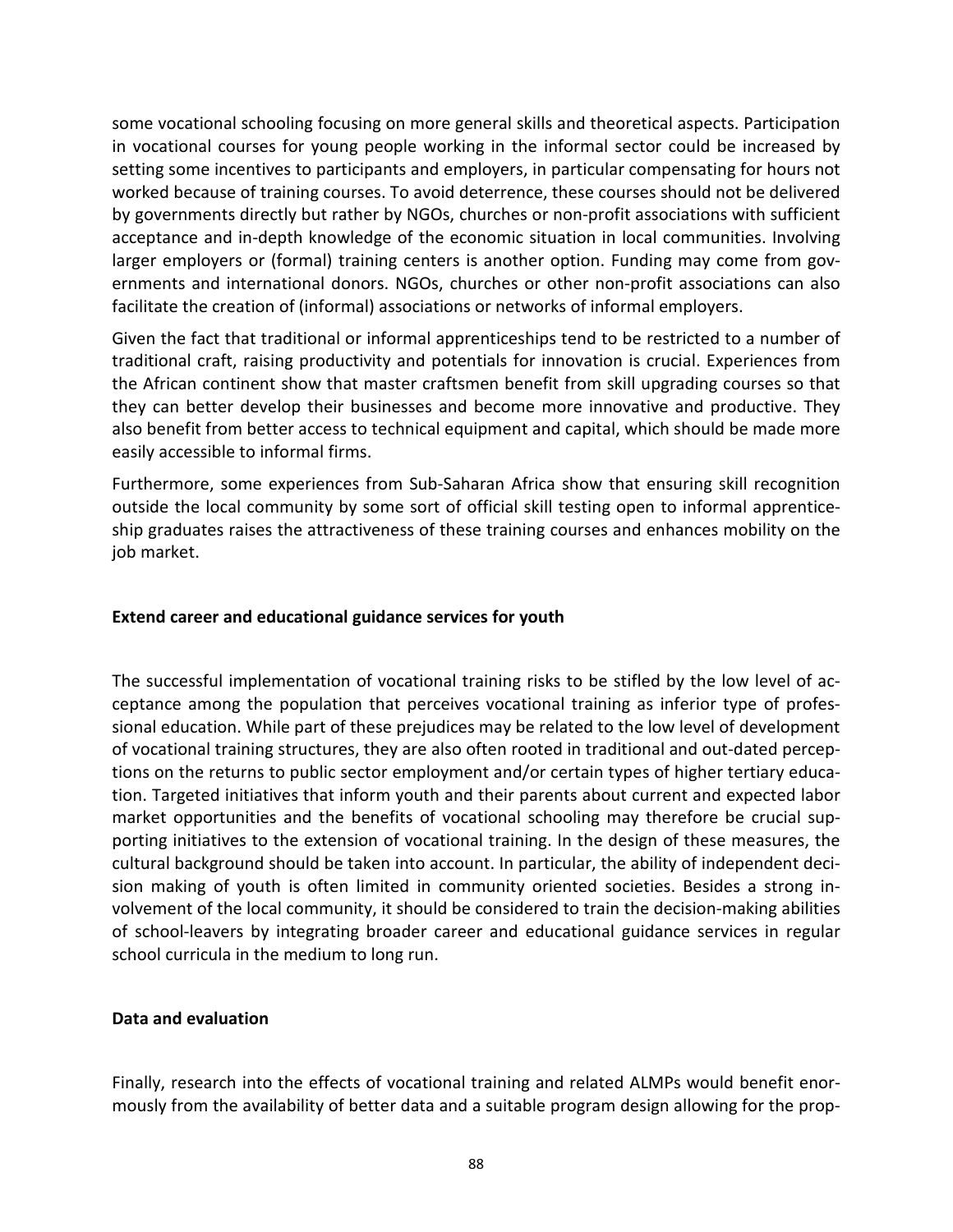er evaluation of policy initiatives. Regarding data, the generation of representative survey data, in particular longitudinal data with a full set of individual characteristics, is essential. Training and ALMP programs should be accompanied by a systematic collection of evaluation data.

# *4.3 Policy recommendations for different types of countries*

Regarding the further development of vocational education and training policy action should take into account the main challenges in particular country clusters in order to be successful.

### **Germany and its neighbor countries**

Regarding Germany and its neighbor countries where dual vocational training systems exist and continue to be the most important pathway from school to work the main policy priority is to ensure continued support from employers by adapting the system in time to changing economic conditions and requirements. Of course, the German type of dual vocational training is facing the challenge of timely adaptation and updating of training curricula to newly emerging technologies and occupations. In a labor market characterized by accelerating change, emphasizing general skills and adopting a more modular approach to initial and continuous training is required in order to avoid an early and narrow specialization which hampers job and occupational mobility later in life. Furthermore, reinforcing general education to make all young people able to participate in the labor market and to pass the first hurdle at entering vocational training is essential. Preparatory systems within the realm of ALMPs must be made most effective in bringing young people closer to employment or training. Misallocation of resources and youths in artificial types of jobs and training should be avoided.

#### **Mediterranean countries**

In the Mediterranean countries, in particular Spain, barriers between different types of employment contracts, which lead to a deep segmentation of the labor market, need to be eased, e.g. by establishing a more universal, but flexible type of contract. In those countries it is also very important to reduce the large share of early school leavers. Given the mismatch between formal education and actual labor market needs it is essential to bring university graduates closer to private employers, in particular via regular internships and other forms of work experience. Attempts at establishing (dual) vocational training will required the involvement of employers. Here, large firms and existing regional networks can be activated. Existing vocation training schemes at the secondary and the tertiary level can also be strengthened. In principle it seems possible to mobilize some social partner support and to set some incentives by the government to provide training in a systematic fashion. This strategy is probably more effective than expanding subsidized temporary contracts or apprenticeships.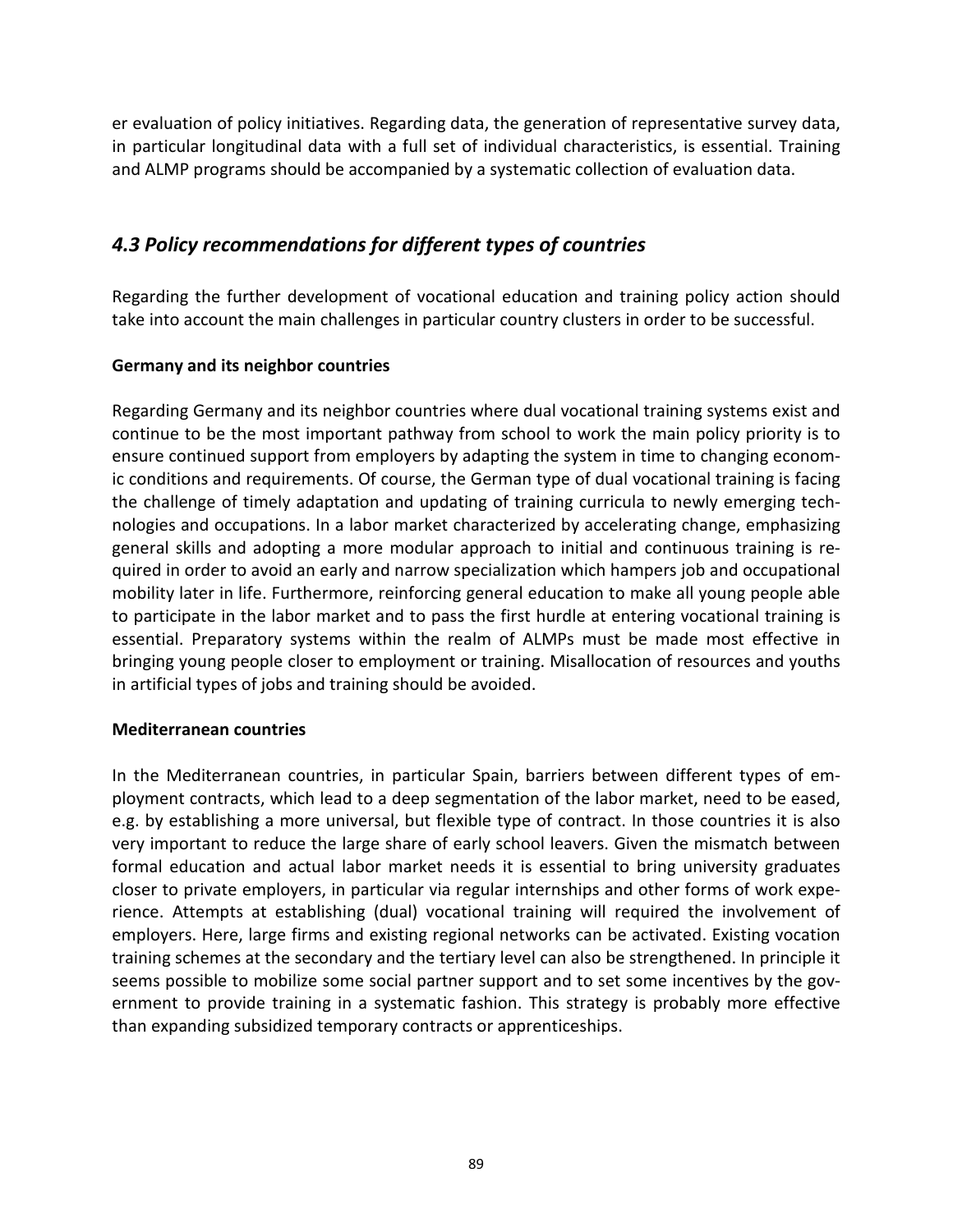#### **Anglo-Saxon countries**

Anglo-Saxon countries with a clear distinction between general education (and vocational schooling) and learning on-the-job need to improve general education and school completion rates. Furthermore, it should be possible to bring in a more systematic character into informal learning on-the-job. Existing sectoral models of vocational training can in principle be extended to areas outside manufacturing and crafts.

### **Transition countries**

Transition economies can build upon existing elements of vocational training that continue to exist in some countries. At the same time, a better articulation between universities, vocational schools and employers seems feasible given that such an infrastructure is in principle available. Provide better general and additional vocational schooling to non-academics would help ease bottlenecks and skills shortages in these labor markets.

### **Middle East and North Africa**

In the MENA region, stimulating private sector activities and enterprise creation is essential to promote job creation in the formal private sector. This requires de-bureaucratization of business regulations, start-up support and changes in the taxation system as well as labor law. Furthermore, general upper secondary and tertiary education should be redesigned to facilitate careers in the private sector rather than prepare for public employment. This would mean to establish links between employers and school-based vocational education, which is under current modernization in some countries, and to bring employers and university graduates together, e.g. via regular internships. Existing models of dual vocational training, often developed with foreign support, show some potential, but remain limited to narrow regions and sectors. They could in principle be transferred to other regions and sectors if employers support this.

#### **Sub-Saharan and South Africa**

In Sub-Saharan and South Africa, apart from stimulating enterprise and job creation in the formal private sector, a prior policy objective still is to expand general education and ensure participation and attendance there as schooling provides basic skills which are required to further educational progress. In some countries, projects to establish formal dual vocational training have already been started in the past and could be extended to other regions or sectors, based on employers' interest and support. Most importantly, informal or traditional apprenticeships still play a dominant role in bringing young people into jobs as vocational schooling lacks acceptance. These informal apprenticeships could be upgraded in order to mobilize their developmental potential as recent experiences show. First, informal apprentices could benefit from participation in some courses. Second, master craftsmen would benefit from further education to make them familiar with new technologies and from granting them easier access to credit and modern equipment. Third, NGOs and local networks could support the creation of associations of informal employers which would help disseminate knowledge, promote innovations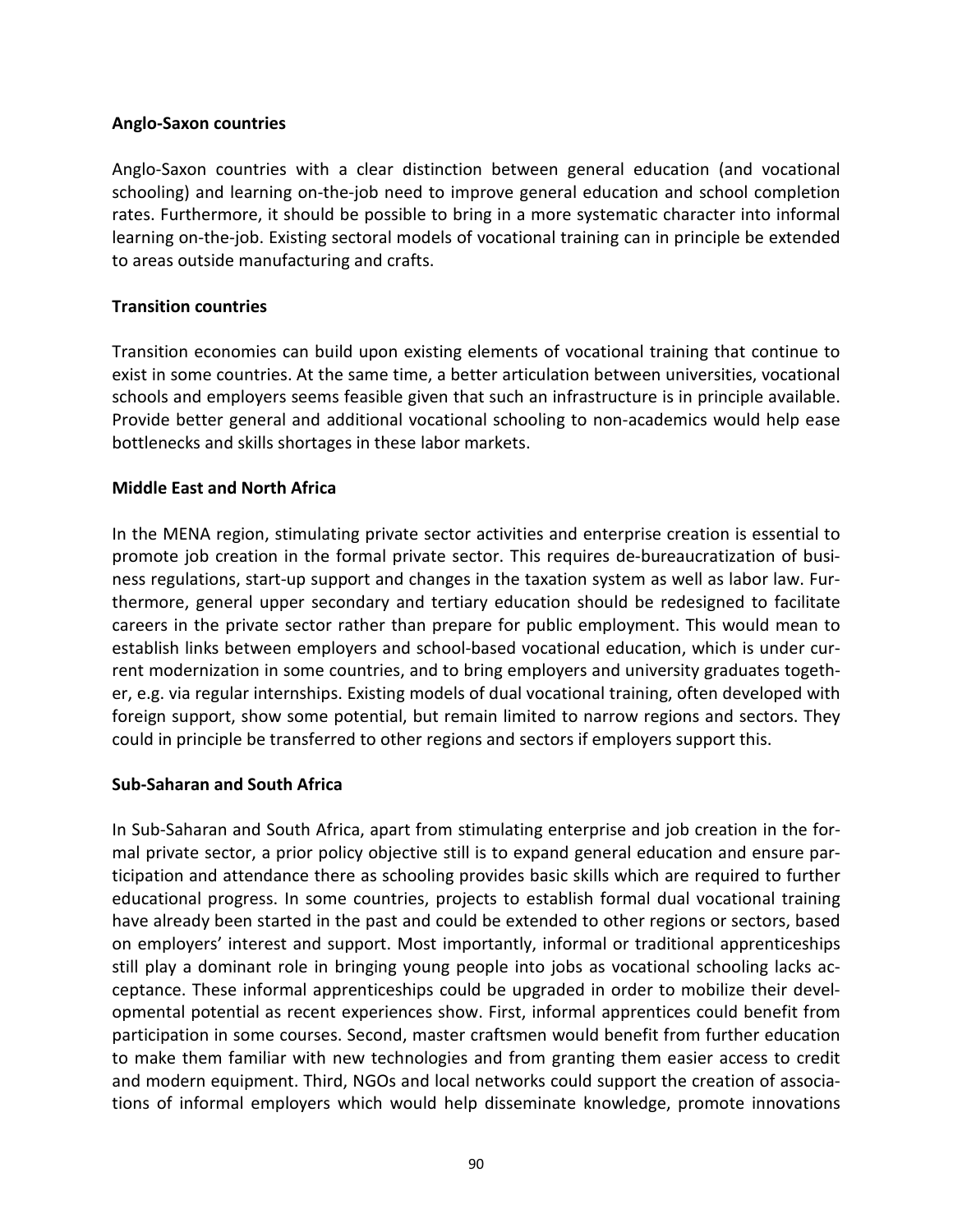and lead to some agreement regarding the structure of informal apprenticeships as well as the recognition of skills acquired through informal apprenticeships. Skills testing of informal apprentices by formal business associations or government bodies would enhance mobility to the formal sector.

#### **Latin America**

In Latin American countries a main policy priority is to modernize existing, but dated vocational training schemes so that they can be major contributor to economic growth and societal development. Adapting these systems to the current needs of employers in a major issue as vocational training in many Latin American countries are still tailored to the economic structures of the past. Modernization can continue to build upon those models that are run by employers and employer associations but requires an expansion to new and dynamically growing sectors. As with other regions, bringing some simplified forms of vocational education to the informal sector is important in Latin America as well.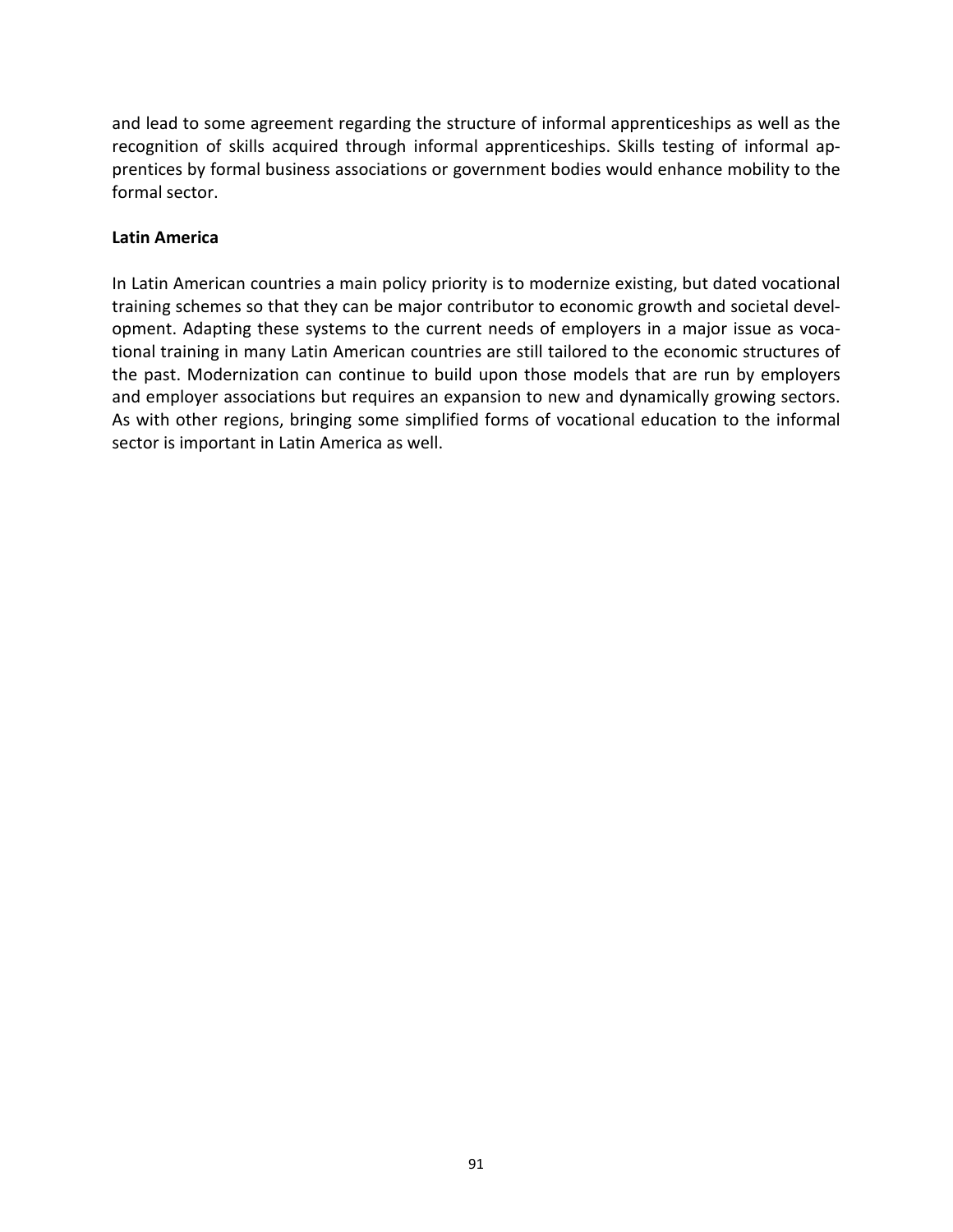#### **South and East Asia**

Fostering vocational training in South and East Asia could be seen as an important channel for improving working conditions of young individuals who have a job and to further boost the employability of those more vulnerable (such as low skilled). A major objective is to expand the vocational education especially in those countries where its incidence is rather low (e.g., India and Vietnam). In countries where vocational education is marginally present, it should be proactively promoted to further boost participation of young individuals. Training programs should have ample geographic coverage, especially in countries where the rural-urban divide is still substantial. Piloting of a "dual system"" is also desirable - at least in countries where prerequisites exist. This should be initiated by implementing a systematic approach to bring the education system near to the private sector. In general, also based on lack of current evidence, the expansion of training and vocational education should be accompanied by a systematic evaluation of programs and initiatives in order to understand what works.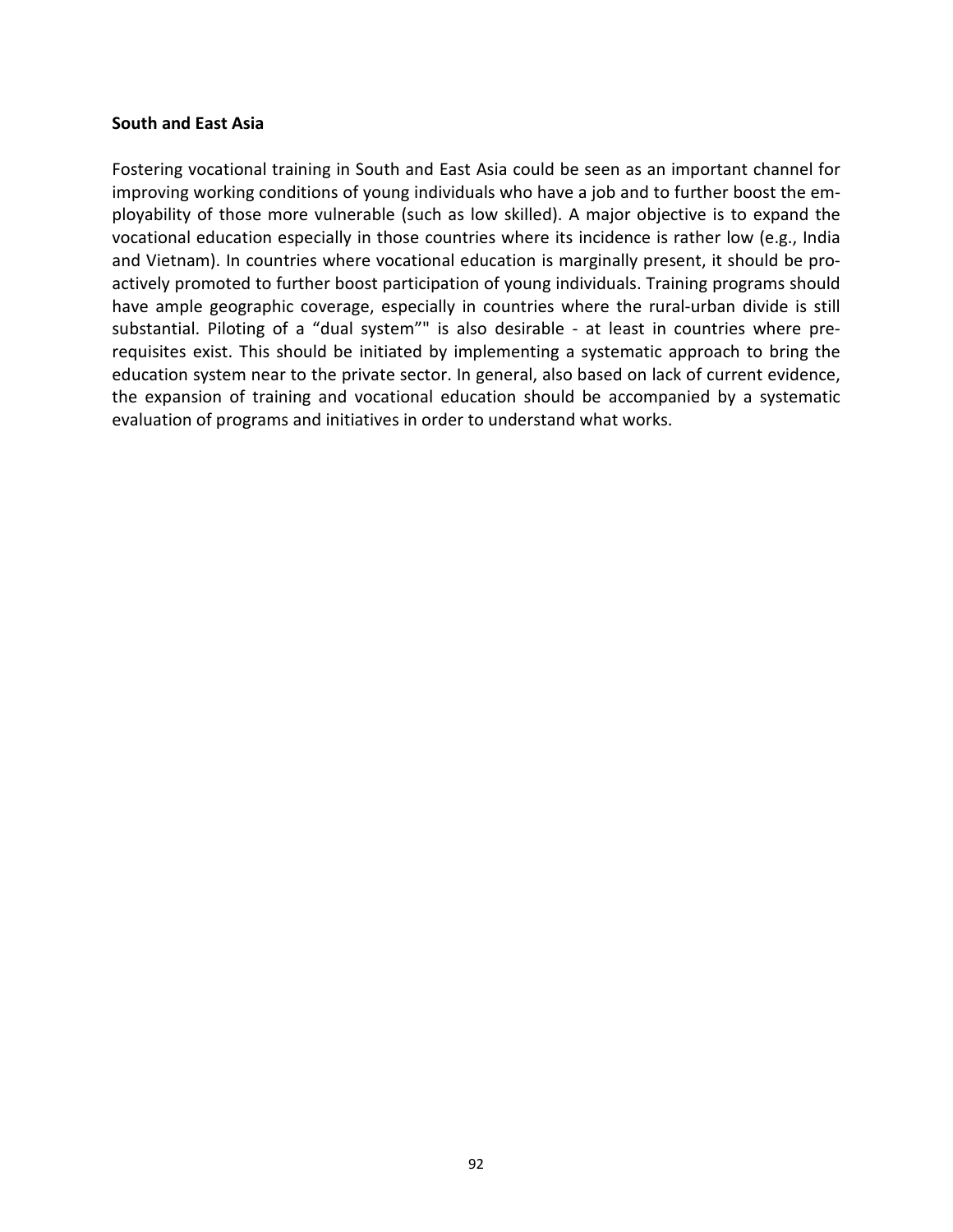# **References**

- Abowd, John M.; Kramarz, Francis; Lemieux, Thomas; Margolis, David N. (2000): Minimum Wages and Youth Employment in France and the United States, NBER Chapters, in: Youth Employment and Joblessness in Advanced Countries, 427-472 NBER.
- Adams, Avril V. (2010): The Mubarak Kohl Initiative Dual System in Egypt. An assessment of its impact on the school to work transition.
- Adda, Jerome; Dustmann, Christian; Meghir, Costas; Robin, Jean-Marc (2011): Career Progression and Formal versus On-the-Job Training, Mimeo.
- Aedo, Cristian; Pizarro, Marcelo (2004): Rentabilidad económica del programa de capacitación laboral de jóvenes Chile Joven, Mimeo.
- Aedo, Cristian; Nunes, Sergio (2001): The impact of training policies in Latin America and the Caribbean: the Case of Programa Joven, ILADES and Georgetown University, May 2001.
- Aggarwal, Ashwani; Hofmann, Christine; Phiri, Alexander (2010): A study on informal apprenticeship in Malawi, Employment Sector Employment Report 9/2010.
- Ahadzie, William (2009): The Traditional Informal Apprenticeship System of West Africa as Preparation for Work, in: Maclean, Rupert; Wilson, David N. (eds.): International Handbook of Education for the Changing World of Work, Springer.
- Alet, Elodie; Bonnal, Liliane (2011): Vocational schooling and educational success: comparing apprenticeship to full-time vocational high school, Mimeo.
- Angel-Urdinola, Diego F.; Semlali, Amina; Brodmann, Stefanie (2010): Non-Public Provision of Active Labor Market Programs in Arab-Mediterranean Countries: An Inventory of Youth Programs, World Bank.
- Assaad, Ragui; Roudi-Fahimi, Frazaneh (2007): Youth in the Middle East and North Africa: Demographic opportunity or challenge?, Reference Bureau MENA Policy Brief, April.
- Atchoarena, David; Delluc, André M. (2001): Revisiting Technical and Vocational Education and Training in Sub-Saharan Africa, IIEP Paris.
- Attanasio, Orazio; Kugler, Adriana; Meghir, Costas (2011): Subsidizing Vocational Training for Disadvantaged Youth in Colombia: Evidence from a Randomized Trial, American Economic Journal 3 (3), 188-220.
- Audas, Rick; Berde, Éva; Dolton, Peter (2005): Youth unemployment and labour market transitions in Hungary, Education Economics 13: 1-25.
- Awogbenle, A. Cyril; Iwuamadi, K. Chijioke (2010): Youth unemployment: Entrepreneurship development programme as an intervention mechanism, African Journal of Business Management 4 (6), 831-835.
- Bardak, Ummuhan (2006): An overview of educational systems and labour markets in the Mediterranean region, Mediterranean Journal of Educational Studies, Vol. 11, 1, pp. 103-125.
- Bardak, Ummuhan; Huitfeldt, Henrik; Wahba, Jackline (2006): Employment policy reforms in the Middle East and North Africa: Selected Issues on the Functioning of the Labour Market, Turin: European Training Foundation.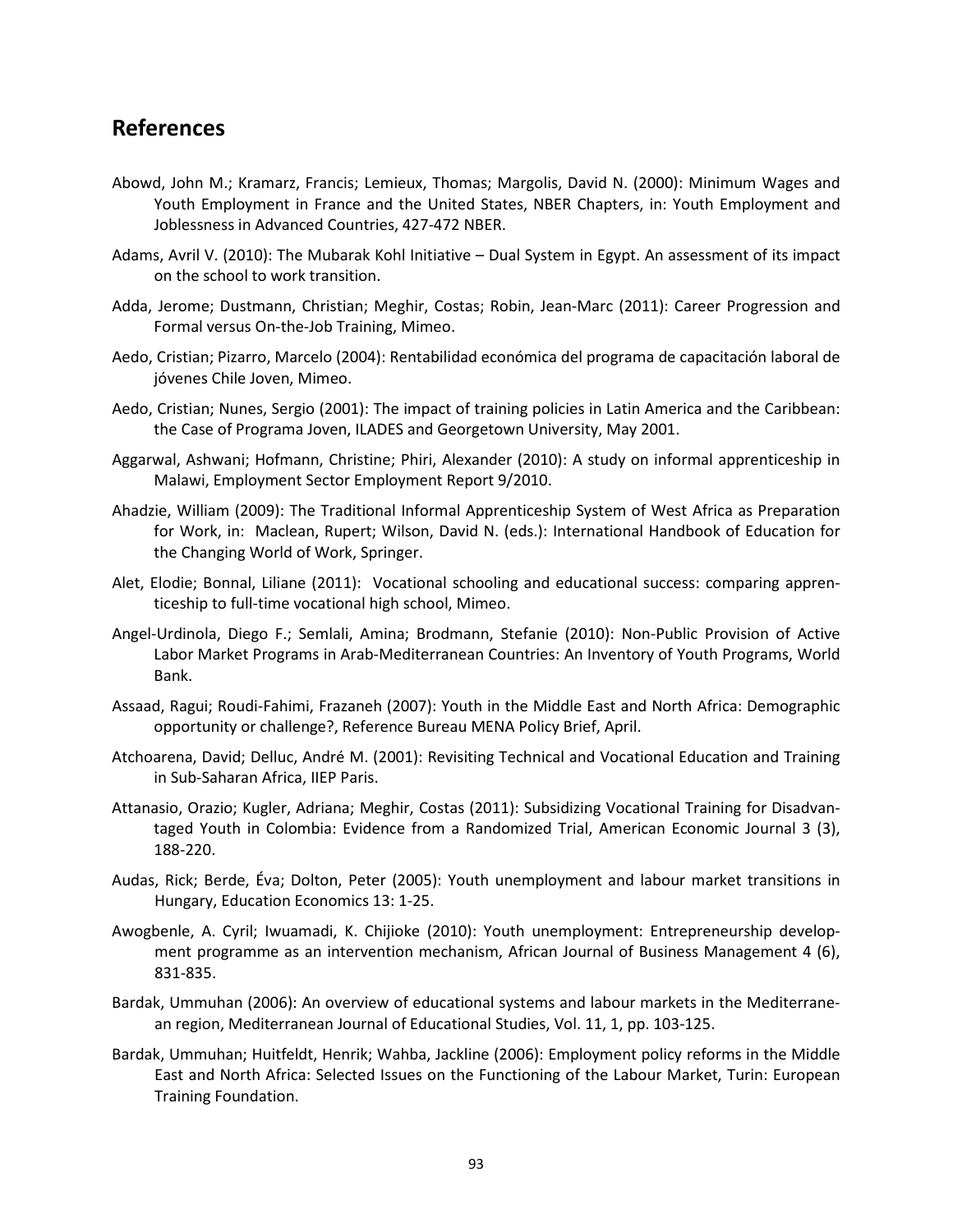- Bartlett, Will (2007): Economic restructuring, job creation and the changing demand for skills in the Western Balkans, in: Fetsi, Anastasia (ed.): Labour Markets in the Western Balkans: Challenges for the Future, Turin: European Training Foundation, pp. 19-50.
- Bartlett, Will (2009): The effectiveness of vocational education in promoting equity and occupational mobility amongst young people, Economic Annals, LIV (180): 7-39.
- Bassanini, Andrea; Duval, Romain (2006): Employment Patterns in OECD Countries: Reassessing the Role of Policies and Insitutions, OECD Social, Employment and Migration Working Paper 35.
- Bejaković, Predrag (2004): How prepared is Croatia for a knowledge-based society? In: Ott, Katarina (ed.), Croatian Accession to the European Union: Facing the challenges of negotiations, Vol. 3, Zagreb: Institute of Public Finance, pp. 109-128.
- Bell, David N.F.; Blanchflower, David G. (2011b): Young People and the Great Recession, IZA Discussion Paper 5674.
- Bentolila, Samuel; Cahuc, Pierre; Dolado, Juan José ; Le Barbanchon, Thomas (2010): Two-Tier Labor Markets in the Great Recession: France vs. Spain, IZA Discussion Paper 5340.
- Bernabè, Sabine (2002): A Profile of Informal Employment: The Case of Georgia, ILO Employment Sector working paper no. 2002/9, ILO, Geneva.
- Bertschy, Kathrin; Cattaneo, M. Alejandra; Wolter, Stefan C. (2009): PISA and the Transition into the Labour Market, Labour Vol. 23 (Special Issue) pp. 111-137.
- Betcherman, Gordon; Islam, Rizwanul (2001): East Asian Labor Markets and the Economic Crisis. Impacts Responses and Lessons, World Bank and ILO.
- Betcherman, Gordon; Godfrey, Martin; Puerto, Susana; Rother, Friederike; Stavreska, Antoneta (2007): A review of interventions to support young workers: Findings of the youth employment inventory, World Bank Social Protection Discussion Paper 0715.
- Binzel, Christine (2011): Decline in Social Mobility: Unfulfilled Aspirations among Egypt's Educated Youth, IZA Discussion Paper 6139.
- Blanchflower, David G.; Freeman, Richard B. (2000): The Declining Economic Status of Young Workers in OECD Countries, in: Blanchflower, David G.; Freeman, Richard B. (eds.): Youth employment and joblessness in advanced countries, Chicago, 19-55.
- BMBF (Bundesministerium für Bildung und Forschung) (2009) (ed.) Datenreport zum Berufsbildungsbericht 2009 - Informationen und Analysen zur Entwicklung der beruflichen Bildung, Bonn. Berlin, 2009.
- BMBF (Bundesministerium für Bildung und Forschung) (2011) (ed.) Datenreport zum Berufsbildungsbericht 2009 - Informationen und Analysen zur Entwicklung der beruflichen Bildung, Bonn. Berlin, 2011.
- Boeri, Tito (2000): Structural Change, Welfare Systems, and Labour Reallocation: lessons from the transition of formerly planned economies, Oxford: Oxford University Press.
- Boeri, Tito; Terrell, Katherine (2002): Institutional Determinants of Labor Reallocation in Transition, Journal of Economic Perspectives, 16(1): 51-76.
- Bonnal, Liliane; Mendes, Sylvie; Sofer, Catherine (2002): School-to-work transition: apprenticeship versus vocational school in France, International Journal of Manpower, Vol. 23 Nr. 5, pp. 426-442.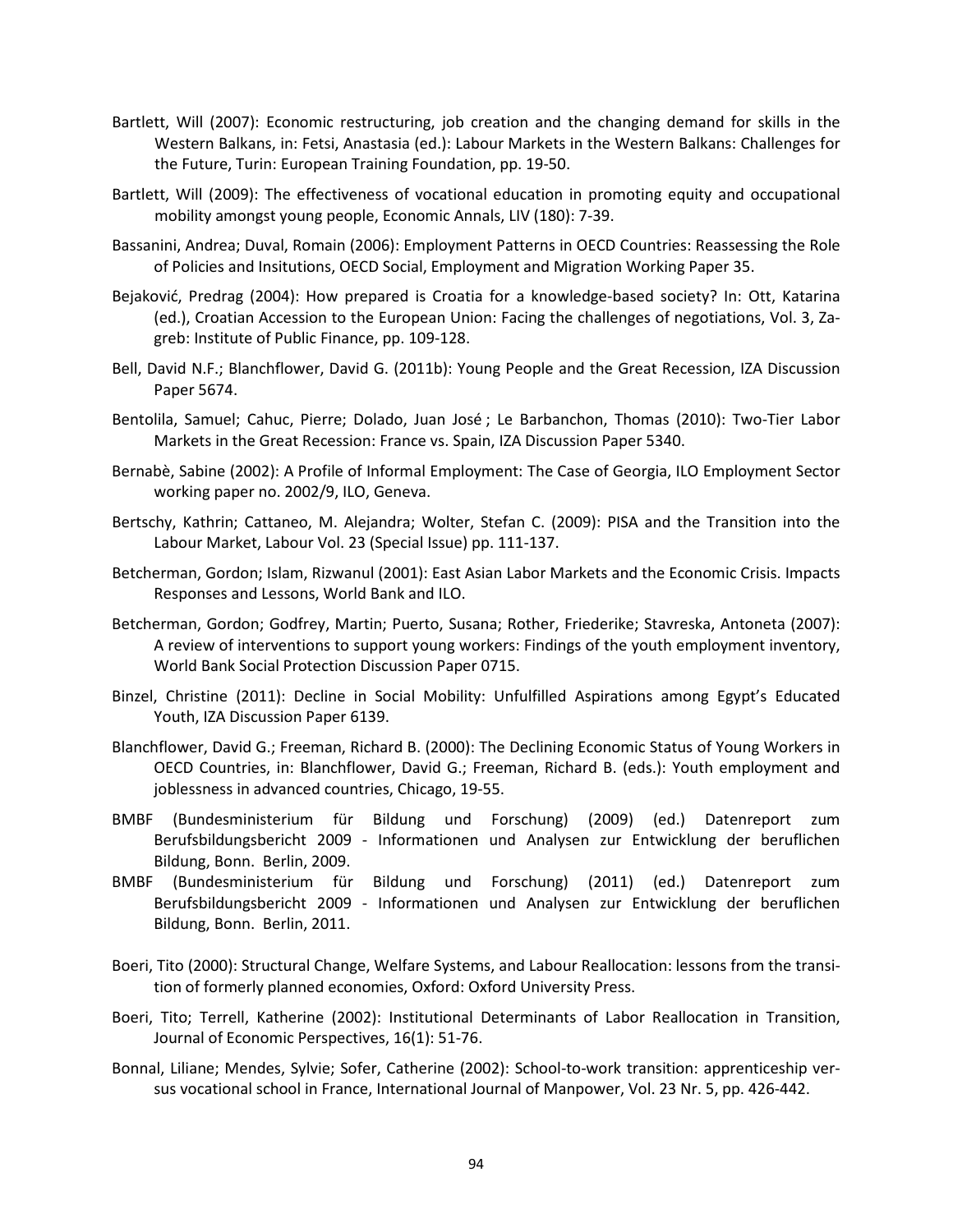- Bouhlila, Donia Smaali (2011): The quality of secondary education in the Middle East and North Africa: what can we learn from TIMSS' results?, Journal of Comparative and International Education, 41, 3, pp. 327 – 352.
- Bover, Olympia; Gómez, Ramón (2004): Another Look at Unemployment Duration: Exit to a Permanent Job vs. a Temporary Job, Investigaciones Economicas, 28(2): 285-314.
- Bukodi, Erzsébet; Róbert, Péter (forthcoming): Education and labor market entry in transition: the case of Hungary. In: Kogan, Irena et al. Making the Transition. Education and labor market entry in Central and Eastern Europe. Stanford: Stanford University Press: forthcoming.
- Bundesministerium für Arbeit und Soziales (Ed.) (2010): Vorstudie zur Evaluation von Fördermaßnahmen für Jugendliche im SGB II und SGB III.
- Caliendo, Marco; Künn, Steffen; Schmidl, Ricarda (2011): Fighting Youth Unemployment: The Effects of Active Labor Market Policies, IZA Discussion Paper 6222.
- Card, David; Kluve, Jochen; Weber, Andrea (2010): Active Labor Market Policy Evaluations: A Meta-Analysis, The Economic Journal 2010, 120, F452-F477.
- Card, David et al. (2011): The Labor Market Impacts of Youth Training in the Dominican Republic, Journal of Labor Economics, 29 (2), 267-300.
- CEDEFOP (2010): Employer-provided vocational training in Europe.
- CEDEFOP (2011a): España, Una Mirada a la Formación Professional.
- CEDEFOP (2011b): VET in Europe Country Report France.
- CEDEFOP (2011c): VET in Europe Country Report Italy.
- Chabaan, Jad (2009): Youth development in the Arab countries: The need for a different approach, Middle Eastern Studies, 45, 1, pp. 33-55.
- Cho, Yoonyoung; Newhouse, David; Margolis, David; Robalino, David (forthcoming): Labor Markets in Middle and Low Income Countries Trends and Implications for Social Protection and Labor Policies, World Bank Social Protection Discussion Paper.
- CINTERFOR, Centro Interamericano para el Desarollo del Conocimiento en la Formacion Professional (2008): Recent evolution and future prospects for technical cooperation in vocational training in Latin America and the Caribbean, Discussion Paper prepared for the Technical Meeting Technical Cooperation in the Development of Vocational Training in Latin America and the Caribbean, Buenos Aires.
- Cling, Jean-Pierre; Gubert, Flore; Nordman, Christophe J.; Robillard, Anne-Sophie (2007) : Youth and Labour Markets in Africa – A critical review of literature, Agence Francaise de Développement, Paris.
- Commander, Simon; Kollo, Janos (2004): The Changing Demand for Skills: Evidence from the Transition, IZA Discusission Paper 1073.
- Coupé, Tom; Vakhitova, Hanna (2011): Recent Dynamics of Returns to Education in Transition Countries, Kyiv School of Economics Discussion Paper No. 39.
- Crissey, Sarah R. (2009): Educational attainment in the United States: 2007, U.S. Census Bureau.
- Cuddy, Natalia; Leney, Tom (2005): Berufsbildung im Vereinigten Königreich, Kurzbeschreibung, Cedefop Panorama Series 112, Luxembourg.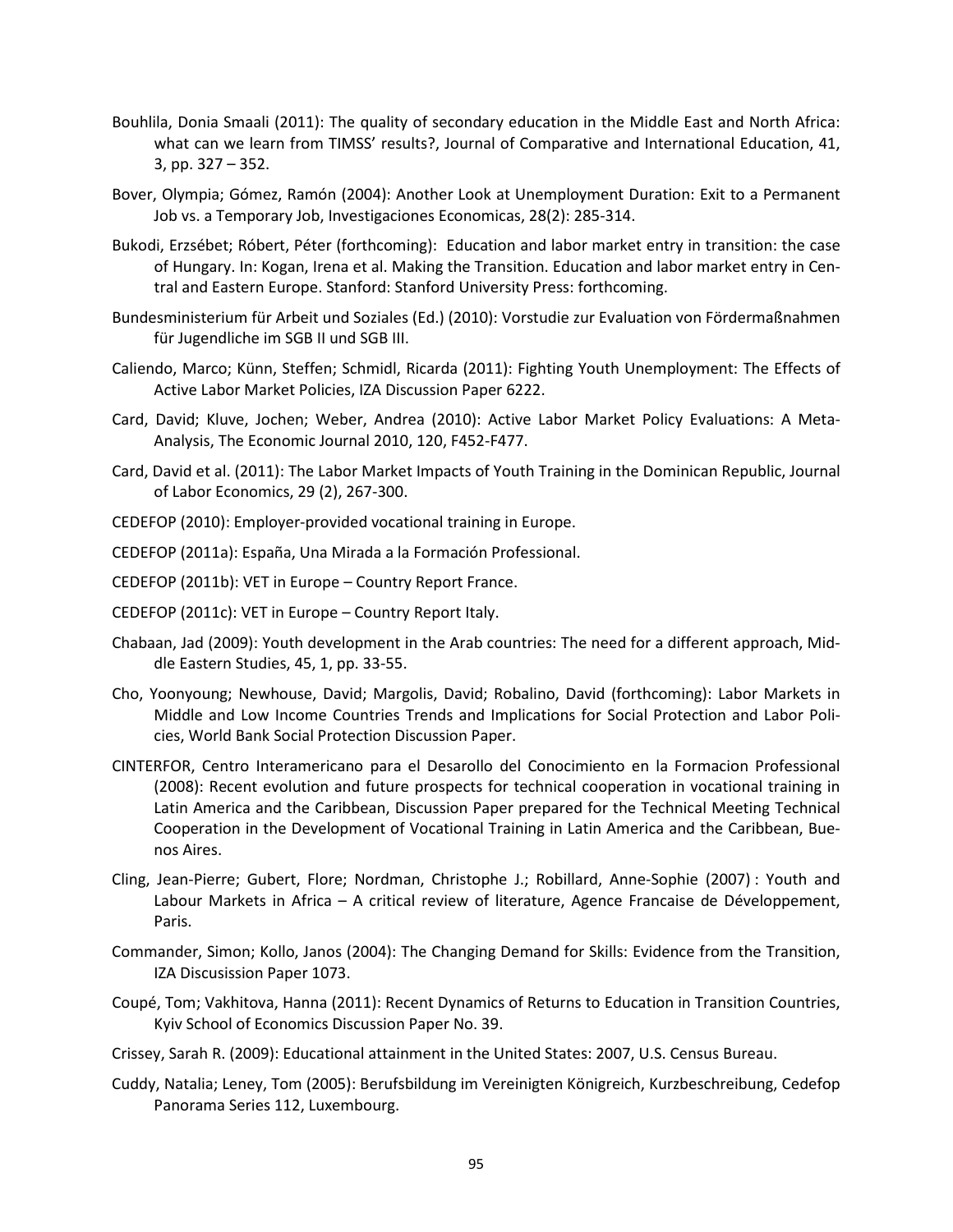- Danish Ministry of Education (2008): The Danish Vocational Training and Education System, 2<sup>nd</sup> edition, Copenhagen.
- De Giorgi, Giacomo (2005): Long-term Effects of a Mandatory Multistage Program: The New Deal for Young People in the UK, Institute for Fiscal Studies Working Paper 0508.
- De Moura Castro, Claudio; Verdisco, Aimee (1998): Training Unemployed Youth in Latin America: Same Old Sad Story?, Inter-American Development Bank, Washington D.C.
- Denu, Berhanu; Tekeste, Abraham; van der Deijl, Hannah (2005): Characteristics and determinants of youth unemployment, underemployment and inadequate employment in Ethiopia, ILO Employment Policies Unit, Employment Strategy Paper 2005/07.
- Department for International Development (DFID) (2007): Technical and vocational skills development, Briefing.
- Díaz, Juan José; Jaramillo, Miguel (2006): Evaluation of the Peruvian "Youth Labor Training Program ProJoven", Working Paper, October, Grupo de Analisis para el Desarrollo, GRADE, Lima.
- Didibhuku Thwala, Wellington (2011): Public works programmes as a tool to address unemployment and skills shortages among the youth in South Africa, African Journal of Business Management 5 (15), 6011 - 6020.
- Dionisos, Regina; Muehlemann, Samuel; Pfeiffer, Harald; Walden, Günter; Wenzelmann, Felix; Wolter, Stefan C. (2009): Costs and benefits of apprenticeship training - A comparison of Germany and Switzerland, Applied Economics Quarterly 55(1), pp. 5-38.
- Dolado, Juan J.; Felgueroso, Florentino; Jimeno, Juan F. (2000): Youth labour markets in Spain: Education, training, and crowding-out, European Economic Review 44 (4-6), 943-956.
- Eamets, Raul; Masso, Jaan (2005): The Paradox of the Baltic States: Labour Market Flexibility but Protected Workers?, European Journal of Industrial Relations, 11(1): 71-90.
- Ebner, Christian (2009): Neue Wege für die duale Berufsausbildung Ein Blick auf Österreich, die Schweiz und Dänemark, WZB Brief Arbeit, Nr. 4.
- ETF (forthcoming): Transition from education to work in EU Neighbouring Countries*,* ETF, Turin.
- European Commission (2006): European Employment Observatory, Review: Spring 2005, Directorate-General for Employment, Social Affairs and Equal Opportunities, Brussels.
- Felgueroso, Florentino (2010): Reforma Laboral y Empleo Juvenil, El Comercio.es 25 June.
- Fedorets, Alexandra; Spitz-Oener, Alexandra (2011): Flexibility and adaptability of the employees with a dual vocational training degree, Journal for Labour Market Research 44 (1-2), 127-134
- García, Juan Ramón (2011): Youth unemployment in Spain: causes and solution, BBVA Research Working Paper 11/31.
- Garcia, Marito; Fares, Jean (2008a): Why is it important for Africa to invest in its youth?, in: Garcia, Marito; Fares, Jean (eds.): Youth in Africa's Labor Market, World Bank, 3-14.
- Garcia, Marito; Fares, Jean (2008b): Transition to Working Life for Africa's Youth, in: Garcia, Marito; Fares, Jean (eds.): Youth in Africa's Labor Market, World Bank, 15-25.
- Garcia, Marito; Fares, Jean (2008c): The Effect of Education on Income and Employment, in: Garcia, Marito; Fares, Jean (eds.): Youth in Africa's Labor Market, World Bank, 39-47.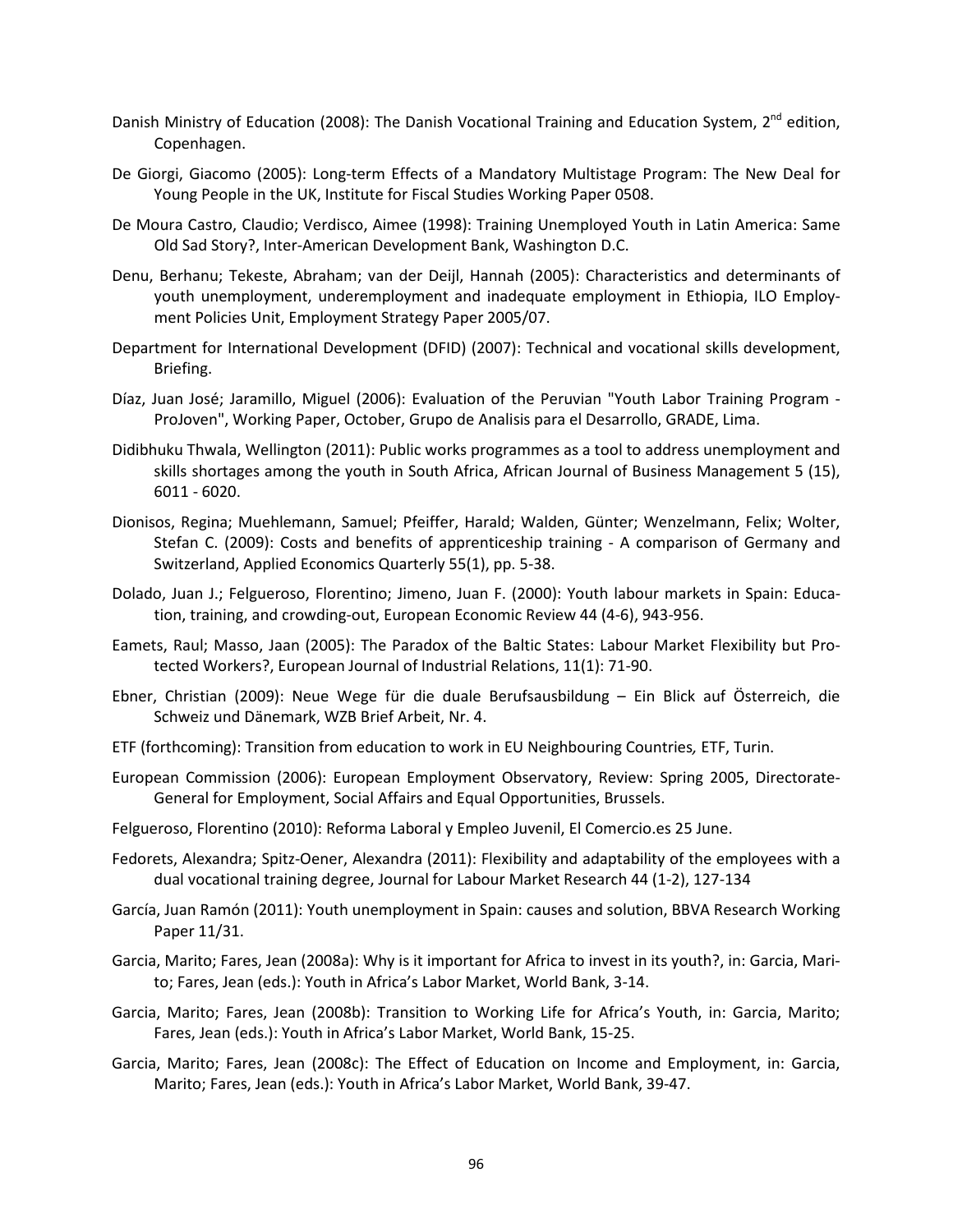- Gomez-Salvador, Ramon; Leiner-Killinger, Nadine (2008): An analysis of youth unemployment in the euro area, ECB Occasional Paper 89.
- Government of India (2011): Key Indicators of Employment and Unemployment in India, 2009-2010, National Statistical Organization, June.
- Guarcello, Lorenzo et al. (2008): School-to-Work Transitions: Regional Overview, in: Garcia, Marito; Fares, Jean (eds.): Youth in Africa's Labor Market, World Bank, 109- 146.
- Guarcello, Lorenzo; Lyon, Scott; Rosati, Furio (2008): Child Labor and Youth Employment in Ethiopia, in: Garcia, Marito; Fares, Jean (eds.): Youth in Africa's Labor Market, World Bank, 181-223.
- Güell, Maia; Petrongolo, Barbara (2007): How Binding are Legal Limits? Transitions from Temporary to Permanent Work in Spain, Labour Economics 14, 153-183.
- Hanushek, Eric A.; Woessmann, Ludger; Zhang, Lei (2011): General Education, Vocational Education and Labor Market Outcomes over the Life-Cycle, IZA Discussion Paper 6083.
- Heckman, James J. (2000): Policies to foster human capital, Research in Economics 54 (1), 3-56.
- Heynemann, Stephen P. (1997): The quality of education in the Middle East and North Africa (MENA), International Journal of Educational Development, Vol. 17, 4, pp. 449-466.
- Hippach-Schneider, Ute; Krause, Martina; Woll, Christian (2007): Vocational Education and Training in Germany – Short Description, Cedefop Panorama Series 138, Office for Official Publications of the European Communities
- Hoeckel, Kathrin (2008): Costs and Benefits in Vocational Education and Training, OECD Education.
- Hoeckel, Kathrin; Schwartz, Robert (2010): Learning for Jobs OECD Reviews of Vocational Education and Training – Germany, OECD
- Huitfeldt, Henrik; Kabbani, Nader (2006): Returns to Education and the transition from school to work in Syria, Mimeo, paper presented at the  $12<sup>th</sup>$  annual conference of the Economic Research Forum in Cairo.
- Ibarrarán, Pablo; Rosas Shady, David (2009): Evaluating the Impact of Job Training Programs in Latin America: Evidence from IDB funded operations, Journal of Development Effectiveness, 1 (2), 195- 216.
- ILO (2006): Career Guidance: An International Resource Handbook. Geneva: ILO.
- ILO (2010a): Trabajo Decente y Juventud en América Latina, Avance, February.
- ILO (2010b): Global Employment Trends for Youth, Special issue on the impact of the global economic crisis on youth, August.
- ILO (2011a): Global Employment Trends for Youth: 2011 update.
- ILO (2011b): Upgrading Informal Apprenticeship Systems, ILO Policy Brief.
- ILO (2012): Upgrading informal apprenticeship, A resource guide for Africa, ILO.
- International Youth Foundation (2011a): Youth Empowerment Program Evaluation Report: Kenya Informal Sector Business Institute.
- International Youth Foundation (2011b): Youth Empowerment Program Evaluation Report: Senegal Synapse Center.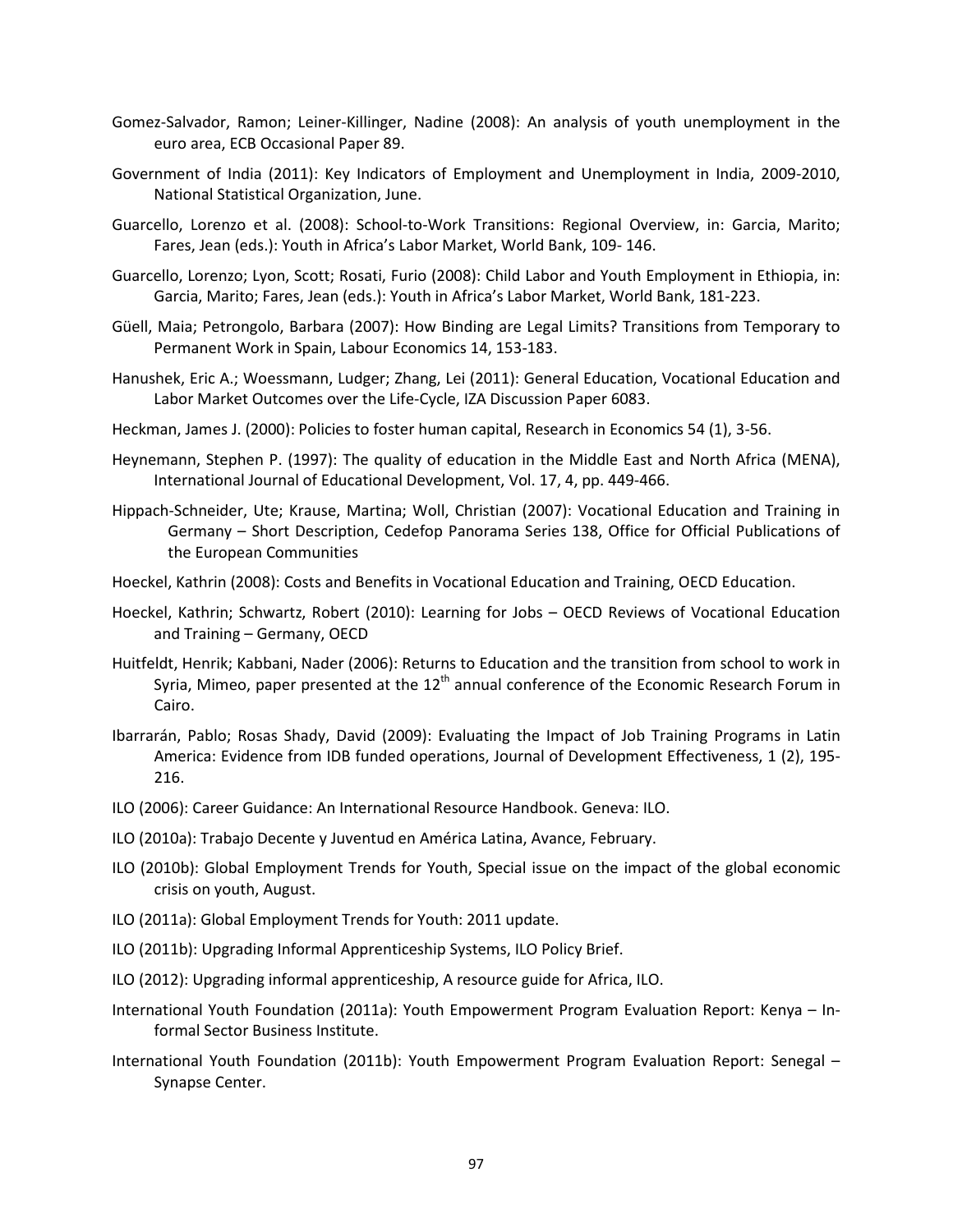- [Jütting,](http://www.econis.eu/DB=1/SET=1/TTL=2/MAT=/NOMAT=T/CLK?IKT=1016&TRM=J%D3tting) Johannes P.; [de](http://www.econis.eu/DB=1/SET=1/TTL=2/MAT=/NOMAT=T/CLK?IKT=1016&TRM=de) [Laiglesia,](http://www.econis.eu/DB=1/SET=1/TTL=2/MAT=/NOMAT=T/CLK?IKT=1016&TRM=Laiglesia) Juan R. (2009) (eds.): [Is](http://www.econis.eu/DB=1/SET=1/TTL=2/MAT=/NOMAT=T/CLK?IKT=1016&TRM=Is) [informal](http://www.econis.eu/DB=1/SET=1/TTL=2/MAT=/NOMAT=T/CLK?IKT=1016&TRM=informal) [normal?](http://www.econis.eu/DB=1/SET=1/TTL=2/MAT=/NOMAT=T/CLK?IKT=1016&TRM=normal) [Towards](http://www.econis.eu/DB=1/SET=1/TTL=2/MAT=/NOMAT=T/CLK?IKT=1016&TRM=towards) [more](http://www.econis.eu/DB=1/SET=1/TTL=2/MAT=/NOMAT=T/CLK?IKT=1016&TRM=more) [and](http://www.econis.eu/DB=1/SET=1/TTL=2/MAT=/NOMAT=T/CLK?IKT=1016&TRM=and) [better](http://www.econis.eu/DB=1/SET=1/TTL=2/MAT=/NOMAT=T/CLK?IKT=1016&TRM=better) [jobs](http://www.econis.eu/DB=1/SET=1/TTL=2/MAT=/NOMAT=T/CLK?IKT=1016&TRM=jobs) [in](http://www.econis.eu/DB=1/SET=1/TTL=2/MAT=/NOMAT=T/CLK?IKT=1016&TRM=in) [developing](http://www.econis.eu/DB=1/SET=1/TTL=2/MAT=/NOMAT=T/CLK?IKT=1016&TRM=developing) [countries,](http://www.econis.eu/DB=1/SET=1/TTL=2/MAT=/NOMAT=T/CLK?IKT=1016&TRM=countries) OECD Development Centre.
- Kabbani, Nader; Kothari, Ekta (2005): Youth Employment in the MENA Region: A Situational Assessment, World Bank, Social Protection Discussion Paper No. 0534.
- Kabbani, Nader; Al-Habash, Leen (2008): Raising awareness of alternatives to public sector employment among Syrian youth, Economic Research Forum, Working Paper No. 387.
- Klasen, Stephan; Pieters, Janneke (2011): Drivers of female labor force participation in urban India during India's Economic Boom, Proceedings of the German Development Economics Conference, Berlin.
- KMK Sekretariat der ständigen Konferenz der Kultusminister der Länder der Bundesrepublik Deutschland (2011): Synoptische Darstellung der in den Ländern bestehenden Möglichkeiten des Hochschulzugangs für beruflich qualifizierte Bewerber ohne schulische Hochschulzugangsberechtigung auf der Grundlage hochschulrechtlicher Regelungen
- Koettl, Johannes; Oral, Isil; Santos, Indhira (2011): Employment Recovery in Europe and Central Asia, Knowledge Brief, special issue No. 1,World Bank, Washington.
- Kolev, Alexandre; Saget, Catherine (2005): Towards a Better Understanding of the Nature, Causes and Consequences of Youth Labor Market Disadvantage: Evidence for South-East Europe, Social Protection Discussion Paper no. 0502, World Bank, Washington D.C.
- Kolos, T.; Tóth, I.; Vukovich, G. (1999): Social Report 1998 (TÁRKI).
- Korenman, Sanders; Neumark, David (2000): Cohort crowding and youth labor markets: a cross-national analysis, in: Blanchflower, David G.; Freeman, Richard B. (eds.): Youth employment and joblessness in advanced countries, Chicago, 57-105.
- Kotzeva, Mariana; Pauna, Bianka (2006): Labour Market Dynamics and Characteristics in Bulgaria and Romania – Challenges for a Successful Integration in the European Union, Global Development Network.
- Krueger, Dirk; Kumar, Krishna, B. (2004): Skill-specific rather than general education: A reason for US-Europe Growth Differences?, Journal of Economic Growth, Vol. 9, pp. 167-207
- La Cava, Gloria; Lytle, Paula; Kolev, Alexandre (2006): Young People in South Eastern Europe: From Risk to Empowerment, World Bank, Washington D.C.
- Lacuesta, Aitor; Izquierdo, Mario (2006): Wage Inequality in Spain: Recent Developments, Working Paper no 615, Banco de España.
- Lahire, Nathalie; Johanson, Richard; Wilcox, Ryoko Tomita (2011): Youth Employment and Skills Development in the The Gambia, World Bank.
- Lam, David; Leibbrandt, Murray; Mlatsheni, Cecil (2008): Education and Youth Unemployment in South Africa, SALDRU Working Paper 22.
- Lam, David; Ardington, Cally; Leibbrandt, Murray (2007): Schooling as a lottery: Racial differences in school advancement in urban South Africa, [SALDRU Working Paper](http://ideas.repec.org/s/ldr/wpaper.html) 18.
- Lamb, Stephen (2011): Pathways to School Completion: An international comparison. In S. Lamb et al. (Eds.), School Dropout and Completion: International Comparative Studies in Theory and Policy, Springer 2011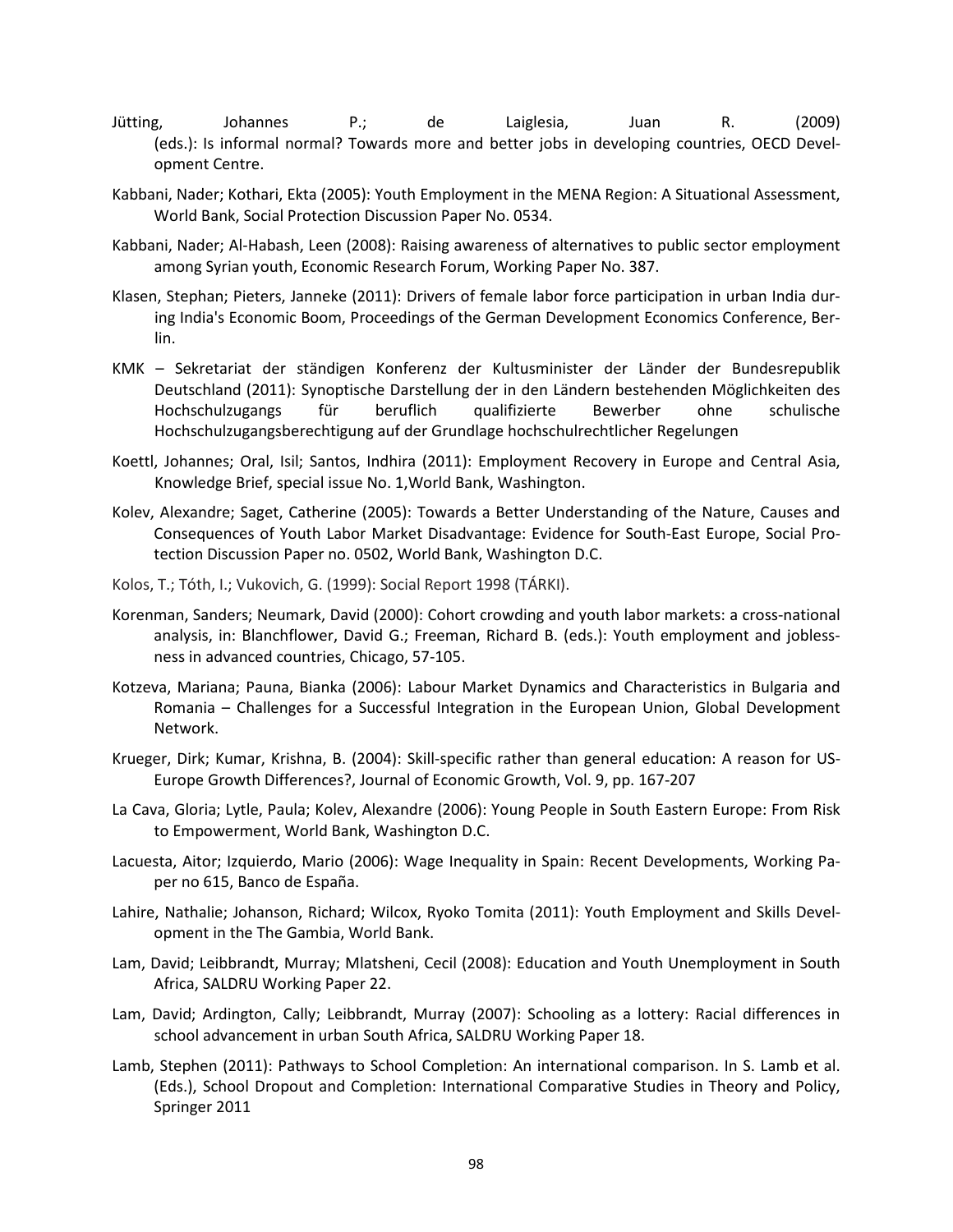- Lehmann, Hartmut; Muravyev, Alexander (2012): How Important Are Labor Market Institutions for Labor Market Performance in Transition Countries?, Economics of Transition, forthcoming.
- Lerman, Robert I.; Rauner, Felix (2012): Apprenticeships in the United States, in: Barabasch, Antje; Rauner, Felix (eds.): Work and Education in America, 175-193.
- Malamoud, Ofer; Pop-Eleches, Christian (2010): General Education versus vocational training: Evidence from an economy in transition, The review of economics and statistics 92 (1), 43-60.
- Martin, John P.; Grubb, David (2001): What Works Among Active Labour Market Policies: Evidence from OECD Countries' Experiences, OECD Labour Market and Social Policy Occasional Paper 35.
- Masson, Jean-Raymond; Baati, Mounir; Seyfried, Erwin (2010): Quality and Quality Assurance in Vocational Education and Training in the Mediterranean Countries: lessons from the European approach, European Journal of Education, Vol. 45, 3, pp. 514-525.
- Matkovic, Teo (2008): Recent developments in the education system and school-to-work transitions in Croatia, Working Paper, Mannheimer Zentrum für Europäische Sozialforschung.
- Micklewright, John (1999): Education, inequality and transition, Economics of Transition, 7(2): 343-376.
- Ministry of Labour and Social Security, Department of Training and Employment, People's Republic of China (MOLSS) (2003): Skills training in the informal sector in China, http://ilomirror.library.cornell.edu/public/english/employment/infeco/download/china.pdf.
- Monk, Courtney; Sandefur, Justin; Teal, Francis Teal (2008): Does Doing an Apprenticeship Pay Off? Evidence from Ghana, CSAE Working Paper Series 2008-08, Centre for the Study of African Economies, University of Oxford.
- Murphy, Russell D.; Salehi-Isfahani, Djavad (2006): Labor market flexibiity and investment in human capital. Working Papers e06-5, Virginia Polytecnic Institute and State University, Department of Economics.
- National Treasury (2011): Confronting youth unemployment: policy options for South Africa, National Treasury Discussion Paper.
- Neumark, David; Wascher, William L. (2007): Minimum wages and employment, IZA Discussion Paper 2570.
- Newell, Andrew; Reilly, Barry (1999): Rates of return to educational qualifications in the transitional economies, Education Economics*,* 7, pp. 67–84.
- Noelke, Clemens; Horn, Daniel (2011): Social Transformation and the Transition from Vocational Education to Work, Budapest Working Papers on the Labour Market, 2011/5.
- Nübler, Irmgard; Hofmann, Christine; Greiner, Clemens (2009): Understanding informal apprenticeship: Findings from empirical research in Tanzania, Employment Sector Employment Working Paper 32/2009, ILO.
- O'Higgins, Niall (2010): Youth Labor Markets in Europe and Central Asia, IZA Discussion Paper 5094.
- OECD (2004): Career Guidance: a Handbook for Policy Makers. Paris: OECD
- OECD (2008): Jobs for Youth, United Kingdom, Paris.
- OECD (2009): Learning for Jobs, OECD Review of Vocational Education and Training, England and Wales, OECD Publishing, Paris.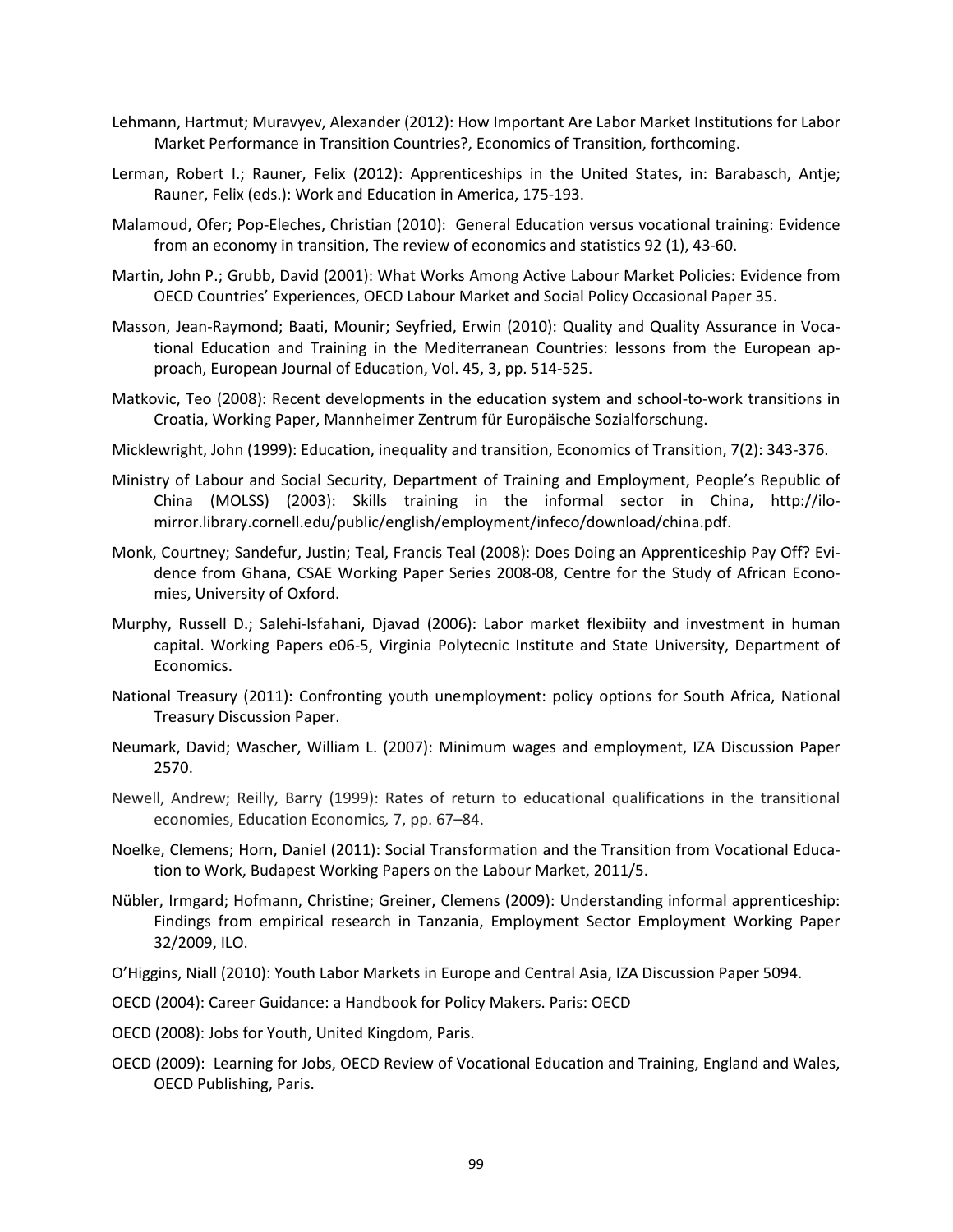OECD (2010a): Off to a Good Start?, Jobs for Youth: United States, OECD Publishing, Paris.

- OECD (2010b): Off to a Good Start?, Jobs for Youth: United Kingdom, OECD Publishing, Paris.
- OECD (2011a): Perspectives on Global Development 2012: Social Cohesion in a Shifting World.
- OECD (2011b): Education at a Glance.
- OECD; ILO (2011): Giving youth a better start, A policy note for the G20 Meeting of Labour and Employment Ministers, Paris, 26-27 September.
- Oketch, Moses O. (2007): To vocationalise or not to vocationalise?, Perspectives on current trends and issues in technical and vocational education and training (TVET) in Africa, International Journal of Educational Development 27, 220-234.
- Oleynikova, Olga (2009): Involvement of Labour-Market Partners in TVET in the Russian Federation, in: Maclean, Rupert; Wilson, David N. (eds.): International Handbook of Education for the Changing World of Work, Part III, Section 4, 689-702.
- Ost, David (2000): Illusory Corporatism in Eastern Europe: Neoliberal Tripartism and Postcommunist Class Identities, Politics & Society, 28:503-530.
- Palmer, Robert (2009): Formalizing the informal: Ghana's National Apprenticeship Programme. Journal of Vocational Education and Training, 61 (1), 67-83.
- Parey, Matthias (2009): Vocational Schooling versus Apprenticeship Training Evidence from Vacancy Data, Mimeo. Peltzer, Roger (2011): Competitive African Cotton Initiative Background per (COMPACI), DEG: [http://www.gtz.de/de/dokumente/giz-2011-de-competetive-african-cotton](http://www.gtz.de/de/dokumente/giz-2011-de-competetive-african-cotton-initiative.pdf)[initiative.pdf](http://www.gtz.de/de/dokumente/giz-2011-de-competetive-african-cotton-initiative.pdf)
- Petrolongo, Barbara; van Reenen, John (2011): Youth Unemployment, Centre Piece Magazine Article No. CEPCP338.
- Pijoan-Mas, Josep; Sanchez-Marcos, Virginia (2010): Spain is Different: Falling Trends of Inequality, Review of Economic Dynamics 13(1), 154-178.
- Planas, Jordi (2005): Vocational training in Spain: Changes in the model of skill production and in management modalities.
- Plug, Erik; Groot, Wim (1998): Apprenticeship versus vocational education: Exemplified by the Dutch situation, October, unpublished manuscript.
- Pritchett, Lant (1999): "Has Education Had a Growth Payoff in the MENA Region?" World Bank, Middle East and North Africa Working Paper Series No. 18, December 1999.
- Puerto, Olga Susana (2007a): Interventions to Support Young Workers in Latin America and the Caribbean, Regional Report for the Youth Employment Inventory, World Bank.
- Puerto, Olga Susana (2007b): Labour Market Impact on Youth: a meta-analysis of the Youth Employment Inventory, World Bank.
- Puerto, Olga Susana (2007c): International Experience on Youth Employment Interventions: The Youth Employment Inventory, World Bank.
- Quintini, Glenda; Manfredi, Thomas (2009): Going Separate Ways? School-to-Work Transitions in the United States and Europe, OECD Social, Employment and Migration Working Paper 90.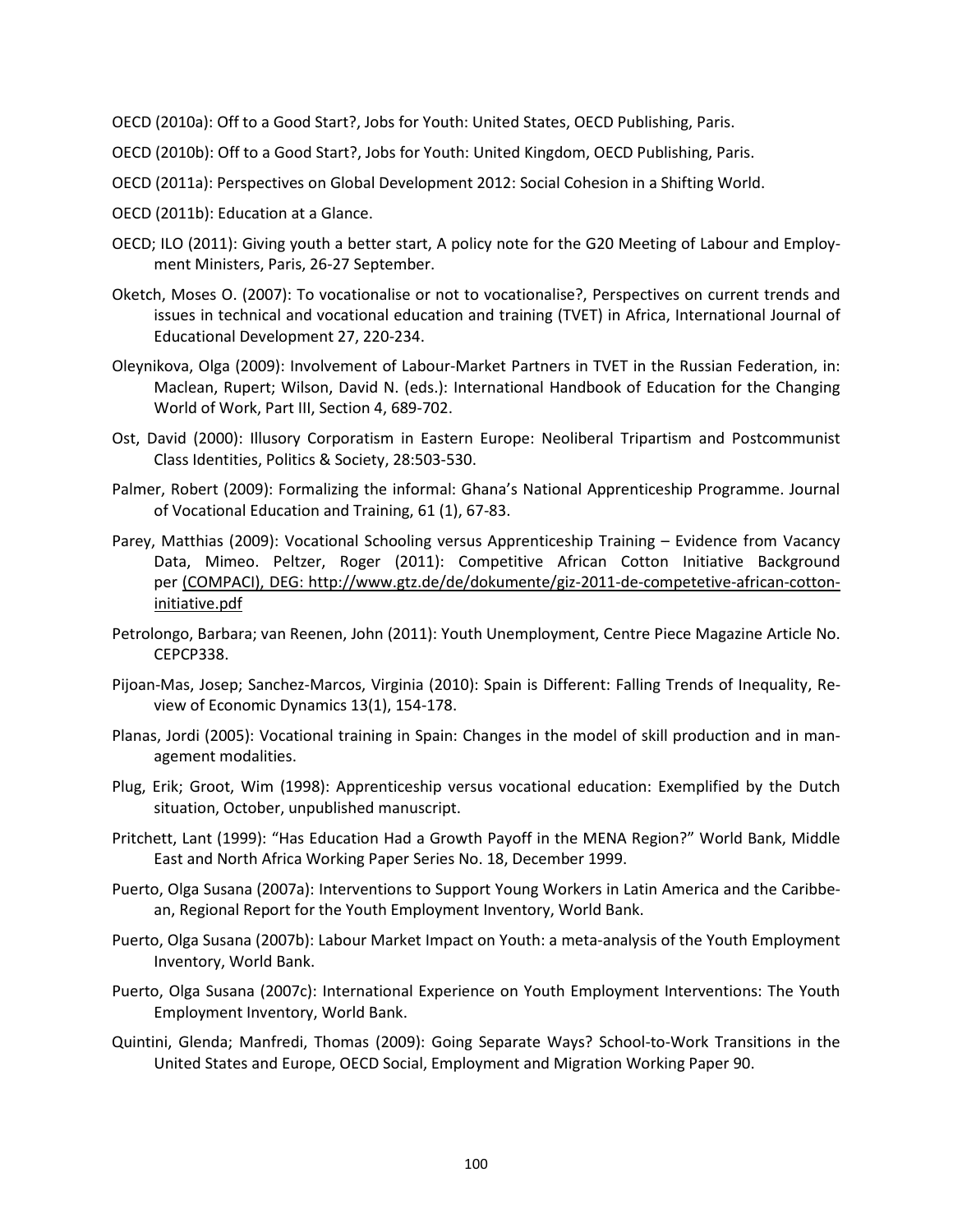- Quintini, Glenda; Martin, John P.; Martin, Sébastien (2007): The Changing Nature of the School-to-Work Transition Process in OECD Countries, IZA Discussion Paper 2582.
- Rioust de Largentaye, Armand (2009): Vocational Training and the Informal Economy.
- Roberts, Ken; Fagan, Colette; Tarkhnishvili, Levan; Ivaschenko; E. Abidekian, A. (2000): Employment and social mobility: evidence from Armenia, Georgia and Ukraine in the 1990s, European Journal of Education 35: 125-36.
- Roberts, Peter; Saar, Ellu (2012): Learning and Working: The Impact of the 'Double Status Position' on the Labour Market Entry Process of Graduates in CEE Countries, European Sociological Review., Online pre-release January, 2012.
- Rodríguez-Planas, Núria; Jacob, Benus (2009): Evaluating active labour market programs in Romania.
- Rodríguez-Planas, Núria (2006): Does Inclusion Pay? Evaluating Impacts and Cost-Effectiveness of Active Social Policy and Active Labor Market Policy on Inclusion. Chapter on Spain. Ministry of Labor of Finland, November 2006.
- Rodríguez-Planas, Núria (2010): Channels through which Public Employment Services and Small Business Assistance Programmes Work, Oxford Bulletin of Economics and Statistics 72 (4).
- Rodríguez-Planas, Núria (2011): Mentoring, Educational Services, and Incentives to Learn: What Do We Know About Them?, Mimeo (see IZA Discussion Paper 5255, 2010).
- Roger, Muriel; Zamora, Philipppe (2011): Hiring young, unskilled workers on subsidized open-ended contracts: a good integration programme?, CREST.
- Rutkowski, Jan (2006): Labor Market Developments During Economic Transition, World Bank Policy Research Working Paper no. 3894, Washington D.C.
- Rutkowski, Jan; Scarpetta, Stefano; Banerji, Arup; O'Keefe, Philip; Pierre, Gaelle; Vodopivec, Milan (2005): Enhancing Job Opportunities: Eastern Europe and the Former Soviet Union, World Bank, Washington D.C.
- Ryan, Paul (2001): The School-to-Work Transition: A Cross-National Perspective, Journal of Economic Literature, Vol. 39, 1, pp. 34–92.
- Saar, Ellu; Unt, Marge; Kogan, Irena (2008): Transition from Educational System to Labour Market in the European Union: A Comparison between New and Old Members, Working paper.
- Scarpetta, Stefano; Sonnet, Anne; Manfredi, Thomas (2010): Rising youth unemployment during the crisis: How to prevent negative long-term consequences on a generation?, OECD Social, Employment and Migration Paper 106, Paris.
- Shapiro, David (1999): School-to-work partnerships and employer participation: evidence on persistence and attrition from the National Employer Survey, National Center for Postcompulsory Improvement.
- Sondergaard, Lars; Murthi, Mamta (2012): Skills, Not Just Diplomas: Managing Education for Results in Eastern Europe and Central Asia, World Bank, Washington D.C.
- Stavreska, Antoneta (2006): Interventions to Support Young Workers in South, East Asia and the Pacific, Regional Report for the Youth Employment Inventory, World Bank.
- Steedman, Hilary (2010): The State of the Apprenticeship in 2010, International Comparisons, Working Paper, Centre for Economic Performance, London.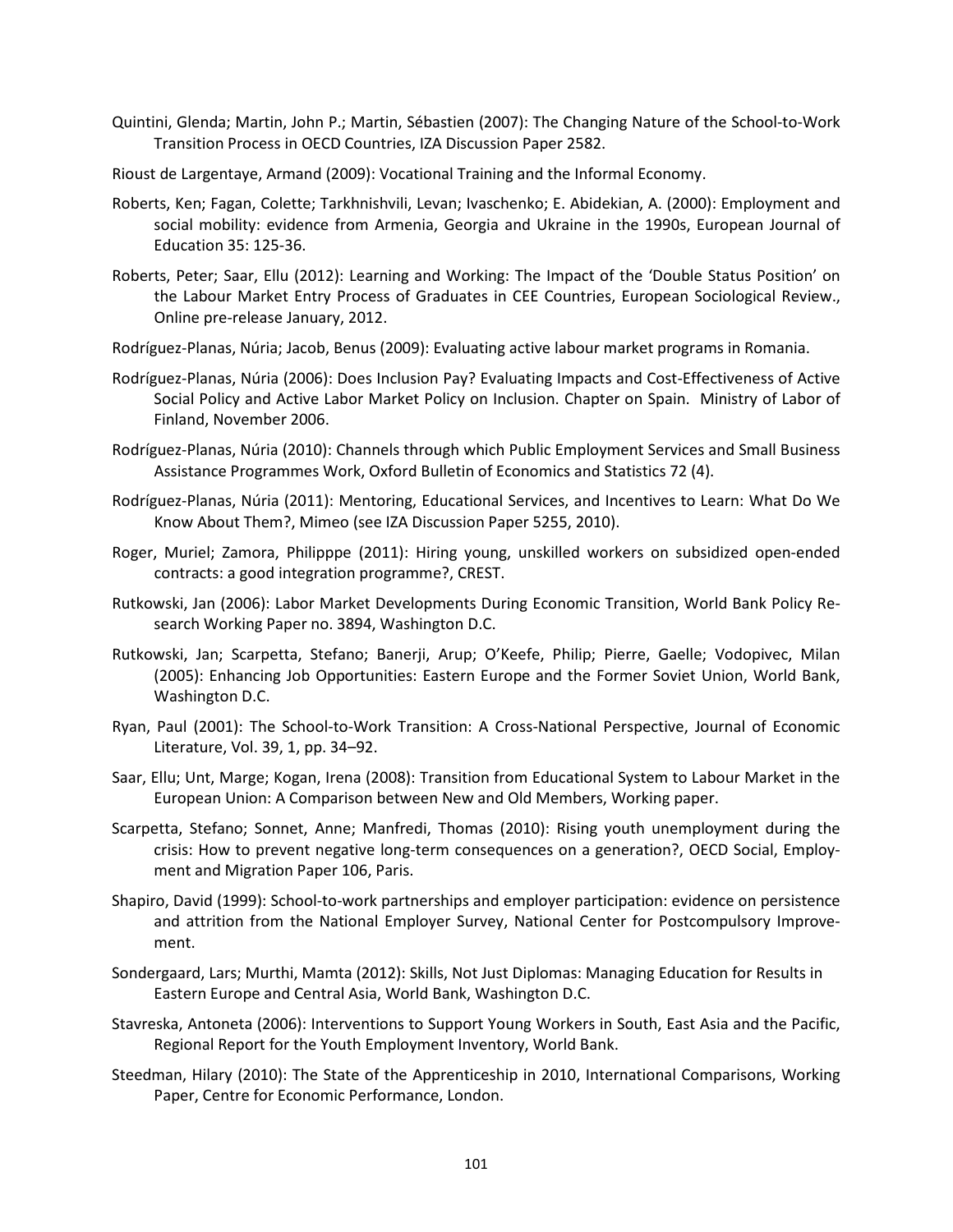- Stockmann, Reinhard; Menzel, Ulrich; Nuscheler, Franz (2010): Entwicklungspolitik Theorien-Probleme-Strategien, Oldenbourg Verlag München
- Sultana, R.G. and Watts, A.G. (2004): Career Guidance Policies in 37 Countries: Contrasts and Common Themes. International Journal for Educational and Vocational Guidance , 2004, Vol. 4, 105-122.
- Sultana, R.G and Watts, A.G. (2008): Career guidance in the Middle East and North Africa, International Journal for Educational and Vocational Guidance, Vol. 8 (1), 19-3.
- Sweet, R. (2007): Career Guidance in the Western Balkans Region. Turin: European Training Foundation.
- Tattara, Giuseppe; Valentini, Marco (2009): Can employment subsidies and greater labour market flexibility increase job opportunities for youth? Revisiting the Italian On-the-job Training Programme, Business and Economics 42 (3), 197-212.
- Thelen, Kathleen (2007): Contemporary Challenges to the German Vocational Training System, Journal of Regulation and Governance (1), 247-260

#### UGAPRIVI

(2012): [http://www.ugaprivi.org/index.php?option=com\\_content&task=view&id=21&Itemid=47](http://www.ugaprivi.org/index.php?option=com_content&task=view&id=21&Itemid=47)

- UN ESCAP Economic and Social Commission for Asia and Pacific (2000): YOUTH IN THE PHILIPPINES: A Review of the Youth Situation and National Policies and Programmes, Economic and Social Commission for Asia and Pacific, United Nations.
- UNESCO (2011): Education for All Global Monitoring Report. The hidden crisis: Armed conflict and education.
- Valverde, Gilbert (2005): Curriculum policy seen through high-stakes examination: Mathematics and Biology in a selection of school-leaving examinations from the Middle East and North Africa, Peabody Journal of Education, 80, 1, pp. 29 – 55.
- Verick, Sher (2010): Who is hit hardest during a Financial Crisis? The vulnerability of Young Men and Women to Unemployment in an Economic Downturn, in: Iyanatul, Islam; Sher, Verick (eds.): From the Great Recession to Labour Market Recovery: Issues, Evidence and Policy Options, Basingstoke, Hampshire, UK; ILO/Palgrave Macmillan.
- Vlaardingerbroek, Barend; Hachem El-Masri, Yasmine (2008): Student transition to upper secondary vocational and technical education (VTE) in Lebanon: from stigma to success, Journal of Vocational Education & Training, 60, 1.
- Walther, Richard (2011): Building Skills in the Informal Sector. Background paper prepared for the Education for All Global Monitoring Report 2012, UNESCO.
- Watts, A.G. and Fretwell, D. (2004): Public Policies for Career Development: Case Studies and Emerging Issues for Designing Career Information and Guidance Systems in Developing and Transition Economies. Washington, DC: World Bank.
- Weller, Jürgen (2009): Regulation, worker protection and active labour-market policies in Latin America, United Nations, Economic Commission for Latin America and the Caribbean.
- Wilkinson, David (2003): New Deal for Young People: Evaluation of Unemployment Flows, PSI Research Discussion Paper 15, London.
- Winkelmann, Rainer (1996): Employment prospects and Skill Acquisition of Apprenticeship-Trained Workers in Germany, Industrial and Labour Relations Review 49 (4), 658-672.